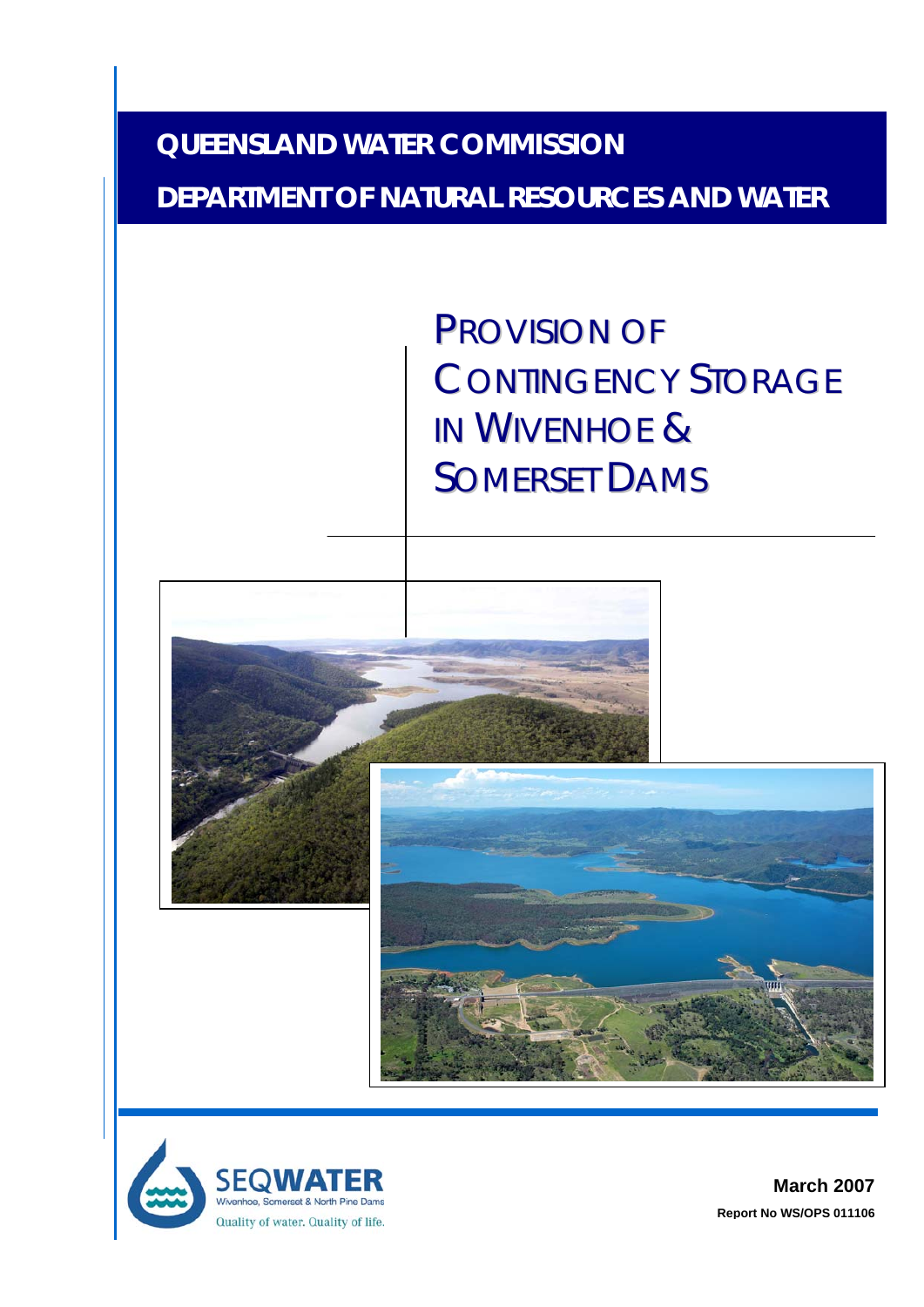This report has been prepared in conjunction with the Queensland Department of Natural Resources and Water (NRW) to investigate options to provide contingency storage as part of the South East Queensland Regional Water Supply Strategy (SEQRWSS). As part of these investigations it is proposed to look at options for the provision of an additional 200 to 600 GL of contingency storage in the Brisbane River catchment. The two options for this report are:-

- Raising Wivenhoe Dam Full Supply Level (FSL)
- Raising Somerset Dam FSL

These two options are being compared with other storage options in South East Queensland.

#### 1.1 Scope of Work

This scope of work for this report includes the following options for the provision of the contingency storage:-

- $\triangleright$  Option W1 Raise Wivenhoe Dam FSL by 2m to EL69.0
- $\triangleright$  Option W2 Raise Wivenhoe Dam FSL by 4m to EL71.0
- ¾ Option W3 Raise Wivenhoe Dam FSL by 8m to EL75.0
- ¾ Option S1 Raise Somerset Dam FSL by 2m to EL101.0
- ¾ Option S2 Raise Somerset Dam FSL by 4m to EL103.0
- ¾ Option S3 Raise Somerset Dam FSL by 6m to EL105.0

This report provides:-

- Background data for each dam including risk profiles.
- A broad description of the works required to raise each dam to the nominated FSL.
- Feasibility cost estimates for each option.
- A preliminary assessment of the environmental and social impacts of each option.
- Risks and opportunities associated with each option.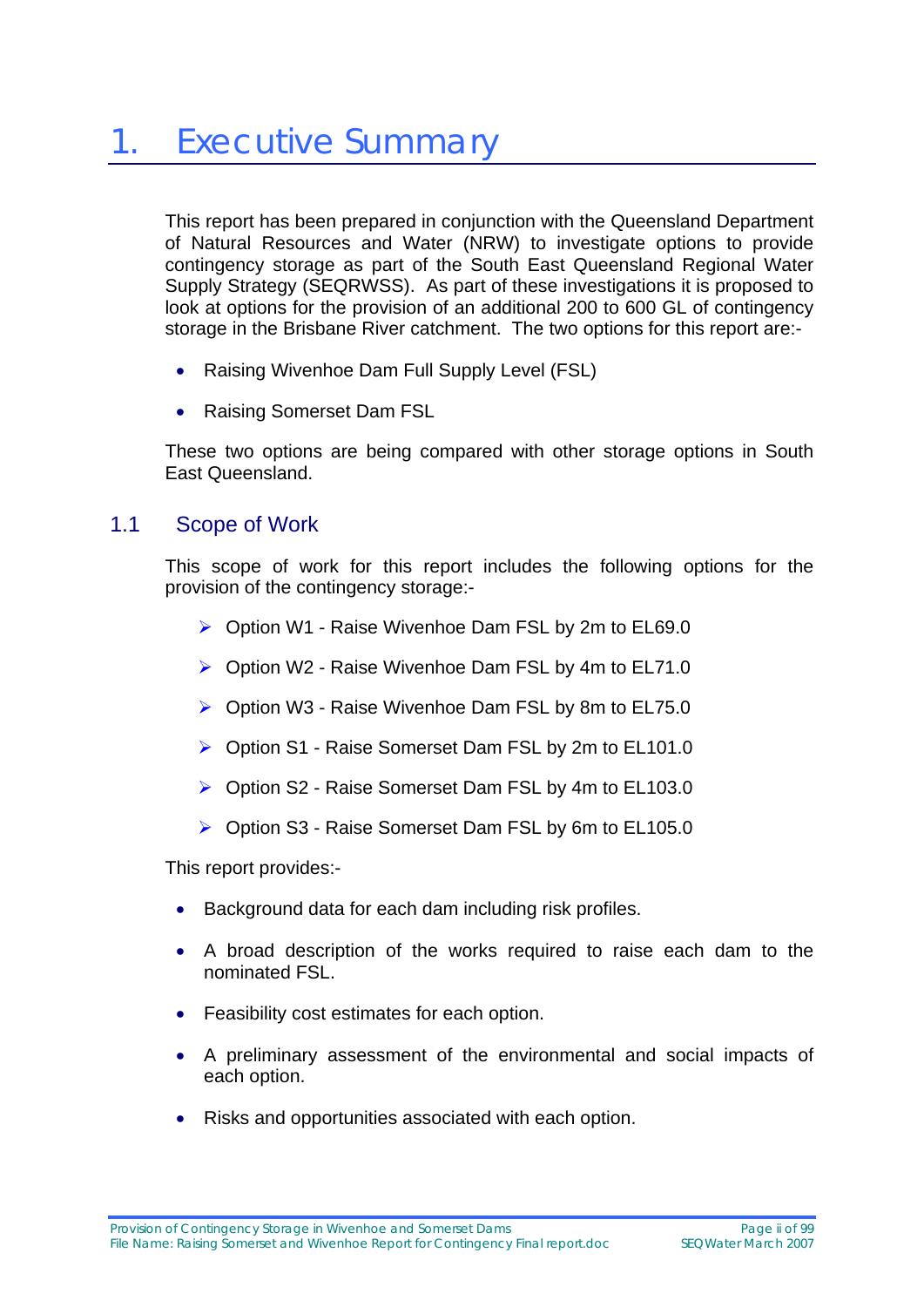The six options for the provision of contingency storage in Wivenhoe and Somerset Dams are presented in Table 1-1.

| <b>Wivenhoe Raising Options</b> |                |                   |                            |                  |  |  |  |  |
|---------------------------------|----------------|-------------------|----------------------------|------------------|--|--|--|--|
| <b>Option</b>                   | Raising        | <b>Raised FSL</b> | <b>Increase in Storage</b> | <b>Estimated</b> |  |  |  |  |
|                                 | (m)            | (m)               | <b>Capacity (ML)</b>       | Cost (\$m)       |  |  |  |  |
| W <sub>1</sub>                  | $\mathbf{2}$   | 69                | 228,000                    | 63               |  |  |  |  |
| <b>W1A (Operational change)</b> | $\mathbf{2}$   | 69                | 228,000                    | 5 to 10          |  |  |  |  |
| <b>W2</b>                       | 4              | 71                | 481,000                    | 138              |  |  |  |  |
| W <sub>3</sub>                  | 8              | 75                | 1,066,000                  | 248              |  |  |  |  |
| <b>Somerset Raising Options</b> |                |                   |                            |                  |  |  |  |  |
| S <sub>1</sub>                  | $\overline{2}$ | 101               | 92,000                     | 55               |  |  |  |  |
| S <sub>2</sub>                  | 4              | 103               | 202,000                    | 70               |  |  |  |  |
| S <sub>3</sub>                  | 6              | 105               | 332,000                    | 85               |  |  |  |  |

#### **Table 1-1 - Summary of Raising Options**

It can be seen from the table that the most attractive option for the provision of contingency storage would be a 2m raising of Wivenhoe Dam as an operational change eliminating the need for expensive capital works. Intuitively, Wivenhoe would be the most logical option for contingency storage given the size of the catchment and the corresponding probability of capturing the additional flows.

The provision of contingency storage in Somerset will be difficult due to the upstream flooding issues associated with Kilcoy and land owners.

#### 1.2 Flood Security Costs

Neither Wivenhoe nor Somerset currently satisfies the ANCOLD Guidelines on Acceptable Flood Capacity (2003). SEQWater is committed to an agreed program of works to allow the dams to comply with both ANCOLD and the Spillway Adequacy Guidelines (NRW 2005) in the timeframe specified by NRW. Given the assumptions for this study that the dams will be required to pass the current estimate of the PMF, a substantial portion of the costs to raise the FSL is associated with the long term works to increase flood security. It is arguable whether these costs should be included for the provision of contingency storage as SEQWater is likely to incur these costs in the future even if the storage is not raised. An attempt has been made to separate out the costs associated with the provision of additional storage from the costs required to upgrade the current dams. These costs are presented in Table 1-2.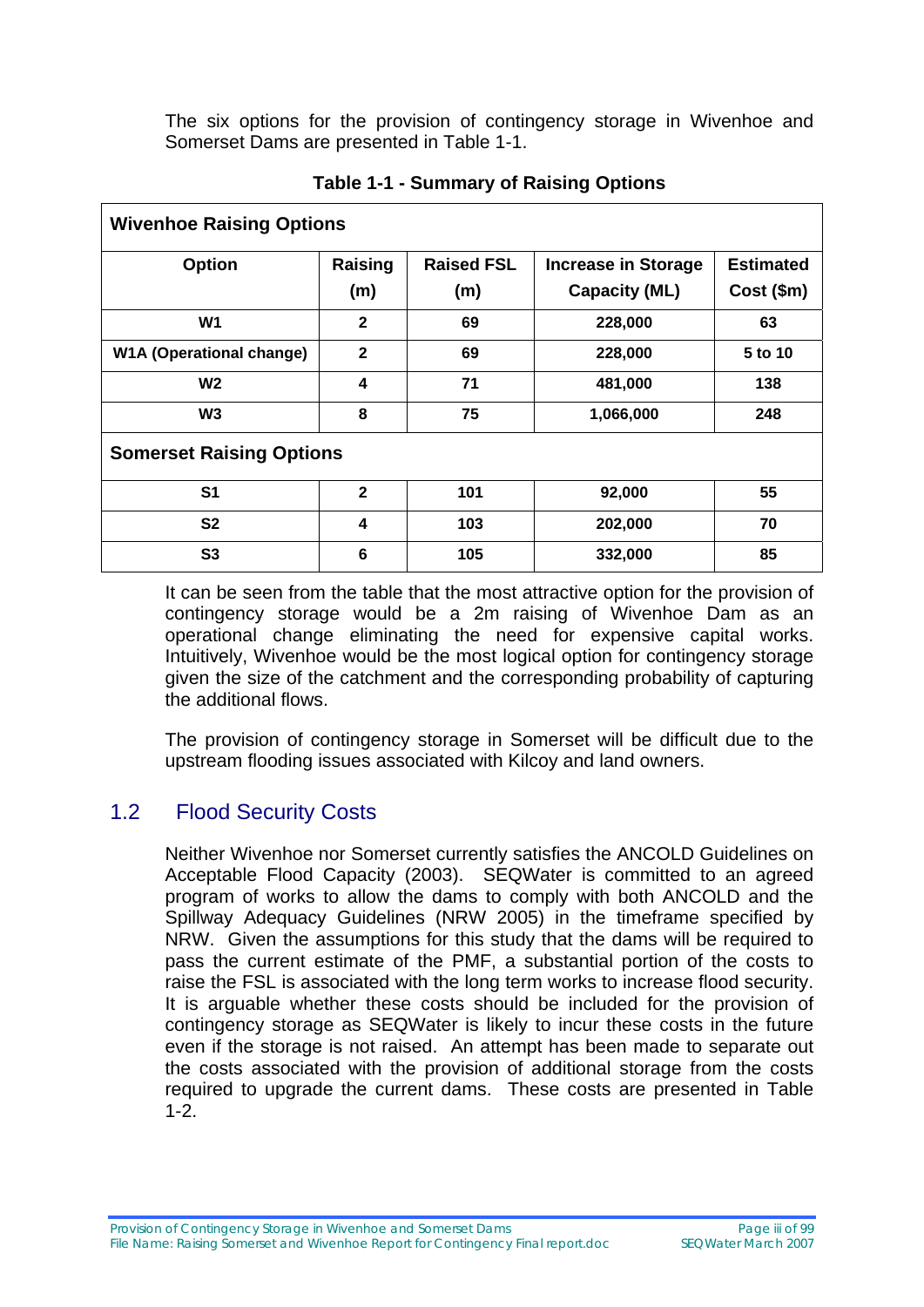| <b>Wivenhoe Raising Options</b> |                                                    |                       |                                  |                |  |  |  |  |
|---------------------------------|----------------------------------------------------|-----------------------|----------------------------------|----------------|--|--|--|--|
| <b>Option</b>                   | <b>Increase in Storage</b><br><b>Capacity (ML)</b> | Direct Cost (\$m_)    | <b>Total</b><br><b>Estimated</b> |                |  |  |  |  |
|                                 |                                                    | Raising<br><b>FSL</b> | <b>Flood</b><br><b>Security</b>  | Cost $(\$m)^*$ |  |  |  |  |
| W <sub>1</sub>                  | 228,000                                            | 13                    | 40                               | 63             |  |  |  |  |
| <b>W1A (Operational change)</b> | 228,000                                            | <b>NA</b>             | $5 - 10$                         | 5 to 10        |  |  |  |  |
| W <sub>2</sub>                  | 481,000                                            | 64                    | 40                               | 138            |  |  |  |  |
| W <sub>3</sub>                  | 1,066,000                                          | 151                   | 40                               | 248            |  |  |  |  |
| <b>Somerset Raising Options</b> |                                                    |                       |                                  |                |  |  |  |  |
| S <sub>1</sub>                  | 92,000                                             | 1.5                   | 24                               | 55             |  |  |  |  |
| <b>S2</b>                       | 202,000                                            | 1.5                   | 24                               | 70             |  |  |  |  |
| S3                              | 332,000                                            | 1.5                   | 24                               | 85             |  |  |  |  |
| Note:                           |                                                    |                       |                                  |                |  |  |  |  |

 **Note:** 

**1. The total costs include contingencies, design and construction supervision not included in the direct costs** 

**2. The Wivenhoe flood security costs comprise the current estimated costs of the Stage 2 works. This work is required to be undertaken by SEQWater by 2035.** 

**3. The works to raise the FSL at Somerset include gate seals, upgrading the crest, and upgrades to the controls. This work is constant for the three options as up to 6m additional storage could be held against the sector gates after upgrading.** 

**4. The MFL for the Somerset Raising Options is similar for all three cases. Therefore, the post tensioning and downstream strengthening work are of a similar order of cost (at this level of assessment).** 

For Wivenhoe it can be seen that the incremental cost associated with the small increase in the storage capacity is much less than the cost required to upgrade the dam to full PMF Capacity. For Somerset the cost of increasing the storage capacity is much less than the cost to upgrade to full PMF capacity in all cases.

#### 1.3 Limitations

This report is intended to be a preliminary feasibility investigation for options to raise Wivenhoe or Somerset Dam. The investigations carried out for the report have focused on the engineering aspects of raising Wivenhoe and Somerset. There has been no attempt to quantify:-

- The potential impacts of the raising on the end of systems flows.
- The frequency and volumes of the storage to be held above FSL at either or both of the dams.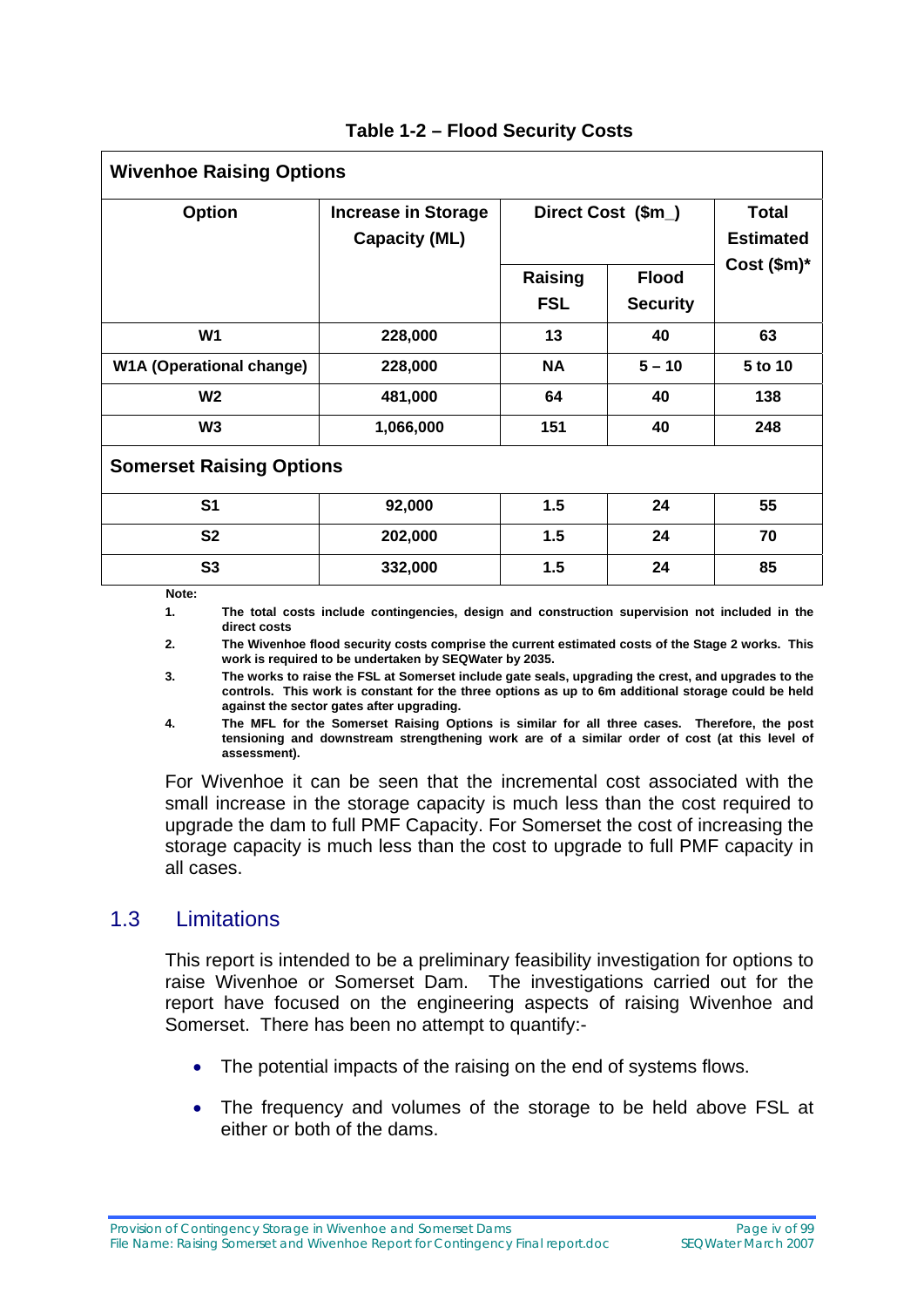- The potential benefit of raising Wivenhoe or Somerset on the downstream flood impacts.
- Major environmental impacts.
- Impacts of the additional storage on the levels of service.

#### 1.4 Flood Operational Procedures.

The proposed raising options investigated for Wivenhoe are capable of producing similar outflow hydrographs to the current configuration, thereby preserving the flood mitigation benefits downstream of the dam.

The proposed options for the raising of Somerset reduce the flood mitigation capacity of the storage for downstream stakeholders (impacts on the flood mitigation capacity of both Wivenhoe and Somerset) to limit the impacts of the raised storage levels on Kilcoy and upstream areas. These options would require a substantial revision of the flood operational procedures.

Option W1A has impacts on the flood capacity of the dam for events greater than the 1 in 1,000 AEP event. Given the rarity of this event it considered that this option has potential to be acceptable to the downstream stakeholders as a short term (10 to 15 years) option to capture additional storage in Wivenhoe.

It has been assumed that minor changes to the flood operational procedures and works to the downstream bridges may reduce the adverse impact of this operational change even further. It is proposed that this assumption be investigated further by SunWater, to provide a detailed assessment of the impacts of the raised storage on the downstream flood levels.

#### 1.5 Wivenhoe Raisings.

The raising options W1, W2 and W3 considered involve:-

- Complex work in the spillway which could only proceed one bay at a time and probably only in the dry season months.
- The cost of such complex work with limited time windows is difficult to estimate with reasonable certainty.

Options W2 and W3 involve raising the embankments and a temporary relocation of the Brisbane Valley Highway causing major disruption to traffic. Less significant disruption would be caused to the Wivenhoe - Somerset Road. The indirect cost of these disruptions has not been estimated.

For Option W1A, the increase in downstream flooding is relatively minor but its acceptability would be dependent on consultation with stakeholders. A raising of Kholo Bridge and possibly of Burtons Bridge and Savages Crossing could be required to deal with possible concerns.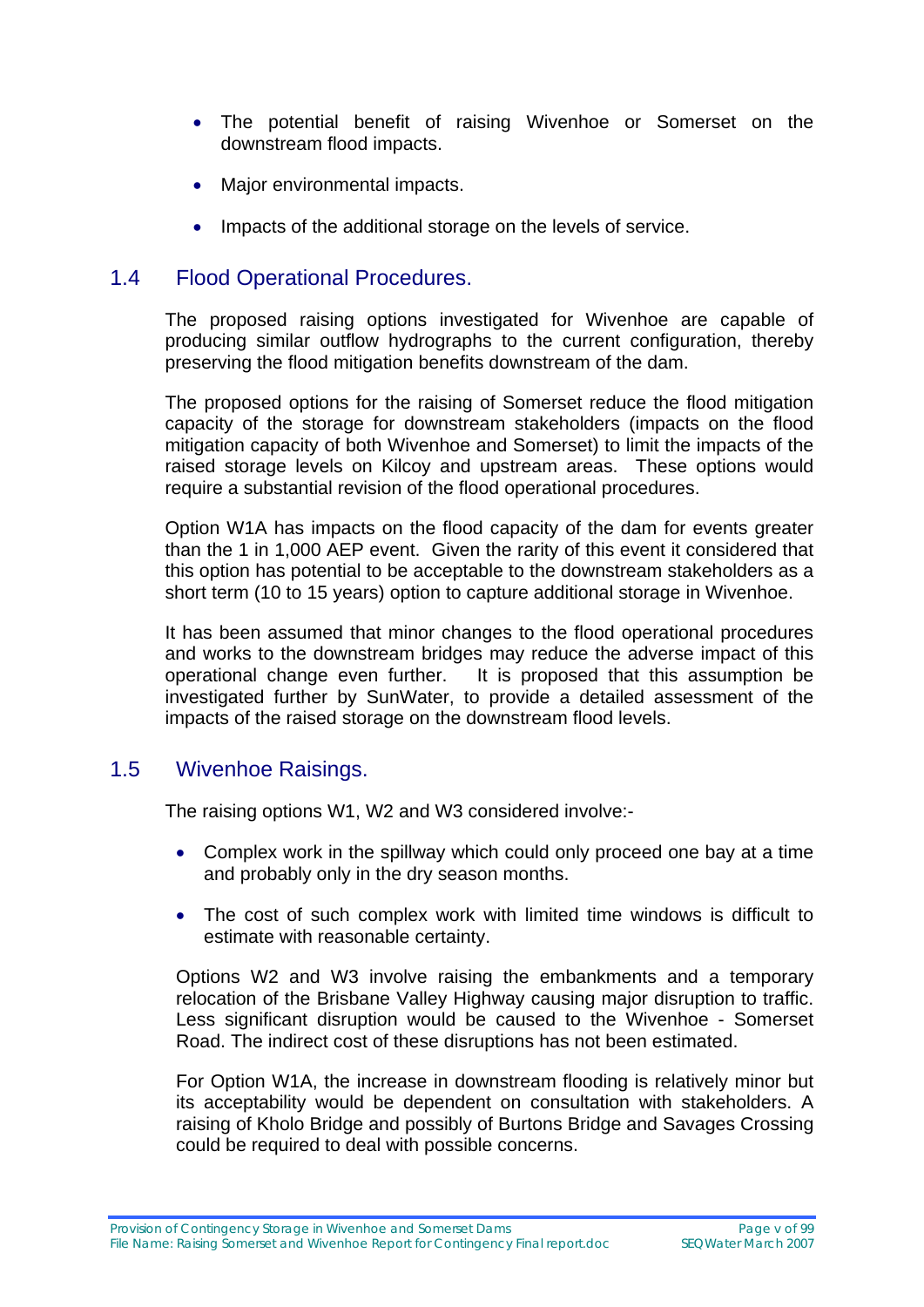For Option W1A, the existing fuse plug will be triggered more frequently (existing 1:5,000 AEP flood). The frequency and consequences will need to be examined in further detail.

#### 1.6 Somerset Raisings

Issues associated with the raising of Somerset include:-

- Flood Mitigation. Each of the options investigated for the raising of Somerset impact on the existing flood mitigation performance. This impact is greater as the proposed raising increases. This is due to constraints on the upstream flood levels imposed by Kilcoy and other upstream development.
- Equipment age. The gates and hoist equipment at Somerset Dam are of considerable age. There is some uncertainty whether it can be adapted as proposed.
- Dam condition. Cracking in a number of the dam monoliths and other stability concerns will be addressed concurrently with the raising proposals.
- Community opposition to the higher raising proposals is likely to be very strong.
- The indirect costs associated with the increased frequency of highway disruption have not been estimated.

#### 1.7 Recommendations

It is recommended that:-

- Raising of the FSL level of Somerset Dam be rejected due to the impacts on the upstream population during flood events. Major flood events already result in inundation of the Kilcoy and surrounding private properties and infrastructure.
- The provision of contingency storage in Wivenhoe is investigated further. A 2m raising in the FSL could be achieved with minimal capital costs subject to addressing regulator and stakeholder issues.
- A detailed flood assessment is carried out to develop and asses changes to the flood manual to allow the storage of the additional 2m in Wivenhoe. The impact of the changes should be assessed for the full range of Annual Exceedance Probabilities and Storm Durations. This assessment should also link with the Brisbane River Flood Damages Assessment currently being carried out by Brisbane City Council.
- A detailed review of the structural adequacy of the various components of the dam is carried out to confirm the assumptions of this report. The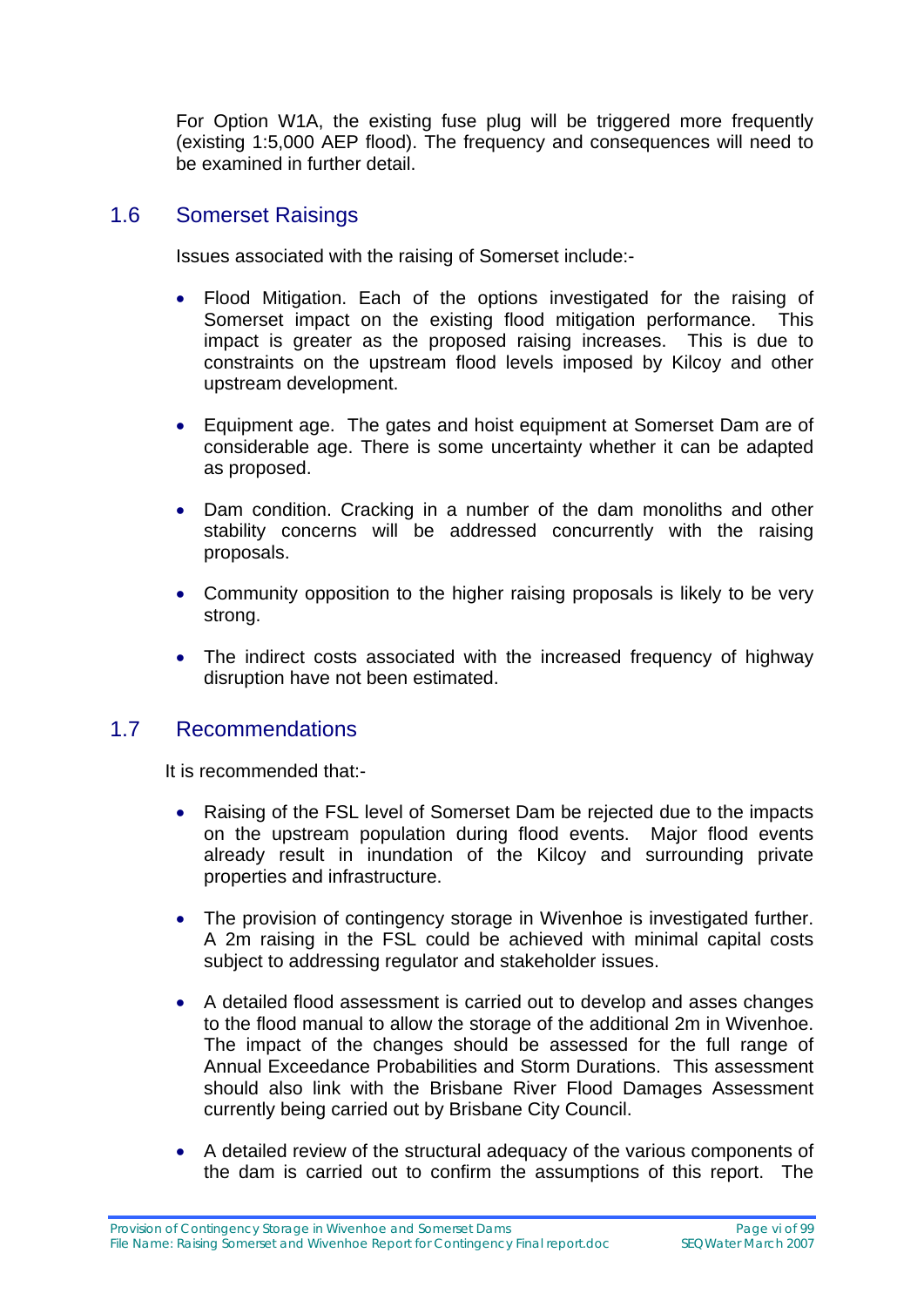review will provide design detail to refine the cost estimates and confirm the feasibility of the proposed increase in storage level.

- A program of consultation with the downstream stakeholders is carried out with the proposed changes to the flood manual once the assessment of flood events is completed.
- SEQWater be provided with the opportunity to instigate a public consultation process prior to the public release of options to raise the storage levels of Wivenhoe.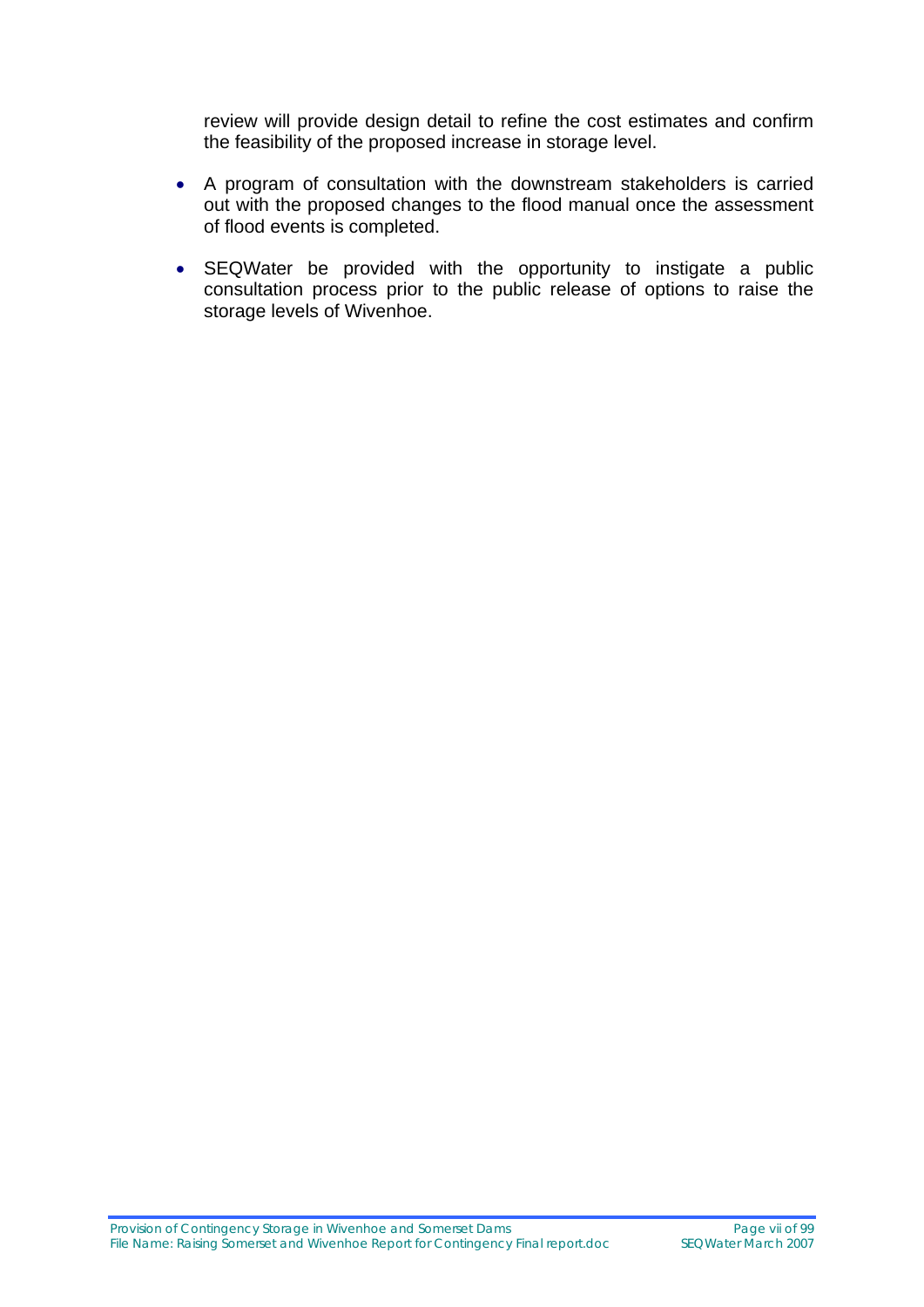# Table of Contents

| 1. |      | <b>EXECUTIVE SUMMARY</b>                        | $\mathbf{II}$ |
|----|------|-------------------------------------------------|---------------|
|    | 1.1  | Scope of Work                                   | ii            |
|    | 1.2  | <b>Flood Security Costs</b>                     | Ϊij           |
|    | 1.3  | Limitations                                     | iv            |
|    | 1.4  | <b>Flood Operational Procedures.</b>            | $\mathsf{V}$  |
|    | 1.5  | <b>Wivenhoe Raisings.</b>                       | $\mathsf{V}$  |
|    | 1.6  | <b>Somerset Raisings</b>                        | vi            |
|    | 1.7  | Recommendations                                 | vi            |
| 2. |      | <b>GLOSSARY</b>                                 | 12            |
| 3. |      | <b>INTRODUCTION</b>                             | 13            |
|    | 3.1  | Scope of Work                                   | 13            |
|    | 3.2  | Assumptions                                     | 14            |
| 4. |      | <b>WIVENHOE DAM GENERAL INFORMATION</b>         | 15            |
|    | 4.1  | Background                                      | 15            |
|    | 4.2  | Flood Hydrology                                 | 16            |
|    | 4.3  | <b>Main Embankment</b>                          | 16            |
|    | 4.4  | Saddle Dams                                     | 17            |
|    | 4.5  | Foundation                                      | 17            |
|    | 4.6  | <b>Primary Spillway</b>                         | 17            |
|    | 4.7  | <b>Outlet Works</b>                             | 18            |
|    | 4.8  | <b>Electrical Equipment</b>                     | 19            |
|    | 4.9  | <b>Supporting Services</b>                      | 19            |
|    | 4.10 | Stage 1 Upgrade Works                           | 20            |
|    | 4.11 | Proposed Stage 2 Upgrade Works                  | 20            |
|    | 4.12 | Geology                                         | 21            |
|    | 4.13 | Seismology                                      | 21            |
| 5. |      | <b>RAISING OPTIONS FOR WIVENHOE DAM</b>         | 23            |
|    | 5.1  | <b>Summary Table</b>                            | 23            |
|    | 5.2  | Option W1 - Raise Wivenhoe FSL 2m (EL69.0)      | 23            |
|    |      | 5.2.1 Spillway Capacity                         | 25            |
|    |      | 5.2.2 Existing Embankments                      | 27            |
|    |      | 5.2.3 Key Data for a 2 metre Raising            | 27            |
|    |      | 5.2.4 Costs                                     | 28            |
|    |      | 5.2.5 Inundation Area                           | 28            |
|    | 5.3  | Option W1A - Operational Change of Wivenhoe FSL | 29            |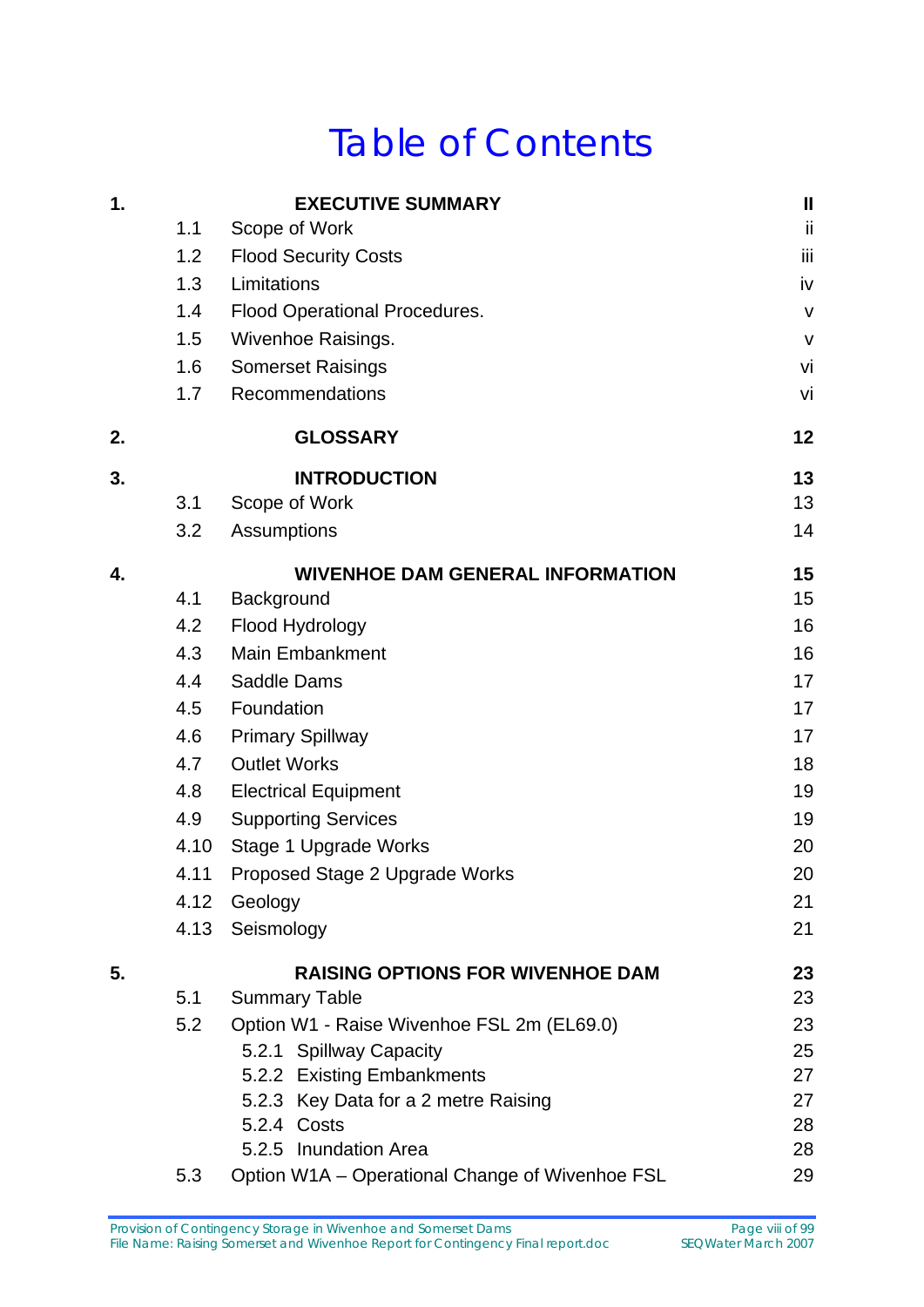|    |     | 5.3.1 Flood Mitigation Capacity            | 29 |
|----|-----|--------------------------------------------|----|
|    |     | 5.3.2 Flood Risk                           | 30 |
|    |     | 5.3.3 Risk Reduction                       | 32 |
|    | 5.4 | Option W2 - Raise Wivenhoe FSL 4m (EL71.0) | 33 |
|    |     | 5.4.1 Spillway Capacity                    | 34 |
|    |     | 5.4.2 Existing Embankments                 | 36 |
|    |     | 5.4.3 Key Data for a 4 metre Raising       | 37 |
|    |     | 5.4.4 Costs                                | 38 |
|    |     | 5.4.5 Inundation Area                      | 39 |
|    | 5.5 | Option W3 - Raise Wivenhoe FSL 8m (EL75.0) | 39 |
|    |     | 5.5.1 Spillway Capacity                    | 40 |
|    |     | 5.5.2 Existing Embankments                 | 41 |
|    |     | 5.5.3 Key Data for an 8 metre Raising      | 43 |
|    |     | 5.5.4 Costs                                | 44 |
|    |     | 5.5.5 Inundation Area                      | 45 |
| 6. |     | <b>SOMERSET DAM GENERAL INFORMATION</b>    | 46 |
|    | 6.1 | Background                                 | 46 |
|    | 6.2 | <b>Concrete Dam and Spillway</b>           | 46 |
|    |     | 6.2.1 General                              | 46 |
|    |     | 6.2.2 Galleries                            | 47 |
|    | 6.3 | <b>Staged Construction</b>                 | 48 |
|    | 6.4 | Foundation                                 | 48 |
|    | 6.5 | <b>Spillway Gates and Hoists</b>           | 48 |
|    |     | 6.5.1 General                              | 48 |
|    |     | 6.5.2 Radial (Sector) Gates                | 48 |
|    |     | 6.5.3 Sluice Gates                         | 49 |
|    |     | 6.5.4 Radial Gate Winches                  | 49 |
|    |     | 6.5.5 Sluice Gate Winches                  | 49 |
|    |     | 6.5.6 Brakes                               | 49 |
|    | 6.6 | Geology                                    | 50 |
|    |     | 6.6.1 General                              | 50 |
|    |     | 6.6.2 Topography                           | 50 |
|    |     | 6.6.3 Geology                              | 50 |
|    |     | 6.6.4 Engineering Geological Assessment    | 51 |
|    | 6.7 | Seismology                                 | 52 |
| 7. |     | <b>RAISING OPTIONS FOR SOMERSET DAM</b>    | 53 |
|    | 7.1 | Scope of Works                             | 53 |
|    | 7.1 | <b>Spillway Capacity</b>                   | 54 |
|    | 7.2 | Key Data for the Raisings                  | 54 |
|    | 7.3 | <b>Estimated Costs</b>                     | 54 |
|    | 7.4 | <b>Inundation Area</b>                     | 55 |
|    |     |                                            |    |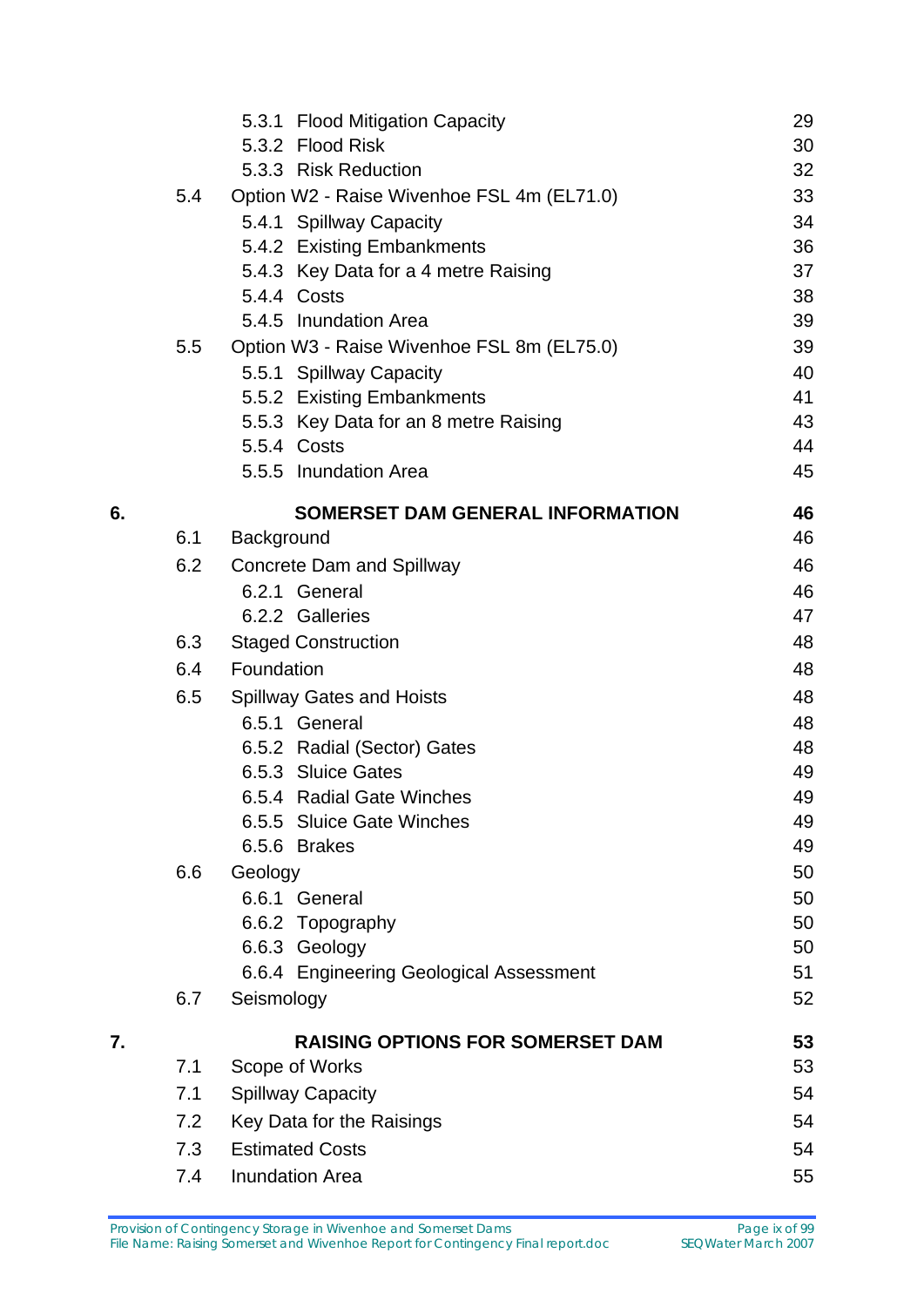|     | 7.5 | <b>Flood Impacts</b>          | 55 |
|-----|-----|-------------------------------|----|
| 8.  |     | <b>DISCUSSION</b>             | 56 |
|     | 8.1 | <b>Flood Security Costs</b>   | 56 |
|     | 8.2 | Potential benefits.           | 57 |
|     | 8.3 | Flood operational procedures. | 57 |
|     | 8.4 | <b>Wivenhoe Raisings.</b>     | 58 |
|     | 8.5 | <b>Somerset Raisings</b>      | 58 |
| 9.  |     | <b>RECOMMENDATIONS</b>        | 59 |
| 10. |     | <b>REFERENCES</b>             | 60 |
| 11. |     | <b>FIGURES</b>                | 62 |
|     |     | $\Lambda$ is is signal set    |    |

## Appendices

| <b>APPENDIX A.</b> | <b>WIVENHOE DAM DESCRIPTION AND PERTINENT DATA</b>                                       |
|--------------------|------------------------------------------------------------------------------------------|
| <b>APPENDIX B.</b> | <b>WIVENHOE DAM RISK ASSESSMENT, FAILURE MODES</b><br><b>AND CONSEQUENCE ASSESSMENTS</b> |
| <b>APPENDIX C.</b> | <b>COST ESTIMATES FOR RAISING WIVENHOE DAM</b>                                           |
| <b>APPENDIX D.</b> | <b>WIVENHOE DAM DRAWINGS</b>                                                             |
| <b>APPENDIX E.</b> | SUNWATER ASSESSMENT OF RAISED FSL (EL71) ON<br><b>FLOOD OPERATIONS</b>                   |
| <b>APPENDIX F.</b> | SUNWATER ASSESSMENT OF RAISED FSL (EL 69) ON<br><b>FLOOD OPERATIONS</b>                  |
| <b>APPENDIX G.</b> | <b>SOMERSET DAM PERTINENT DATA</b>                                                       |
| <b>APPENDIX H.</b> | SOMERSET DAM RISK ASSESSMENT, FAILURE MODES<br><b>AND CONSEQUENCE ASSESSMENTS</b>        |
| <b>APPENDIX I.</b> | <b>COST ESTIMATES FOR RAISING SOMERSET DAM</b>                                           |
| <b>APPENDIX J.</b> | <b>RAISING SOMERSET DAM FEASIBILITY INVESTIGATIONS</b><br><b>BY SMEC</b>                 |
| <b>APPENDIX K.</b> | <b>INUNDATION MAPS FOR WIVENHOE AND SOMERSET</b><br><b>DAMS</b>                          |
| <b>APPENDIX L.</b> | BRIDGE LEVELS UPSTREAM AND DOWNSTREAM OF<br><b>THE DAMS</b>                              |
| <b>APPENDIX M.</b> | <b>SOMERSET DRAWINGS</b>                                                                 |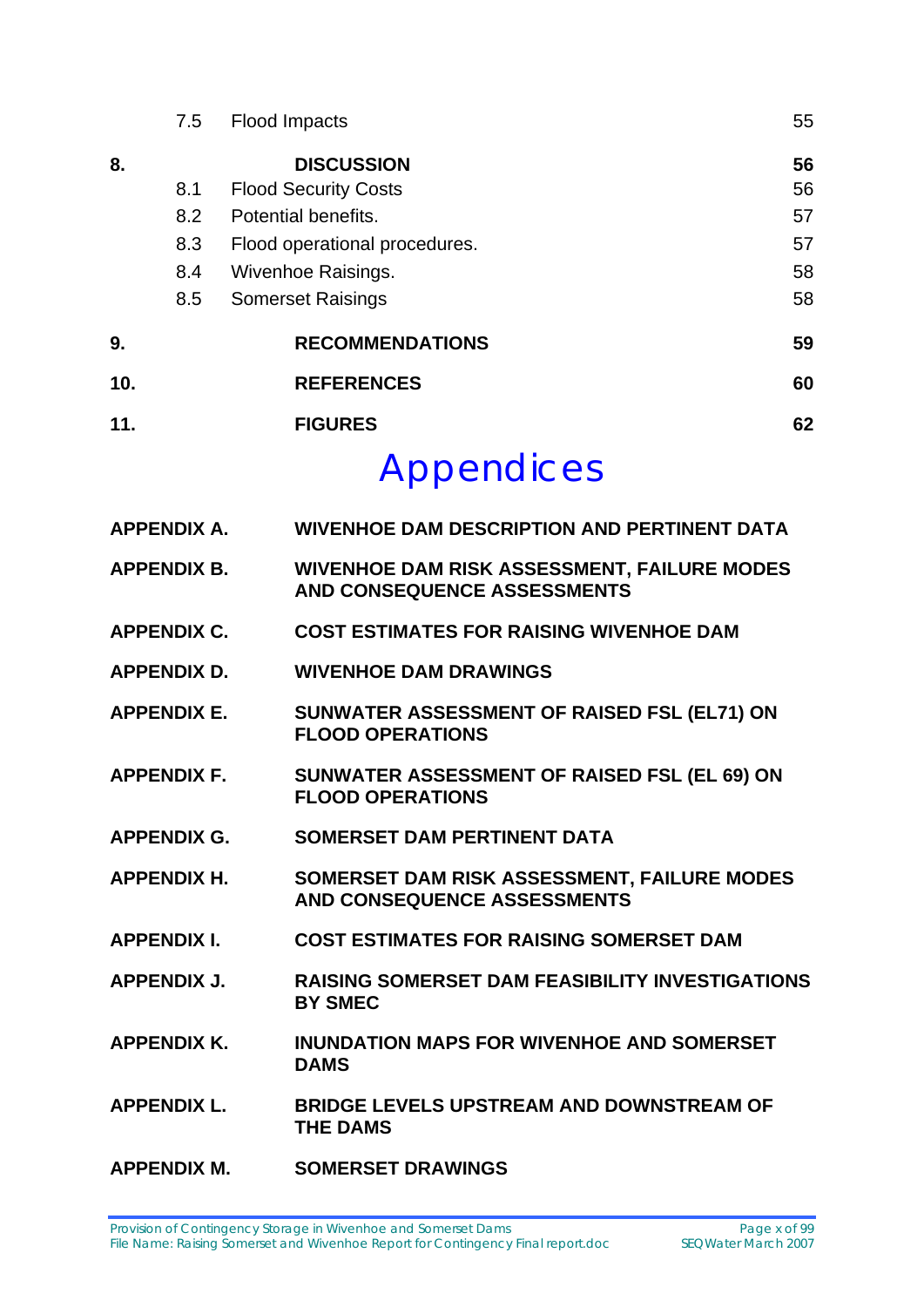## **Tables**

| <b>Table 1-1 - Summary of Raising Options</b>                                                          | iii |
|--------------------------------------------------------------------------------------------------------|-----|
| Table 1-2 - Flood Security Costs                                                                       | iv  |
| Table 4-1 - Earthquake Peak Ground Accelerations for the Wivenhoe,<br><b>Somerset, North Pine Area</b> | 22  |
| Table 5 - 1 - Wivenhoe: Elevation data for Raising Options                                             | 24  |
| Table 5-2 - Comparison of Wivenhoe Somerset Flood Operations<br><b>Results</b>                         | 31  |
| <b>Table 8-1 - Summary of Raising Options</b>                                                          | 56  |
| Table 8-2 - Flood Security Costs                                                                       | 57  |
| <b>Table 11-1 - Result of Event Tree Analyses</b>                                                      | 84  |

# Figures

| Figure 1 - Wivenhoe Dam General Arrangement                                                     | 63 |
|-------------------------------------------------------------------------------------------------|----|
| Figure 2 - Somerset Dam General Arrangement                                                     | 64 |
| Figure 3 - ANCOLD Total Societal Risk Assessment - from Wivenhoe<br>Alliance, 2004              | 65 |
| Figure 4 - ANCOLD Incremental Societal Risk Assessment – from<br><b>Wivenhoe Alliance, 2004</b> | 66 |
| Figure 5 - ANCOLD Societal Risk Assessment – from SMEC, 2004                                    | 67 |
| Figure 6 - ANCOLD Total Societal Risk Assessment, – from Wivenhoe<br>Alliance, 2004             | 68 |
| Figure 7 - ANCOLD Total Societal Risk Assessment, - from Wivenhoe<br>Alliance, 2004             | 69 |
| <b>Figure 8 - Alert Station Locations</b>                                                       | 98 |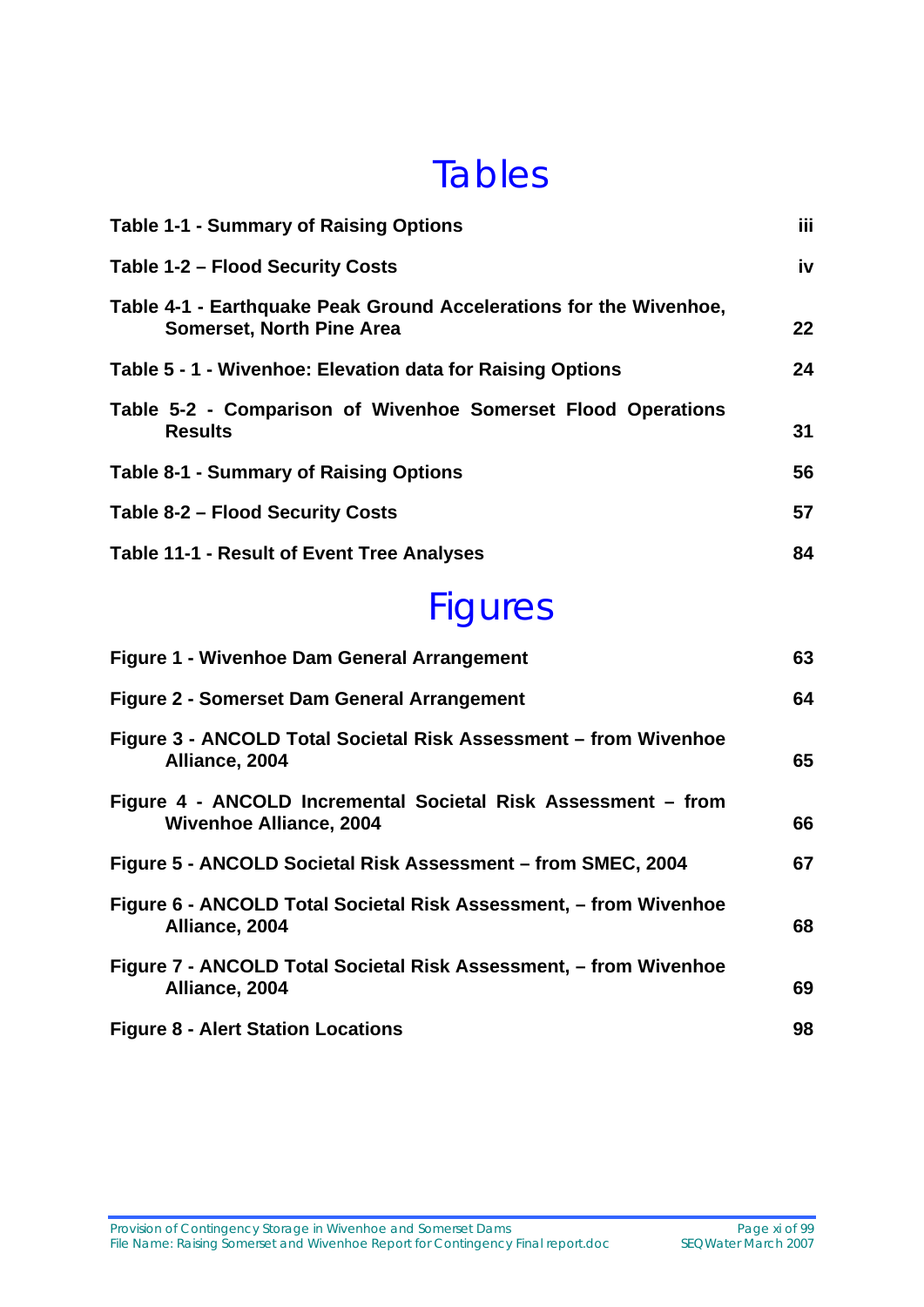# 2. Glossary

| Australian Height Datum (AHD)                              | Mean sea level at the thirty tide gauges located around Australia                                                                                                                                                                                              |
|------------------------------------------------------------|----------------------------------------------------------------------------------------------------------------------------------------------------------------------------------------------------------------------------------------------------------------|
| Annual Exceedance Probability<br>(AEP)                     | The probability of a specified magnitude of a natural event being<br>exceeded in any year.                                                                                                                                                                     |
| Dam Crest Flood                                            | The flood event which, when routed through the reservoir, results<br>in a still water reservoir level at the lowest crest level of the dam.                                                                                                                    |
| Design Flood Level (DFL)                                   | The peak level in a dam storage derived from routing the critical<br>design flood event through the dam.                                                                                                                                                       |
| Elevation Level (EL)                                       | The elevation relative to a specific datum point. For this report all<br>elevation data is quoted in m AHD.                                                                                                                                                    |
| Full Supply Level (FSL)                                    | The maximum normal operating water surface level of a reservoir<br>when not affected by floods.                                                                                                                                                                |
| Probable Maximum Precipitation<br>(PMP)                    | The theoretical greatest depth of precipitation for a given duration<br>meteorologically possible for a given size storm area at a particular<br>location at a particular time of the year, with no allowance made for<br>long-term climatic trends.           |
| Probable Maximum Flood (PMF)                               | The probable maximum flood is the flood resulting from the PMOP<br>and, where applicable, snow melt, coupled with the worst flood<br>producing catchment conditions than can be realistically expected<br>in the prevailing catchment metrological conditions. |
| Maximum Flood Level (MFL)                                  | The peak water level in a dam storage derived from routing the<br>critical design flood event through the dam. May be the same as<br>the DFL or used to denote a different water level if the dam has a<br>flood capacity deficiency.                          |
| <b>Outlet Works</b>                                        | The combination of intake structure, conduits, tunnels, flow<br>controls and dissipation device to allow release of water from a<br>dam.                                                                                                                       |
| <b>Right Abutment</b>                                      | The right hand side abutment of a dam looking in the downstream<br>direction                                                                                                                                                                                   |
| Left Abutment                                              | The left hand side abutment of a dam looking in the downstream<br>direction                                                                                                                                                                                    |
| Probability                                                | The likelihood of a specific event or outcome.                                                                                                                                                                                                                 |
| Generalised<br>Revise<br>Tropical<br>Storm Method (GTSM-R) | A generalised method for the estimation of extreme rainfall events<br>(PMP's) in the northern parts of Australia.                                                                                                                                              |
| Reservoir                                                  | An artificial lake, pond or basin for storage, regulation, control of<br>water, silt, debris or other liquid or liquid borne material.                                                                                                                         |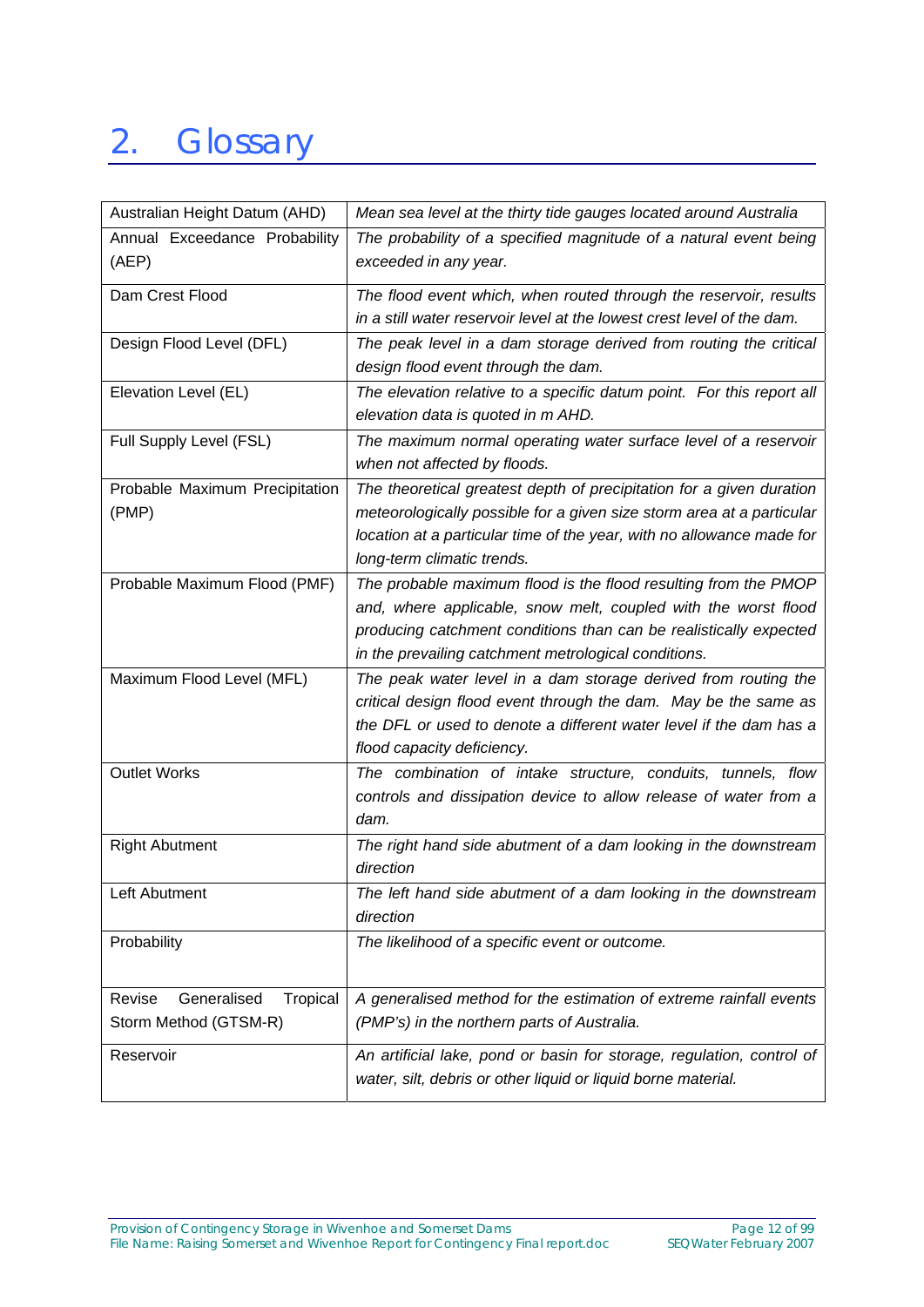This report has been prepared in conjunction with the Queensland Department of Natural Resources and Water (NRW) to investigate options to provide contingency storage as part of the South East Queensland Regional Water Supply Strategy (SEQRWSS). As part of these investigations it is proposed to look at options for the provision of an additional 200 to 600 GL of contingency storage in the Brisbane River catchment. The two options for this report are:-

- Raising Wivenhoe Dam Full Supply Level (FSL)
- Raising Somerset Dam FSL

These two options are being compared with other storage options in South East Queensland.

#### 3.1 Scope of Work

This scope of work for this report includes the following options for the provision of the contingency storage:-

- $\triangleright$  Option W1 Raise Wivenhoe Dam FSL by 2m to EL69.0
- $\triangleright$  Option W2 Raise Wivenhoe Dam FSL by 4m to EL71.0
- ¾ Option W3 Raise Wivenhoe Dam FSL by 8m to EL75.0
- ¾ Option S1 Raise Somerset Dam FSL by 2m to EL101.0
- ¾ Option S2 Raise Somerset Dam FSL by 4m to EL103.0
- ¾ Option S3 Raise Somerset Dam FSL by 6m to EL105.0

This report provides:-

- Background data for each dam including risk profiles.
- A broad description of the works required to raise each dam to the nominated FSL.
- Feasibility cost estimates for each option.
- A preliminary assessment of the environmental and social impacts of each option.
- Risks and opportunities associated with each option.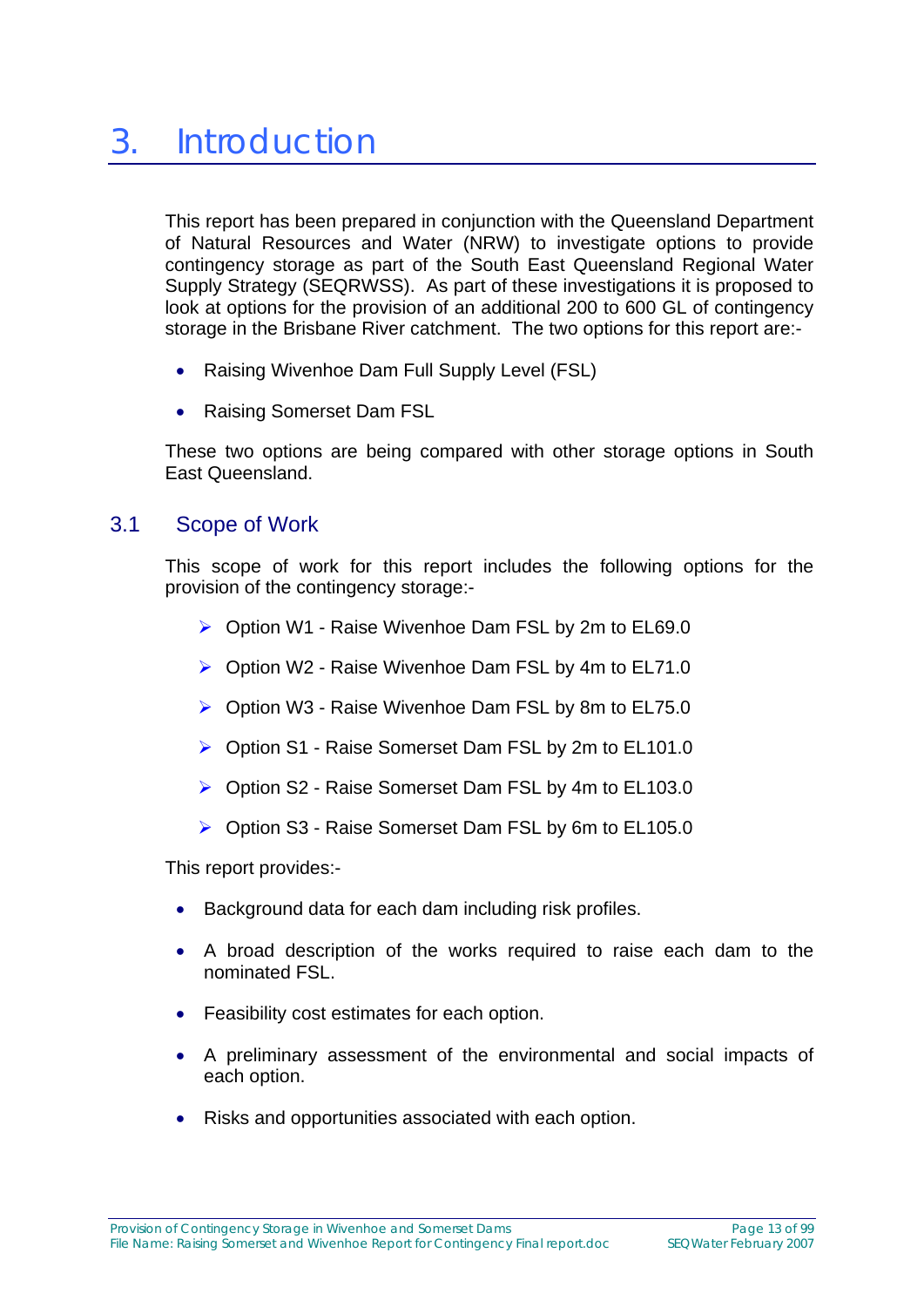#### 3.2 Assumptions

For the purposes of this study it has been assumed that the raised dam will be required to:

- Maintain the flood mitigation performance of the dam (for more frequent flood events up to the 1 in 500 Annual Exceedance Probability (AEP) flood event) provided by the current spillway facilities. Currently the flood manual for the operation of Wivenhoe and Somerset has four procedures. Procedure 4 marks the change from flood mitigation to ensuring the safety of the dam by passing the flood and occurs at approximately EL74. The intent of the manual is to be maintained for possible raising options. Any change to the manual intent will require extensive stakeholder consultation.
- Comply with the State's requirements on Acceptable Flood Capacity (AFC) for Dams. The Draft Guidelines on Acceptable Flood Capacity were issued by NRW (Dam Safety Regulator) in 2005 and are in the process of being finalised.
- Maintain the current release capability of the outlet works. The Dam is operated to release water supply discharges into the Brisbane River before being extracted by downstream customers. This requires an outlet capacity of approximately 1,500 ML/day.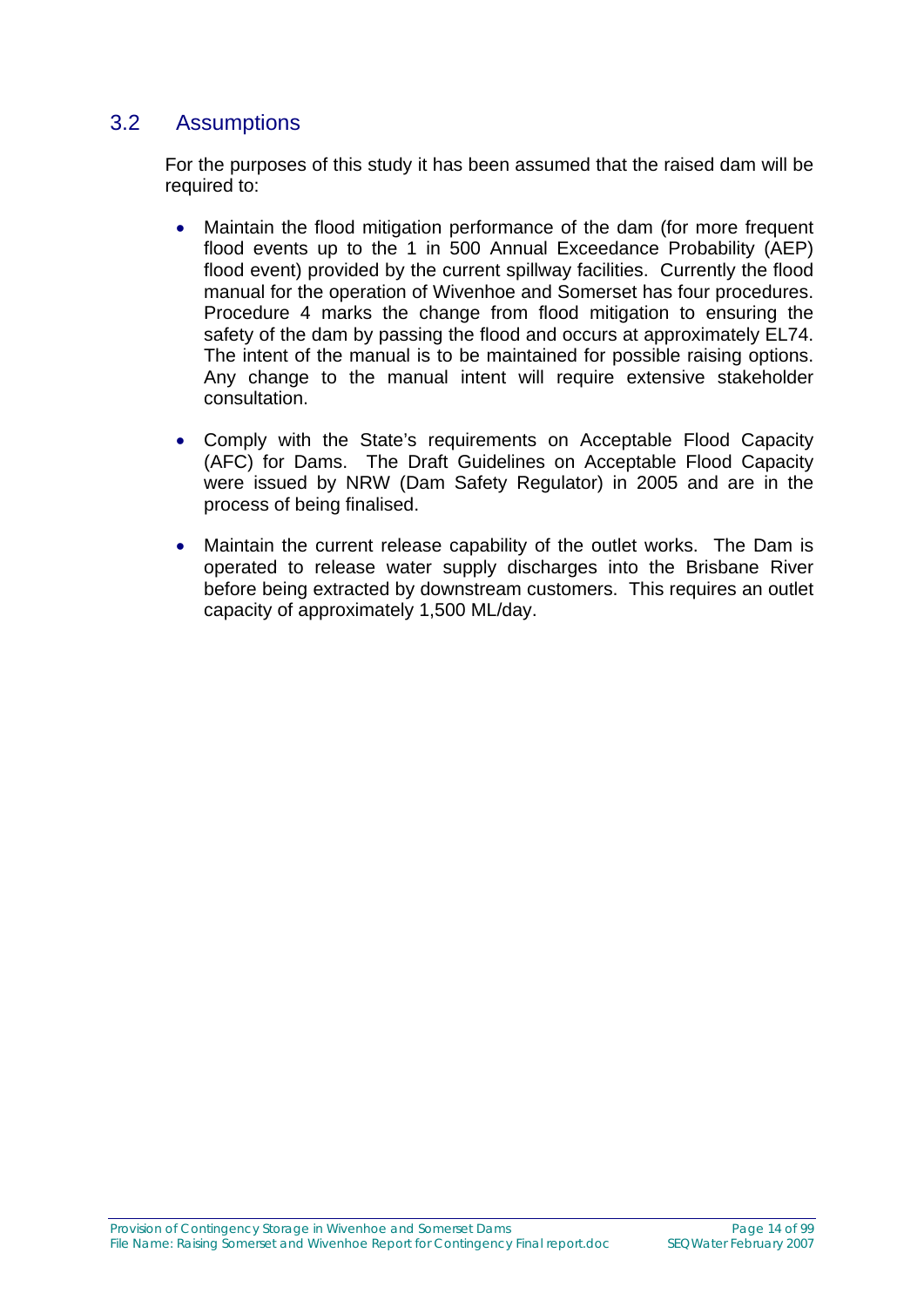#### 4.1 Background

Wivenhoe Dam, as originally constructed, is a 56 m high, zoned earth and rock embankment with a concrete gravity spillway (crest level EL57), controlled by 5 radial gates, each 12.0m wide by 16.0 m high. Two saddle dam embankments are located on the left side of the reservoir. The Brisbane Valley Highway was relocated to pass over the dam.

The dam has four main functions by providing:

- A 1,165GL storage at full supply level (FSL EL67.0) providing water supply for Brisbane and surrounding areas;
- Flood mitigation in the Brisbane River with a dedicated flood storage volume of 1,450GL at a flood level of EL80.0;
- The lower pool for the Wivenhoe Pumped Storage Hydro-Electric power station which has a 500 MW generating capacity;
- A recreation area.

The dam was designed by the then Queensland Water Resources Commission. A design report was compiled by the then Department of Primary Industries for the South East Queensland Water Board (DPI, 1995). It was constructed by a series of contracts between 1977 and 1985, supervised by the Commission.

The dam has a HIGH hazard classification because of the significant development downstream in the Brisbane and Ipswich metropolitan areas, with the population at risk (PAR) numbering in the hundreds of thousands.

The first formal dam safety review was undertaken by Guthridge, Haskins & Davey Pty Ltd in 1997 (GHD, 1997). A concurrent review of the mechanical and electrical equipment was undertaken by HECEC Pty Ltd.

The original spillway capacity, with an Annual Exceedance Probability (AEP) of 1 in 22,000 for the Dam Crest Flood (DCF), was well below current standards for a high hazard dam. The Wivenhoe Alliance was formed by SEQWater to improve the flood security with a long-term goal of providing for the Maximum Probable Flood (PMF). Investigation studies concluded that a two-stage upgrade program outlined below would provide a cost-effective risk reduction program.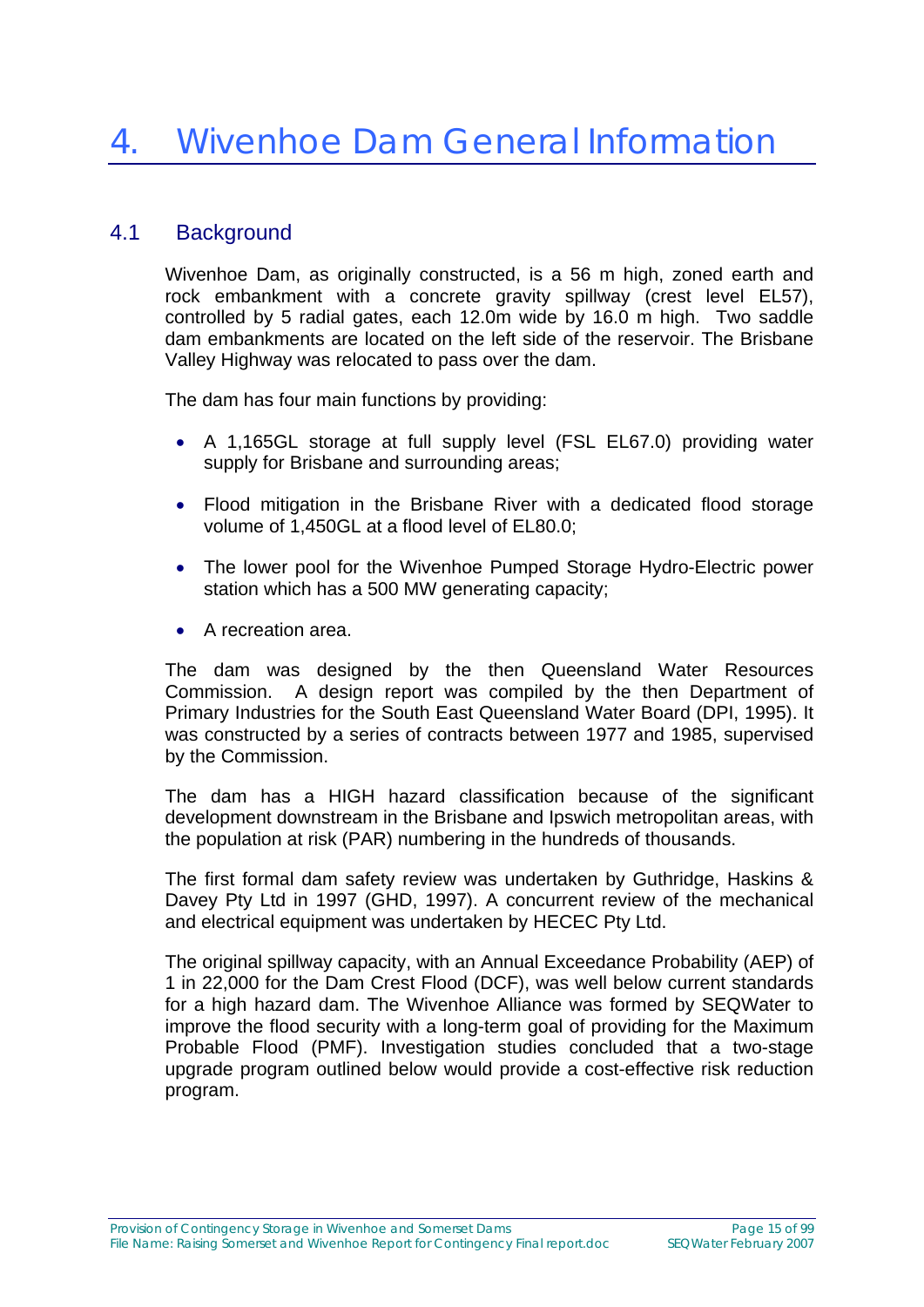#### • **Stage 1 Upgrade Works**

- $\triangleright$  Construction of a new secondary spillway on the right abutment that would enable the dam to handle an inflow flood with an AEP of 1 in 100,000 at a Maximum Flood Level (MFL) of EL80. This spillway is controlled by three fuse plug embankments;
- $\triangleright$  Upgrading of the embankment crest to retain a MFL of EL80 with zero freeboard;
- $\triangleright$  Upgrading of associated structures as appropriate, including protection of the main spillway gates and bridge and strengthening of the spillway gravity structure.

#### • **Stage 2 Upgrade Works**

 $\triangleright$  Reconstruction of Saddle Dam 2 as a fuse plug spillway such that the dam can accommodate the PMF.

#### 4.2 Flood Hydrology

The dam failure analysis report, WA (2005) summarises the storage and spillway discharge data, the PMF inflow data and downstream flood parameters for the following PMF scenarios:

- Original dam with dambreak
- The Stage 1 completed works with dambreak
- The proposed Stage 2 works without dambreak
- The proposed Stage 2 works with dambreak for comparison purposes.

The 36 hour PMP rainfall was found to produce the highest peak inflow and outflow at the dam. Details of the methodology used to derive the PMF hydrographs are described at WA (2004B).

The peak inflow for the PMF is 49,000 m3/s, which includes outflows from Somerset Dam. This was derived using the latest GTSM-R PMP rainfall depths and temporal patterns provided by BOM (2003). The PMF has a flood volume of 5,993,000 ML and the peak outflow discharge following Stage 2 construction is 37,400 m3/s.

#### 4.3 Main Embankment

The Wivenhoe main embankment is located on the right hand side of the centrally placed spillway. The 1.2 km embankment is a 56 m high central clay core embankment with both upstream and downstream filters supported by outer shells of compacted sandstone with run of river gravel in the upper portion. The shoulder slopes are 2 horizontal to 1 vertical with a local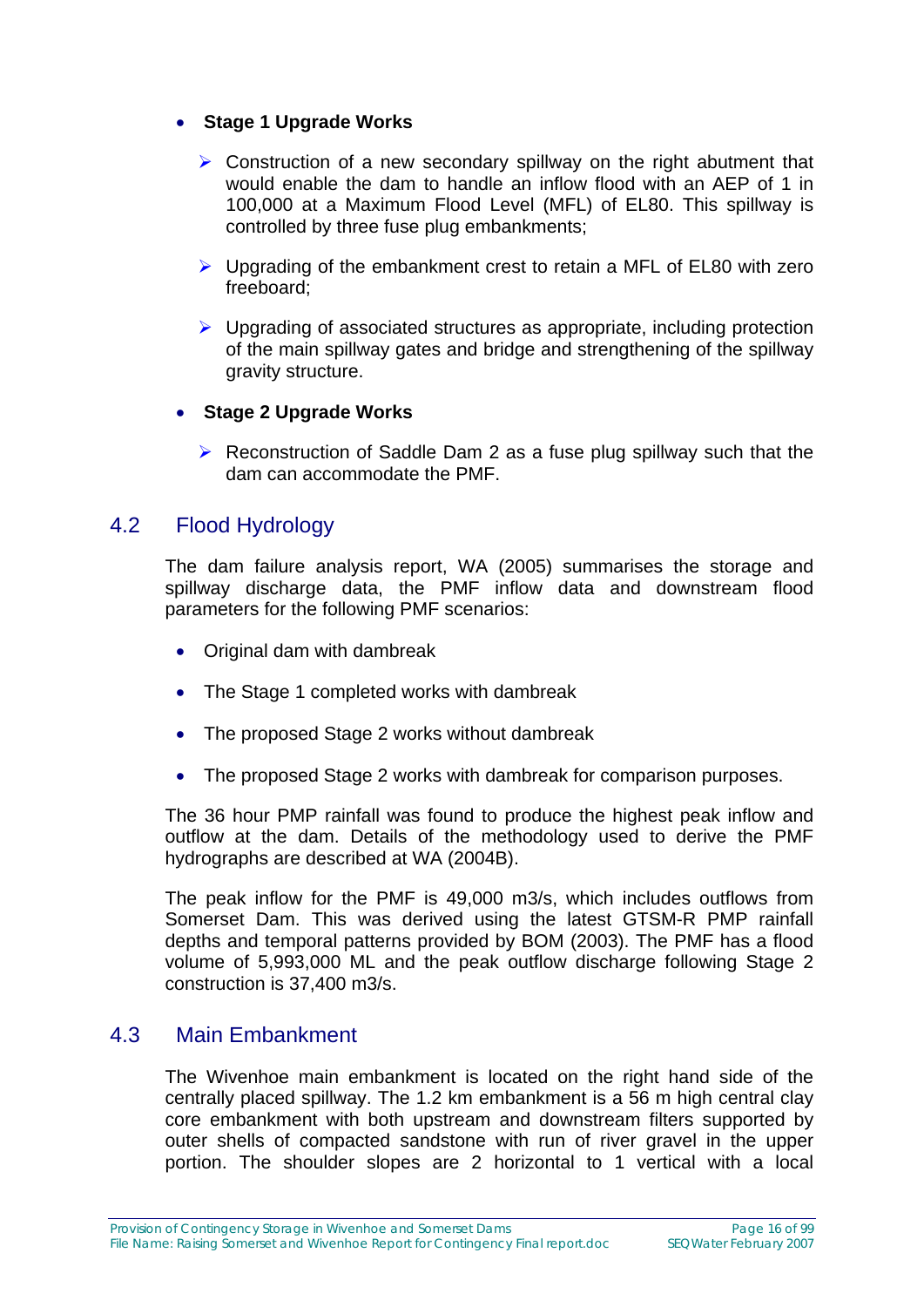steepening in the upper portion to 1.5 horizontal to 1 vertical. Riprap was provided on both upstream and downstream shoulders.

To the left of the spillway structure, the embankment has a sloping upstream core protected by both upstream and downstream filters and supported by a downstream shell of miscellaneous fill. Batter slopes are 3 horizontal to 1 vertical on the upstream face and 2 horizontal to 1 vertical on the downstream face. Riprap was provided on both upstream and downstream shoulders.

#### 4.4 Saddle Dams

Two saddle dams close off low saddles on the left abutment of the dam. These are constructed from miscellaneous fill with some broad zoning of materials. They have a crest level at EL80 and have a maximum height of 10 m. The saddle dams only retain water during flood operation.

#### 4.5 Foundation

A single line grout curtain, 15 m to 35m deep and an 8 m deep grout blanket was installed under the core of the main embankment and the sloping core of the left embankment. Water losses were generally low at depth but high water losses were noted as appearing to "coincide with poorly consolidated sandstone, which is a primary structural feature and is not the result of weathering" (DPI, 1995).

The foundation was cleaned off by removal of loose and shattered material and blasting with water - air jets. This was only done under the core and filter areas as the shoulders were founded on the alluvial materials. Foundation treatment generally comprised slush grout or mortar to seal fractures, fill irregularities and fill fissures. Dental concrete was used where the contact fill could not readily be compacted and to fill cavities and smooth abrupt vertical faces. Areas where the foundation was likely to weather rapidly were mortar treated immediately following clean up.

The contact clay (zone 1A) and filters (zone 2) were placed while the slush grout or mortar was still plastic. The contact clay was compacted with rubber tyred construction machinery.

#### 4.6 Primary Spillway

The spillway is located in a low saddle between the two embankments and is controlled by 5 radial gates supported on a mass concrete ogee crest. The radial gates are 12m wide by 16m high and discharge via a flip bucket spillway to an unlined rock discharge channel.

The five 12m wide by 16m high radial gates in the Wivenhoe spillway structure are operated by hydraulic motor driven wire rope winches, one on each side of each gate. The power units (2) for the spillway gates and penstock gate are located in a winch room in the left abutment of the dam. Also located in the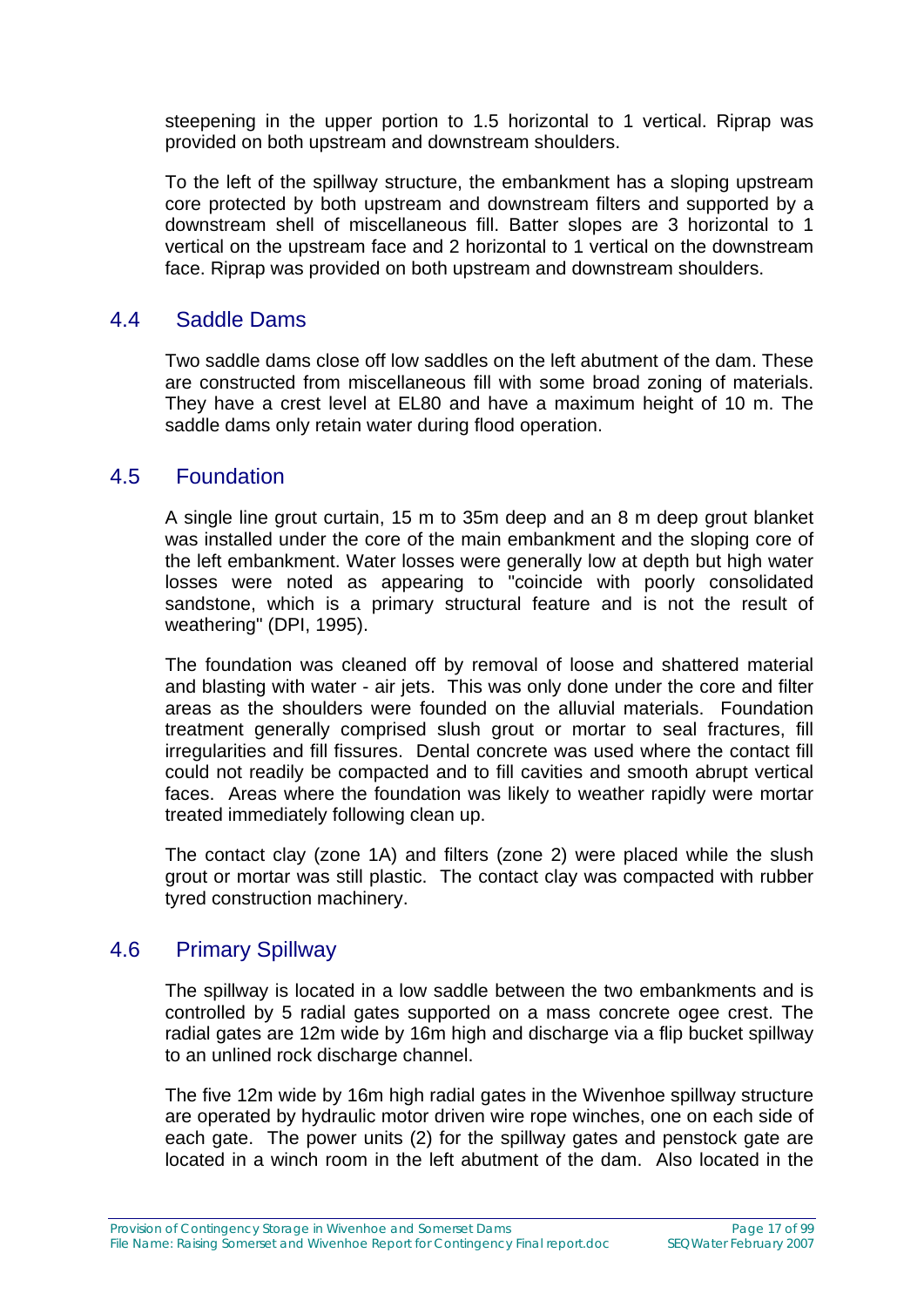winch room is an auxiliary diesel operated hydraulic unit capable of operating the gates.

A left bank underground control complex in the dam comprises the winch room, water quality control room, main high voltage substation, main switchboard, fire control equipment, storeroom, diesel alternator set, and ventilation system.

A 79 tonne travelling gantry crane on the service bridge over the spillway structure serves to handle the bulkhead gate used for maintenance of the radial gates. A smaller gantry over the intake structure is used for handling the trash racks and water quality baulks.

#### 4.7 Outlet Works

The following information on the Outlet Works is obtained from the DPI, 1995 report.

"The outlet works extend over 4 monoliths LH11 to LH14 with the entrances to the penstock and river outlet being in Monolith 11 and the regulating valves in Monolith 14. At the entrance to the outlet works in Monolith 11 a 3.6m diameter penstock with a large capacity intake was installed to provide for the future installation of a hydro power station. A 1.905m diameter river outlet was installed directly above the penstock so that one fixed wheel bulkhead gate could command either outlet (but not both outlets) to provide for emergency closure or dewatering" (DPI 1995).

In 2003, a 4.6MW mini hydro plant was constructed on the 3.6m diameter penstock. The GE turbine is utilised to generate electricity from the routine releases from the outlet works. The mini hydro is owned and operated by the Stanwell Corporation. The upper outlet, consisting of a 1.9m diameter pipe is controlled by a 1.5m diameter regulating valve. The regulating valve discharges into a stainless steel lined dispersion chamber. Additional off takes are provided for town water supplies.

"The inlet transition for both penstocks is steel lined because of the high 10m/s flow velocity in the pipes. The internal surfaces of the outlet pipes were coated with coal tar epoxy to a minimum thickness of 500 microns. This paint lining was refurbished in 2003.

A 4.1m wide by 5.25m high fixed wheel type emergency gate serves as a guard gate for the outlets through the dam (one 3.6m diameter penstock, and a 1.9m diameter outlet pipe).

Within the intake structure in the left abutment there is an arrangement of six baulks to allow selective withdrawal of water for quality control purposes" (DPI 1995).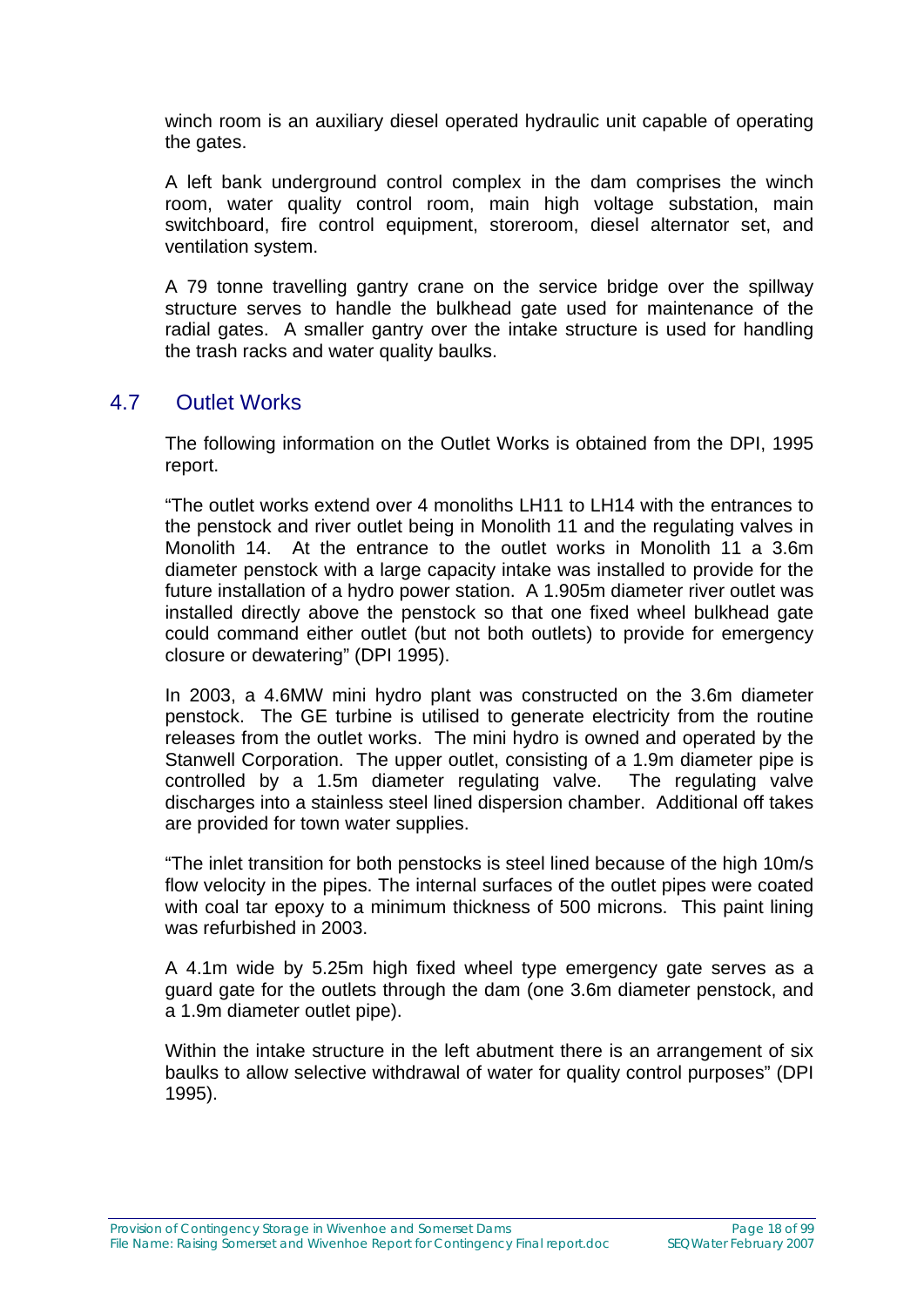#### 4.8 Electrical Equipment

The electrical power system consists of the following major components:

- 11kV supply system and transformer
- Main switchboard
- Diesel generator
- Load bank
- Distribution boards
- UPS power supplies.

The diesel generator is a self contained skid mounted unit with a six cylinder Mitsubishi engine and a 330kVA Stamford generator providing a three phase 415 volt AC alternative power supply for the main dam distribution board. The rating of the engine is a nominal 250kW, with a continuous rating of 90% and a one hour rating of 110%.

The diesel is automatically started at a preset time delay after the mains power fails and the entire site load is automatically connected to the diesel a short time later. Upon the restoration of the mains power there is a short delay and the diesel is shut down and the load reverted to the mains supply. The instantaneous shutting down of the engine without any cooling down period is detrimental on the diesel and will shorten its service life.

To ensure that the diesel is not operated for prolonged periods of time on light load an automatic load bank has been provided. When the diesel load is below a preset level, the load is connected in one step and once the total loading has increased to another preset loading the load bank will be disconnected. Also the load bank is disabled when the 79 tonne gantry crane is operating form the diesel generator.

#### 4.9 Supporting Services

There are several supporting services, which influence the safety of the asset and the operators and therefore indirectly compromise the gate operation. These services include:

- **Fire detection**
- Fire control and fighting
- Ventilation
- Security systems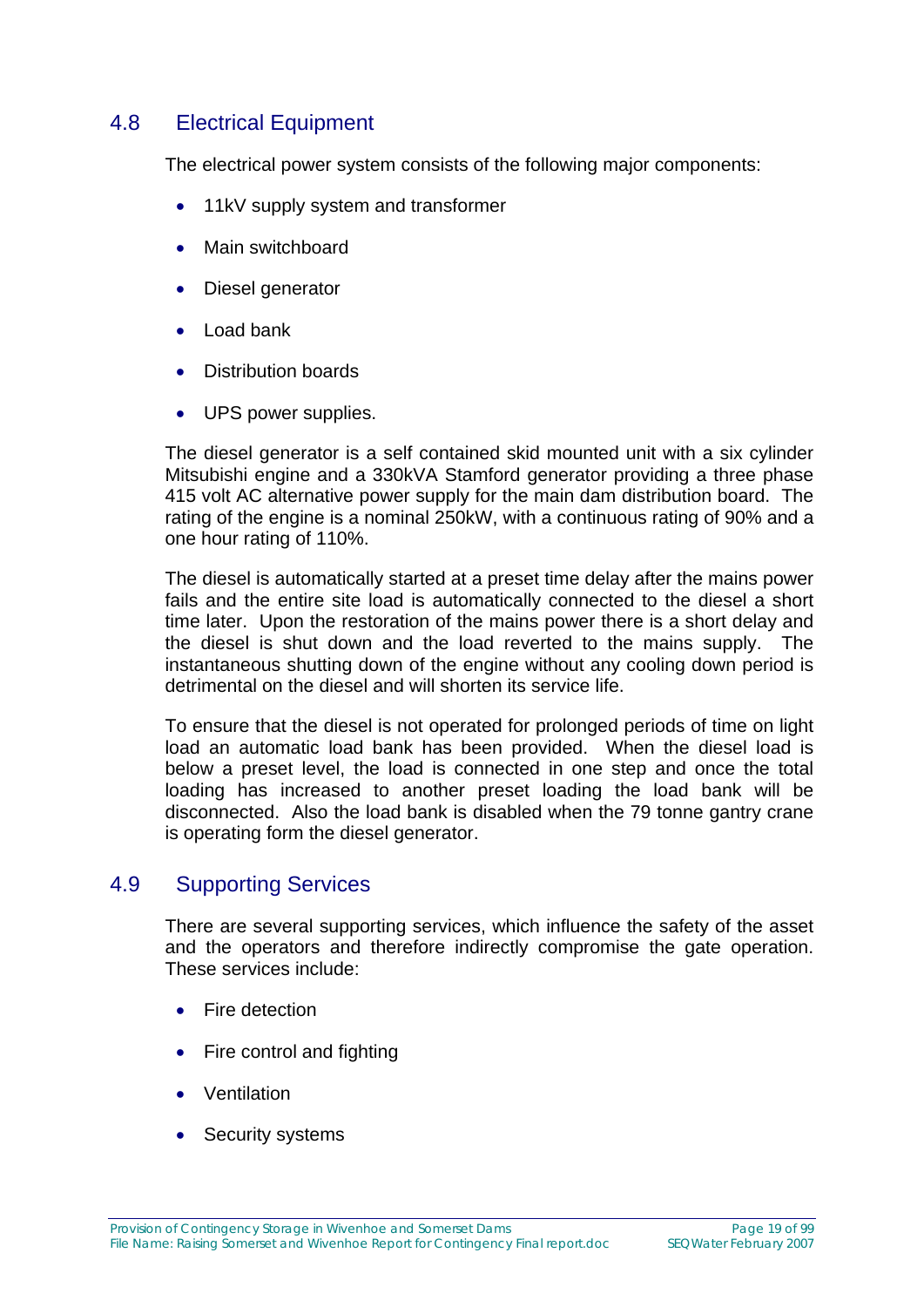- Communications
- Alarm systems
- Monitoring systems
- Access and material handling.

#### 4.10 Stage 1 Upgrade Works

The Stage 1 upgrade works carried out by the Wivenhoe Alliance comprised:

- Construction of a secondary spillway in the right abutment. The excavation of the chute allowed for concrete works for a 3m high ogee crest, apron slabs, chute lining and divider walls to enable construction of three fuse plug embankments;
- Temporary diversion of the Brisbane Valley Highway and relocation of services to enable construction of a new road bridge across the new spillway;
- Upgrading of the existing crash barrier on the two main embankments to handle the new Maximum Flood Level (MFL) of EL80;
- Strengthening of the primary spillway with post-tensioned anchors to cater for the increased loading due to the raised flood level. Provision of a steel deflection baffle upstream of the radial gates to ensure the gates clear the flow profile for the raised MFL.
- Modifications to the saddle dams to prevent premature failure while ensuring they are overtopped prior to the main embankment.
- Associated works comprising spoil area, access roads, sediment and erosion controls, site facilities and landscaping.
- Refurbishment of the Visitors information Centre.

This Stage 1 upgrade changes the Dam Crest Flood (DCF) from a 1 in 22,000 AEP event to a 1 in 100,000 AEP flood event. The initial trigger level for the lowest of the fuse plug embankments is at EL76.2m (approximately the 1 in 6,000 AEP event).

#### 4.11 Proposed Stage 2 Upgrade Works

Stage 2 works will involve the reconstruction of Saddle Dam 2 to incorporate a fully lined concrete chute spillway with a single fuse plug embankment. This 100 m wide spillway will provide full PMF protection with a conventional freeboard and will be triggered by the 1 in 50,000 AEP event. The concrete lining and flip bucket protects against erosion of the conglomerate foundation.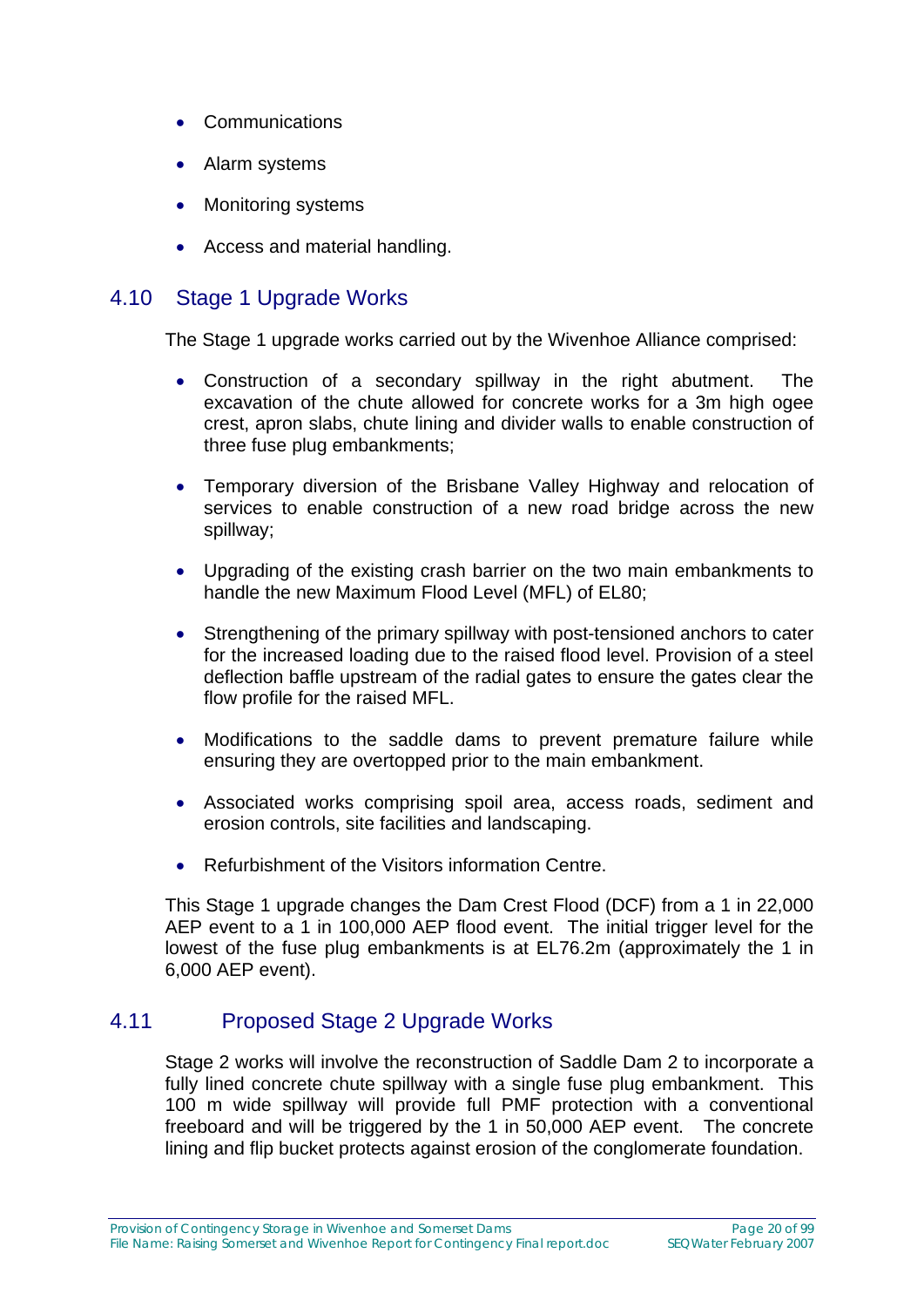Under proposed State guidelines (NRW 2005) the Stage 2 spillway will be required to be in place by 2035 and will increase the flood capacity to cater for the PMF.

#### 4.12 Geology

The following description of the site geology is taken from DPI, 1995 and GHD, 1997. Brief descriptions of the regional and rim geology are provided at GHD, 1995.

"The main dam is located wholly on the Helidon Sandstone (also known as the Wivenhoe Sandstone). The sandstone consists of quartz grains with minor dark chert fragments in a whitish kaolinitic matrix. Structurally, most of the rock foundation consisted of massive undulating layers of sandstone, sometimes cross bedded, which had dips between 2 and 10 degrees and strikes in the general ENE direction. Most of these units were separated by thin layers of shale, shale conglomerate or fine pebbly conglomerates containing minor amounts of fossilised plant material (coal).

An exception occurred on the right bank were up to 9 m of interbedded shales and fine sandstones were found. The sandstone unit above was fairly weathered and contained many thin layers of clay. A continuation of the shale / fine sandstone unit is thought to have been intersected on the left bank. This suggested that the unit was responsible for the incision of the river into the valley floor at the dam site and subsequent control of the alluvial deposition sequences upstream of the dam site.

Up to 20 m of alluvium / colluvium overburden was found to exist above the foundation rock." (DPI 1995)

#### 4.13 Seismology

SEQWater has six monitoring stations throughout the three dam catchments (North Pine, Somerset and Wivenhoe) with seismometers, which measure seismic activity in x, y & z directions in real time. This data is transmitted via radio telemetry to the Wivenhoe Office where the information is analysed. Six accelerometers are installed, two at each dam, one at the crest and one at the base of each dam, to measure the actual dam movement during earthquakes.

A review of earthquakes and earthquake hazard in the Somerset Dam area, northwest of Brisbane was undertaken by Gibson (RMIT, 1995) using earthquake information published to December 1994. The study covers the area bounded by the Somerset and North Pine Dams and includes the Wivenhoe site.

No major earthquakes have occurred in the area since European settlement. The available data suggests the earthquake hazard in the area is above average for Queensland but below the average for eastern Australia.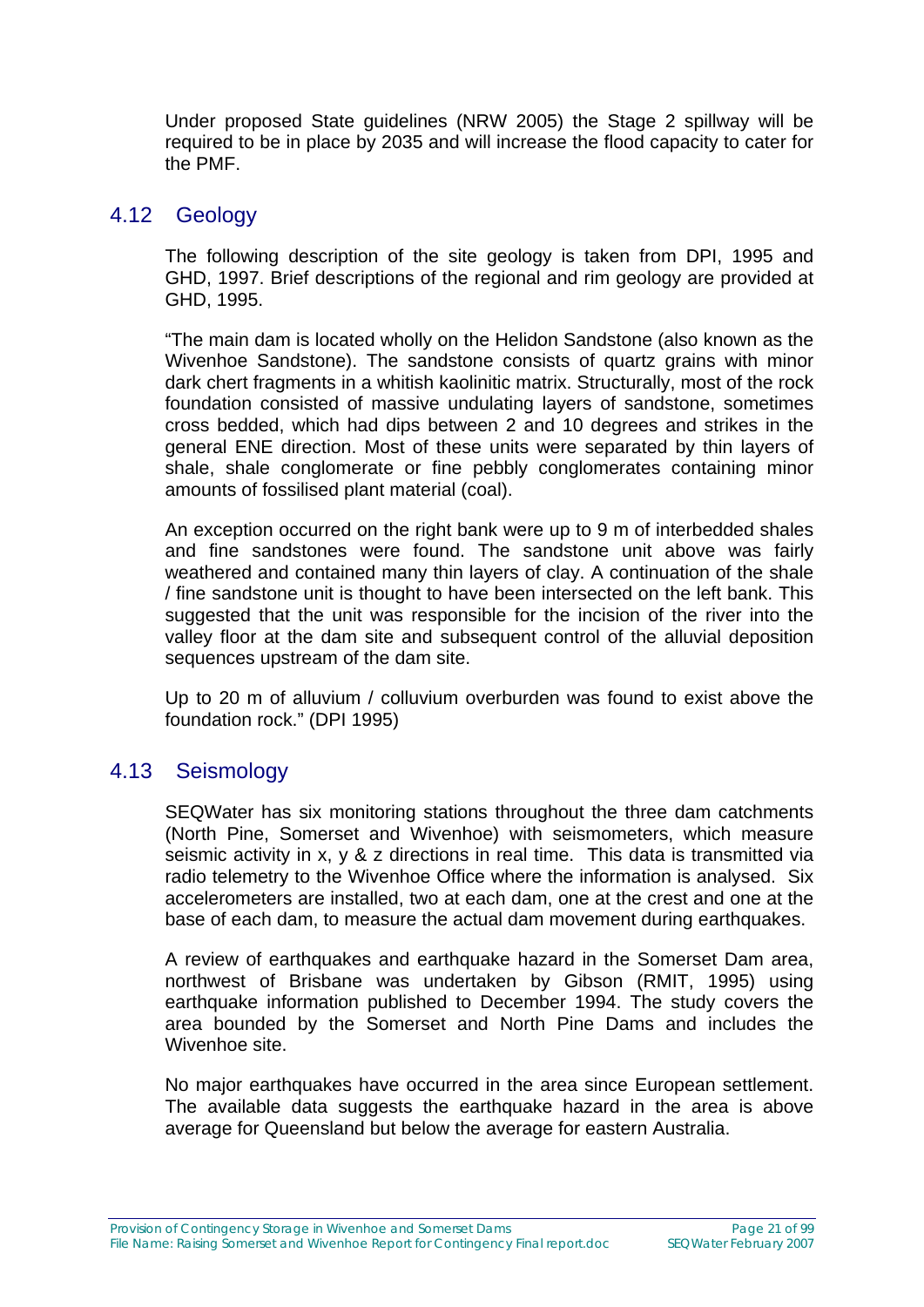The Report provides the annual exceedance probability (AEP) for peak ground accelerations as shown in Table 4-1

| AEP         | <b>Peak Ground</b><br>Acceleration |
|-------------|------------------------------------|
| $1$ in $1$  | $0.006$ g                          |
| 1 in $3$    | $0.010$ g                          |
| 1 in 10     | $0.017$ g                          |
| 1 in 30     | $0.030$ g                          |
| 1 in 100    | $0.052$ g                          |
| 1 in 300    | 0.088g                             |
| 1 in 1,000  | $0.152$ g                          |
| 1 in 3,000  | $0.24$ g                           |
| 1 in 10,000 | 0.392g                             |
| 1 in 20,000 | $0.505$ g                          |

#### **Table 4-1 - Earthquake Peak Ground Accelerations for the Wivenhoe, Somerset, North Pine Area**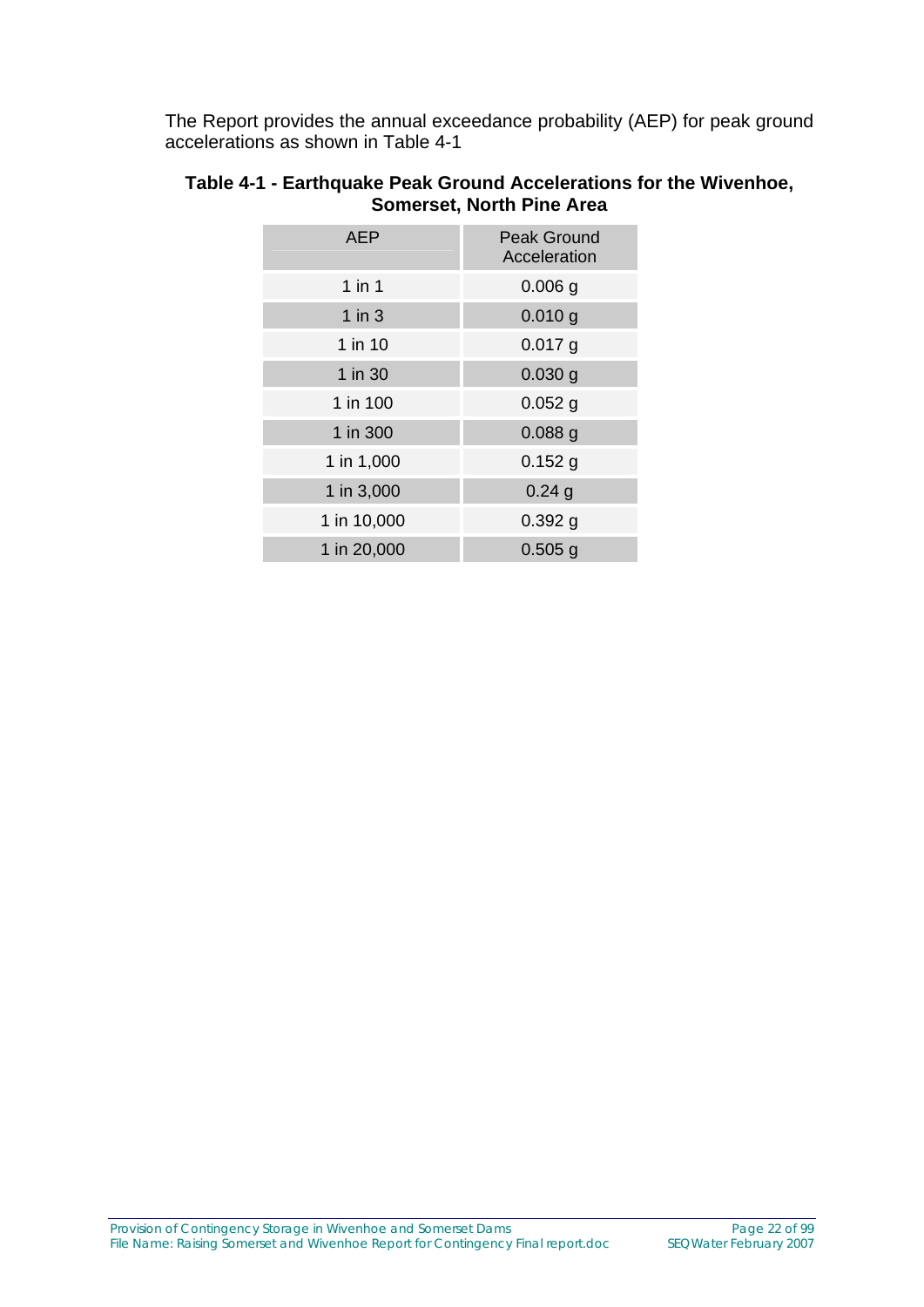To provide input into the provision of contingency storage in Wivenhoe Dam three different raising levels were selected:-

- Raise FSL by 2 m to EL69.0. This option (W1) provides a significant increase in storage, 228,000ML, for a relatively small capital cost (i.e. compared to a greenfield site) and could be achieved relatively simply. There is an additional opportunity to raise Wivenhoe FSL by 1 to 2m (which could be temporary) without the need to carry out extensive capital works. This is discussed as option W1A in Section 5.3.
- Raise FSL by 4 m to EL71.0. This option (W2) provides a mid point for the cost curve and marks a significant change in the scope of work required to satisfy the flood mitigation, flood security and operational requirements. This raising would provide an additional storage capacity of 481,000ML.
- Raise FSL by 8 m to EL75.0. This option (W3) was selected to provide an upper limit to the raising options and provide an additional 1,066,000ML of storage (effectively doubling the storage volume of Wivenhoe). This option would utilise the limit of land owned by SEQWater for the FSL storage. There would need to be compulsory acquisitions by Government of additional land impacted by flood operations up to at least the 1 in 500 AEP event. There is major capital works required to allow the dam to satisfy the flood mitigation and flood security criteria.

#### 5.1 Summary Table

Key data for the proposed options is summarised in Table 5 - 1. The options are described in Sections 5.2, 5.3, 5.4, and 5.5

#### 5.2 Option W1 - Raise Wivenhoe FSL 2m (EL69.0)

This option involves raising the storage level by 2m to EL69.0. This would provide and additional 228,000ML of contingency storage. The proposed scope of work for this option would involve:-

• Raising the fixed concrete ogee crest of the gated spillway by 1.5m to EL58.5 to preserve the air space controlled by the radial gate above FSL for flood mitigation.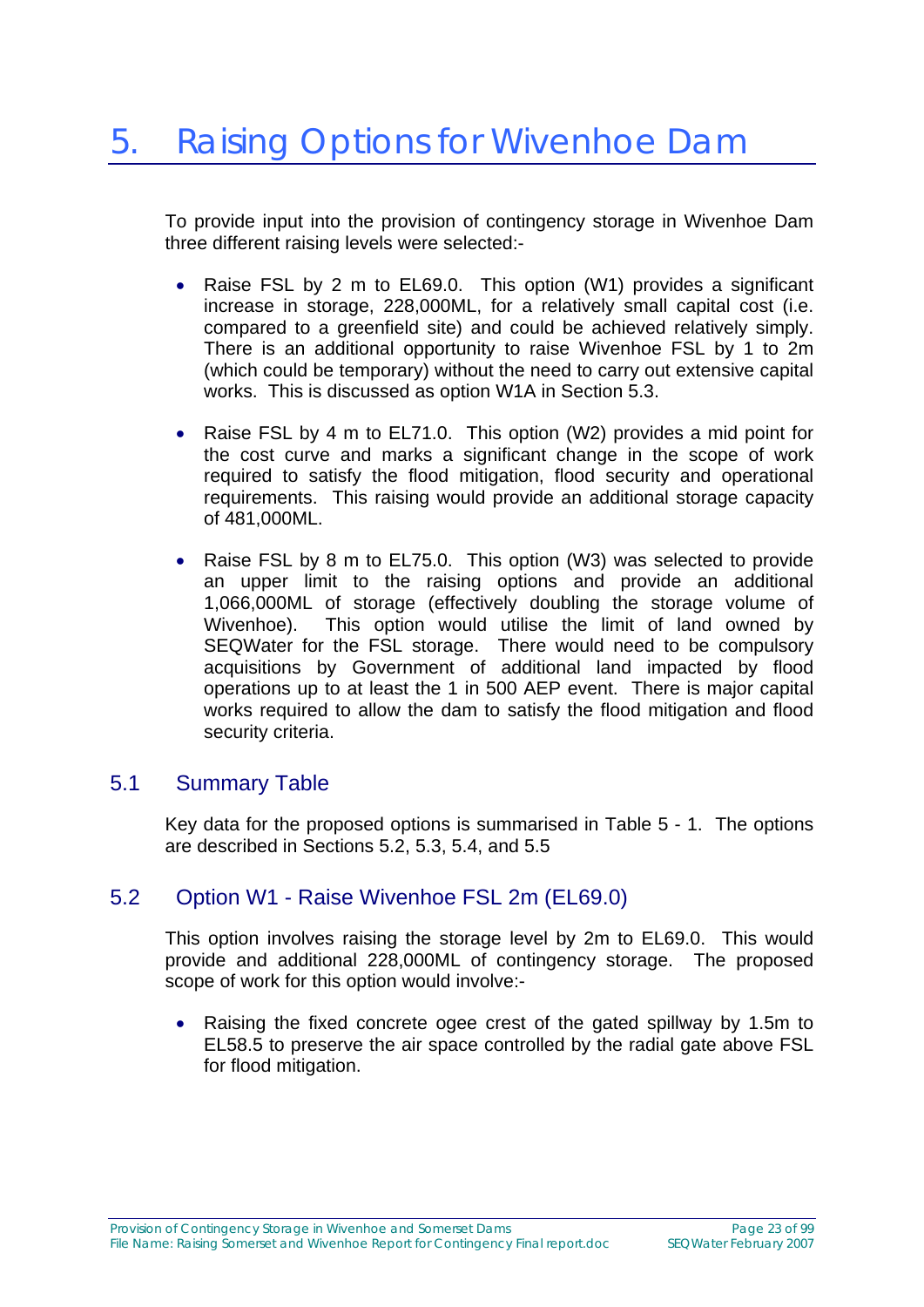|                              | <b>Dam Structure</b> |                     |                                   | <b>Secondary Spillway</b>        |                            |                             |       | <b>Tertiary Spillway</b> |                                                                |
|------------------------------|----------------------|---------------------|-----------------------------------|----------------------------------|----------------------------|-----------------------------|-------|--------------------------|----------------------------------------------------------------|
| <b>Raising Option</b>        | <b>FSL</b>           | Dam<br><b>Crest</b> | <b>Service</b><br><b>Spillway</b> | Top of<br>Radial<br><b>Gates</b> | Ogee<br>Crest <sup>1</sup> | <b>Fuse Plug initiation</b> |       |                          | <b>Fuse Plug initiation</b>                                    |
|                              |                      |                     |                                   |                                  |                            | Bay 1                       | Bay 2 | Bay 3                    | <b>Single Bay</b>                                              |
|                              |                      |                     |                                   |                                  |                            |                             |       |                          |                                                                |
| <b>Current configuration</b> | 67                   | 80                  | 57                                | 73                               | 67                         | 75.7                        | 76.2  | 76.7                     | 78.3 (100m wide) <sup>2</sup>                                  |
|                              |                      |                     |                                   |                                  |                            |                             |       |                          |                                                                |
| Option W1 - 2m permanent     | 69                   | 80                  | 58.5                              | Approx 74.5                      | 67                         | 76.7                        | 77.2  | 77.7                     | 78.5 (140m wide)                                               |
|                              |                      |                     |                                   |                                  |                            |                             |       |                          |                                                                |
| Option W1A - 2m temporary    | 69                   | 80                  | 57                                | 73                               | 67                         | 75.7                        | 76.2  | 76.7                     | 78.3 (100m wide for FSL EL67)<br>78.3 (120m wide for FSL EL69) |
|                              |                      |                     |                                   |                                  |                            |                             |       |                          |                                                                |
| Option W2 - 4m permanent     | 71                   | 84                  | 60                                | 76                               | 69                         | 77.7                        | 78.2  | 78.7                     | Not Required                                                   |
|                              |                      |                     |                                   |                                  |                            |                             |       |                          |                                                                |
| Option W3 - 8m permanent     | 75                   | 87.5                | 70                                | 76 <sup>3</sup>                  | 73                         | 81.7                        | 82.2  | 82.7                     | Not Required                                                   |

**Table 5 - 1 - Wivenhoe: Elevation data for Raising Options** 

1 Ogee crest level the same for both the Secondary and the Tertiary Spillways.

 $2$  Spillway not required to be finished until 2035 by the NRW Draft Guidelines on AFC

 $3$  Existing radial gates replaced with fuse gates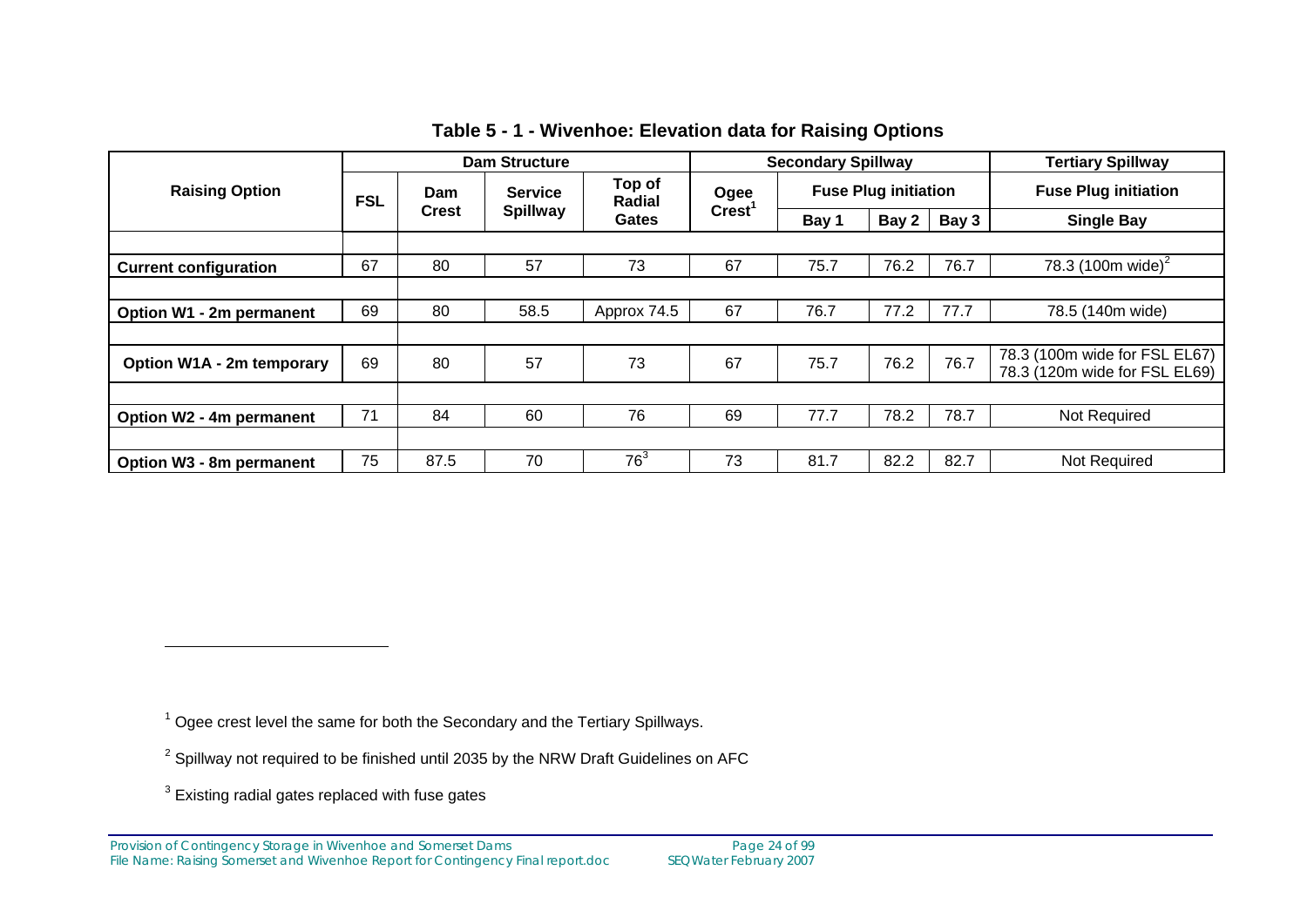- Raising of the three fuse plug embankments in the secondary spillway by 1m to preserve the initiation level for the first embankment at approximately the 1 in 5,000 AEP flood event as per the current design constructed in 2004. The initial trigger for the lowest of these fuse plugs would then be EL76.7.
- Construction of the tertiary spillway proposed currently for Stage 2 of the Wivenhoe Flood Security Upgrade at Saddle Dam 2 with a single 140m wide fuse plug initiating at a level of EL78.5.
- Maintaining the current Maximum Design Flood Level (MDL) of EL80m adopted for the Stage 1 upgrade work to avoid any work along the crest of the existing dam.

Drawings of the works required for this option are presented in Appendix D.

#### *5.2.1 Spillway Capacity*

Under the Governments proposed guidelines on spillway adequacy, the spillway capacity to allow the dam to safely pass the 2003 estimate of the Probable Maximum Flood (PMF) is required by no later than 1 October 2035. The spillway layout and capacity are discussed in the following sections.

#### *Radial Gated Service Spillway*

The flood mitigation benefits obtained for more frequent flood events from Wivenhoe Dam are due to the freeboard against the radial gates above the nominated FSL. To preserve the current flood mitigation performance if the FSL were raised, the air space between FSL and the top of the radial gates will need to be maintained.

The simplest method to achieve this would be keep the existing radial gate arrangement and raise the fixed crest level with reinforced concrete from EL57 to EL58.5. The existing trunnion corbel, bearing and winches would be maintained in their current location.

The bottom gate seal would need to be raised and incorporated in the new concrete. The lower 1.5m of the gate slots would be filled with concrete and a new connection with the bottom gate seal fabricated and installed. Extensive anchoring would be required along the existing crest to secure the new concrete to the underlying original concrete.

The works required to raise the crest will involve the placement of reinforced concrete with grouted anchors at a regular spacing to ensure connectivity to the underlying crest concrete over the length of the crest to a suitable profile (assumed to mirror the current profile with a 1.5m topping layer for the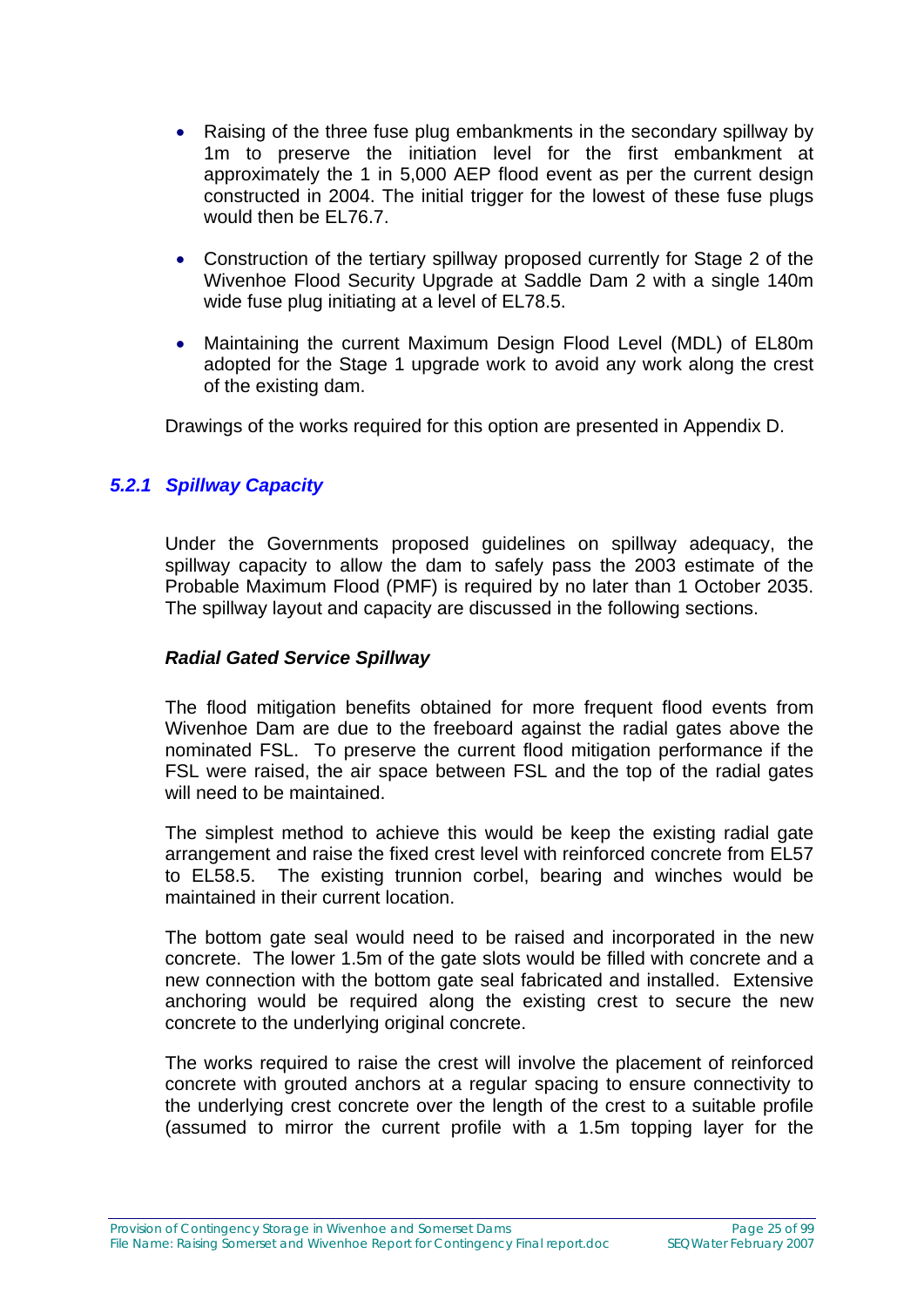development of costs). The control systems for the gates would also need to be modified.

 Replacement of the radial gates was considered but requires major capital expenditure to fabricate and install new gates as well as modify the existing piers, trunnion corbel and anchoring. Due to the current design of the piers and trunnion anchoring it may not even be a possibility to install new radial gates to achieve the levels specified for this option. Drawings of the works required for this option are presented in Appendix D.

Raising of the fixed crests for the existing radial gated primary spillway will reduce the ultimate discharge capacity from 13,400  $\mathrm{m}^3$ /s to approximately 12,000m<sup>3</sup>/s. This lost capacity could be replaced by the provision of an additional 20m of spillway crest length in the Stage 2 works proposed for Wivenhoe.

#### *Secondary Fuse Plug Spillway*

The Stage 1 works constructed for the Flood Security Upgrade of Wivenhoe in 2004 consisted of a three bay, 164m wide fuse plug spillway located at the right abutment of the dam. The first fuse plug embankment trigger level was set at EL75.7 (nominally the 1 in 6,000 AEP flood event) to protect the flood mitigation benefits of the storage and minimise the cost of the upgrade.

To preserve the design intent it is possible to raise each of the three fuse plug bays by 1m preserving this initiation AEP for the raised storage level. The divider wall between bay 1 and Bay 3 of the fuse plug would need to be raised by 0.2m which would be achieved using anchor bars and conventional concrete at limited cost. The Left Hand Side of the chute is protected by a concrete gravity wall. This would need to be raised by 0.5m to protect the main dam embankment. As the Maximum Flood Level (MFL) would remain at EL80.0 there would be no need to modify the bridge over the spillway, the ogee crest or the wall lining.

The control crest would remain at EL67.0 resulting in an inability to store water at the new FSL of EL69.0 until the fuse plug embankment was reconstructed.

#### *Tertiary Fuse Plug Spillway*

Stage 2 works are proposed to allow Wivenhoe Dam to pass the 2003 estimate of the PMF. The current proposal is to construct a 100m wide tertiary spillway through Saddle Dam 2. The spillway would be controlled by a single fuse plug embankment initiating at a 1 in 50,000 AEP flood event (EL78.3).

To preserve the design intent and pass the PMF for the raised FSL of EL69.0 would require the tertiary spillway width to be increased to 140m from the current proposal of 100m. The initiation level of the fuse plug embankment would be increased from 78.3 to 78.5 (approx 1 in 50,000 AEP event).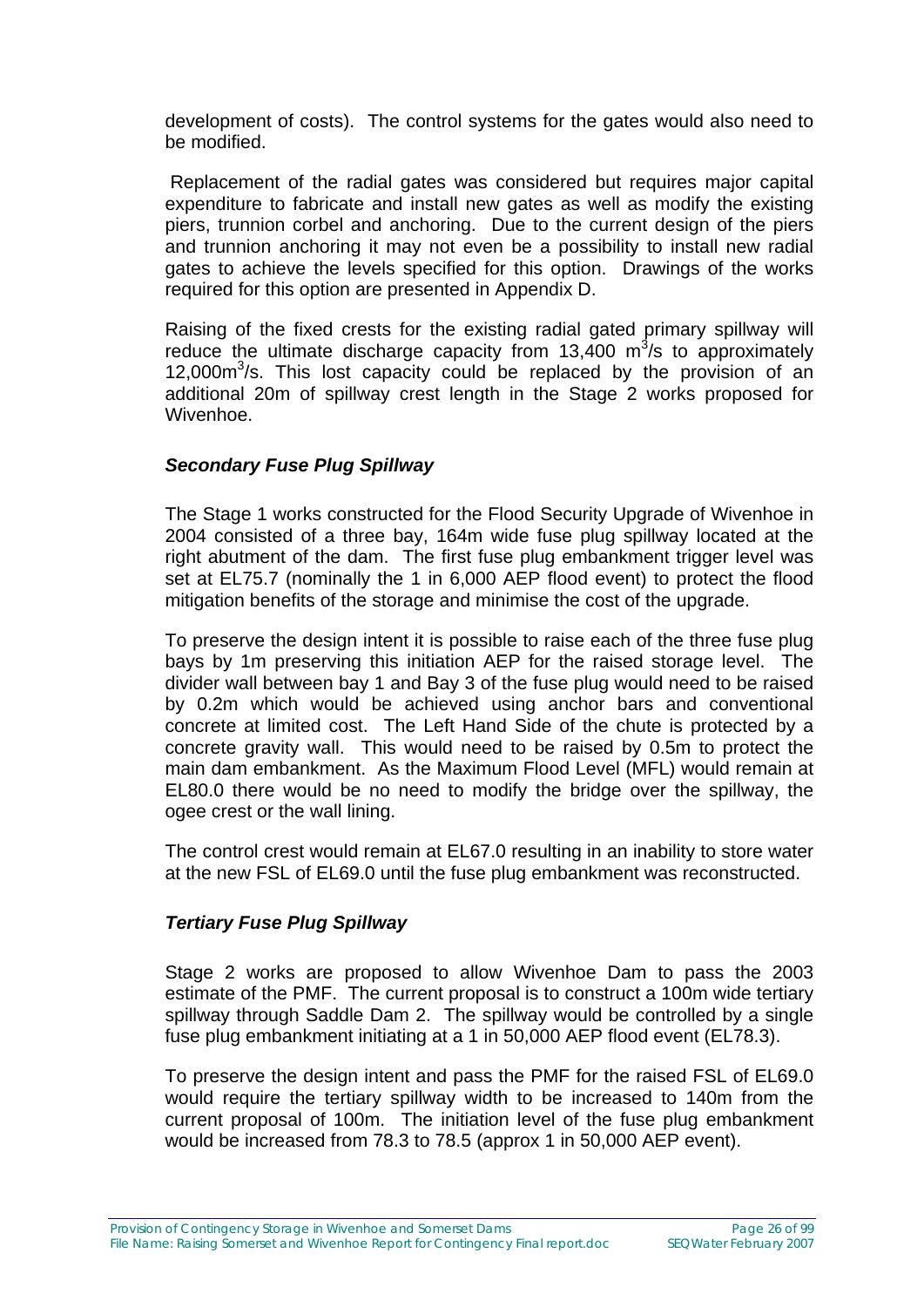#### *5.2.2 Existing Embankments*

The Stage 1 flood upgrade works have been designed for the new MFL of EL80.0. Therefore no works are required to raise the embankments, bridges or Saddle Dams for the new FSL.

#### *5.2.3 Key Data for a 2 metre Raising*

| <b>Item</b>                              | <b>Proposed EL / Storage</b> | <b>Current EL / Storage</b> |
|------------------------------------------|------------------------------|-----------------------------|
| <b>FSL</b>                               | 69m                          | 67 <sub>m</sub>             |
| <b>MFL</b>                               | 80 <sub>m</sub>              | 80 <sub>m</sub>             |
| Dam Crest Level                          | 80 <sub>m</sub>              | 80 <sub>m</sub>             |
| <b>Top of Radial Gate</b>                | 74.5m                        | 73m                         |
| Service Spillway Fixed Crest Level       | 58.5m                        | 57m                         |
| Storage Vol FSL to Top of Gates          | 760GL                        | 761GL                       |
| Secondary Spillway                       |                              |                             |
| - Fuse Plug 1 Initiation                 | 76.7m                        | 75.7m                       |
| - Approx Initiation AEP                  | 1 in 5,000                   | 1 in 6,000                  |
| - Storage Volume FSL to Initiation Level | 1122GL                       | 1182GL                      |
| <b>Planned Tertiary Spillway Stage 2</b> |                              |                             |
| - Crest Length                           | 140m                         | 100m                        |
| - Fuse Plug Initiation                   | 78.5                         | 78.3                        |
| - Approx Initiation AEP                  | 1 in 50,000                  | 1 in 50,000                 |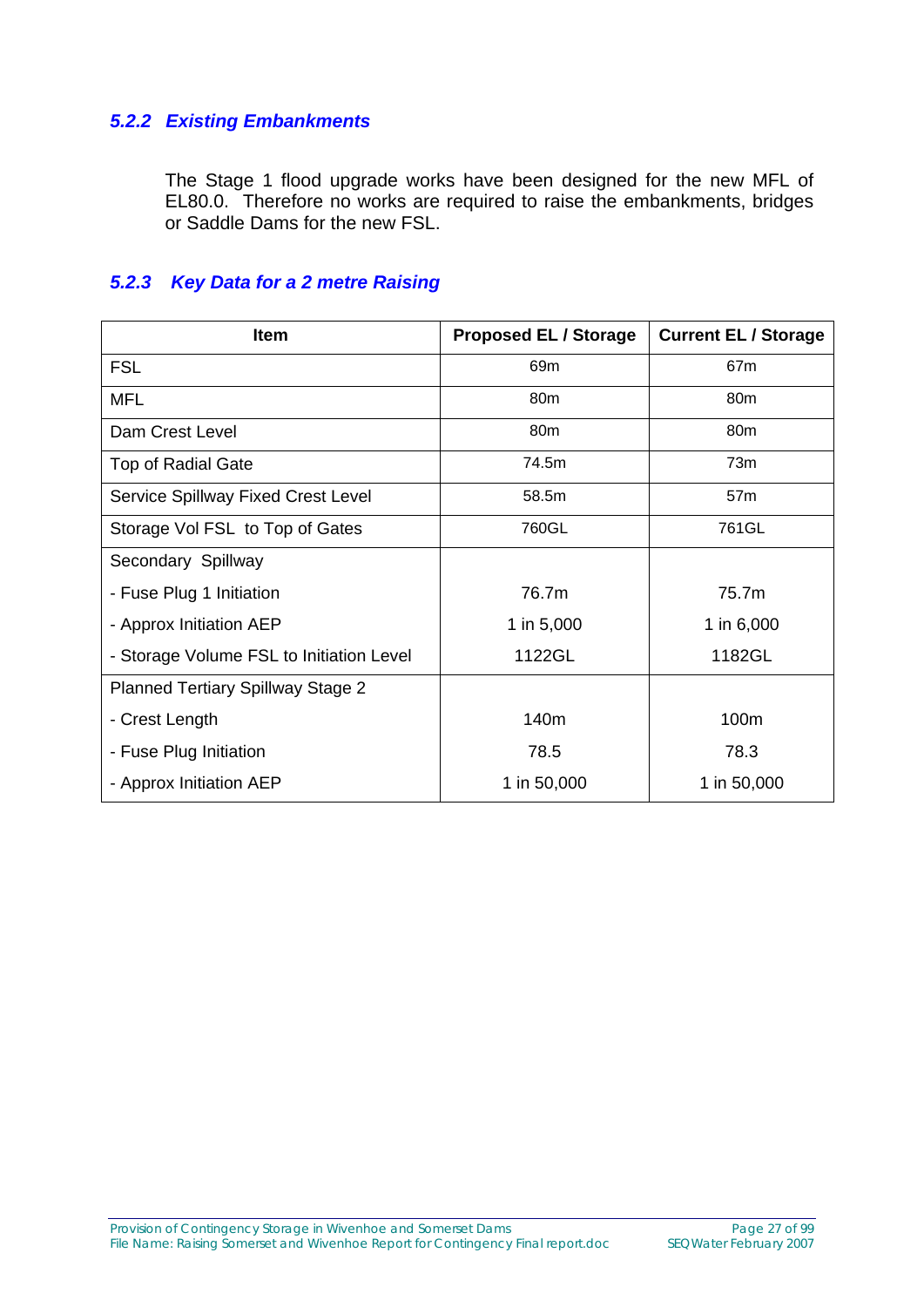#### *5.2.4 Costs*

| <b>Item</b>                                                                                                  | Cost                           | <b>Comment</b>                                                                                                                                                                                 |
|--------------------------------------------------------------------------------------------------------------|--------------------------------|------------------------------------------------------------------------------------------------------------------------------------------------------------------------------------------------|
| 1. Raise the concrete ogee fixed<br>crest of the existing service spillway<br>by 1.5m in reinforced concrete | \$8.7M for<br>the five<br>bays | This assumes anchoring, reinforcement,<br>provision of access, steel work, mechanical<br>system modifications, provision of access to the<br>post tensioned anchors installed by the Alliance. |
| 2. Construct the Stage 2 spillway to<br>provide PMF capacity for the Dam                                     | \$27M                          | These works have been costed by the<br>Wivenhoe Alliance.                                                                                                                                      |
| 3. Raise the secondary spillway fuse<br>plug embankments, divider wall and<br>the training wall              | \$2.5M                         | This assumes that the fuse plugs are all raised<br>by 1m with works carried out on the downstream<br>face of the embankments                                                                   |
| 4. Construction Supervision and<br>Overheads (20%)                                                           | \$7.6M                         | <b>Contract Supervision and Constructors</b><br>Overheads                                                                                                                                      |
| 5. Design and Approvals (15%)                                                                                | \$5.7M                         | Concept Design, Approvals and Detailed Design                                                                                                                                                  |
| 7. Contingency (30%)                                                                                         | \$11.5M                        |                                                                                                                                                                                                |
| Total                                                                                                        | \$63.0M                        |                                                                                                                                                                                                |

A breakdown of the costs estimates is provided at Appendix C.

#### *5.2.5 Inundation Area*

The inundation area is presented in Appendix K. SEQWater owns land up to EL75m for operation of the dam during flood events. Currently, large parcels of this land are leased out to adjacent landholders to provide land management. Impacts from the raised storage levels would include:-

- Some reduction of land available to lease holders adjacent to the storage area. When the dam was constructed the landholders subject to resumption were granted favourable lease conditions. While the lease states that an increase in storage level is possible at the discretion of SEQWater there would need to be an early and comprehensive consultation program implemented.
- Loss of environmentally sensitive habitat (minor). There are areas around the storage listed as environmentally significant. The inundation of these areas may require the preparation of an EIS.
- Loss of access to private recreation areas at Billie's Bay and Hay's Landing currently leased from SEQWater. Substantial costs would be incurred to provide alternative access to these areas. This is not a considered a major issue as potentially the recreation areas could be closed after consultation.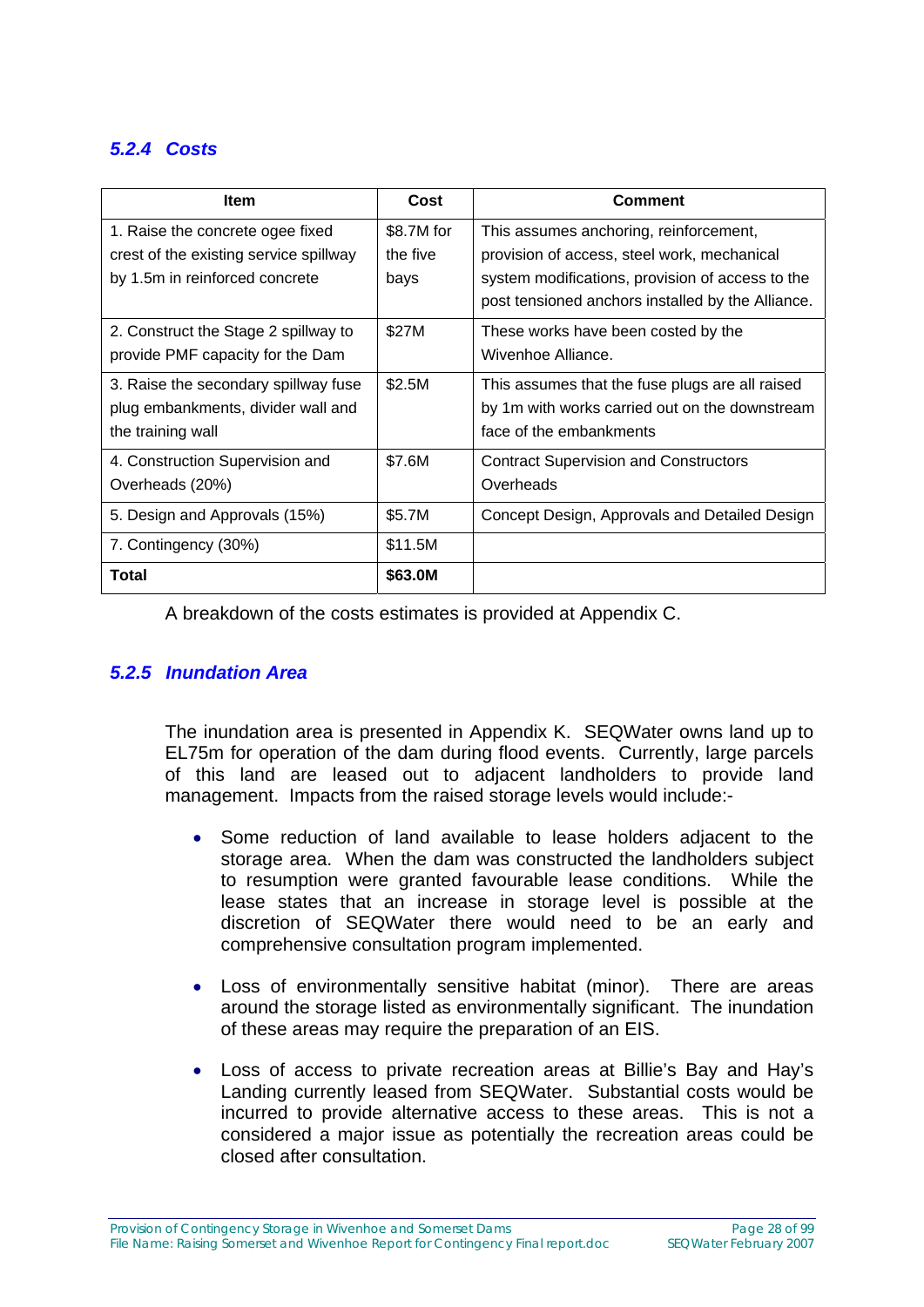• Slightly more frequent flooding of bridges on the Wivenhoe – Somerset Rd and significantly more frequent flooding of the A&PM Conroy Bridge.

#### 5.3 Option W1A – Operational Change of Wivenhoe FSL

To satisfy the upgrading criteria (pass PMF and maintain flood mitigation capability as currently exists) it is necessary to incur significant capital expenditure. However, there is an opportunity to raise the FSL of Wivenhoe Dam without major capital works. Such a raising could provide temporary contingency storage until permanent works are undertaken. This would provide an additional storage of 228,000ML for the regional contingency storage for minimal cost.

#### *5.3.1 Flood Mitigation Capacity*

The possibility of increasing the FSL to EL71 was investigated by SEQWater previously in a draft report on the raising of Wivenhoe prepared for discussion with NRW. While this additional storage did not have a major impact on the flood discharges for extreme flood events (events greater than the 1 in 10,000 AEP event) it did have implications for the operation of Wivenhoe and Somerset for more frequent flood events (floods smaller than the 1 in 500 AEP event). This impact (increased discharges) is summarised in a report by SunWater presented in Appendix E. Key outcomes from the SunWater investigations was that the 4m raising of the storage compromised the ability of the Flood Operations Centre to manage small flood events without the initiation of a fuse plug.

As this previous work identified that flood mitigation would be compromised by a 4m raising of the storage without modifying the spillways, significant modification works are proposed for Options W2. The proposed scope of work is presented in Section 5.4.

The flood operation group of SunWater was subsequently engaged during this investigation of contingency storage options to assess the impact of increasing the Wivenhoe FSL to EL69.0 on the more frequent flood events. This report is presented in Appendix F. This assumes that there are no modifications to the existing primary and secondary spillways. The assessment looked at the impact of the raised storage level on the 1 in 100, 1 in 200 and 1 in 500 AEP events. A summary of the results of these investigations is presented in Table 5-2.

It can be seen from the table that the increase in the FSL of 2m has very limited effect on the 1 in 100, 1 in 200 and 1 in 500 AEP events in terms of the peak flow at the Moggill Gauge. These results suggest that 1 to 2m raising of the storage would not compromise the ability of the Senior Flood Operations Engineer to manage a large flood event up to and above the 1 in 500 AEP event. As a short term measure to provide contingency storage it would therefore appear feasible to allow the storage of Wivenhoe to be held at EL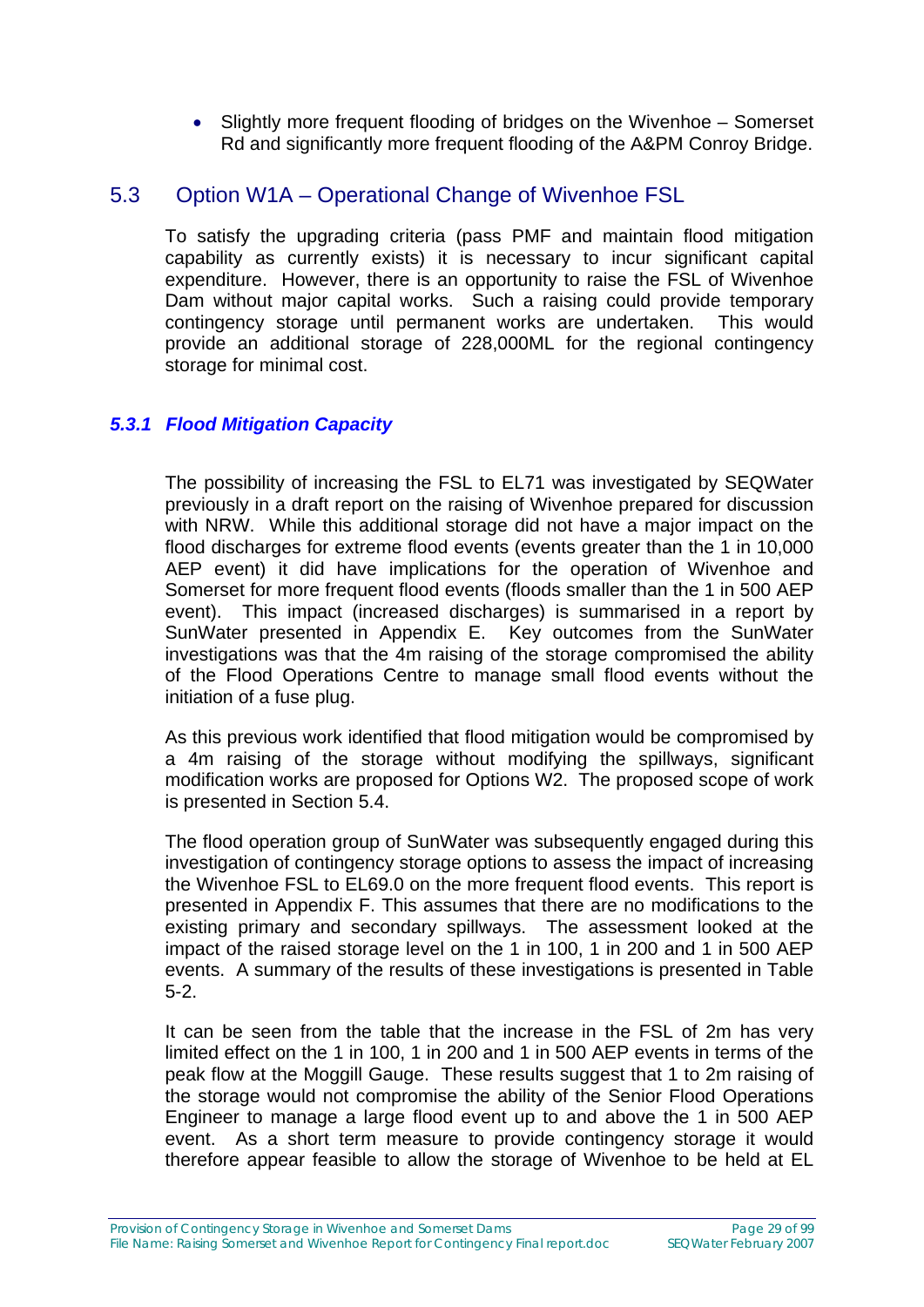69.0m (2m above the FSL of EL67.0) following a flood event without compromising the flood mitigation ability of the dam for follow up events up to and above the 1 in 500 AEP event.

Subject to a detailed review of the structural adequacy of all elements of the dam, this could be achieved with almost no capital expenditure and minimal impact on flood mitigation and the flood capacity of the dam. Alternatively, a 2 metre raising of Wivenhoe's FSL could become permanent if the Stage 2 spillway (which is required by 2035) were widened to 120 metres

#### *5.3.2 Flood Risk*

Holding the storage at EL69 after a flood event presents a small increase in risk due to:-

- Increasing discharges for a limited range of events (from the 1 in 1,000 AEP event to the 1 in 5,000 AEP event) to try and limit fuse plug initiation.
- Increasing the likelihood of initiating a fuse plug embankment from an AEP of 1 in 5,000 to an AEP of approximately 1 in 4,000.
- Increasing the AEP of the Dam Crest Flood from 1 in 100,000 to approximately 1 in 95,000 (peak inflow of approximately  $41,000\text{m}^3/\text{s}$ instead of 42,600m<sup>3</sup>/s). Note: Under the states Proposed Guidelines on Acceptable Flood Capacity, Wivenhoe Dam would be required to have full PMF capacity by 2035.

It should be noted that the additional storage volume of 228,000ML could be used within 10 months therefore limiting exposure to the increased risk. However, the impact of concurrent flood events and joint probability with storage levels would need to be assessed in more detail to quantify risk. It should be noted that historical precedence has shown follow up events occurring in the same season as major flood events.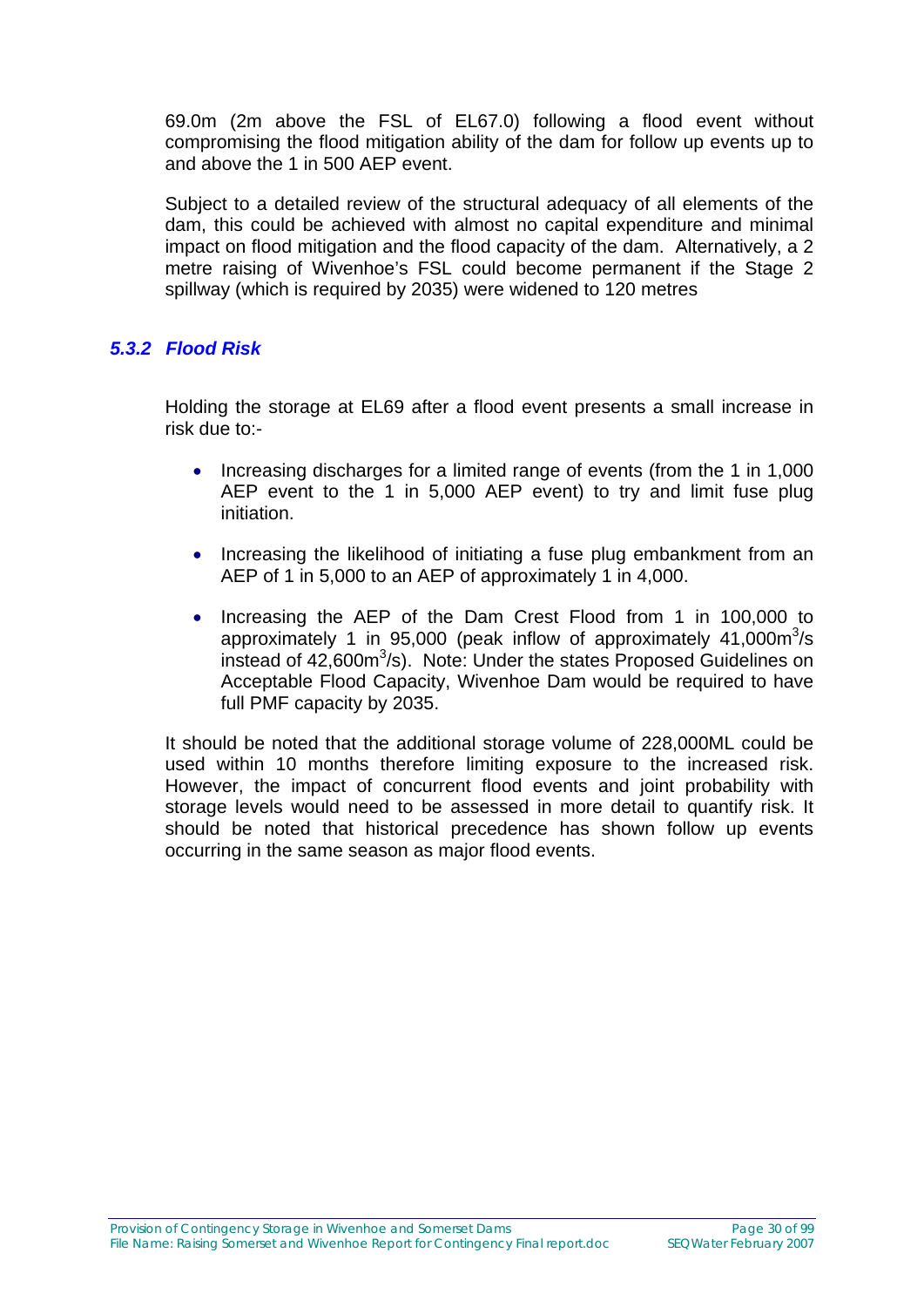#### **Table 5-2 - Comparison of Wivenhoe Somerset Flood Operations Results**

*Design Flood Event Centered over Wivenhoe Dam* 

| rean values     |                       |                             |                         |                          |                               |                         |                    |                            |                  |                        |                          |               |
|-----------------|-----------------------|-----------------------------|-------------------------|--------------------------|-------------------------------|-------------------------|--------------------|----------------------------|------------------|------------------------|--------------------------|---------------|
| <b>Flood</b>    | Wivenhoe              | <b>Wivenhoe Dam</b>         |                         |                          | <b>Somerset Dam</b>           |                         | <b>River Flows</b> |                            |                  |                        | <b>Fus</b><br>е          |               |
| <b>Event</b>    | <b>FSL</b>            | <b>Elevation</b><br>(m AHD) | <b>Inflow</b><br>(m3/s) | <b>Outflow</b><br>(m3/s) | <b>Elevation</b><br>$(m$ AHD) | <b>Inflow</b><br>(m3/s) | Outflow<br>(m3/s)  | <b>O'Reillys</b><br>(m3/s) | Lowood<br>(m3/s) | <b>Breme</b><br>(m3/s) | <b>Moggill</b><br>(m3/s) | Plug<br>Init. |
| <b>Feb 1999</b> | 67                    | 72.836                      | 6862                    | 1552                     | 105.021                       | 3766                    | 1265               | 132                        | 1553             | 424                    | 1629                     | <b>No</b>     |
|                 | 71                    | 74.766                      | 6862                    | 3494                     | 104.804                       | 3766                    | 1645               | 132                        | 3621             | 424                    | 3943                     | <b>No</b>     |
|                 | Increase (m or %)     | 1.930                       | $\overline{0}$          | 125                      | $-0.217$                      | $\Omega$                | 30                 | $\mathbf 0$                | 133              | $\Omega$               | 142                      |               |
| <b>Jan 1974</b> | 67                    | 74.123                      | 5019                    | 3930                     | 105.871                       | 3456                    | 1716               | 3260                       | 6074             | 4241                   | 6312                     | <b>No</b>     |
|                 | 71                    | 74.425                      | 5019                    | 6643                     | 105.595                       | 3463                    | 1490               | 3260                       | 9001             | 4241                   | 9562                     | <b>No</b>     |
|                 | Increase (m or %)     | 0.302                       | 0                       | 69                       | $-0.276$                      | $\Omega$                | $-13$              | 0                          | 48               | $\Omega$               | 51                       |               |
| <b>Feb 1893</b> | 67                    | 75.161                      | 9085                    | 9695                     | 107.370                       | 4602                    | 4363               | 3089                       | 11337            | 1845                   | 11403                    | <b>No</b>     |
|                 | 71                    | 75.555                      | 9085                    | 10385                    | 107.075                       | 4602                    | 3494               | 3089                       | 11992            | 1845                   | 12105                    | <b>No</b>     |
|                 | Increase (m or %)     | 0.394                       | $\Omega$                | $\overline{7}$           | $-0.295$                      | $\Omega$                | $-20$              | 0                          | 6                | $\Omega$               | 6                        |               |
| <b>WD Q100</b>  | 67                    | 73.094                      | 5397                    | 2392                     | 103.165                       | 1964                    | 541                | 1921                       | 2853             | 1349                   | 3608                     | <b>No</b>     |
|                 | 69                    | 74.501                      | 5397                    | 2503                     | 103.165                       | 1964                    | 541                | 1921                       | 2958             | 1349                   | 3645                     | <b>No</b>     |
| 48hr            | 71                    | na                          | na                      | na                       | na                            | na                      | <b>Na</b>          | na                         | na               | na                     | na                       | na            |
| <b>ARR(87)</b>  | Increase (m or %)     | 1.407                       | $\Omega$                | 5                        | 0.000                         | $\Omega$                | $\Omega$           | 0                          | 4                | $\Omega$               |                          |               |
| <b>WD Q200</b>  | 67                    | 73.377                      | 8433                    | 2863                     | 103.535                       | 2377                    | 615                | 1334                       | 2974             | 1069                   | 3197                     | <b>No</b>     |
|                 | 69                    | 74.825                      | 8433                    | 3013                     | 103.555                       | 2377                    | 614                | 1334                       | 3116             | 1069                   | 3164                     | <b>No</b>     |
| 48hr            | 71                    | 74.820                      | 8433                    | 6037                     | 102.963                       | 2377                    | 946                | 1334                       | 7332             | 1069                   | 7684                     | <b>No</b>     |
| <b>GTSMR</b>    | Increase (m or %)     | 1.448                       | $\Omega$                | 5                        | 0.020                         | $\Omega$                | $\Omega$           | 0                          | 5                | $\Omega$               | $-1$                     |               |
| <b>WD Q500</b>  | 67                    | 74.219                      | 10543                   | 4452                     | 104.337                       | 2930                    | 968                | 1886                       | 5922             | 1487                   | 6193                     | <b>No</b>     |
|                 | 69                    | 75.645                      | 10543                   | 4545                     | 104.362                       | 2930                    | 980                | 1886                       | 5862             | 1487                   | 6123                     | <b>No</b>     |
| 48hr            | 71                    | 75.664                      | 10543                   | 7649                     | 104.462                       | 2930                    | 1188               | 1886                       | 9311             | 1487                   | 9694                     | <b>No</b>     |
| <b>GTSMR</b>    | Increase (m or $\%$ ) | 1.426                       | 0                       | $\overline{2}$           | 0.025                         | $\Omega$                |                    | 0                          | -1               | 0                      | -1                       |               |

*Peak Values*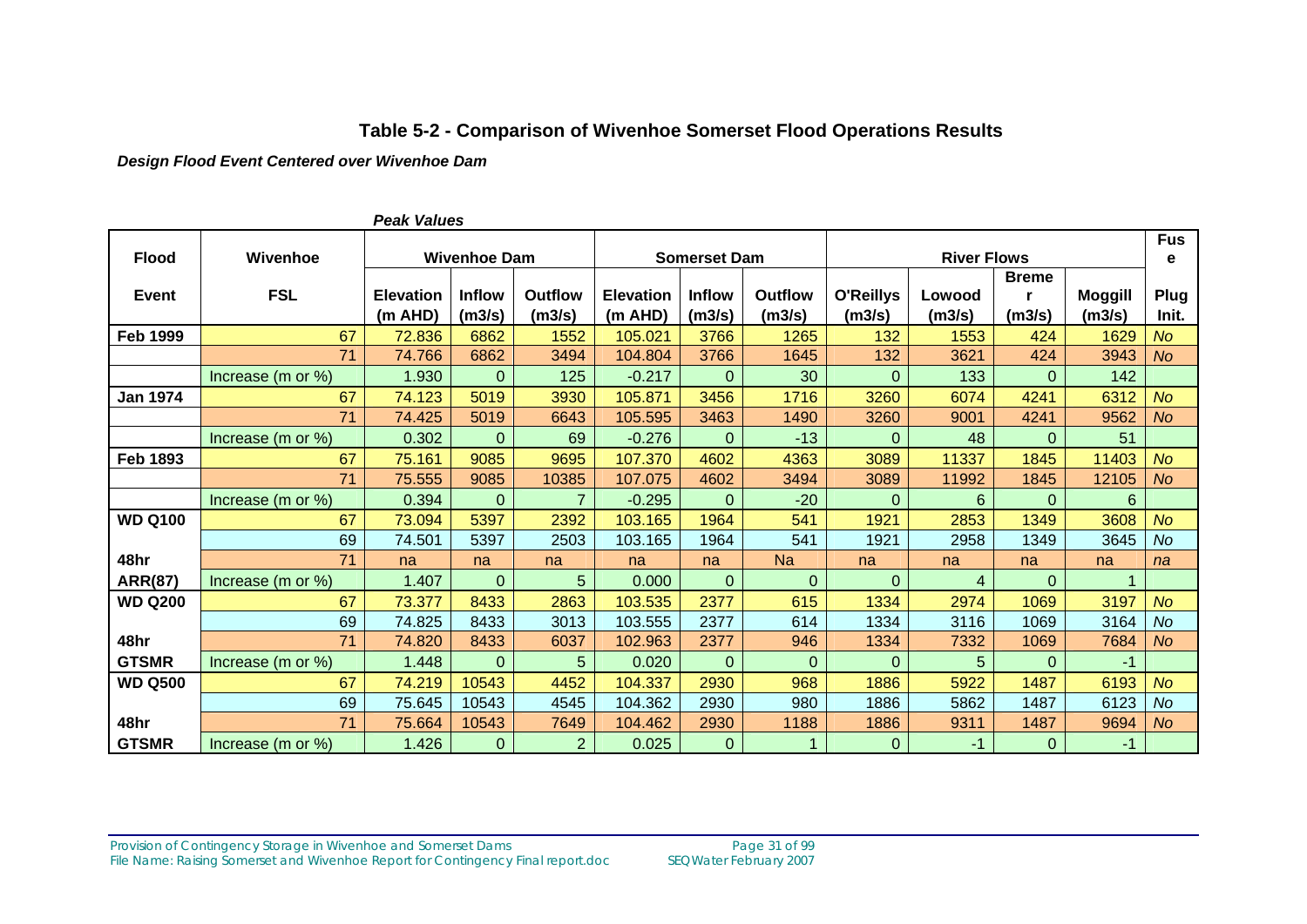#### *5.3.3 Risk Reduction*

There are opportunities to reduce exposure to this minor increase in flood risk such as:-

- Utilising early releases from the storage to take advantage of the flood warning system. Modification of the flood procedures could be made in conjunction with minor capital works to allow discharges to be ramped up earlier.
- Making the use of the additional stored water a priority within the region to draw down the storage quicker.

#### *Early releases*

A flood alert system was developed by NRW during the mid 1990's to provide accurate forecasting of the size of flood events and necessary gate operations to optimise the flood management from both Wivenhoe and Somerset Dams. This system was tested during a major flood event in 1999 and proved to be an accurate tool to predict flood levels and releases. The alert system is maintained by SEQWater and provides real time data to a flood operations centre in Brisbane.

This system will provide up to 18 hours advance warning during a flood event which allows the implementation of an early release strategy to lower the storage of Wivenhoe in the event of an imminent flood.

Currently the ability to release significant volumes of water from Wivenhoe Dam is limited by low level bridges across the Brisbane River at Kholo, Savages Crossing and Burton's Bridge. Savage's Crossing is cut by a flow of around 130 $m^3/s$ , Burtons Bridge at  $430m^3/s$  and Kholo Bridge at 550 $m^3/s$ . If these bridge's were raised to allow a discharge of 1,200 to 1,500  $\text{m}^3\text{/s}$  to be released without submerging them, then the opportunity for early releases becomes more attractive. The Brisbane River Flood Damages Study currently being carried out by Brisbane Water has also identified that these discharges would be non damaging.

A flow of 1,500 $m^3$ /s equates to a release of 97,000ML in the 18 hour warning time available to the Flood Operations Centre (approximately half of the additional storage held) thereby significantly reducing the flood risk.

The ability to provide early releases is conditional upon concurrent flows in Lockyer Creek and the Bremer River and should be investigated further. It is estimated that for a capital expenditure of \$5M the three bridges could be raised to provide flood immunity up to a flow of  $1,500\,\mathrm{m}^3/\mathrm{s}$ . Note: The proposed raising of Mt Crosby Weir would require a raising of Kholo Bridge.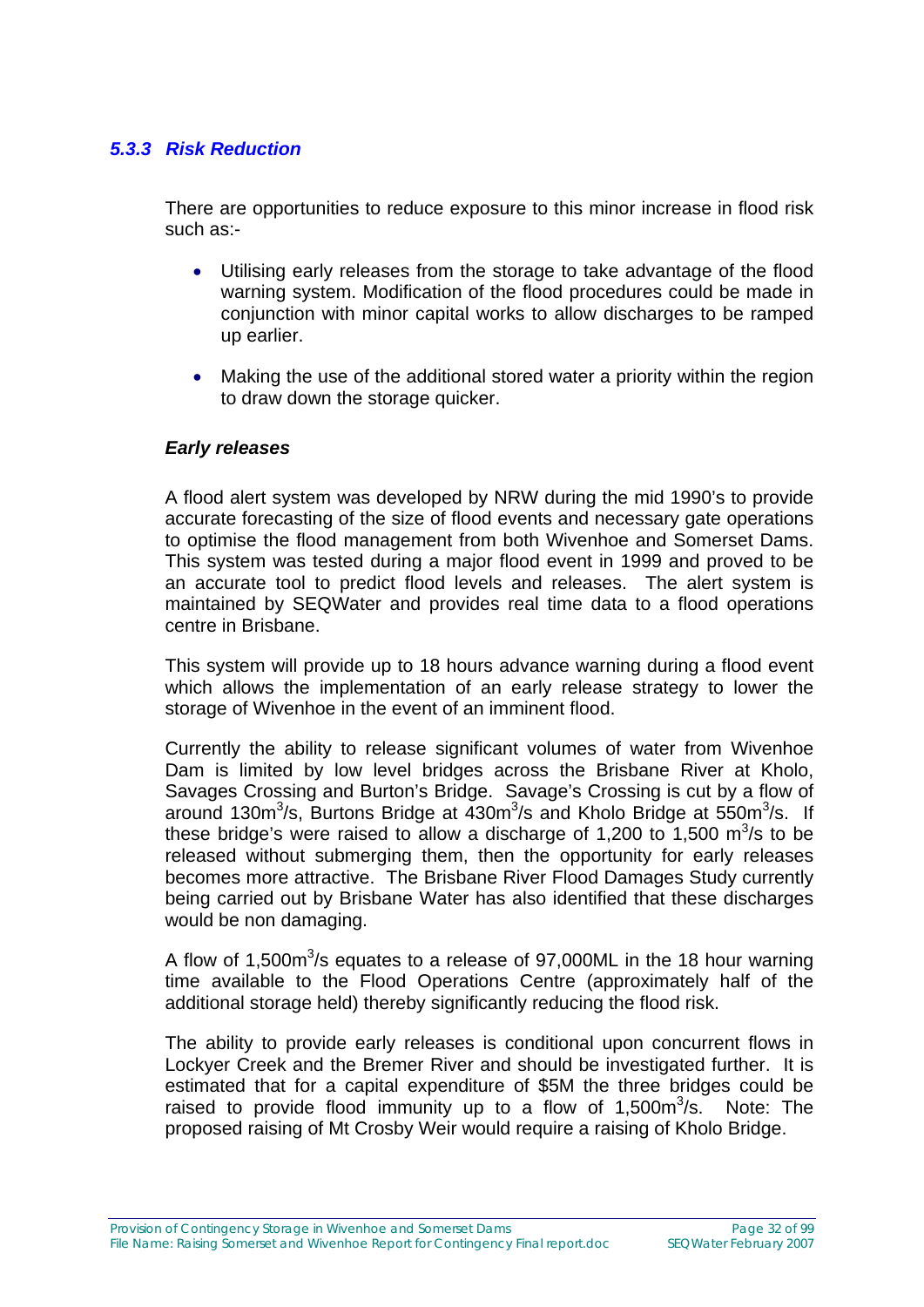#### *Use Additional Storage*

A simple method to further reduce the risk associated with this option is to use the additional storage as quickly as possible. With the proposed water grid for South East Queensland being constructed and the operational flexibility it will provide, there is an opportunity to use the additional storage across the region to increase the rate of draw down for Wivenhoe Dam. Additional work is required to assess the rate of draw down possible but it is conceivable that the 228,000ML of additional storage could be used within 9 months.

#### 5.4 Option W2 - Raise Wivenhoe FSL 4m (EL71.0)

This option involves raising the storage level by 4m to EL71m. This would provide and additional 481,000ML of contingency storage. The proposed scope of work for this option would involve:-

- Increasing the Maximum Flood Level from EL80m to EL83.4m to maintain the flood mitigation benefits of the storage.
- Existing Spillway
	- Raising of the fixed crest spillway from EL57 to EL60m and raising the existing spillway radial gates so that the top of the spillway gates is at EL76m. Alternatively the radial gates could be abandoned and a new uncontrolled spillway crest constructed at an EL 71m. Undershot gates could be provided through the fixed crest to reinstate the flood mitigation capacity. This would allow the new crest to replicate the outflow hydrographs for the 1 in 100 and 1 in 200 and 1 in 500 AEP flood events.
	- Raising the service bridge deck and the Brisbane Valley Highway bridge across the existing spillway up to EL82m, above the flow surface.
	- Raising and strengthening the upstream training walls and rockfill bunds.
- Secondary Spillway
	- Reconstruct a new ogee crest upstream of the existing spillway crest to EL69m and raise the fuse plugs by 2m each to maintain the initiation levels. Other spillway configurations are possible to avoid the loss of storage but this option appeared to be considerable cheaper by avoiding the need for a tertiary spillway.
	- Raising the bridge over the secondary spillway by 2.5m to EL 82.8 to lift the underside of the bridge beams above the flow surface.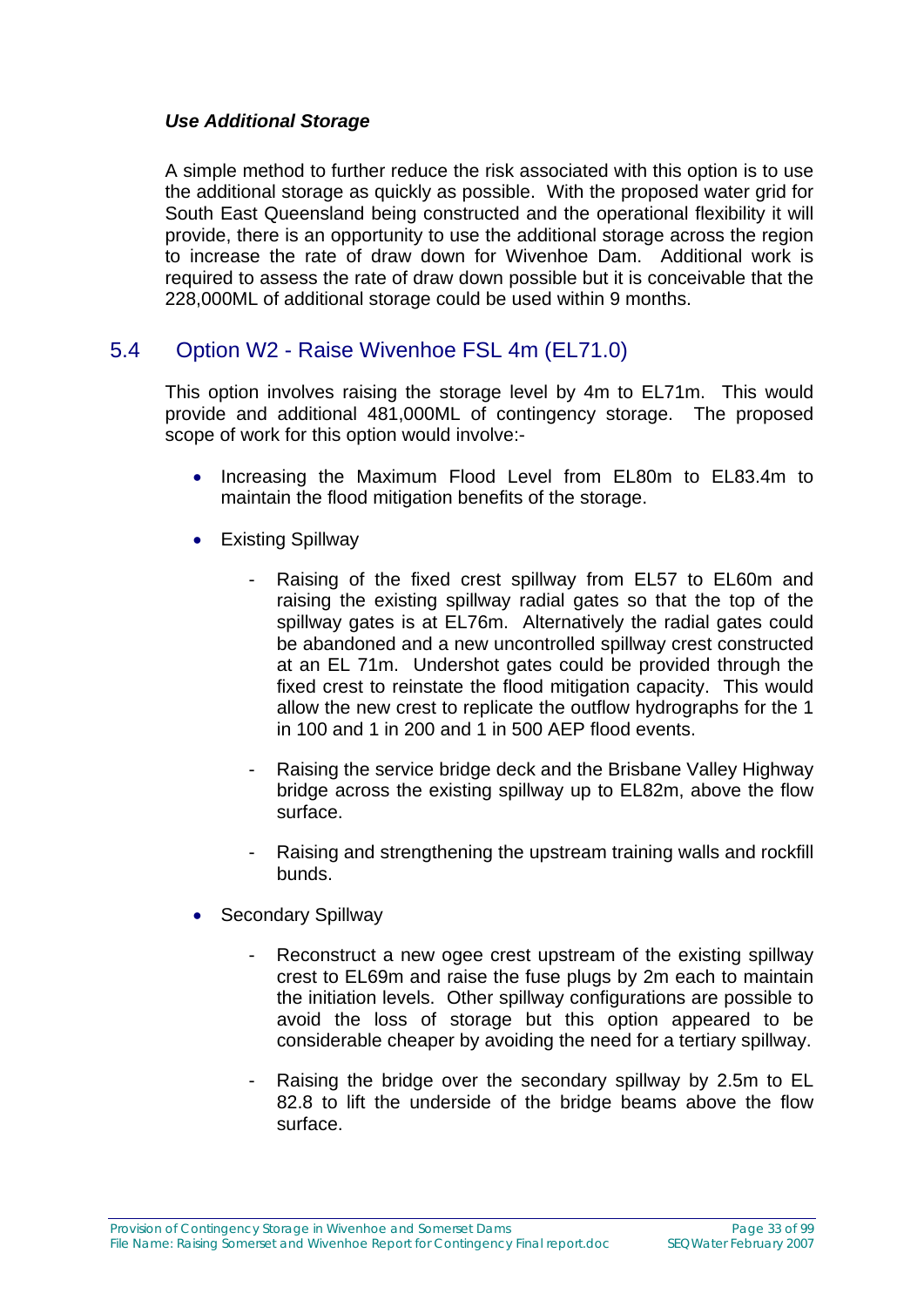- Raise and post tension the divider walls and the entrance training walls for the spillway chute.
- Raise both Saddle Dams to EL84m
- Existing Dam Crest
	- Raising the crest of the dam by placing fill on the downstream face of the embankments to achieve a new crest level at EL84m
	- Reconstructing the Cormorant Bay entrance.
- Raising the bridges for the Brisbane Valley Highway away from the dam to EL82m and the bridges on the Wivenhoe - Somerset Road.

Drawings of the works required for this option are presented in Appendix D.

#### *5.4.1 Spillway Capacity*

The spillway capacity is required to allow the dam to safely pass the 2003 estimate of the Probable Maximum Flood (PMF) by October 2035. Spillway layout and capacity are discussed in the following sections.

#### *Radial Gated Service Spillway*

The flood mitigation benefits obtained for more frequent flood events from Wivenhoe Dam are due to the freeboard against the radial gates above the nominated FSL. To preserve the current flood mitigation performance if the FSL is raised, then an equivalent flood storage volume is required. This is not achievable with the current radial gates if the storage is raised to EL71m as the rate of opening for the gates during a flood event would be controlled by the rise in water level. This limitation is due to the need to avoid overtopping the radial gates as the storage rises. The current gates have 6m of storage rise available before overtopping providing the operational flexibility for flood mitigation. Raising the FSL to RL 71 without modifying the spillways does not provide the flood control centre adequate flexibility to manage the more frequent events.

To provide the required flexibility for flood mitigation it would be necessary to raise the current gates and the fixed crest level from EL57.0 to EL60.0. The proposed construction sequence would involve:-

- Drilling through the concrete pier to insert the necessary stress bars required for the gate loads. Installation and stressing of the bars.
- Construction of a new corbel and trunnion bearing support, winch ledge and modification to the hydraulic controls for the gate.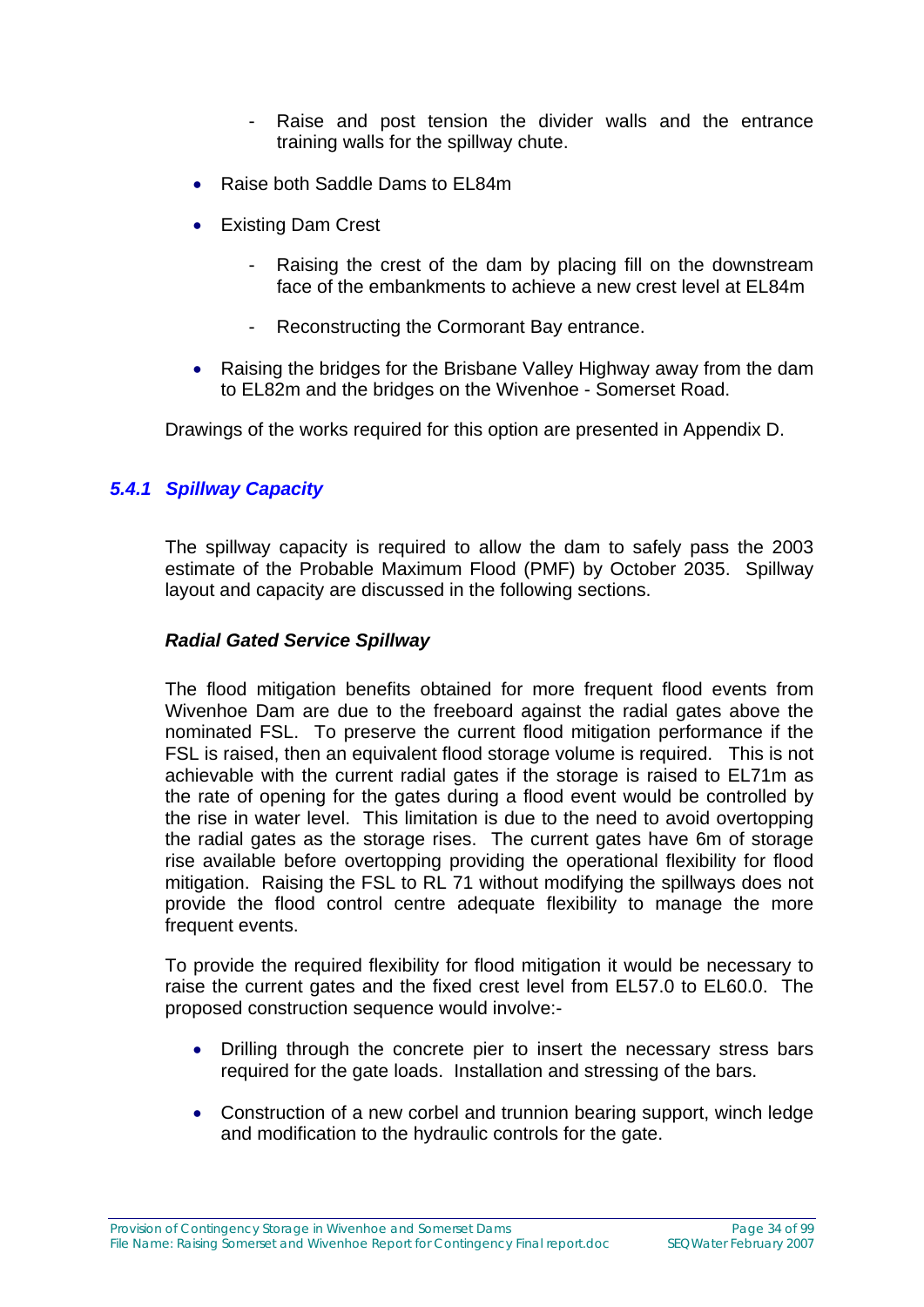- Construction of a new upstream pier end to allow the upstream end of the pier to be post tensioned.
- Dewatering of one spillway bay at a time using the bulkhead gate.
- Disconnecting the radial gate from the trunnion bearing and raising the gate clear of the spillway crest to facilitate access to the crest.
- Placement of the concrete and anchoring on the existing spillway crest including new gate sill and cutting new gate slots for the side seals on the gate.
- Lifting the gate and connecting it to the new trunnion bearing support.
- Relocation and connection of the winch motors including modification to the hydraulic control lines. The hydraulic lines would need to be moved from the service bridge deck to another location to facilitate the raising of the service bridge.
- Raising of the service bridge deck and removal of the baffle plate from under the bridge. The baffle plate may be raised and re-used.
- Raising of the road bridge across the existing spillway to maintain the Brisbane Valley Highway across the dam.

The upstream training walls would need to be raised. This would be achieved through the use of anchor bars to join the raised concrete to the existing wall. The walls would then be post tensioned to cater for the increased load from the raised flood level.

Limited works would be required for the dissipator as the discharges from the spillway would be similar to the current design discharges.

The maximum design discharge from the spillway would remain at around  $13,000m^3/s$ 

#### **Constraints**

A major constraint for this work would be the need to maintain at least four gates fully operational for the duration of the works. It is unlikely that works could be carried out during the wet season so the construction works would need to be programmed for the 6 months during the dry season. It is anticipated that this work would require three dry seasons to complete resulting in significant cost penalties.

#### *Secondary Fuse Plug Spillway*

The Stage 1 works constructed for the Flood Security Upgrade of Wivenhoe in 2004 consisted of a three bay, 164m wide fuse plug spillway located at the right abutment of the dam. The first fuse plug embankment trigger level was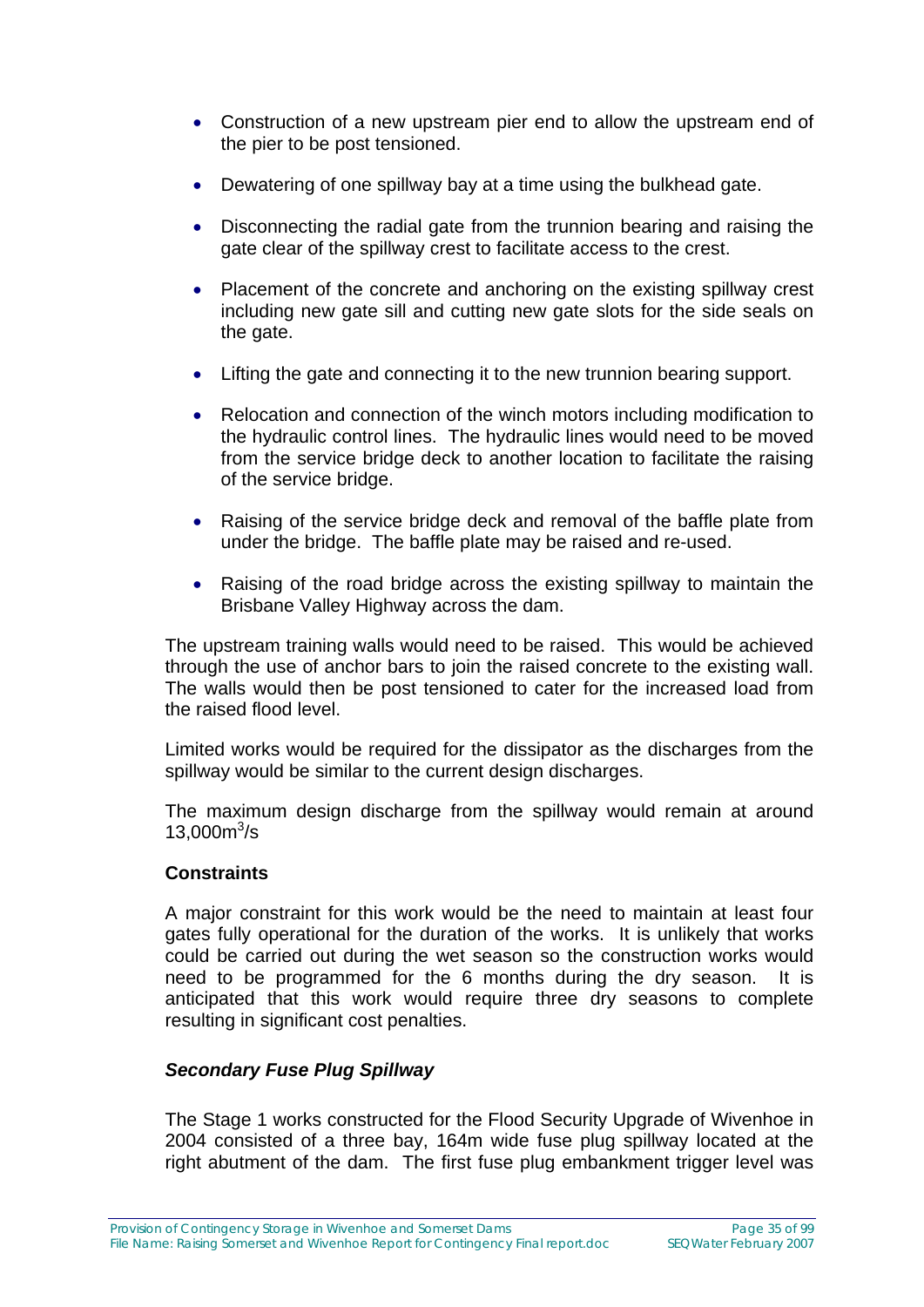set at EL75.7m (nominally the 1 in 5,000 AEP flood event) to protect the flood mitigation benefits of the storage and minimise the cost of the upgrade.

To preserve the flood mitigation benefits for more frequent events it will be necessary to raise the three fuse plug embankment initiation levels by 2.0m. This will preserve the initiation AEP at approximately 1 in 5,000.

Flood routing the PMF through the storage including the fuse plug embankments has identified the possibility of improving the flood security of the dam by changing the initiation levels to EL77.7, EL78.2 and EL78.7 and leaving the fixed crest level for the secondary spillway at EL69m. The loss of storage and the changed initiation levels would provide full PMF capacity with a maximum flood level of EL83.4m.

The incremental increases in downstream flood levels for the initiation of each fuse plug embankment need to be determined to asses the acceptability of this proposal. A major change in downstream flood levels (>1m) immediately following initiation of the fuse plug embankments would be unacceptable.

#### *Tertiary Fuse Plug Spillway*

The proposed Stage 2 works would not be required as the proposed modifications to the existing spillways would provide full PMF capacity.

#### *5.4.2 Existing Embankments*

The new adopted flood level of EL83.4 would require all of the embankments to be raised. Preliminary stability analysis has shown that raising the crest of the dam using a wave wall is not an option. Therefore it is proposed that the dam crest would be raised using placement of fill on the downstream face of the dam.

The proposed construction sequence would involve:-

- Diversion of the Brisbane Valley Highway off the existing crest.
- Stripping and stockpiling the downstream rip rap facing on the embankment.
- Extending the filter blanket on the downstream side of the core and providing an equivalent drainage system under the new downstream material.
- Placement of sandstone fill borrowed from adjacent land (potentially the spoil material from the Stage 1 works)
- Exposure of the clay core and downstream filters once the embankment has reached the height of the existing crest.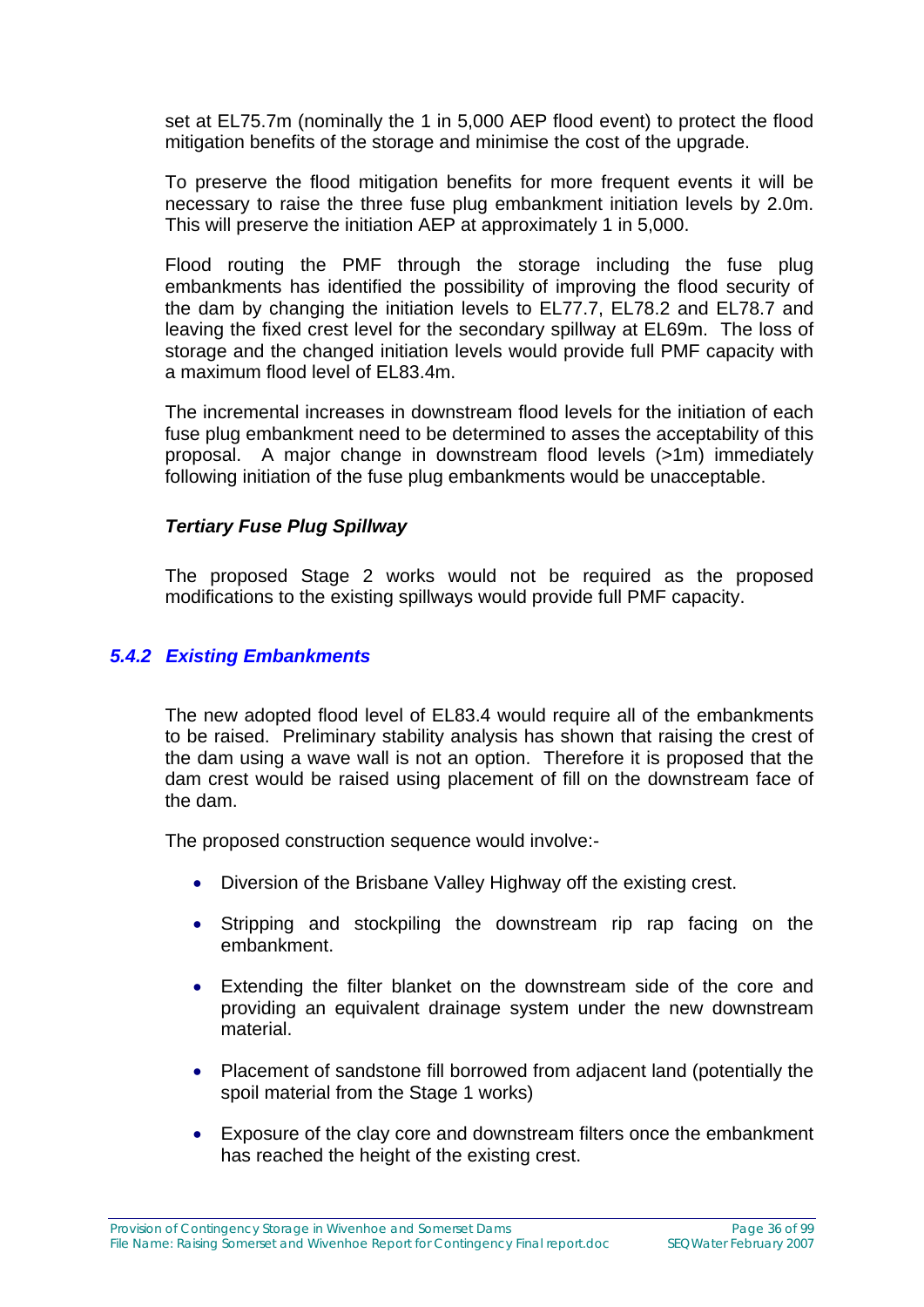- Raising the height of the existing clay core and extending the upstream and downstream filters in the upper 5m of the raised embankment.
- Reinstating the road pavements and the upstream wave wall.

#### **Constraints**

There would be major disruption to the Brisbane Valley Highway traffic. An alternative route downstream of the dam would be required for the duration of the raising works for the embankment and the bridges. This would have significant social and environmental impacts on the downstream communities.

### *5.4.3 Key Data for a 4 metre Raising*

| <b>Item</b>                               | <b>Propose EL / Storage</b> | <b>Current EL / Storage</b> |
|-------------------------------------------|-----------------------------|-----------------------------|
| <b>FSL</b>                                | 71 <sub>m</sub>             | 67 <sub>m</sub>             |
| <b>MFL</b>                                | 83.4m                       | 80 <sub>m</sub>             |
| Dam Crest Level                           | 84m                         | 80 <sub>m</sub>             |
| <b>Top of Radial Gate</b>                 | 76m                         | 73m                         |
| <b>Service Spillway Fixed Crest Level</b> | 60 <sub>m</sub>             | 57 <sub>m</sub>             |
| Storage Vol FSL to Top of Gates           | 748GL                       | 761GL                       |
| Secondary Spillway (fixed crest at EL69)  |                             |                             |
| - Fuse Plug 1 Initiation                  | 77.7 <sub>m</sub>           | 75.7m                       |
| - Approx Initiation AEP                   | 1 in 5,000                  | 1 in 6,000                  |
| - Storage Volume FSL to Initiation Level  | 1044GL                      | 1182GL                      |
| <b>Tertiary Spillway Stage 2</b>          |                             |                             |
| - Crest Length                            | <b>NA</b>                   | 100m                        |
| - Fuse Plug Initiation                    | <b>NA</b>                   | 78.3                        |
| - Approx Initiation AEP                   | <b>NA</b>                   | 1 in 50,000                 |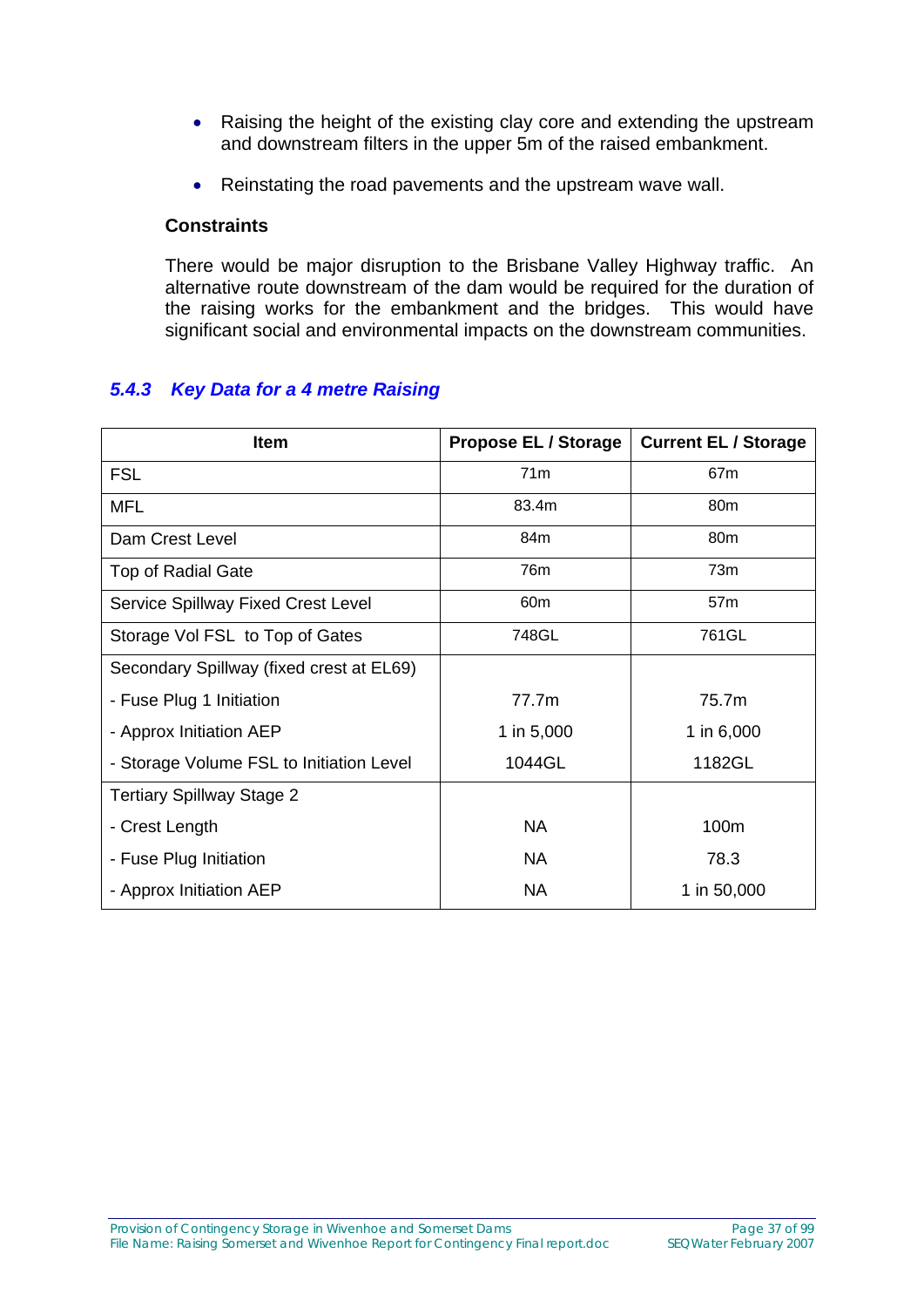## *5.4.4 Costs*

| <b>Item</b>                                                               | Cost                            | <b>Comment</b>                                                                                                                                                                                             |
|---------------------------------------------------------------------------|---------------------------------|------------------------------------------------------------------------------------------------------------------------------------------------------------------------------------------------------------|
| 1. Raise the Embankment Crest                                             | \$24.3M                         | This includes filters, rip rap and bulk fill borrowed from<br>the Stage 1 spoil.                                                                                                                           |
| 2. Raise the existing Spillway<br><b>Bridges</b>                          | \$4.7M                          | This assumes modification to the piers, abutments,<br>concrete works, reinforcement, bearings, deck and<br>roadway.                                                                                        |
| 3 Raise radial gates and modify<br>the concrete crest                     | \$28.2M<br>for the<br>five bays | This assumes anchoring, reinforcement, provision of<br>access, steel work, mechanical systems modifications,<br>provision of access to the post tensioned anchors, post<br>tensioning, gate modifications. |
| 4. Raise the Saddle Dams                                                  | \$2M                            | This assumes that the embankment dam remain as<br>zones earthfill.                                                                                                                                         |
| 5. Raise the auxiliary spillway<br>crest and the fuse plug<br>embankments | \$14.2M                         | This assumes that the training walls and raised, new<br>ogee crest is constructed, fuse plug embankments are<br>raised, divider walls are raised and post tensioned.                                       |
| 6. Raise the auxiliary spillway<br>bridge                                 | \$2.5M                          | This includes strengthening the piers, additional<br>anchoring, new headstocks, jacking the bridge beams<br>and raising the abutments.                                                                     |
| 7. Somerset Dam Works                                                     | \$2.5M                          | Modify power station and outlet works                                                                                                                                                                      |
| 8. Road and Bridge Works                                                  | \$8.5M                          | Includes diversion of 14km of road and works to raise<br>three small bridges.                                                                                                                              |
| 9. Construction Supervision and<br>Overheads (20%)                        | \$15.7M                         | <b>Contract Supervision and Constructors Overheads</b><br>(does not include the road and bridge works away from<br>the dam)                                                                                |
| 10. Design and Approvals<br>(15%)                                         | \$11.8M                         | Concept Design, Approvals and Detailed Design (does<br>not include the road and bridge works away from the<br>dam)                                                                                         |
| 11. Contingency (30%)                                                     | \$23.5M                         | (does not include the road and bridge works away from<br>the dam)                                                                                                                                          |
| Total                                                                     | \$138M                          |                                                                                                                                                                                                            |

**Note: Approximately \$30M in savings is realised by the elimination of the Stage 2 works currently proposed** 

A breakdown of the costs estimates is provided at Appendix C.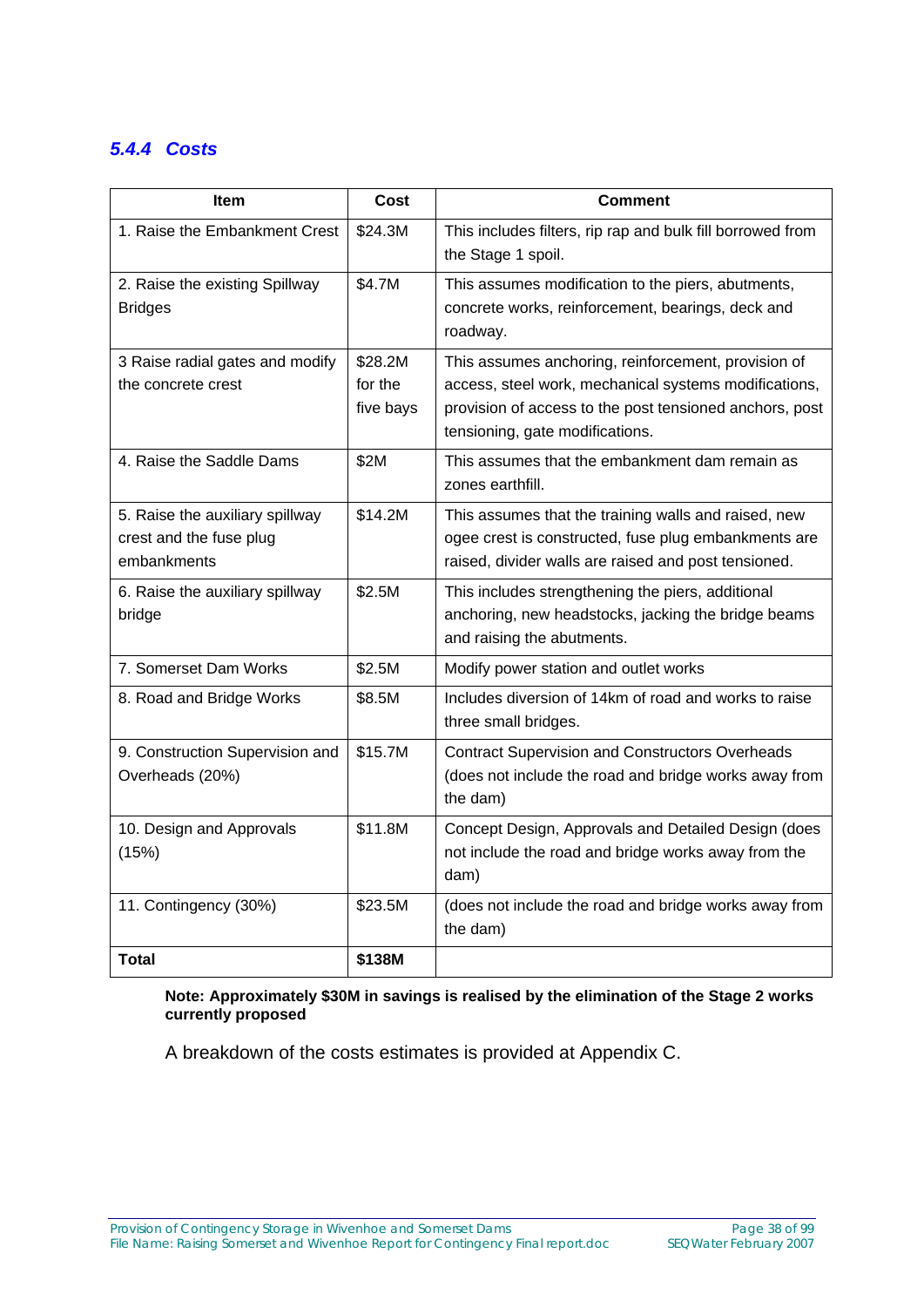#### *5.4.5 Inundation Area*

The inundation area for this option is presented in Appendix K. SEQWater owns land up to the EL75.0 contour due to the operation of the dam for flood mitigation. Currently large parcels of this land are leased out to adjacent landholders to provide land management. Impacts from the raised storage levels (not included in the cost estimate) would include:-

- Significant reduction of land available to lease holders.
- Loss of environmentally sensitive habitat (significant) including land at Mt Esk Pocket.
- Loss of recreation areas at Somerset Dam, O'Shea crossing, Captains Flat, Lumley Hill and Cormorant Bay.
- Loss of private recreation areas (Billie's Bay and Hay's Landing).
- Impacts on Somerset Dam outlet works and power station (costs incurred as the cone valves and power station would be inundated).
- Diversion of road required along the Wivenhoe Somerset Road (approximately 14km).
- Tarong Power Station off take would require modification.
- Minor reduction in the generating capacity at the Wivenhoe Pumped Storage Power Station.

## 5.5 Option W3 - Raise Wivenhoe FSL 8m (EL75.0)

This option involves raising the storage level by 8m to EL75.0. This would provide and additional 1,066,000ML of contingency storage, almost doubling the storage of Wivenhoe Dam. The proposed scope of work for this option would involve:-

- Increasing the Maximum Flood Level from EL80.0 to EL85.0 to maintain the flood mitigation benefits of the storage as well as supply the contingency storage.
- Existing Spillway
	- Removing the radial gates, raising the fixed crest to EL70 in reinforced and mass concrete and installing 6m high concrete fuse gates on the spillway crest.
	- Raising the service bridge and the bridge for the Brisbane Valley Highway across the existing spillway up to EL85.0.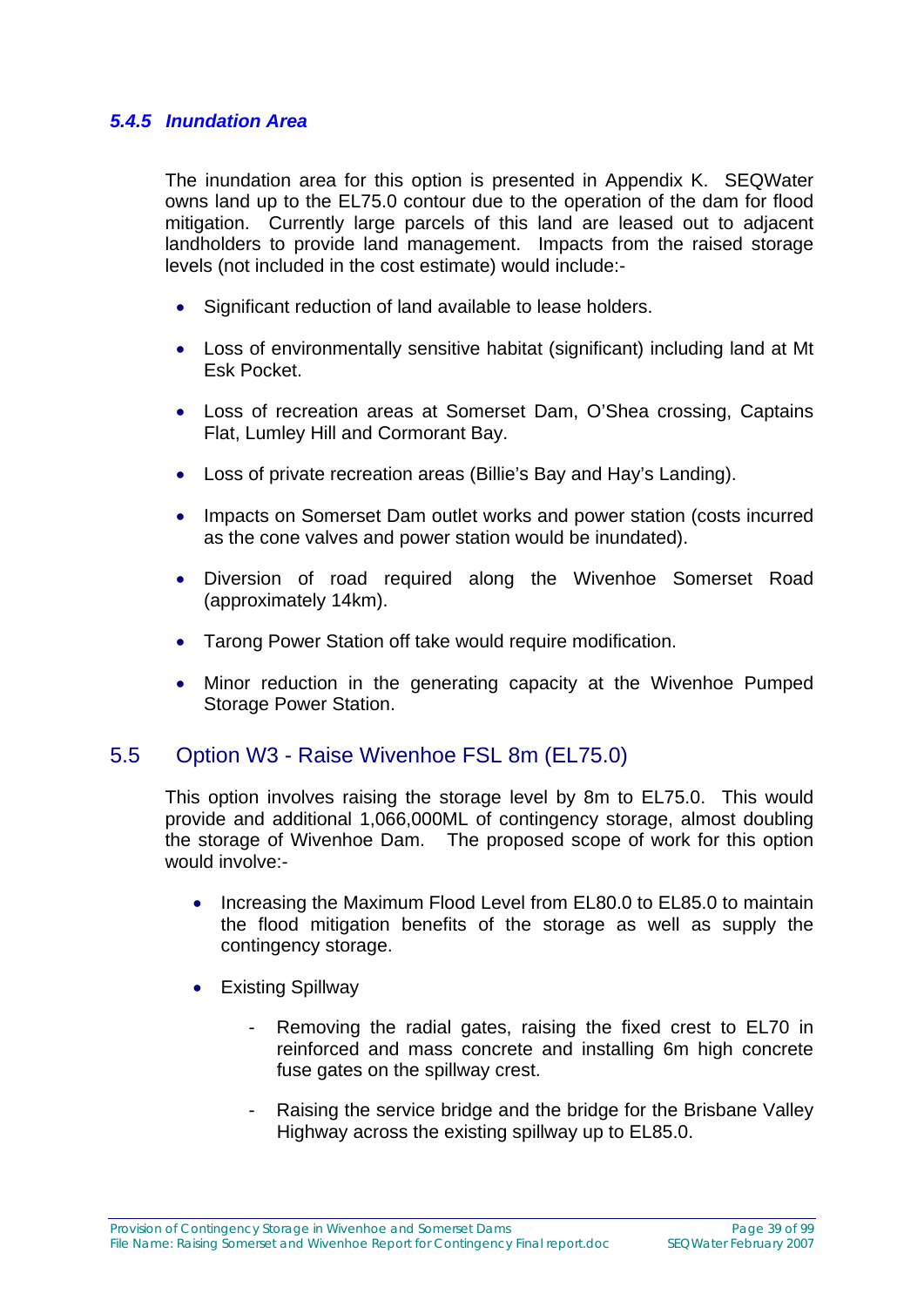- Raising and strengthening the upstream training walls and rockfill bunds.
- Existing Dam Crest
	- Raising the crest of the dam by placing fill on the downstream face of the embankments to achieve a new crest level at FL87.5.
	- Reconstruct Cormorant Bay entrance.
- Raise both Saddle Dams to EL87.5
- Secondary Spillway
	- Reconstruct a new ogee crest upstream of the existing spillway crest to EL of 73.0 and raise the fuse plug embankments by 6m each to maintain the initiation levels.
	- Raising the bridge over the spillway by 5m.
	- Raise and post tension the divider walls.
- Raising the bridges for the Brisbane Valley Highway and the Wivenhoe – Somerset Road up to EL85.0.

Drawings of the works required for this option are presented in Appendix D.

#### *5.5.1 Spillway Capacity*

The spillway capacity is required to be adequate to allow the dam to safely pass the 2003 estimate of the Probable Maximum Flood (PMF). Spillway layout and capacity are discussed in the following sections.

#### *Radial Gated Service Spillway*

It is not feasible to alter the radial gates in the existing spillway to cater for such a large raising of the FSL. The most cost effective alternative would be to abandon the existing spillway radial gates and utilise concrete fuse gates on the raised crest to provide the required spillway capacity. This does not provide as much control over flood events but would still provide significant protection to the downstream areas for the full range of flood events investigated.

The upstream training walls would need to be raised. This would be achieved through the use of anchor bars to join the raised concrete to the existing wall. The walls would then be post tensioned to cater for the increased load from the raised flood level.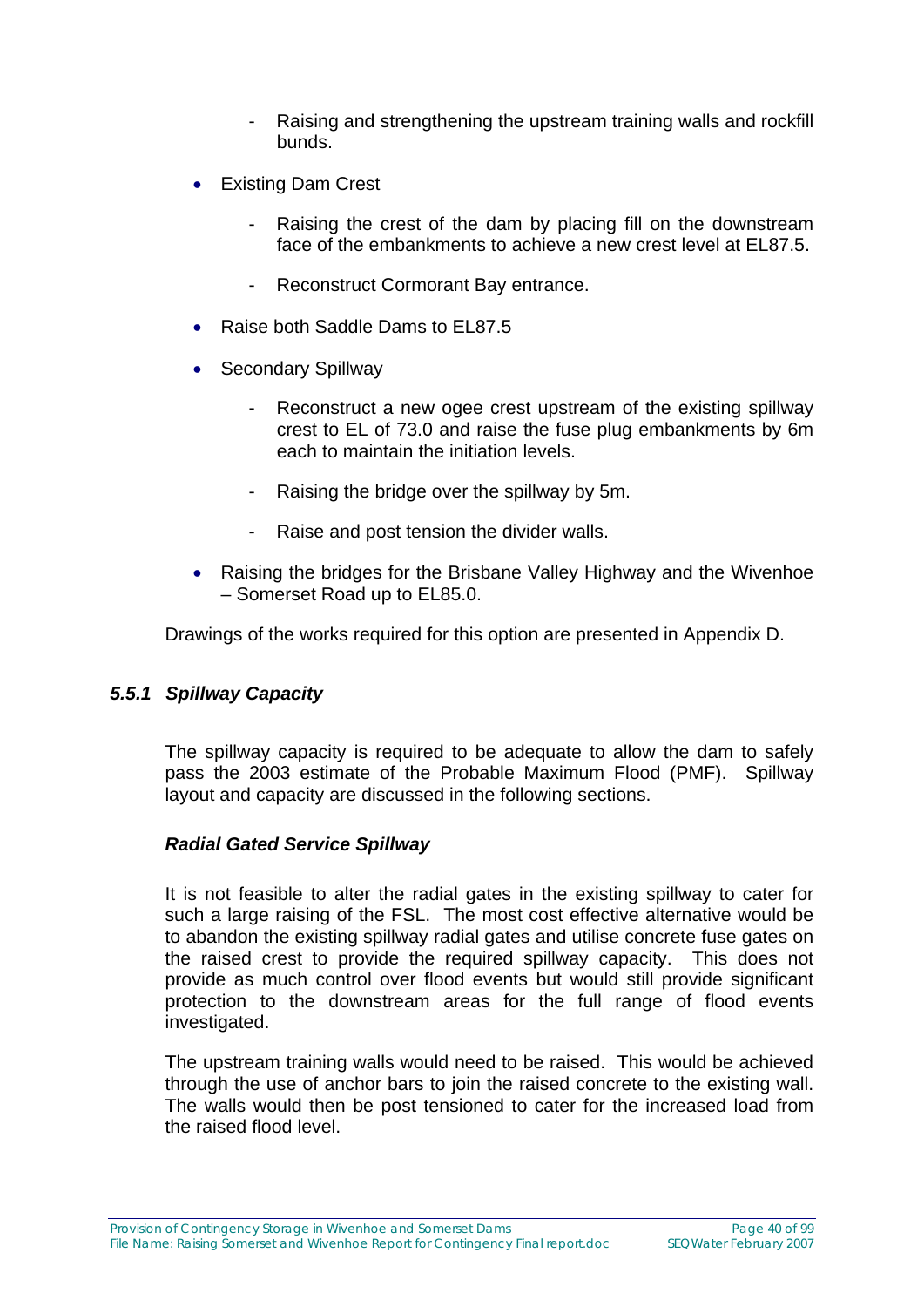Limited works would be required for the dissipator as the discharges from the spillway would be similar to the current design discharges.

The maximum design discharge from the existing spillway would be reduced to around  $7,700<sup>m3</sup>/s$ .

#### **Constraints**

A major constraint for this option again would be the opportunity to work in only one bay at a time for the duration of the works.

The spillway works would need to be programmed after raising the embankment to avoid increasing the risk of failure during an extreme flood event.

#### *Secondary Fuse Plug Spillway*

The Stage 1 works constructed for the Flood Security Upgrade of Wivenhoe in 2004 consisted of a three bay, 164m wide fuse plug spillway located at the right abutment of the dam. The first fuse plug embankment trigger level was set at EL75.7 (nominally the 1 in 5,000 AEP flood event) to protect the flood mitigation benefits of the storage and minimise the cost of the upgrade.

To preserve the flood mitigation benefits of Wivenhoe Dam, it has been assumed that the secondary spillway would have the crest level raised to EL73.0 by building a much larger crest structure upstream of the existing spillway. The fuse plug embankment downstream of the new crest would need to be raised to EL81.7 for the first trigger level. This equates to approximately the 1 in 5,000 AEP event. The new MFL for this spillway configuration would be EL87.0.

Other works for the spillway would include:-

- raising of the spillway bridge by 6m.
- raising of the divider walls using post tensioning and reinforced concrete entrance walls.

#### *Tertiary Fuse Plug Spillway*

The proposed Stage 2 works would not be required as the existing spillways as modified would provide full PMF capacity.

#### *5.5.2 Existing Embankments*

The new adopted flood level of EL87.0 would require all of the embankments to be raised. Preliminary stability analysis has shown that raising the crest of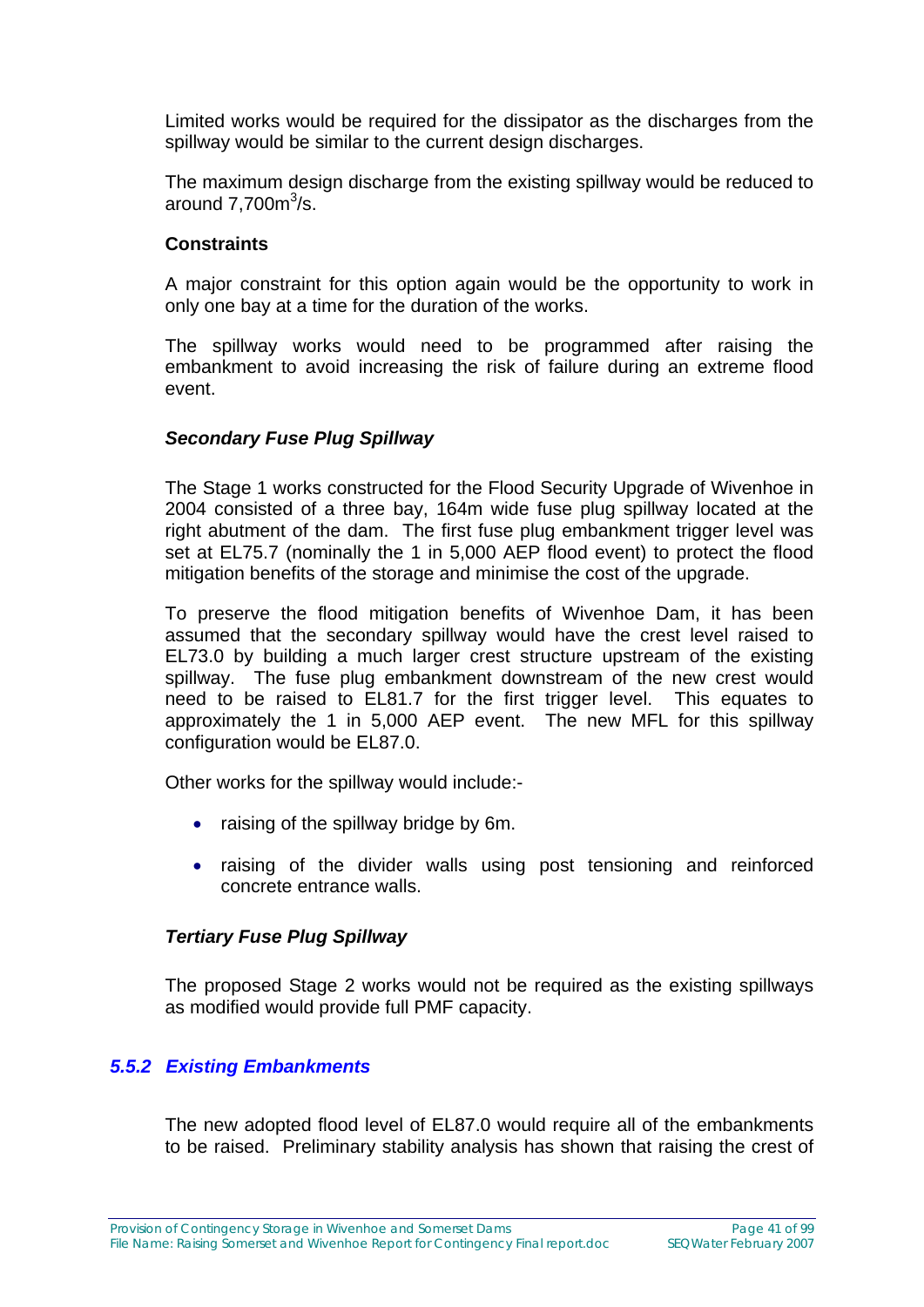the dam using downstream stabilising fill is the only viable option. Therefore it is proposed that the dam crest would be raised using placement of fill on the downstream face of the dam.

#### *Main Embankments*

The proposed construction sequence would involve:-

- Diversion of the Brisbane Valley Highway off the existing crest.
- Stripping and stockpiling the downstream rip rap facing on the embankment.
- Extending the filter blanket on the downstream side of the core and providing an equivalent drainage system under the new downstream material.
- Placement of sandstone fill borrowed from adjacent land (potentially the spoil material from the Stage 1 works)
- Exposure of the clay core and downstream filters once the embankment has reached the height of the existing crest.
- Raising the height of the clay core and the filters to the new embankment height as the final 8m of raised embankment is constructed.
- Reinstating the road pavements and the upstream wave wall.

#### *Saddle Dams*

Saddle Dam 1 and 2 are zoned earthfill embankments constructed in saddles on the left abutment area of the dam. Currently these embankments do not store water at the FSL of EL67.0. Raising the FSL to EL75 .0 would result in up to 6m of permanent storage against these embankments.

Given this permanent storage it is considered necessary to install filters within the embankment to minimise the risk of piping. Therefore the raising of the Saddle Dams to EL87.5 would include:-

- Stripping material from the downstream face and toe area.
- Placement of a two stage blanket filter across the embankment footprint downstream of the clay fill core.
- Raising the embankment in locally borrowed earthfill and extending the filter up to the new embankment crest.
- Extending the upstream rip rap and filter to the new crest level.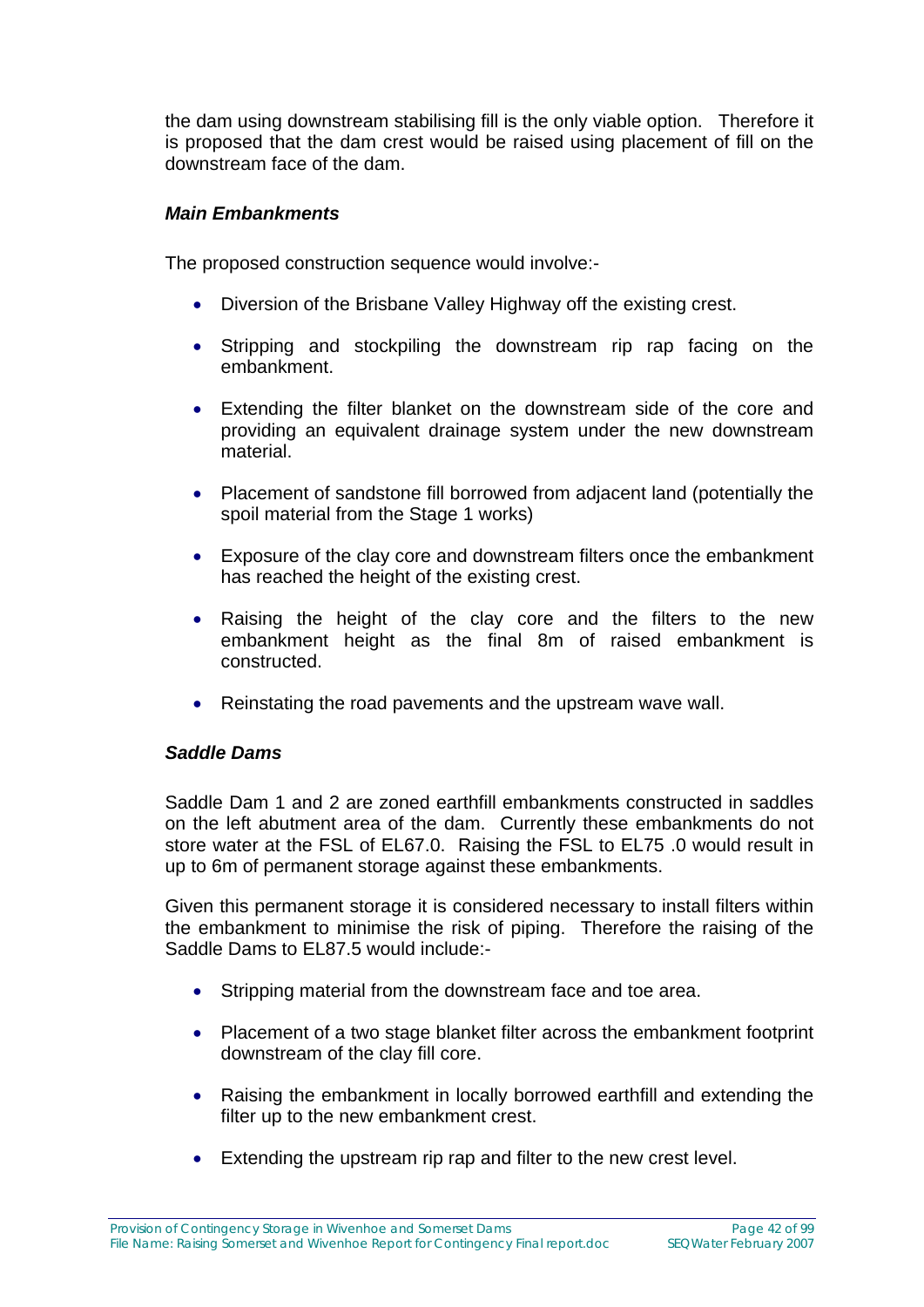### *Coominya Saddle*

There is a low saddle 8km along the Brisbane Valley Highway, near the turn off to Coominya, travelling toward Esk from Wivenhoe Dam which has a natural surface level at EL85.0. For the proposed MFL there would need to be a low level embankment constructed (maximum height of 3m to prevent flood flows from leaving the storage basin and discharging into the Lockyer Valley. This embankment would consist of a homogenous earthfill embankment with 1 (v) to 2 (h) slopes and a 5m crest width.

## *5.5.3 Key Data for an 8 metre Raising*

| <b>Item</b>                               | <b>Propose EL / Storage</b> | <b>Current EL / Storage</b> |
|-------------------------------------------|-----------------------------|-----------------------------|
| <b>FSL</b>                                | 75m                         | 67m                         |
| <b>MFL</b>                                | 87.0m                       | 80 <sub>m</sub>             |
| Dam Crest Level                           | 87.5m                       | 80 <sub>m</sub>             |
| <b>Top of Radial Gate</b>                 | 76m (6m high Fuse<br>Gates) | 73 <sub>m</sub>             |
| <b>Service Spillway Fixed Crest Level</b> | 70 <sub>m</sub>             | 57 <sub>m</sub>             |
| Storage Vol FSL to Top of Gates           | 164GL                       | 761GL                       |
| Secondary Spillway (fixed crest at EL73)  |                             |                             |
| - Fuse Plug 1 Initiation                  | 81.7m                       | 75.7m                       |
| - Approx Initiation AEP                   | 1 in 5,000                  | 1 in 6,000                  |
| - Storage Volume FSL to Initiation Level  | 1218GL                      | 1182GL                      |
| <b>Tertiary Spillway Stage 2</b>          |                             |                             |
| - Crest Length                            | <b>NA</b>                   | 100m                        |
| - Fuse Plug Initiation                    | <b>NA</b>                   | 78.3                        |
| - Approx Initiation AEP                   | <b>NA</b>                   | 1 in 50,000                 |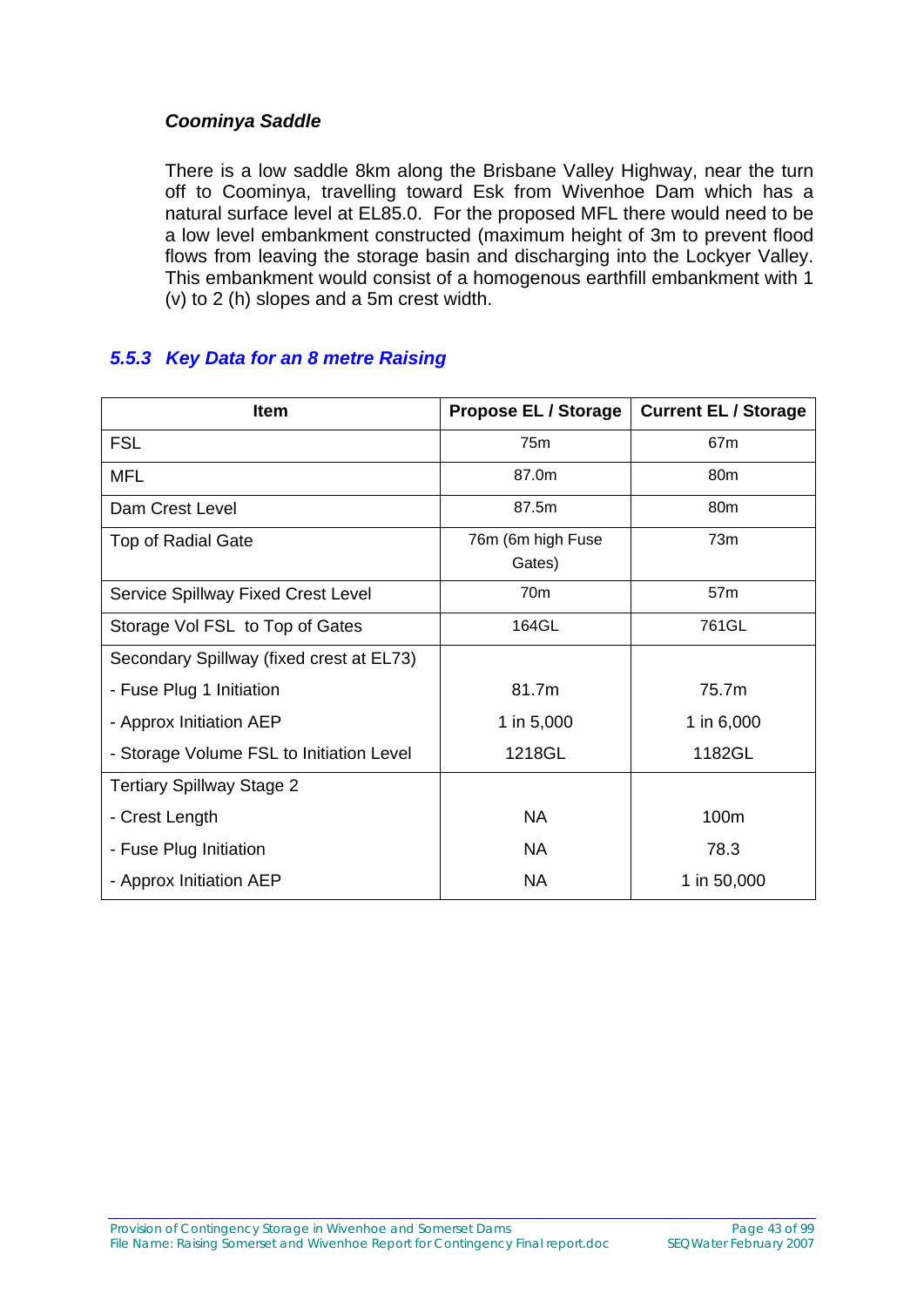## *5.5.4 Costs*

| <b>Item</b>                                                                            | Cost    | <b>Comment</b>                                                                                                                                                                                 |
|----------------------------------------------------------------------------------------|---------|------------------------------------------------------------------------------------------------------------------------------------------------------------------------------------------------|
| 1. Raise the Embankment<br>Crest                                                       | \$32.7M | This includes filters, rip rap and bulk fill borrowed from<br>the Stage 1 spoil.                                                                                                               |
| 2. Raise the existing<br><b>Spillway Bridges</b>                                       | \$5.2M  | This assumes modification to the piers, abutments,<br>concrete works, reinforcement, bearings, deck and<br>roadway.                                                                            |
| 3. Raise the spillway crest,<br>training walls, remove<br>gates and install fuse gates | \$46.7M | This assumes anchoring, reinforcement, provision of<br>access, steel work, provision of access to the post<br>tensioned anchors, post tensioning, fuse gates                                   |
| 4. Raise the Saddle Dams                                                               | \$3.2M  | This assumes that the embankment dam remain as<br>zones earthfill.                                                                                                                             |
| 5. New Saddle Dam at<br>Coominya                                                       | \$0.9M  | Zoned earthfill embankment                                                                                                                                                                     |
| 6. Raise the auxiliary<br>spillway crest and the fuse<br>plug embankments              | \$26.5M | This assumes that the training walls and raised, new<br>ogee crest is constructed, fuse plug embankments are<br>raised, divider walls are raised and post tensioned.                           |
| 7. Raise the auxiliary<br>spillway bridge                                              | \$5M    | This includes strengthening the piers, additional<br>anchoring, new headstocks, jacking the bridge beams<br>and raising the abutments.                                                         |
| 8. Upgrade Somerset Dam<br>outlet works and power<br>station                           | \$15M   | Works are required to upgrade the outlets as the FDC<br>Valves and the power station would be 5m below the<br>water surface. The modifications would include new<br>valves and valve chambers. |
| 9. Road and Bridge Works                                                               | \$25M   | Includes diversion of 40km of road and works to six<br>bridges.                                                                                                                                |
| 10. Construction<br><b>Supervision and Overheads</b><br>(20%)                          | \$27M   | <b>Contract Supervision and Constructors Overheads</b><br>(does not include the road and bridge works away from<br>the dam)                                                                    |
| 11. Design and Approvals<br>(15%)                                                      | \$20.2M | Concept Design, Approvals and Detailed Design (does<br>not include the road and bridge works away from the<br>dam)                                                                             |
| 12. Contingency (30%)                                                                  | \$40.5M | (does not include the road and bridge works away from<br>the dam)                                                                                                                              |
| <b>Total</b>                                                                           | \$248M  |                                                                                                                                                                                                |

**Note: Approximately \$30M in savings is realised by the elimination of the Stage 2 works currently proposed**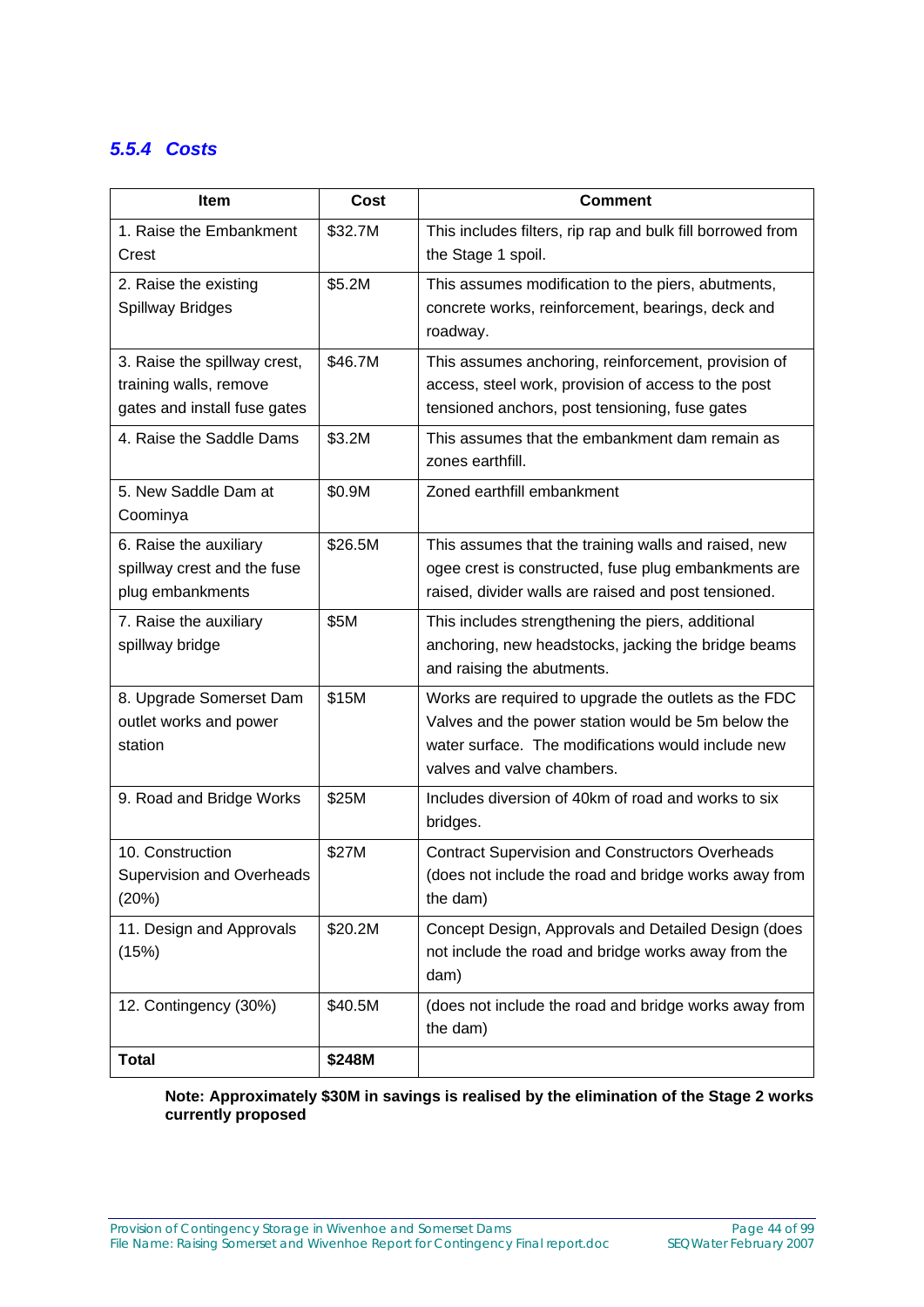#### *5.5.5 Inundation Area*

The inundation area for this option is presented in Appendix K. SEQWater owns land up the EL75.0 due to the operation of the dam for flood mitigation. Currently large parcels of this land are leased out to adjacent landholders to provide land management. Impacts from the raised storage levels would include (not included in costs):-

- Inundation of private land during any flood event. May require the resumption of land by Government (SEQWater does not have any ability to compulsorily acquire land) and major potential for community opposition.
- Loss of environmentally sensitive habitat (high significance) including land at Mt Esk Pocket.
- Loss of recreations areas at Somerset Dam, O'Shea crossing, Captains Flat, Lumley Hill and Cormorant Bay.
- Loss of private recreation areas (Billie's Bay and Hay's Landing).
- Upgrading of the Somerset Dam outlet works and power as raised level would flood both. New outlet works would be required and major structural modifications required for the power station.
- Diversion of the Wivenhoe Somerset Road (approximately 40km) including bridge replacement.
- The Tarong Power Station off take would need to be raised.
- Relocation of residential houses in the Wivenhoe Storage area (three houses are built close to EL 75m.
- Minor reduction in the generating capacity of the Wivenhoe Pumped Storage Power Station.

#### *Flood Impacts*

Relatively frequent flood events would impact on key infrastructure including:-

- Land holder residences (up to 50 houses would be impacted).
- The Wivenhoe Pumped Storage Power Station at Wivenhoe owned by Tarong. Additional work would be required to reduce flood risk (the floor level of the generator room is at EL 78m).
- The Brisbane Valley Highway would be cut at several locations for longer durations during flood events.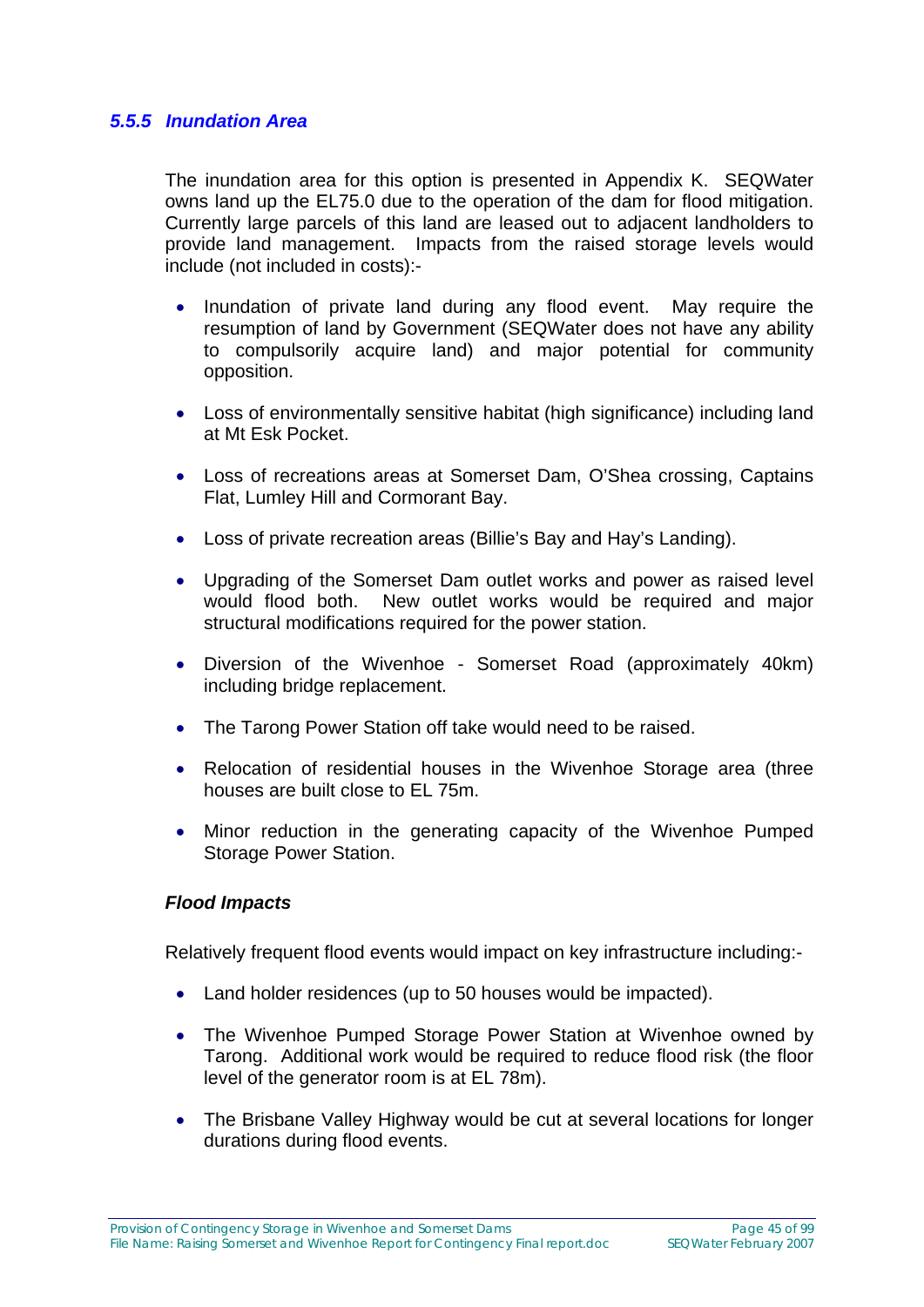## 6.1 Background

Somerset Dam is a 47m high concrete gravity dam on the Stanley River upstream of Wivenhoe Dam. It is a dual purpose dam providing water supply to Brisbane and adjacent Local Authorities and flood mitigation benefits for the Brisbane and Ipswich areas. A general arrangement of the dam is shown at Figure 2. A dam data sheet is provided at Appendix G.

Water is released as required from Somerset Dam to supplement Wivenhoe Dam which in turn supplements the natural flow of the Brisbane River and maintains an adequate supply of water to the Mt Crosby pumping station, 132 kilometres downstream from Somerset Dam.

The plans of the dam are in imperial units. The level conversion that applies to these plans is:

AHD (m) = EL(ft) 
$$
X
$$
 0.3048 - 0.124m

## 6.2 Concrete Dam and Spillway

#### *6.2.1 General*

The 47m high concrete gravity dam has a central gated overflow spillway, controlled by 8 radial gates and 8 low level sluice gates. Full Supply Level (FSL) is at EL99.00, some 1.45 m below the spillway fixed crest and the gates are used only for flood control purposes. There are 4 low-level outlets through the abutment units and a pipeline leading to the power station downstream of the dam on the right hand side abutment. Water is released as required from Somerset Dam to supplement Wivenhoe Dam.

There are 7 mass concrete abutment units on each side of the central spillway structure supporting a road bridge at EL112.34. The abutment units are constructed with an open overflow section below the bridge at EL107.46. Flood flows passing through these openings flow down the back face of the dam and impact on an unprotected rock foundation, before flowing laterally towards the central spillway channel.

The concrete dam is a conventional mass concrete construction with upstream slopes of 0.05H:1V and downstream slopes of 0.7H:1V in the central overflow section and 0.75H:1V in the abutment units. There is an abrupt "change of slope" above FSL in the abutment units that provides a constant width of nominally 4.3 m in the top section. This "change of slope" discontinuity provides a critical section for dam stability due to the applied flood loads (indicated by the results of previous stability assessments).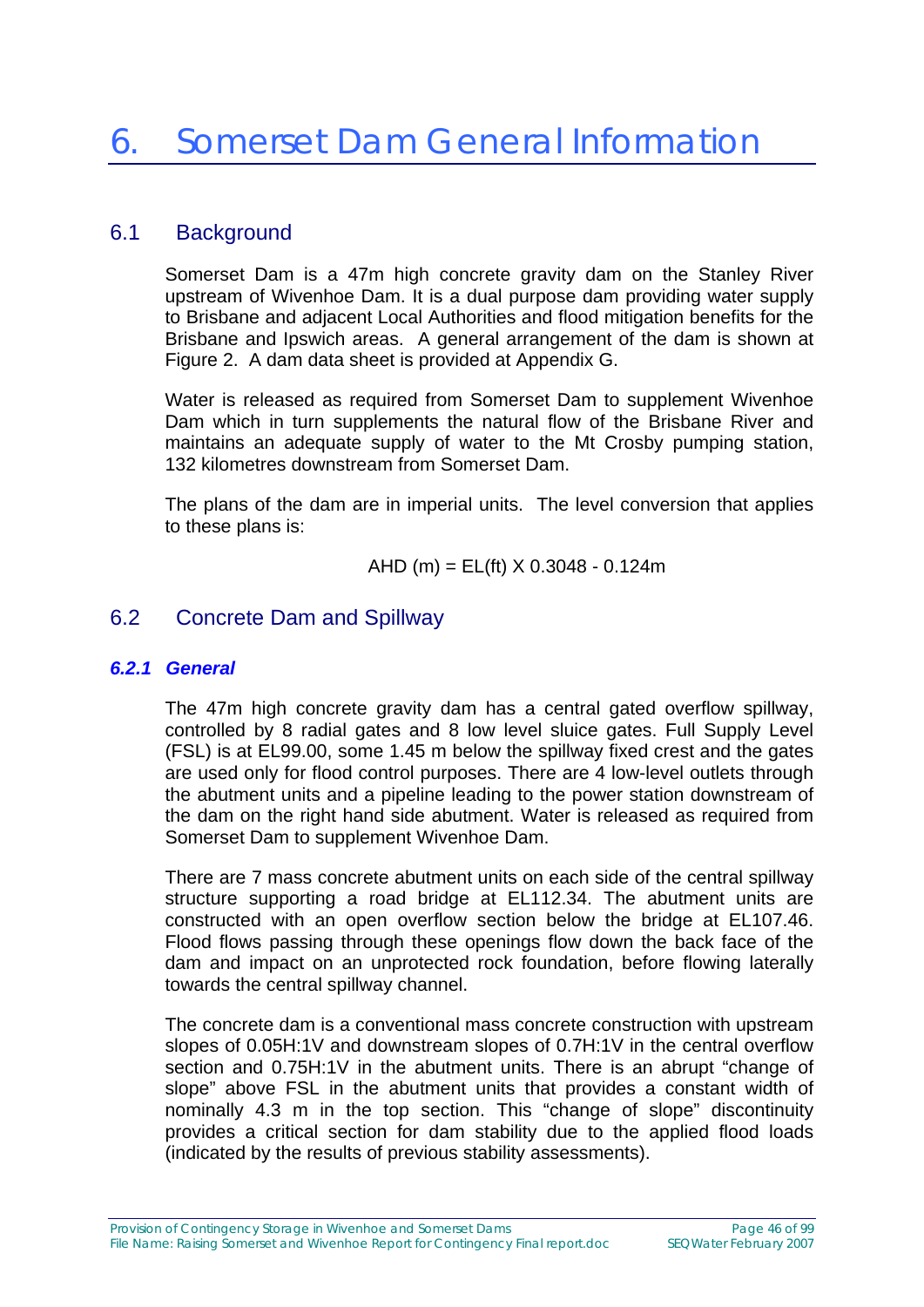#### *6.2.2 Galleries*

There are a number of galleries within the dam and there is some inconsistency in nomenclature in the surveillance data. The following terminology is used throughout this Report:

- The Foundation Gallery is located at EL60 and is normally half full of water;
- The Lower Gallery is located at EL66.0;
- The Upper Gallery is located at EL88.9;
- Gate Inspection Chambers for the sluice gates are located within the central portion of the dam near the level of the Upper Gallery.

Concrete cracking has occurred at the Upper Gallery providing the second critical section for dam stability. The cracking has the potential to induce full hydrostatic loads within the dam section impacting on stability. There is considerable horizontal cracking exposed in the gallery walls, presumably from temperature and shrinkage effects. The main cracks are located on the downstream side of the gallery wall, one about 0.4 m above floor level and the other 1.6 m to 1.8 m above floor level. The latter crack extends for most of the length of the gallery and appears to be at the same level as a construction joint in the downstream face of the dam. Cracks can also be seen extending to the downstream face in the two access adits at each end of the dam.

Horizontal hairline cracking can also be seen in the upstream gallery wall and in the stairways to the lower gallery. In one spillway monolith the crack emerges in the upstream face of the gate shaft and there has been long term leakage. There is no indication of leakage elsewhere in the Upper Gallery.

Investigation work by SMEC included horizontally drilled holes into the downstream gallery wall. There was some difficulty in following the cracks with horizontal holes as the cracks deviated around 50 mm along the drilled length. The surface of the cracks was irregular and rough. Drilling water returned along the crack for 0.5m either side of the borehole collar.

The drilling showed the cracks were open for at least 1 to 2 m from the downstream face of the gallery. At some distance from the gallery, they reduce to hairline cracks that appear to extend to the downstream face, as seen in the access adits.

A number of consultants have reviewed the stability of Somerset Dam. Both Commerce (2005) and GHD (2000) assumed that a crack exists across the full width and length of the monolith blocks and if the dam was subjected to unprecedented water levels, the upstream cracks could develop significant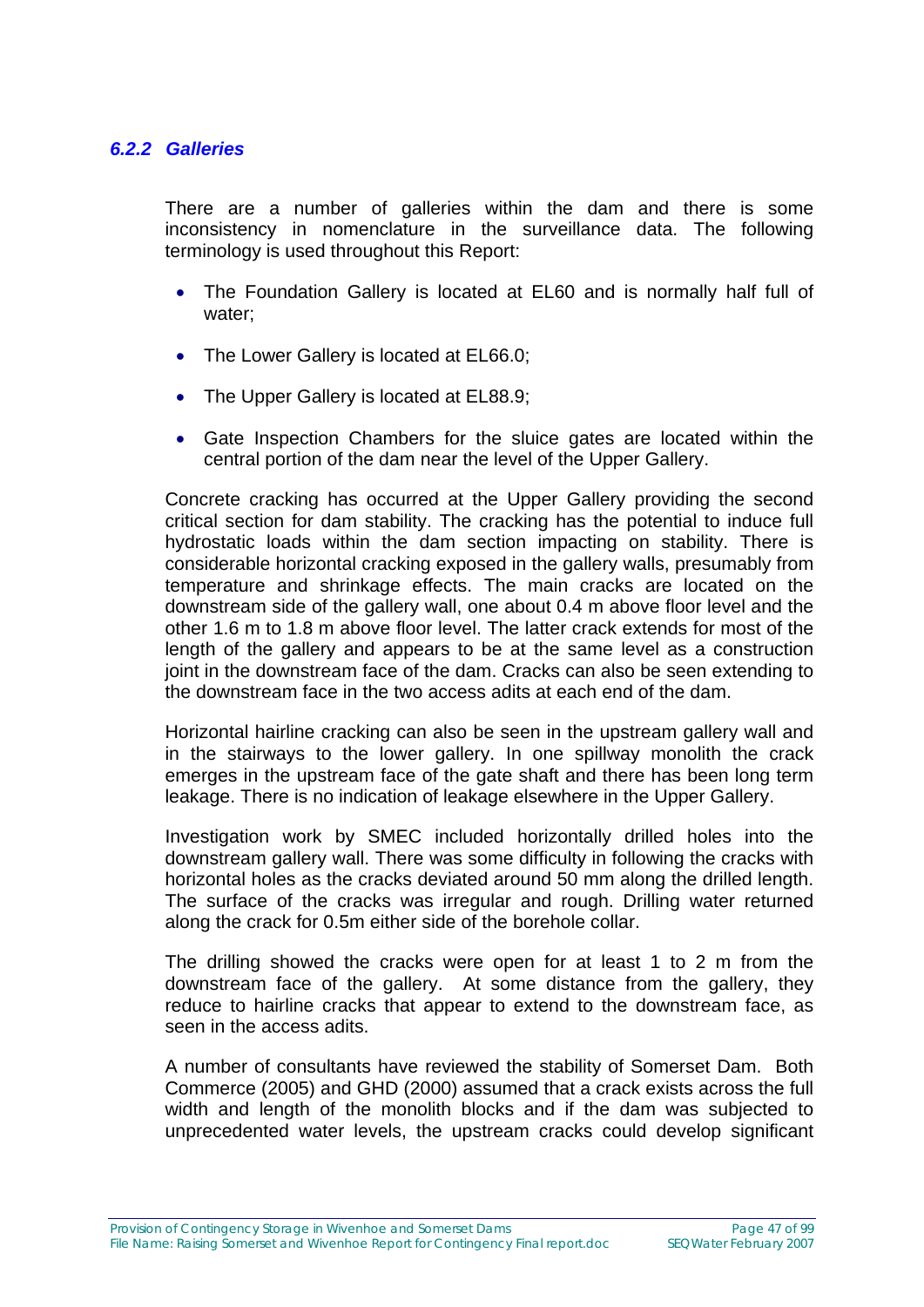uplift pressures. SKM (2000) took the view that continuous cracking was a conservative assumption but accepted it for stability analyses.

It is not known whether cracking exists above or below the gallery. Cracks that emerge in the gallery walls will be drained by the gallery and are not necessarily a significant stability problem. If similar cracks exist above or below the gallery, these become a plane of weakness with uplift relieved only by the internal drains. Russo (1996) mentions cracking has been observed at EL95.3 and EL97.2.

Cracks have also been observed in the central pier area between the gate units L and M. Inspections and investigatory drilling, SMEC (2004), concluded that these cracks were due to thermal effects and were not significant in terms of adequacy of the dam.

## 6.3 Staged Construction

The construction of the township and dam began in 1935, but, work was suspended in 1942 due to the war. Work resumed on the construction of the dam in 1948. In 1953, the last structural concrete was placed and the hydroelectric power station on the right abutment of the dam was commissioned.

## 6.4 Foundation

Recent geological investigation studies (SMEC 2004) recorded the foundations to be generally slightly weathered and assessed visually to be of very high strength and high durability, showing no signs of significant degradation or weathering upon exposure. The dam was excavated into high strength, tight rock and while erosion of near surface materials below the dam could be expected under low to medium flows, the rock mass was tight at depth and was judged to have a high resistance to erosion.

# 6.5 Spillway Gates and Hoists

#### *6.5.1 General*

The dam has twenty-one controlled outlets, eight of which are radial gates (sector gates) installed on the top of the spillway. The remaining thirteen are conduits or sluice-ways through the bottom of the dam wall. One of the conduits supplies a small power station, four connect to fixed cone dispersion valves and the eight sluice-ways constitute the main outlet regulating capacity.

#### *6.5.2 Radial (Sector) Gates*

The eight radial gates are each 7m high by 8m long (23ft high by 26ft long), and are installed above full supply level and therefore can only be used to delay the passing of a flood peak that exceeds full supply level. While they do not normally come into operation during minor floods, they have been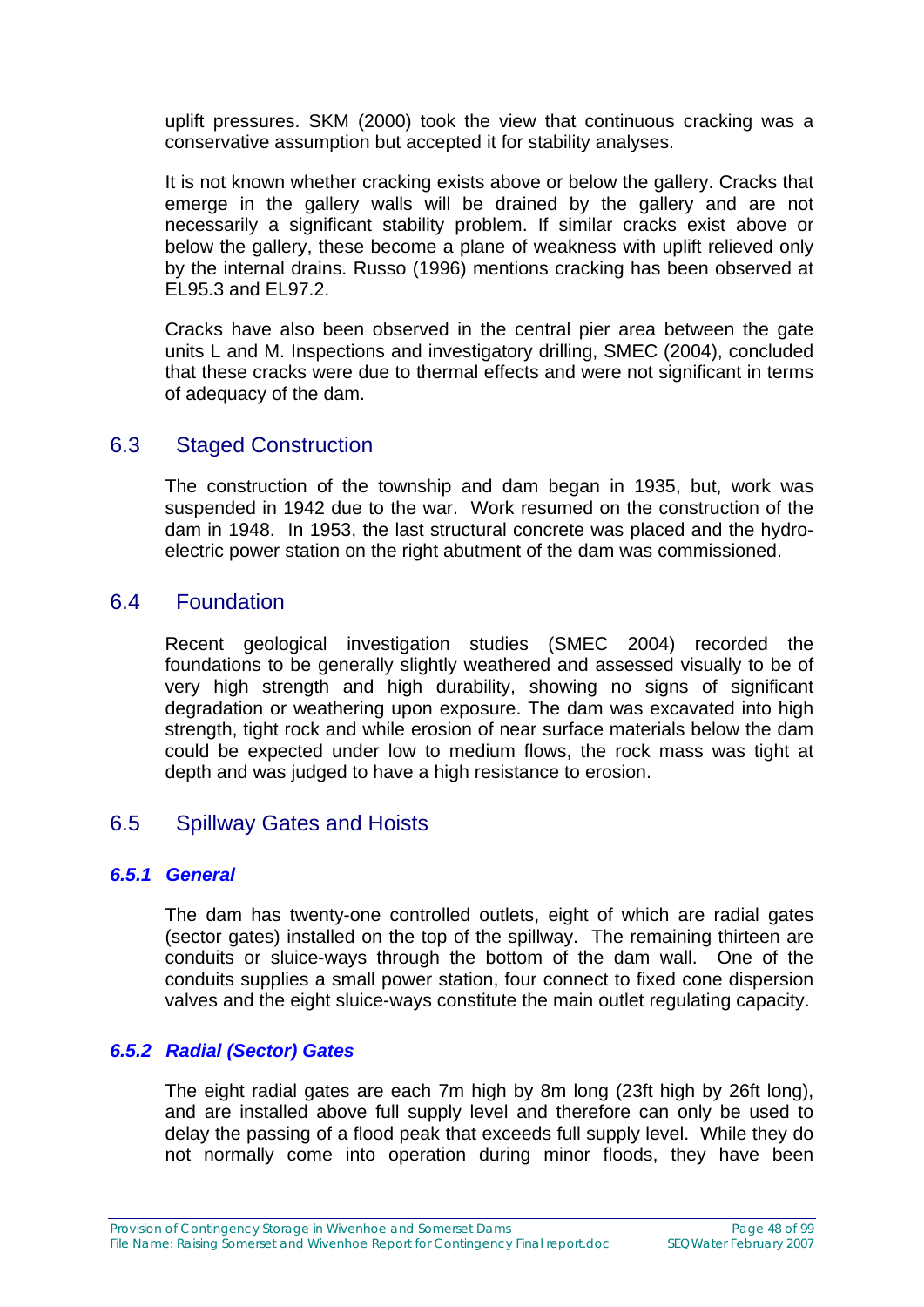considered in this study because they could be employed in a major flood event. The gates are counterbalanced so that the hoist does not have to lift the full weight of the gate.

#### *6.5.3 Sluice Gates*

The eight main sluice gates are each 3.7m high by 2.4m wide (12ft by 8ft). The gates are not counterbalanced, and are hoisted by two ropes, each rope being reeved into a four-part system. The sluice tunnels are protected by similar roller gates which are 2.7m high and 2.7m wide (9ft by 9ft) with hoists essentially identical to the main sluice gate hoists, the differences relating to the rope drums.

#### *6.5.4 Radial Gate Winches*

Each winch unit comprises a six-pole electric motor close-coupled to a worm reduction gear set. The output of the worm reduction passes through three sets of spur gears, the last spur gear being bolted to the rope drum. The rope is attached directly to the centre of the gate without any intermediate pulleys, while the counterweight is attached to both ends of the gate. An electric thrustor brake operates on the motor-coupling drum. A parking brake is operated by a hand wheel applying a band brake to a drum mounted on the last spur gear drive shaft. To improve level of control and safety, the bank brakes of the drums could be spring applied with actuator and/or manual release when the hoist is operational. This is less significant for the sector gates than the sluice gates, but could be significant if a severe event failure involved loss of a counterweight. There is a connection point on the winch for attachment of a petrol engine to provide emergency power if the electrical system fails.

#### *6.5.5 Sluice Gate Winches*

Each winch unit comprises a six-pole electric motor close-coupled to a worm reduction gear set. The output of the worm reduction passes through two sets of spur gears, the last spur gear being bolted to the rope drum. The rope drum is a double drum with two ropes attached. Each rope is reeved through pulleys to create a four-fall rope system connected to an equalising beam on the top of the gate. An electric thrustor brake operates on the motor to worm pinion coupling. A band brake is hand wheel applied to a drum bolted to the rope drum for added security. If there was a component failure within the hoist during operation, the thrustor brake would be ineffective. Higher than desirable gate closure rate could result, depending on the failure point in the drive. To increase safety the band brakes of the drums could be spring applied with actuator and/or manual release when the hoist is operational. There is a connection point on the hoist unit for attachment of a petrol engine to provide emergency power if the electrical system fails.

#### *6.5.6 Brakes*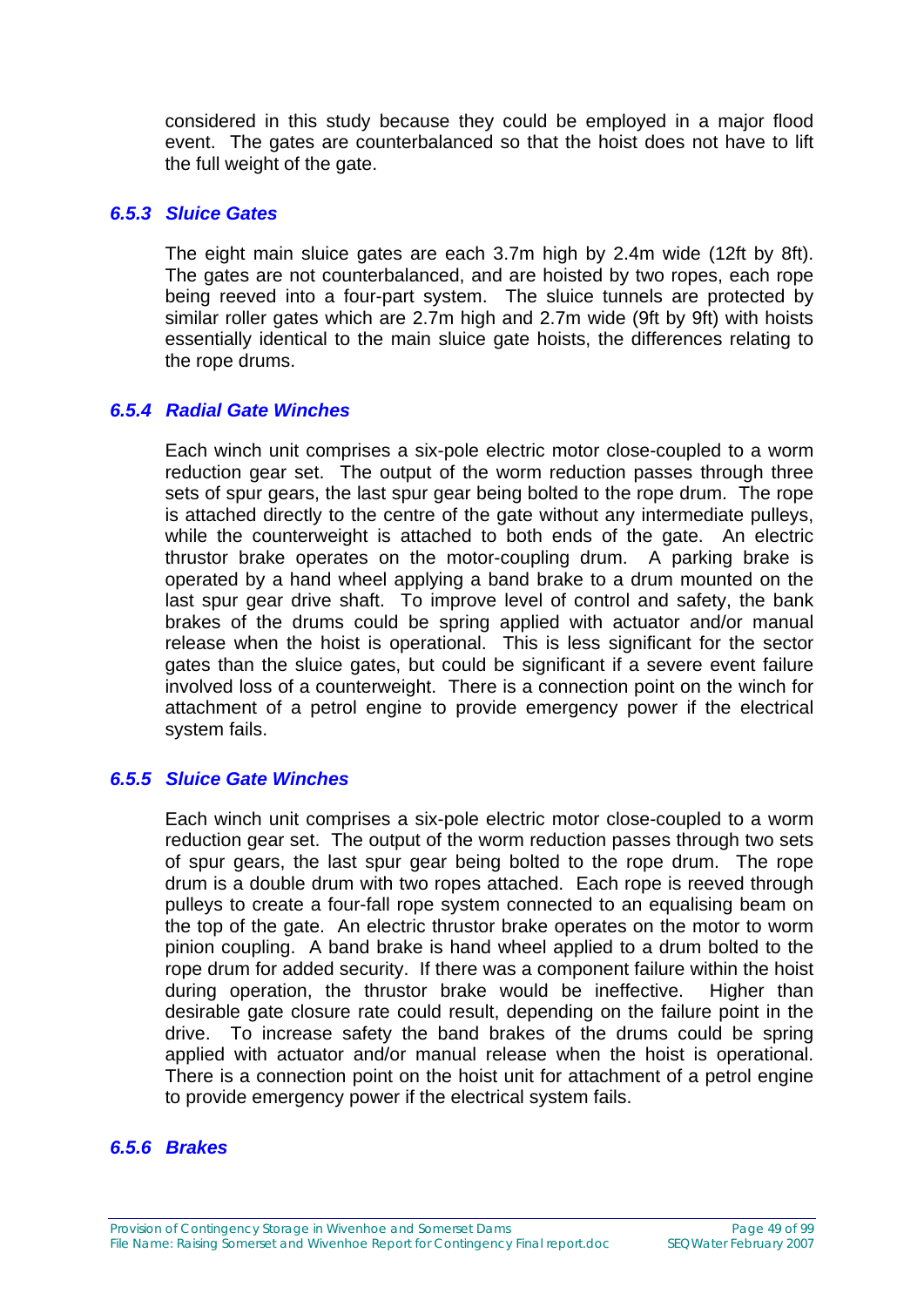In both hoists the power operated brakes are mounted at the high-speed, low torque end of the drive train. This is often done to minimise the size of the brake. In the case of gate hoists it is not necessarily the best location. If a component in the drive train fails then the gate is liable to drop uncontrolled, unless an operator is immediately available to operate the emergency brake. Alternatively, if the brake tends to drag it can apply sufficient torque to prevent the hoist operating. Both situations are undesirable, with the latter bearing more on the risk of a gate not opening when required to assist in flood releases. Modern practice is to have the main brake as close to the final drive as is practicable, on or close to the rope drum. In the case of both the sector and sluice gate winches this is where the manual emergency brake is located.

## 6.6 Geology

#### *6.6.1 General*

The following assessment of geological conditions at Somerset Dam has been taken from SMEC (2004).

#### *6.6.2 Topography*

The dam is oriented northwest-southeast across the Stanley River in a valley section that flows south-west. Natural valley slopes average 25 degrees. The valley sides are wooded with frequent rock outcrops.

#### *6.6.3 Geology*

#### *Available Information*

The geology of the damsite, as indicated by the regional maps, a map of the immediate area by C.W. Ball and comments included in the SKM and SEQWater reports consists of volcanic and igneous rocks of Triassic Age. These rocks include fine-grained andesite lavas that were intruded by medium to coarse-grained diorite and granite with a later intrusion of fine-grained felsite dykes.

Ball's map indicates a complex distribution of these rock types - presumably exposed during the excavation of the dam foundation in the 1930s and now obscured by the dam structure.

Information on site investigations before construction is restricted to several cross sections with logs of test holes and shafts which identify the depth to "jointed rock" and "hard rock". No rock names are included.

The description of excavation conditions during construction are limited to comments included in the SKM and SEQWater reports that describe the removal of jointed rock and the control of excavation by the presence of joints.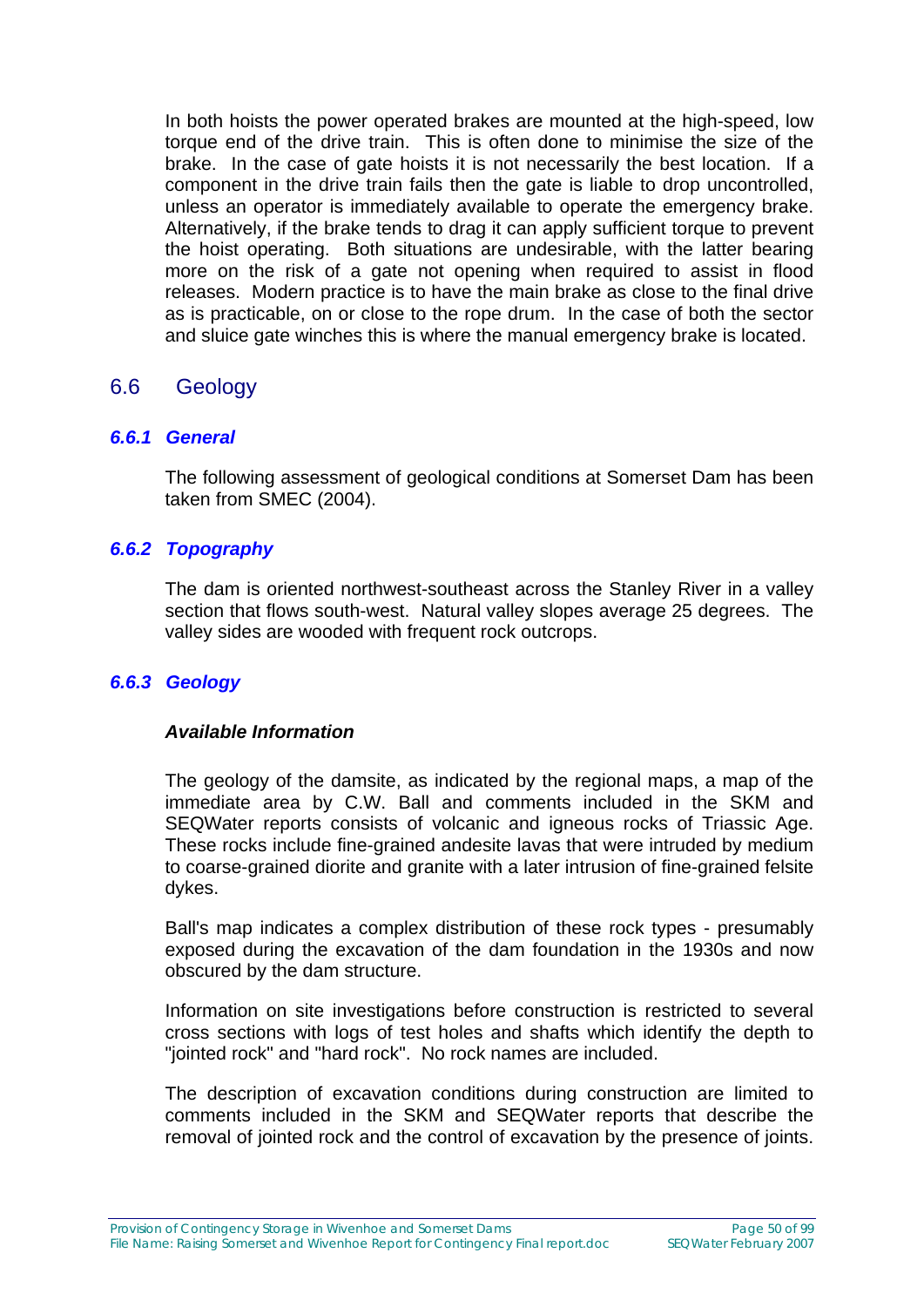Several joint sets were identified. There is no mention of the presence of low strength rock substance.

Investigations during 1999-2000 and reported in the SEQWater report included the drilling of several holes through the dam into the foundations for the installation of piezometers. The foundation core recovered from these holes was extremely high strength andesite.

#### *Observations During Site Visit by SMEC 2004*

"Rock is extensively exposed on the sides of the Stanley River and several outcrops were observed in the riverbed downstream of the dam. In the immediate area of the dam, near the downstream toe, the cliff line formed by the foundation excavation is distinct on the left bank and partly obscured by landscaping on the right bank. Both areas have large outcrops of rock. See photographs 3.1 to 3.3 show rock outcrops on the abutments in SMEC (2004).

The rock substances observed in the outcrops are fine-grained andesite and medium grained diorite. Both rock types are assessed to have a very high strength. The contacts between the two rock types are intrusive with no apparent loss of strength near the contact observed. No felsite dykes were observed during the site visit.

The dominant feature of the rock outcrops near the dam, which is also apparent in other outcrops on the valley sides and riverbed, is the presence of well developed jointing. These joints appear to be concentrated in three sets one near vertical set striking approximately north-south, another near vertical set striking east-west and a third set dipping at about 10 degrees to the westsouth-west into the right abutment.

Initial observation indicates that the vertical joints are smooth, often tight with a spacing that ranges from about 0.5m to about 3m. Observed joint continuity is less than 10m on the right bank but the cliff on the left bank appears to be controlled by a near vertical joint that is about 50m long. The low angle joints are irregular and rough with an apparent continuity on some surfaces of at least 20m" (SMEC 2004).

#### *6.6.4 Engineering Geological Assessment*

The data on site conditions before and during construction is limited but is supported by the observations made during the site visit. The dam is apparently underlain by a rock mass composed of several volcanic and igneous rock types. All contacts between these rock types are intrusive and therefore should not represent areas of rock mass weakness. The rock substance strength in all rock types is very high.

The feature that governs the engineering properties of the rock mass in the foundations is the rock mass defects and in particular the jointing. The control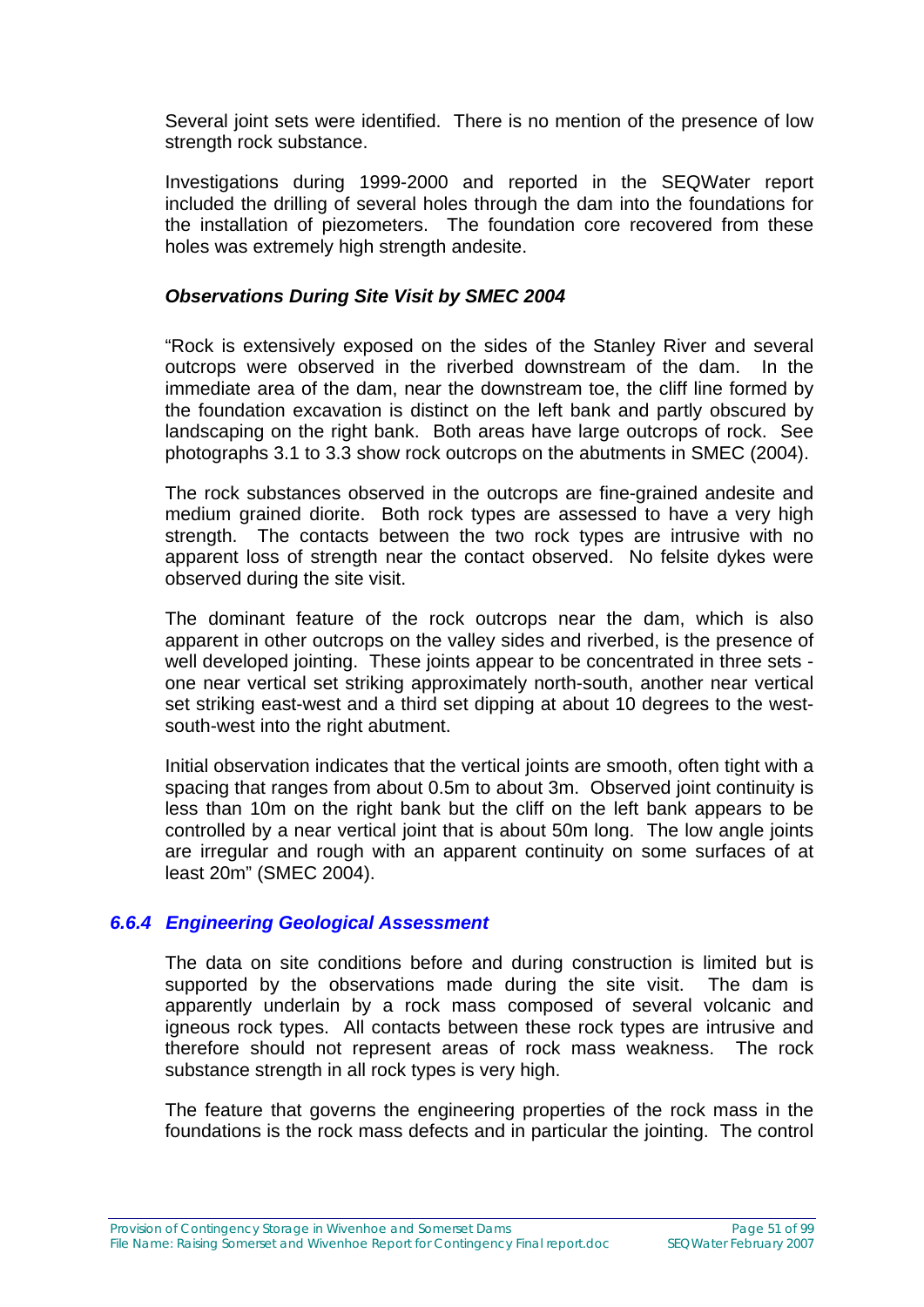of excavation by jointing is mentioned in the construction reports and is obvious in outcrops near the downstream toe.

As is common, near the natural ground surface there is some opening of the joint surfaces due to stress relief and weathering. The foundation excavation during dam construction appears to have been taken below these open joints. This is indicated by the downstream exposures and the core recovered from the recent drilling.

The concerns raised about foundation conditions has speculated that the rock downstream of the dam toe in the non-overflow sections may be eroded to the extent that the stability of the dam structure may be affected.

Features that are relevant include:

- the very high substance strength of the rock;
- the presence of a topographic high of significant height downstream (about 10m high on the left bank);
- the characteristics of the joints in the area location, orientation, spacing, continuity, surface shape, surface condition, opening, infilling; and
- the level of the existing excavation apparently below the level of open joints.

It appears unlikely that the rock substance could be eroded by flood overflow water from the reservoir. High velocity water flow could attack the joints and remove detached blocks. The amount of material that could be displaced would depend on the duration of any overflow and the characteristics of the rock mass defects - the joints.

Based on the available information a preliminary assessment is that flood overtopping could remove some material from the rock outcrops near the downstream toe but the extent of this material removal is unlikely to extend into the dam foundation.

This assessment could be confirmed by a limited amount of additional site investigation.

### 6.7 Seismology

Refer to Section 4.13.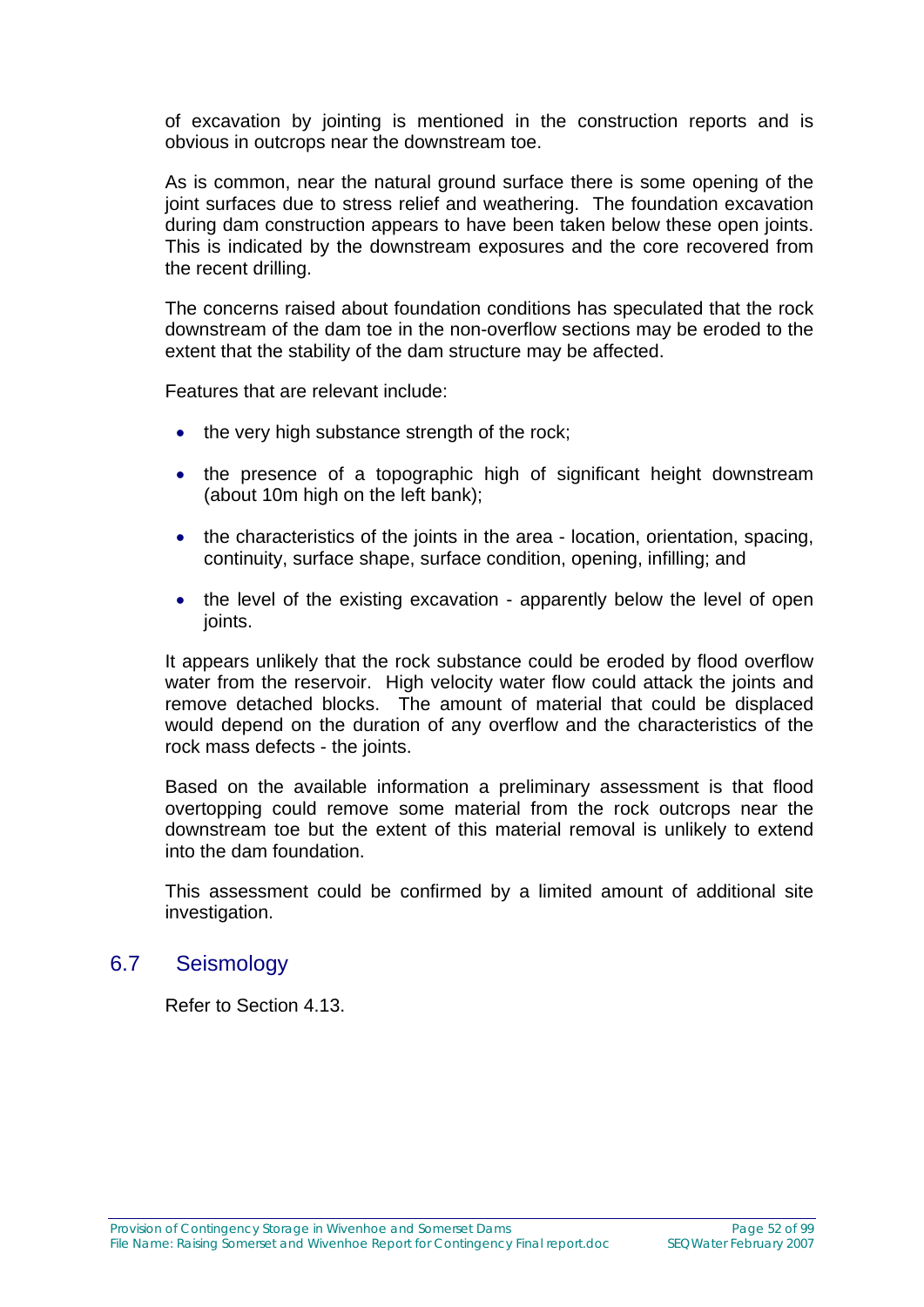Currently the storage at Somerset Dam has a FSL at EL99 and a storage volume of approximately 380,000ML. To provide input into the provision of contingency storage in Somerset Dam three different raising levels were selected:-

- Raise FSL by 2 m to EL101.0. This option provides a significant increase in storage of 92,000ML above the current storage of 380,000ML for a relatively small capital cost (i.e. compared to a greenfield site development) and could be achieved relatively simply.
- Raise FSL by 4 m to EL103.0. This option provides a mid point for the cost curve. Upstream impacts start to become a key issue for this option. This raising would provide an additional storage capacity of 202,000ML.
- Raise FSL by 6 m to EL105.0. This option, selected to provide an upper limit to the raising options, provides an additional 332,000ML (effectively doubling the storage volume of Somerset). At this level, houses upstream of the dam are inundated and would require relocation and Kilcoy is isolated without extensive road works.

SMEC were engaged to investigate the works required to raise the FSL to the above levels. Their report is presented in Appendix J.

## 7.1 Scope of Works

The proposed scope of works required for all options would include:-

- Modifying the radial gates and hoist to allow them to be removed from the flow for the PMF. This work is required even without raising the storage.
- Provision of side seals, bottom seals, side guide rollers, roller paths for the radial gates to allow them to be used to retain water.
- Post tensioning of the dam for the flood load cases.
- Upgrading of the spillway dissipator.

There would be a nominal increase in MFL for the 2m raising. The 4m and 6m raisings would increase the MFL by 1.5m and 2.5m to EL113.5m and EL 114.5m respectively

The 4m and 6m raisings would also include:-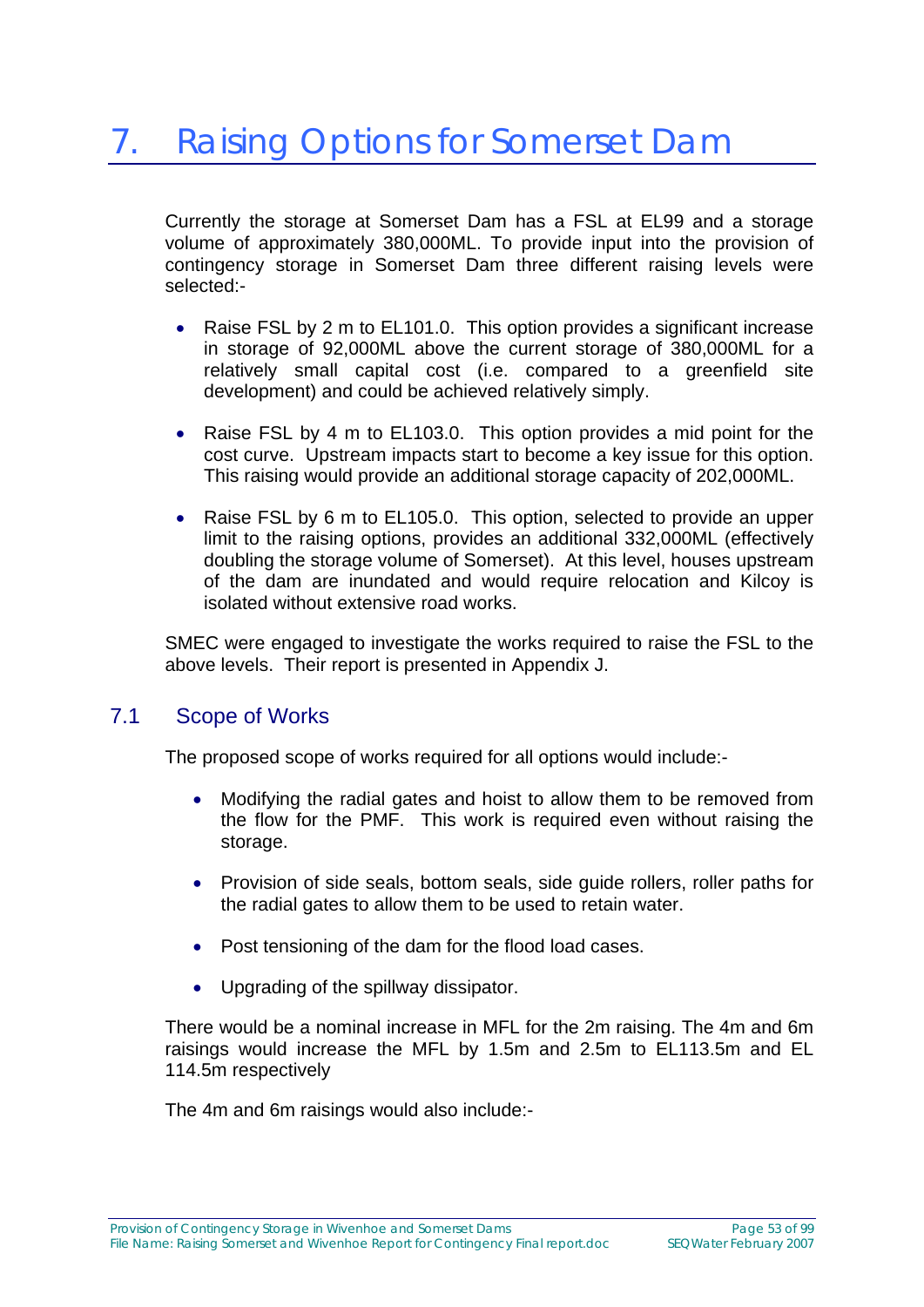- Road diversion and bridge upgrades for the Daguilar Highway at Mary Smokes Creek
- Relocation of picnic facilities and public recreation areas.
- Relocation of the water supply intake and treatment plant for Kilcoy.

The 6m raising would require relocation of low lying houses in Kilcoy

# 7.1 Spillway Capacity

Increasing the FSL would negatively impact on the MFL and the flood discharge capacity of Somerset Dam. The spillway consists of 8 sluice gates, 4 regulators and eight overflow spillway bays with sector gates (not used to control flow). There is also the potential for the concrete abutments to be overtopped once the storage level exceeds EL107.46. Extensive works are required to strengthen the existing spillway to cater for the PMF. Refer to the SMEC report.

| <b>Item</b>                | <b>Current Storage</b> | <b>FSL Raised</b><br>2m | <b>FSL Raised</b><br>4m | <b>FSL Raised</b><br>6m |
|----------------------------|------------------------|-------------------------|-------------------------|-------------------------|
|                            |                        |                         |                         |                         |
| FSL (EL m)                 | 99                     | 101                     | 103                     | 105                     |
| MFL (EL m)                 | 112                    | Approx 112              | Approx 113.5            | Approx 114.5            |
| Dam Deck Level (EL         | 112.34                 | 112.34                  | 113.0                   | 114.0                   |
| m)                         |                        |                         |                         |                         |
| Top of Non Overflow        | 107.46                 | 107.46                  | 107.46                  | 107.46                  |
| Crest (abutments) (EL      |                        |                         |                         |                         |
| m)                         |                        |                         |                         |                         |
| <b>Top of Sector Gates</b> | 107.46                 | 107.46                  | 107.46                  | 107.46                  |
| $(EL \, m)$                |                        |                         |                         |                         |
| Service Spillway Fixed     | 100.46                 | 100.46                  | 100.46                  | 100.46                  |
| Crest Level (EL m)         |                        |                         |                         |                         |
| Storage Vol FSL to         | 520GL                  | 428GL                   | 318GL                   | 188GL                   |
| Top of Gates               |                        |                         |                         |                         |

# 7.2 Key Data for the Raisings

# 7.3 Estimated Costs

The estimated cost of physically raising the FSL of Somerset Dam for all options is \$55M. Refer to the SMEC report for a break down of the costs.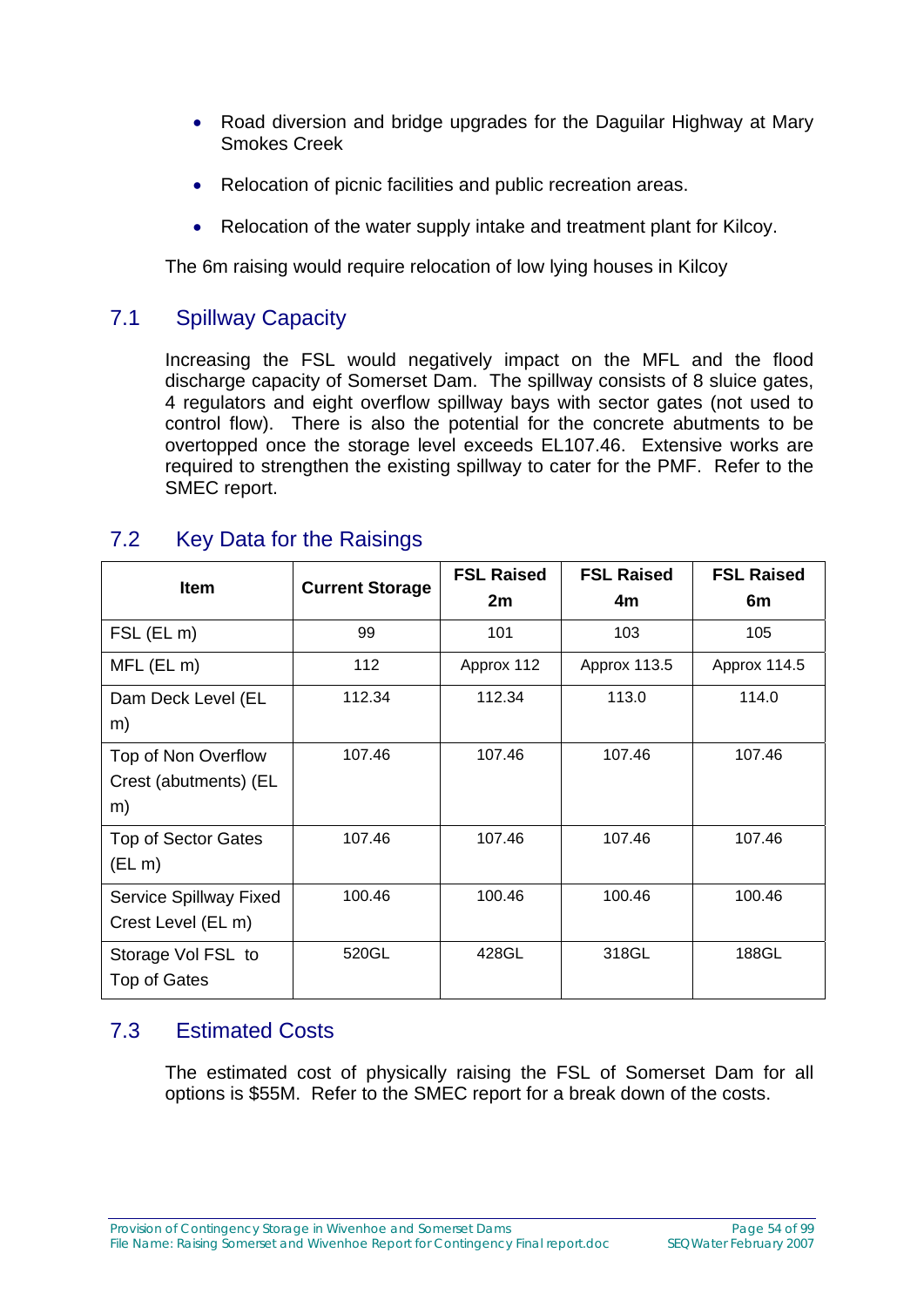For the 4m and 6m raisings additional costs of \$15M and \$30m respectively will be required for the highway diversion, relocation of recreation facilities and relocation of property at Kilcoy.

For the 6m raising additional costs will include the purchase and relocation of low lying houses at Kilcoy and surrounding areas. An allowance of \$50M has been estimated but has not been included in the direct costs.

## 7.4 Inundation Area

The areas of inundation are presented in Appendix K. Impacts from all raisings of the storage level include:-

- Loss of environmentally sensitive habitat. While the loss is of generally minor significance it becomes major for the 6m increase in FSL.
- Some loss of picnic areas and recreational facilities at the Spit and Kirkleigh.

The 4m increase in FSL causes inundation of the Daguilar Highway at Mary Smokes Creek resulting in the need to relocate the Highway and the 6m increase extends the inundation into Kilcoy.

The 6m increase also inundates low lying houses in Kilcoy

## 7.5 Flood Impacts

- All options to raise the dam will cause more frequent inundation of private land during flood events with potential for community opposition.
- Kilcoy, which is impacted when water levels reach EL102.5m, will be flooded more frequently. For the 2m and 4m increases in FSL the AEP of flooding Kilcoy will be 1:20 and 1:5 respectively. If the dam is raised 8m Kilcoy will be impacted by any flood event.
- For all increases there is a loss of flood storage volume and an increase in the discharges to Wivenhoe Dam. For the 2m increase the impacts are minor. However, the loss of storage is significant for the 4m and 6m increases with a resulting moderate impact on the performance of the Wivenhoe /Somerset system.
- More frequent disruption to the major roads surrounding Kilcoy including the Daguilar Highway. The impacts are progressively more severe as the raising level is increased.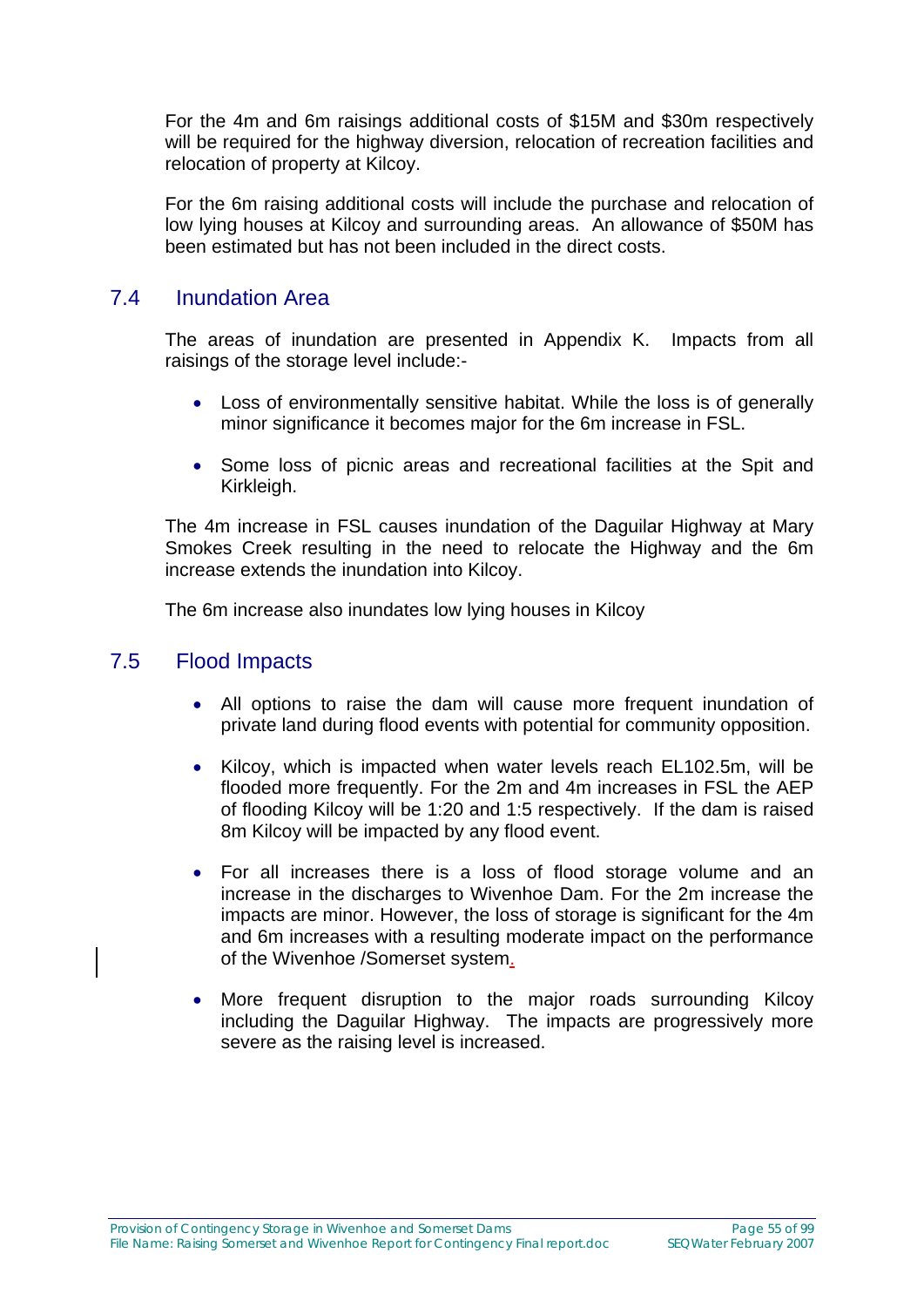Seven options for the provision of contingency storage in Wivenhoe and Somerset Dams have been investigated by SEQWater for the South East Queensland Water Supply Strategy. These options are presented in Table 8-1.

| <b>Wivenhoe Raising Options</b> |                |                   |                            |                  |
|---------------------------------|----------------|-------------------|----------------------------|------------------|
| <b>Option</b>                   | Raising        | <b>Raised FSL</b> | <b>Increase in Storage</b> | <b>Estimated</b> |
|                                 | (m)            | (m)               | <b>Capacity (ML)</b>       | $Cost ($ \$m $)$ |
| W1                              | $\mathbf{2}$   | 69                | 228,000                    | 63               |
| <b>W1A (Operational change)</b> | $\mathbf{2}$   | 69                | 228,000                    | 5 to 10          |
| W <sub>2</sub>                  | 4              | 71                | 481,000                    | 138              |
| W <sub>3</sub>                  | 8              | 75                | 1,066,000                  | 248              |
| <b>Somerset Raising Options</b> |                |                   |                            |                  |
| S <sub>1</sub>                  | $\mathbf{2}$   | 101               | 92,000                     | 55               |
| S <sub>2</sub>                  | 4              | 103               | 202,000                    | 70               |
| S <sub>3</sub>                  | $6\phantom{1}$ | 105               | 332,000                    | 85               |

| <b>Table 8-1 - Summary of Raising Options</b> |  |  |
|-----------------------------------------------|--|--|
|-----------------------------------------------|--|--|

It can be seen from the table that the most attractive option for the provision of contingency storage would be a 2m raising of Wivenhoe Dam as an operational change eliminating the need for expensive capital works. Intuitively, Wivenhoe would be the most logical option for contingency given the size of the catchment and the corresponding probability of capturing the additional contingency storage.

The provision of a significant volume of contingency storage in Somerset will be difficult due to the upstream flooding issues associated with Kilcoy and land owners.

# 8.1 Flood Security Costs

Neither Wivenhoe nor Somerset currently satisfies the State's Guidelines on Acceptable Flood Capacity (2005). Given the assumptions for this study that the dams will be required to pass the current estimate of the PMF, a substantial portion of the costs to raise the FSL is tied up in the works to increase flood security. It is arguable as to whether these costs should be included for the provision of contingency storage as SEQWater is likely to incur these costs even if the storage is not raised. An attempt has been made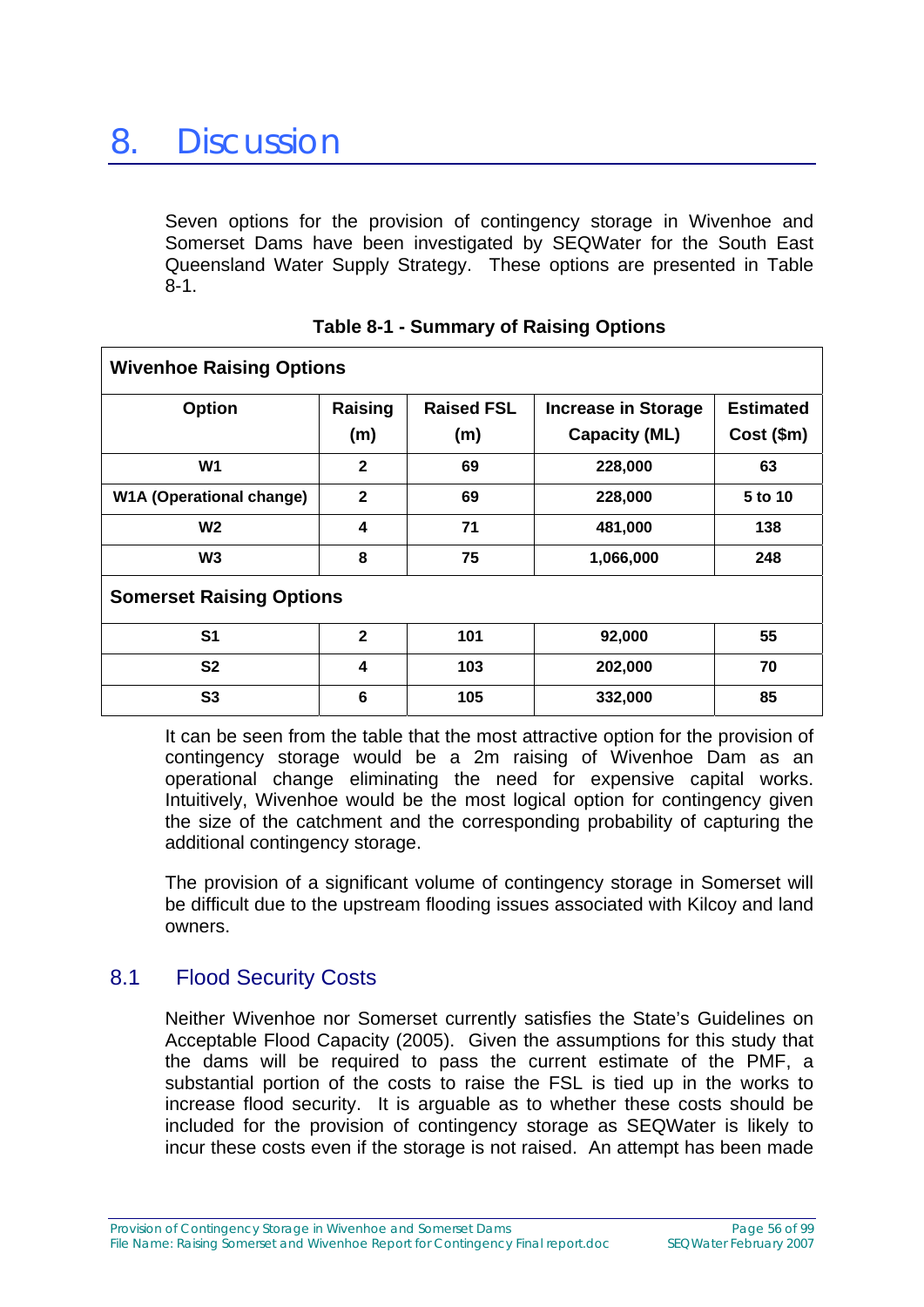to separate out the additional costs associated with the provision of additional storage from the likely costs required to upgrade the current dams. These are presented in Table 8-2.

| <b>Wivenhoe Raising Options</b>                    |                                                       |                                                  |                                                    |  |  |
|----------------------------------------------------|-------------------------------------------------------|--------------------------------------------------|----------------------------------------------------|--|--|
| <b>Increase in Storage</b><br><b>Capacity (ML)</b> | <b>Raising of</b><br><b>FSL Direct</b><br>Costs (\$m) | <b>Flood</b><br><b>Security</b><br><b>Direct</b> | <b>Total</b><br><b>Estimated</b><br>Cost $(\$m)^*$ |  |  |
|                                                    |                                                       |                                                  |                                                    |  |  |
| 228,000                                            | 13                                                    | 40                                               | 63                                                 |  |  |
| 228,000                                            | <b>NA</b>                                             | 5 to 10                                          | 5 to 10                                            |  |  |
| 481,000                                            | 64                                                    | 40                                               | 138                                                |  |  |
| 1,066,000                                          | 151                                                   | 40                                               | 248                                                |  |  |
| <b>Somerset Raising Options</b>                    |                                                       |                                                  |                                                    |  |  |
| 92,000                                             | 1.5                                                   | 24                                               | 55                                                 |  |  |
| 202,000                                            | 1.5                                                   | 24                                               | 70                                                 |  |  |
| 332,000                                            | 1.5                                                   | 24                                               | 85                                                 |  |  |
|                                                    |                                                       |                                                  | Costs (\$m)                                        |  |  |

#### **Table 8-2 – Flood Security Costs**

**Note:** 

**1. The total costs include contingencies, design and construction supervision not included in the direct costs** 

**2. The Wivenhoe flood security costs comprise the current estimated costs of the Stage 2 works. This work is required to be undertaken by SEQWater by 2035.** 

**3. The works to raise the FSL at Somerset include gate seals, upgrading the crest, and upgrades to the controls. This work is constant for the three options as up to 6m additional storage could be held against the sector gates after upgrading.** 

**4. The MFL for the Somerset Raising Options is similar for all three cases. Therefore, the post tensioning and downstream strengthening work are of a similar order of cost (at this level of assessment).** 

It can be seen that the incremental costs associated with the small increase in the FSL are much less than the costs required to upgrade the dam to full PMF Capacity.

## 8.2 Potential benefits.

There has not been as yet, any attempt made to assess the likely benefits of any of the options by for example, assessing the frequency and volumes of storage likely to be held above the existing FSL's at either or both of the dams. Additional water in storage, available only at intervals, could provide an improvement in levels of service but this would need to be quantified before proceeding further with any of the high cost options.

# 8.3 Flood operational procedures.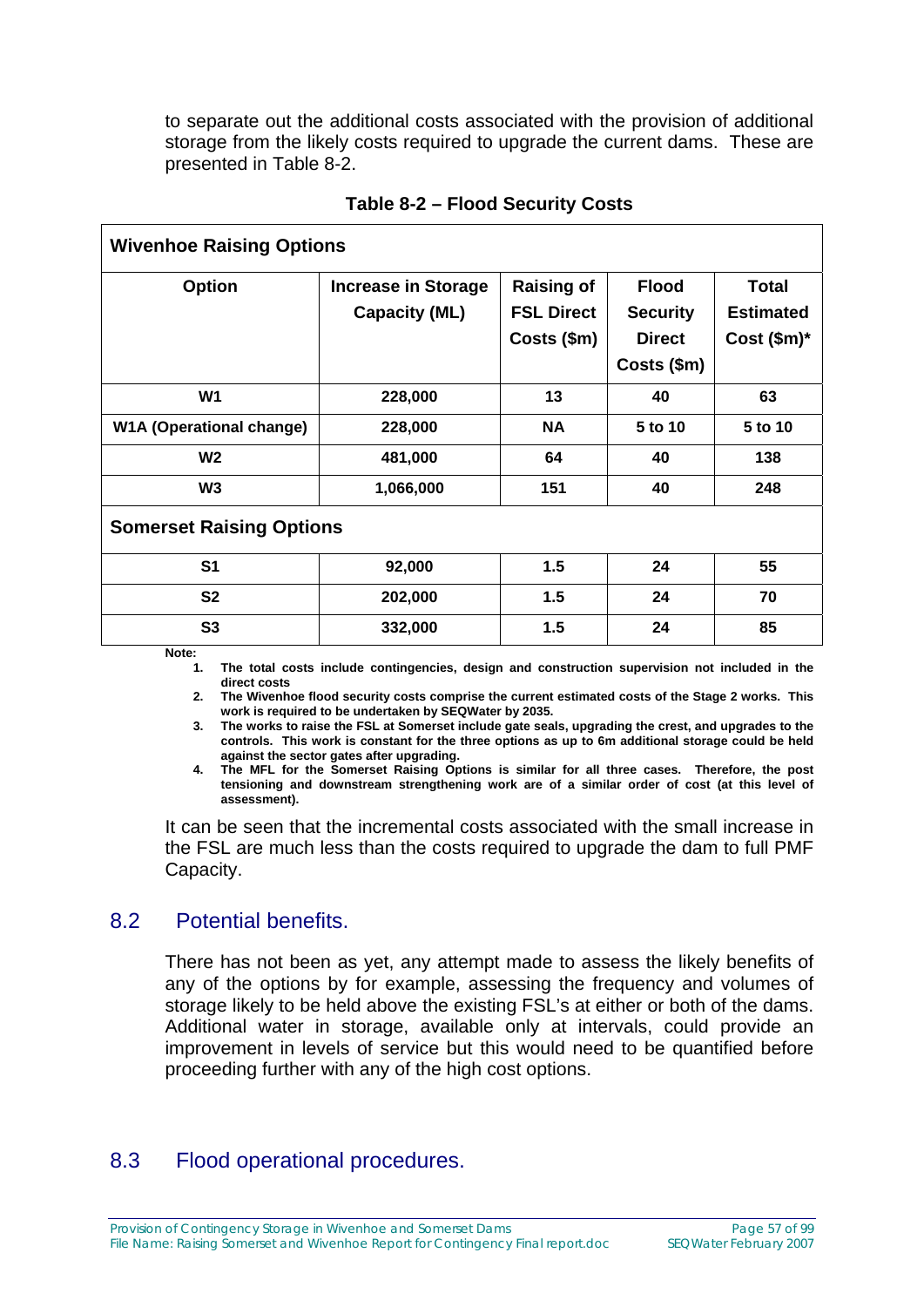The down stream flood impact results presented for the Wivenhoe W1B option are based on minor variations to the operational procedures defined in the existing approved Flood Operations Manual. Whether the impacts and these variations are acceptable will need to be agreed with the regulator and downstream stakeholders.

SunWater, consultants for this work, have reported that other variations to the operational procedures warrant consideration based on this recent work.

## 8.4 Wivenhoe Raisings.

- Options W1, W2 and W3 each involve complex work in the spillway which could only proceed one bay at a time and probably only in the dry season months.
- The cost of such complex work with very difficult access is difficult to estimate with reasonable certainty.
- Options W2 and W3 involve raising the embankments and therefore an at least temporary relocation of the Brisbane Valley Highway. Less significant disruption would be caused to the Wivenhoe Somerset Road. The cost of these disruptions has not been estimated.
- For Option W1A, the increase in downstream flooding appear to be relatively minor but its acceptability would be dependent on consultation with stakeholders. A raising of at least Kholo Bridge and possibly of Burtons Bridge and Savages Crossing could be required to deal with possible concerns.
- For Option W1A, the existing fuse plug will be triggered somewhat more frequently (existing 1:5,000 AEP flood). The frequency and consequences will need to be examined.

#### 8.5 Somerset Raisings

- Each of the options assumes that the dams existing flood mitigation performance does not need to be maintained. Possible impacts have not been examined.
- The gates and hoist equipment at Somerset Dam are of considerable age. There is some uncertainty whether it can be adapted as proposed.
- Cracking in a number of the dam monoliths and other stability concerns could be addressed concurrently with the raising proposals.
- Community opposition to the higher raising proposals is likely to be very strong.
- Highway dislocation costs have not been estimated.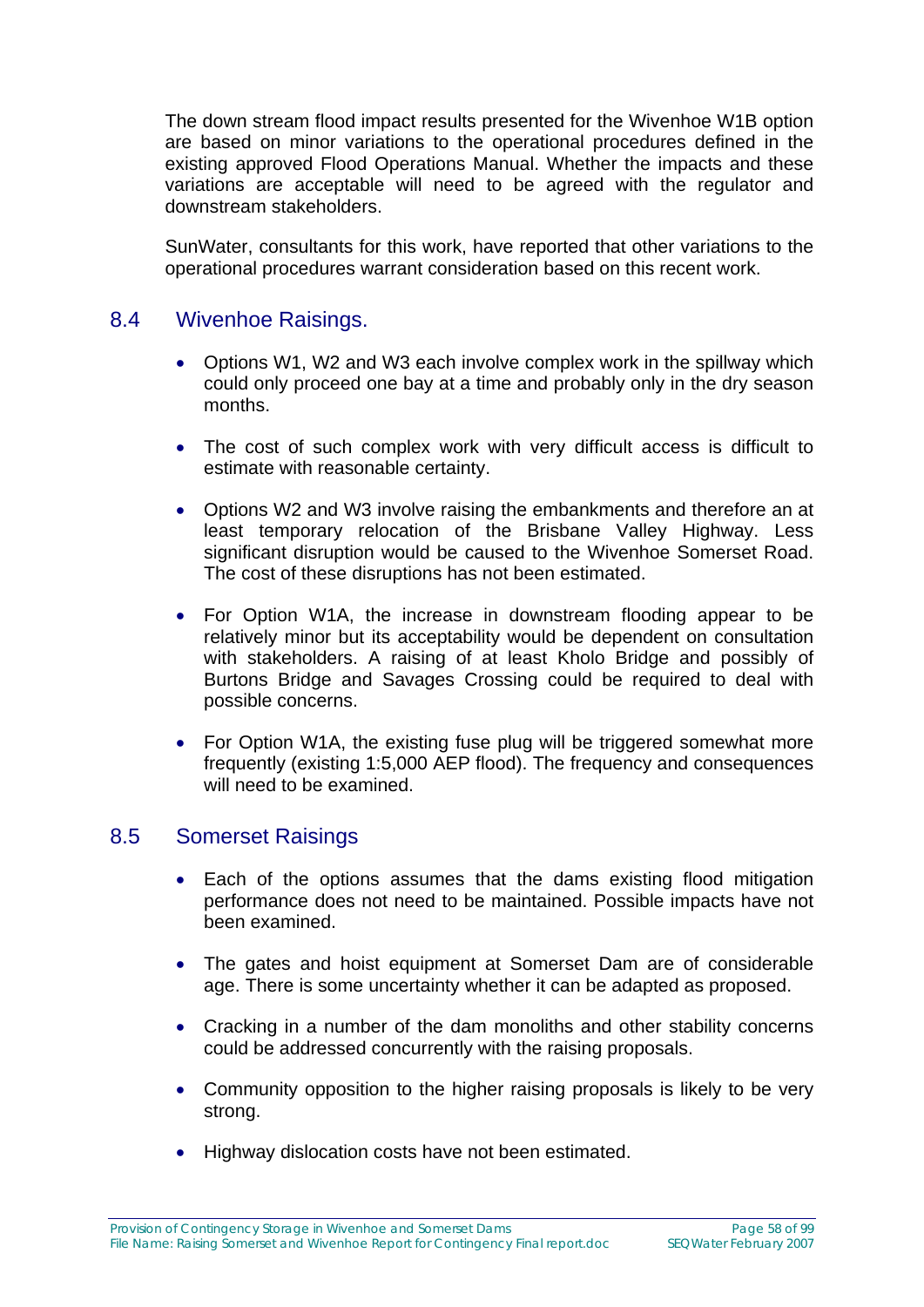It is recommended that:-

- The provision of contingency storage in Wivenhoe Dam is investigated further. A 2m raising in the FSL could be achieved with minimal capital costs subject to addressing regulator and stakeholder issues.
- A detailed assessment is carried out to develop and asses changes to the flood manual to allow the storage of the additional 2m in Wivenhoe. The impact of the changes should be assessed for the full range of Annual Exceedance Probabilities and Storm durations. This assessment should also link with the Brisbane River Flood Damages Assessment currently being carried out by Brisbane City Council.
- A detailed review of the structural adequacy of the various components of the dam is carried out to confirm the assumptions of this report. This review will provide more design detail to refine the cost estimates and confirm the feasibility of the proposed increase in storage level.
- A program of consultation with the downstream stakeholders is carried out with the proposed changes to the flood manual once the assessment of flood events is completed.
- Raising of the FSL level of Somerset Dam be discounted due to the impacts on the upstream population during flood events. Major flood events will already result in inundation of the Kilcoy and surrounding private properties and infrastructure.
- SEQWater be provided with the opportunity to instigate a public consultation process prior to the public release of options to raise the storage levels of Wivenhoe.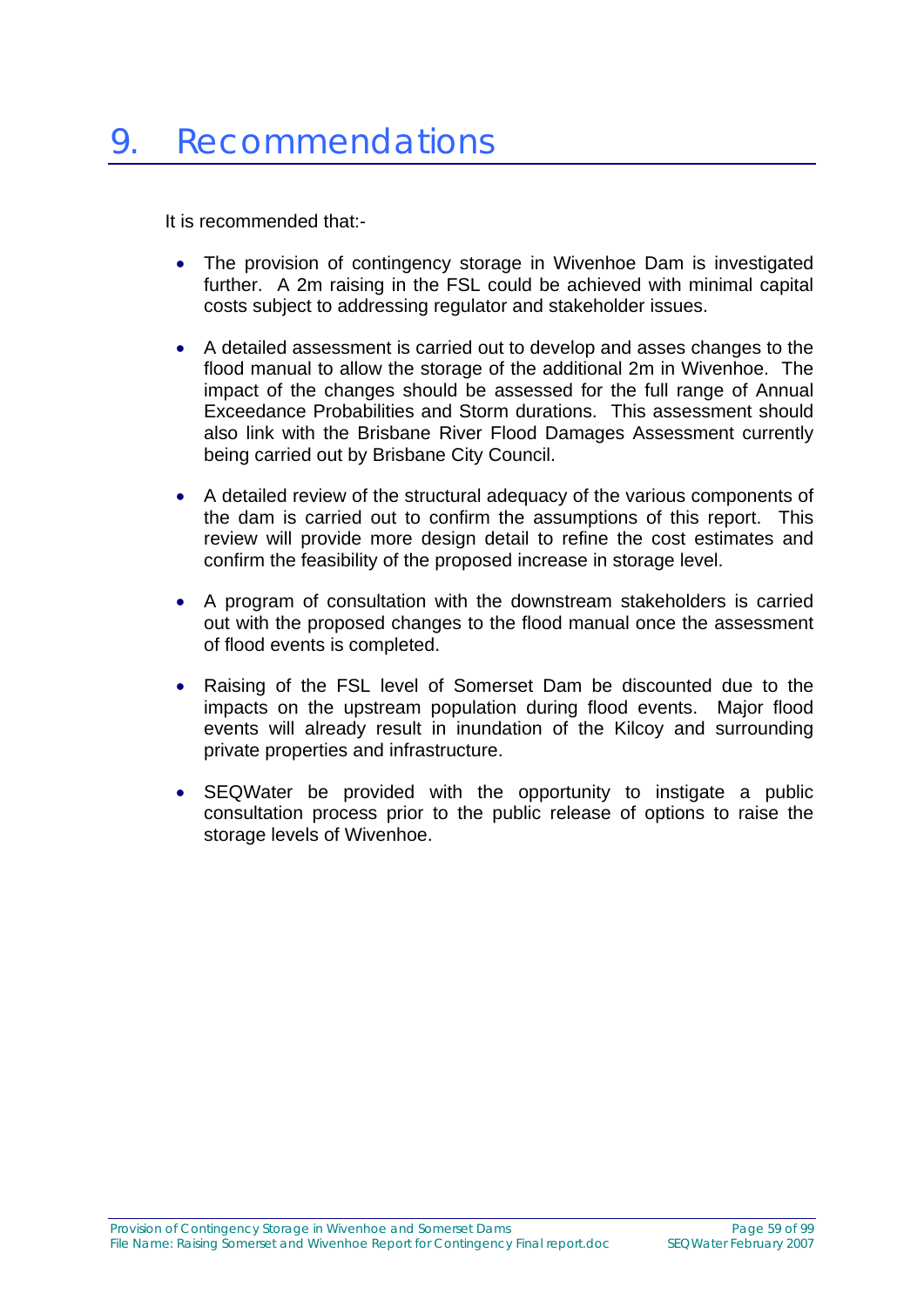# 10. References

| ANCOLD,<br>2000A   | Guidelines on Selection of Acceptable Flood Capacity<br>for Dams; prepared by the Australian National<br>Committee on Large Dams, March 2000                                                                                                                  |
|--------------------|---------------------------------------------------------------------------------------------------------------------------------------------------------------------------------------------------------------------------------------------------------------|
| ANCOLD,<br>2000B   | Guidelines on the Assessment of the Consequences<br>of Dam Failure; prepared by the Australian National<br>Committee on Large Dams, May 2000                                                                                                                  |
| Commerce,<br>2003  | Somerset Dam Annual Inspection Report, prepared by<br>Department of Commerce, 9 December 2003                                                                                                                                                                 |
| Commerce,<br>2004  | Somerset & North Pine Dam, Dam Safety Review;<br>prepared by Department of Commerce, December<br>2004                                                                                                                                                         |
| Commerce,<br>2005  | Somerset Dam, Stability of Abutment Monoliths;<br>prepared by Department of Commerce, May 2005                                                                                                                                                                |
| GHD, 1995          | Safety Review of Somerset Dam, prepared by GHD<br>Pty Ltd, September 1995.                                                                                                                                                                                    |
| GHD, 2000          | Safety Review of Somerset Dam, prepared by GHD<br>Pty Ltd, September 2000. This Report is based on<br>GHD, 1995 but includes geotechnical work completed<br>in following years upgrades the Report to take into<br>account the comments made at Russo (1996). |
| GHD, 2002          | Somerset Dam Annual Inspection Report, prepared by<br>GHD for inspection on 4 September 2002                                                                                                                                                                  |
| GHD, 2004          | Somerset Dam Annual Inspection Report, prepared by<br>GHD, 28 October 2004                                                                                                                                                                                    |
| NRW, 2005          | Draft Guidelines on Acceptable Flood Capacity for<br>Dams, October 2005                                                                                                                                                                                       |
| <b>RMIT, 1995</b>  | Review of Seismicity, Somerset Dam and North Pine<br>Dam; prepared by the Seismology Research centre at<br>RMIT University, March 1995.                                                                                                                       |
| <b>Russo, 1996</b> | 1996 GHD Somerset Dam Safety Review, Comments<br>by R. Russo, prepared by R. Russo, August 1996                                                                                                                                                               |
| SEQWater,<br>2005  | The Dam Safety Management Program for Wivenhoe,<br>Somerset, North Pine Dams; prepared by SEQWater,<br><b>March 2005</b>                                                                                                                                      |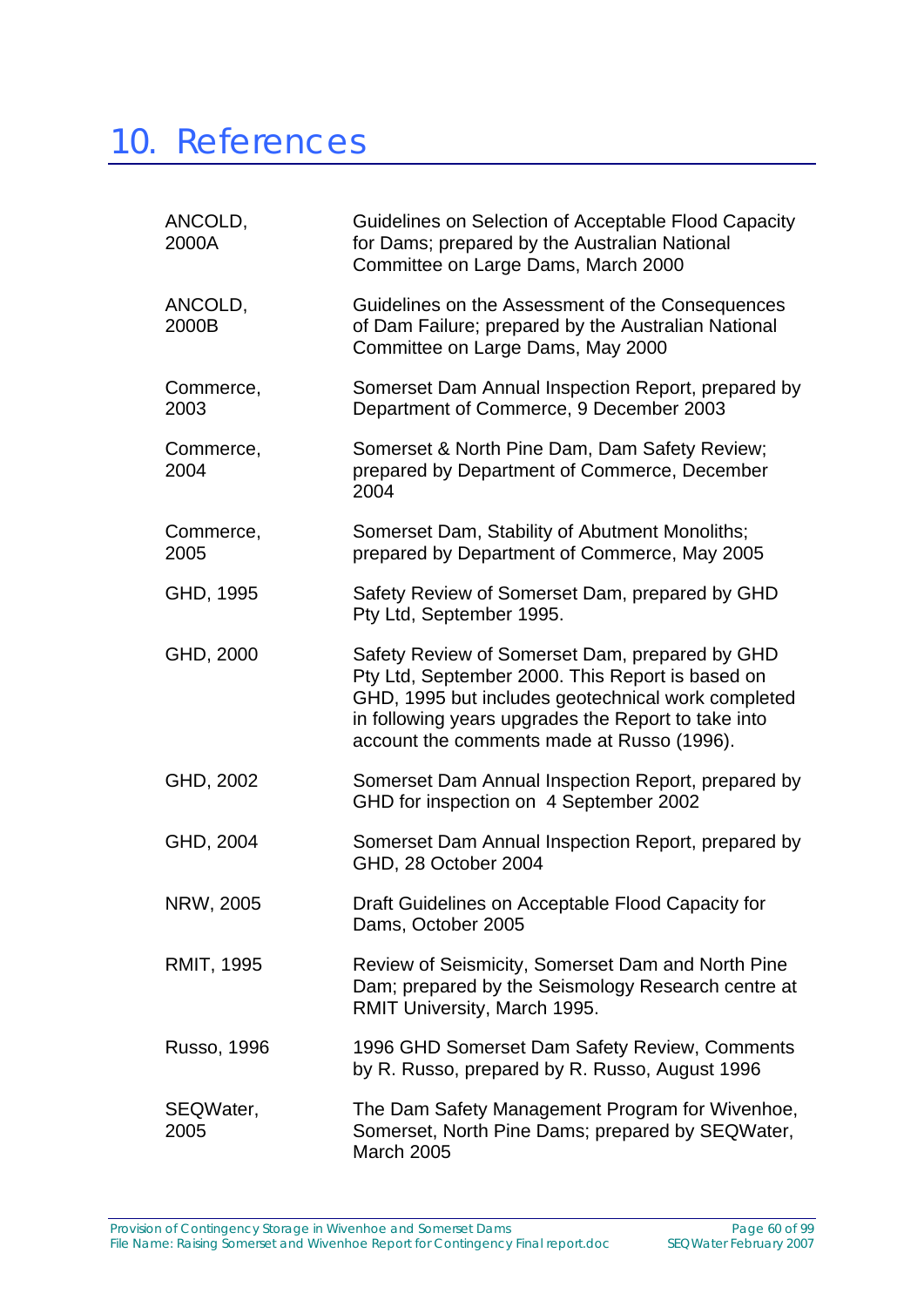| SKM, 2000         | <b>Preliminary Risk Assessment for Wivenhoe, Somerset</b><br>and North Pine Dams; prepared by Sinclair Knight<br>Merz in conjunction with Hydro Consulting, Hydro<br>Electric Corporation, 2004 |
|-------------------|-------------------------------------------------------------------------------------------------------------------------------------------------------------------------------------------------|
| <b>SMEC, 2004</b> | Somerset Dam – Detailed Risk Assessment Stage 2;<br>prepared by SMEC Australia Pty Ltd, March 2004                                                                                              |
| WA, 2004A         | Somerset Dam - Maximum Flood Level Estimates for<br>Various Gate Operation Scenarios; prepared by<br>Wivenhoe Alliance, February 2004.                                                          |
| WA, 2004B         | Design Discharges and Downstream Impacts of the<br>Wivenhoe Dam Upgrade; prepared by Wivenhoe<br>Alliance 2004.                                                                                 |
| WA, 2004C         | Wivenhoe Dam Spillway, Augmentation Works:<br>Review and Updating of Risk Assessment, prepared<br>by Wivenhoe Alliance 2004.                                                                    |
| WA, 2005          | Dam Failure Analysis of Wivenhoe Dam; prepared by<br>Wivenhoe Alliance, Q1091, WIV-RP-HD-006, 2005                                                                                              |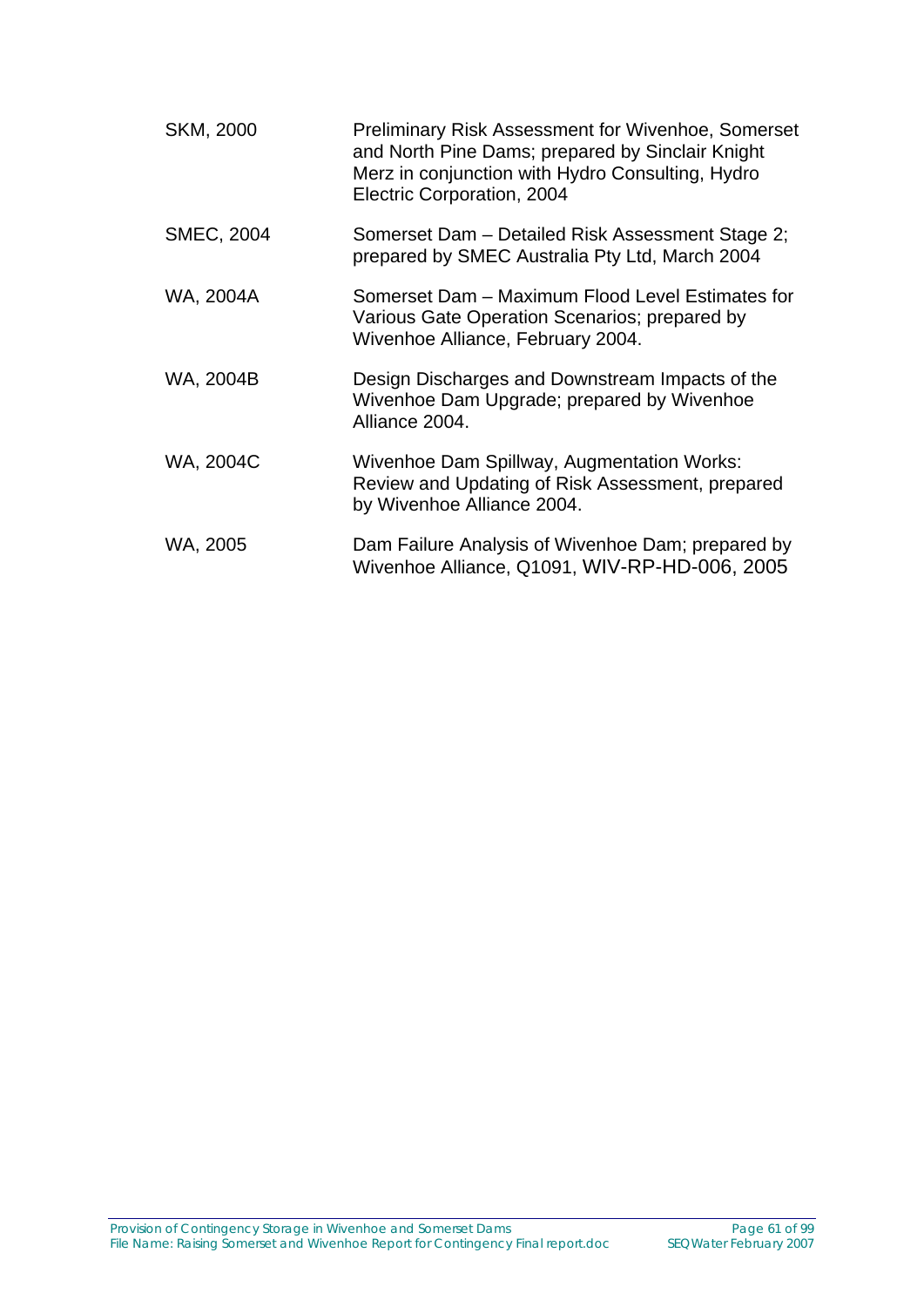# 11. Figures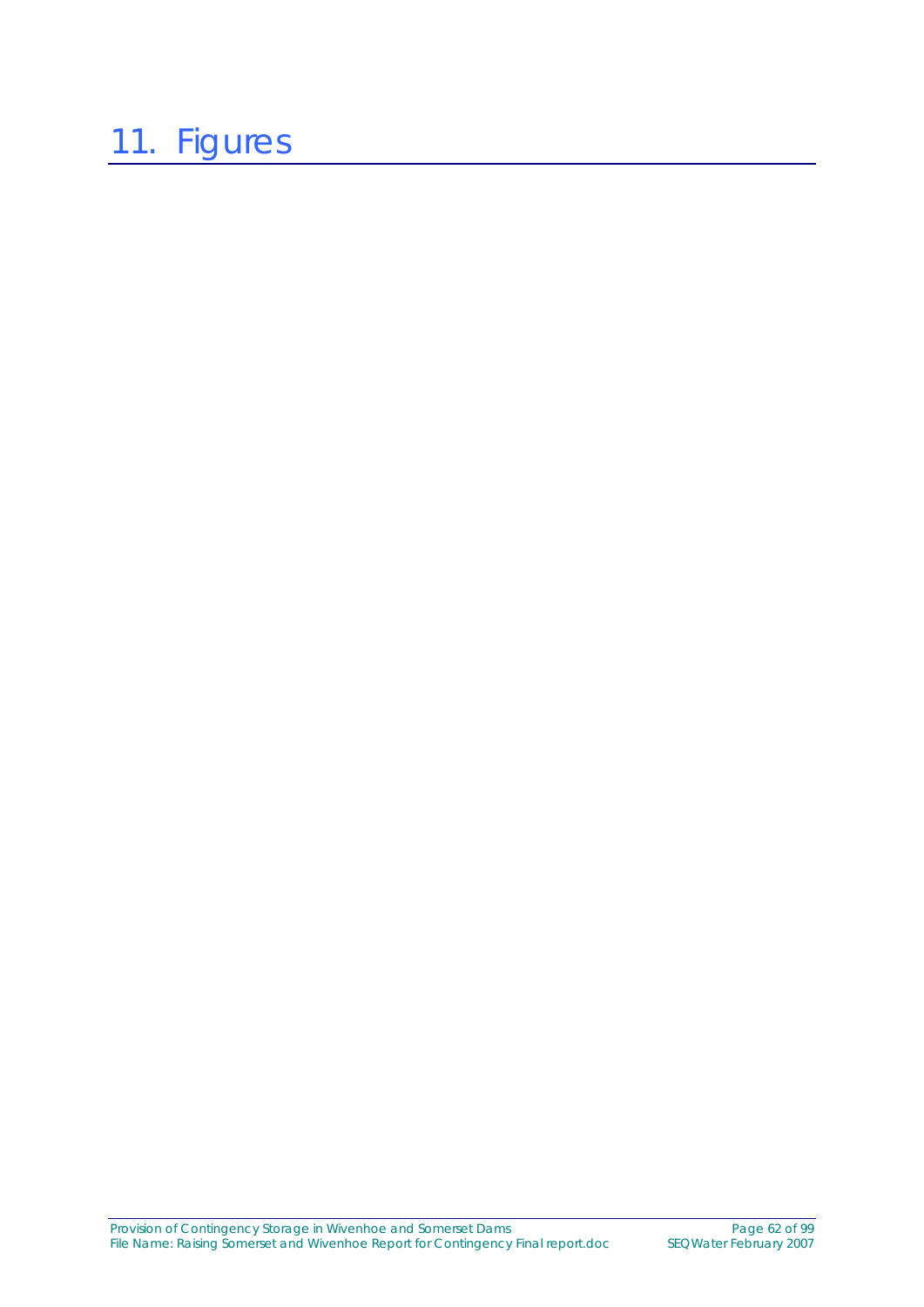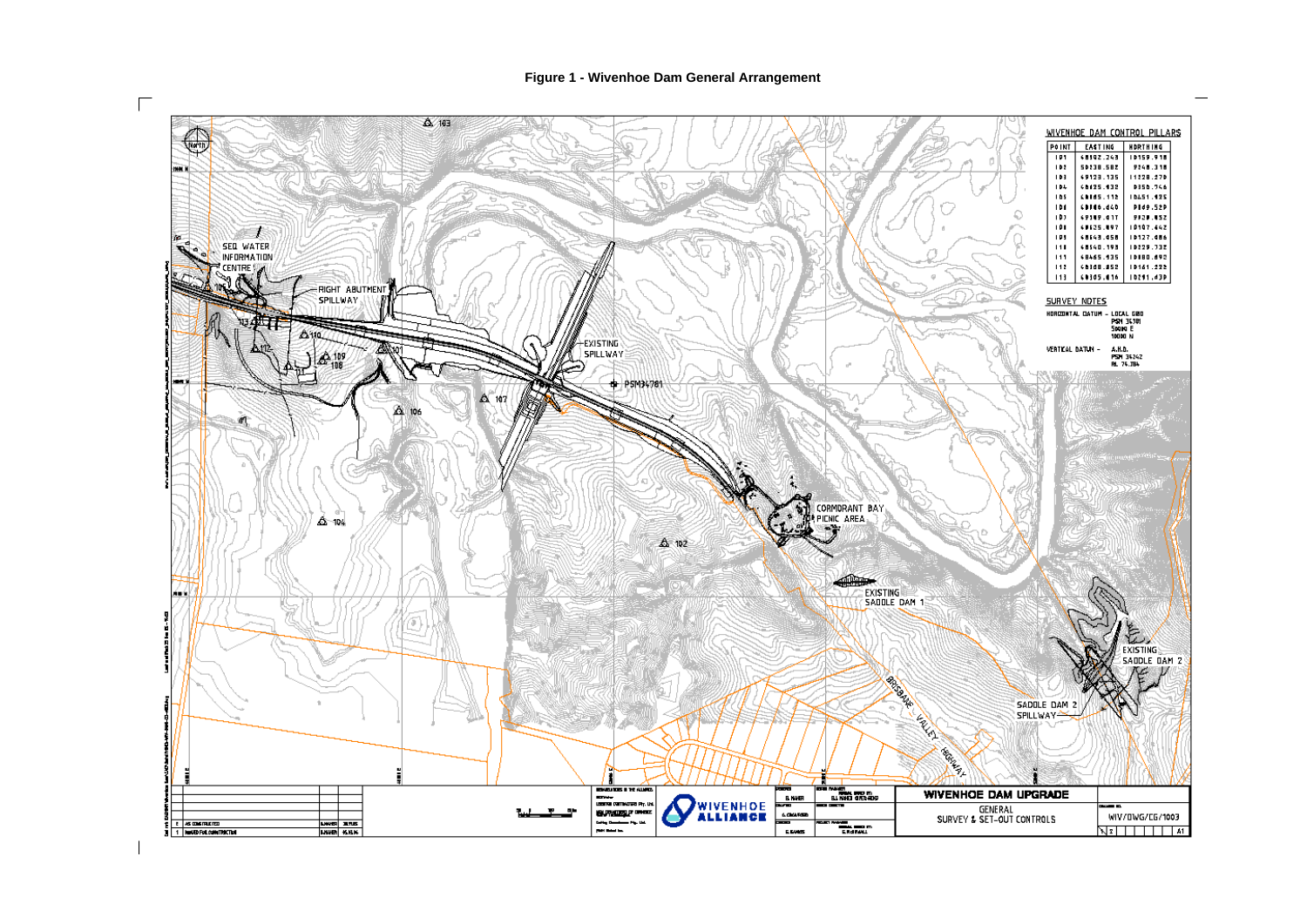

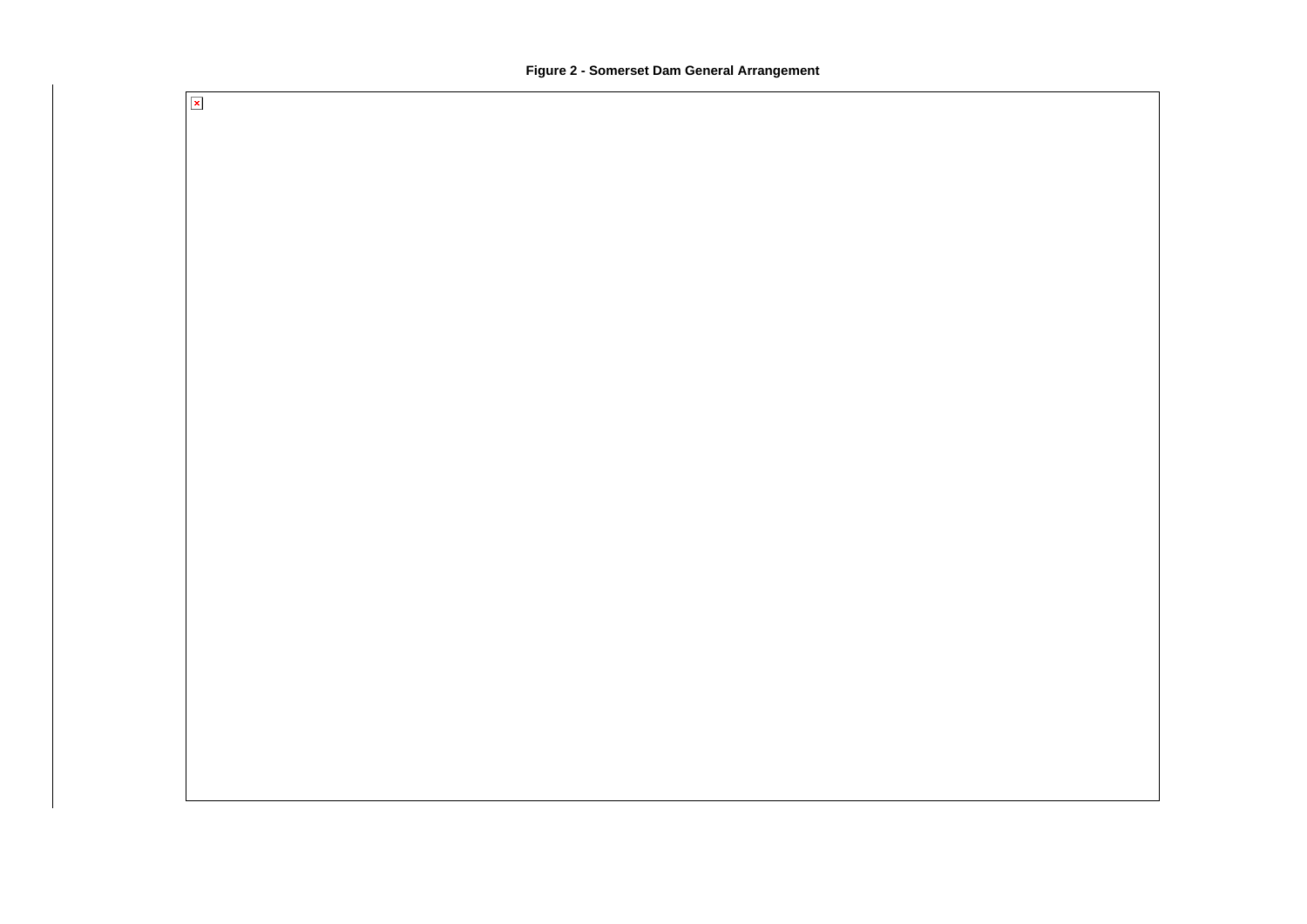

#### **Figure 3 - ANCOLD Total Societal Risk Assessment – from Wivenhoe Alliance, 2004**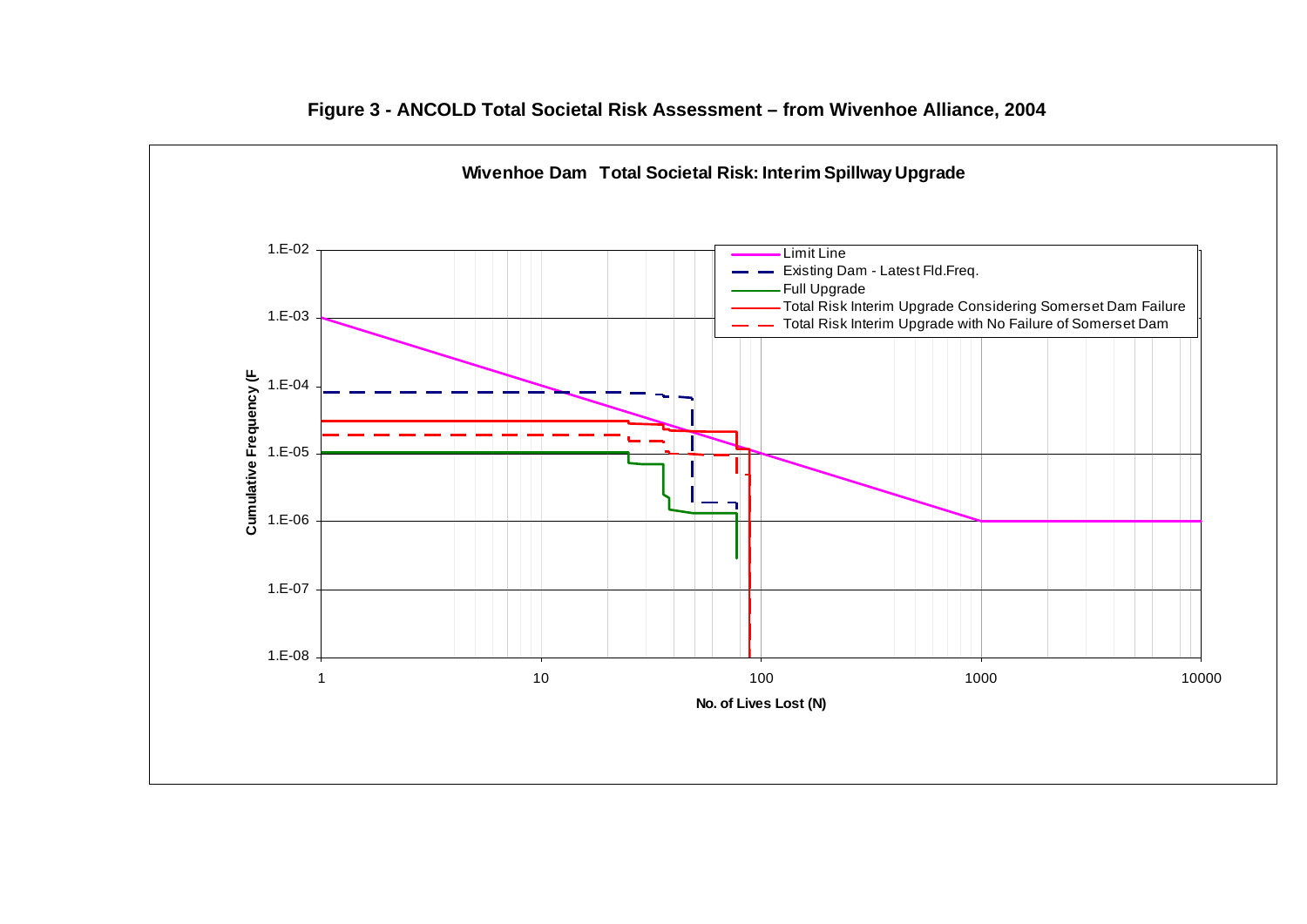

#### **Figure 4 - ANCOLD Incremental Societal Risk Assessment – from Wivenhoe Alliance, 2004**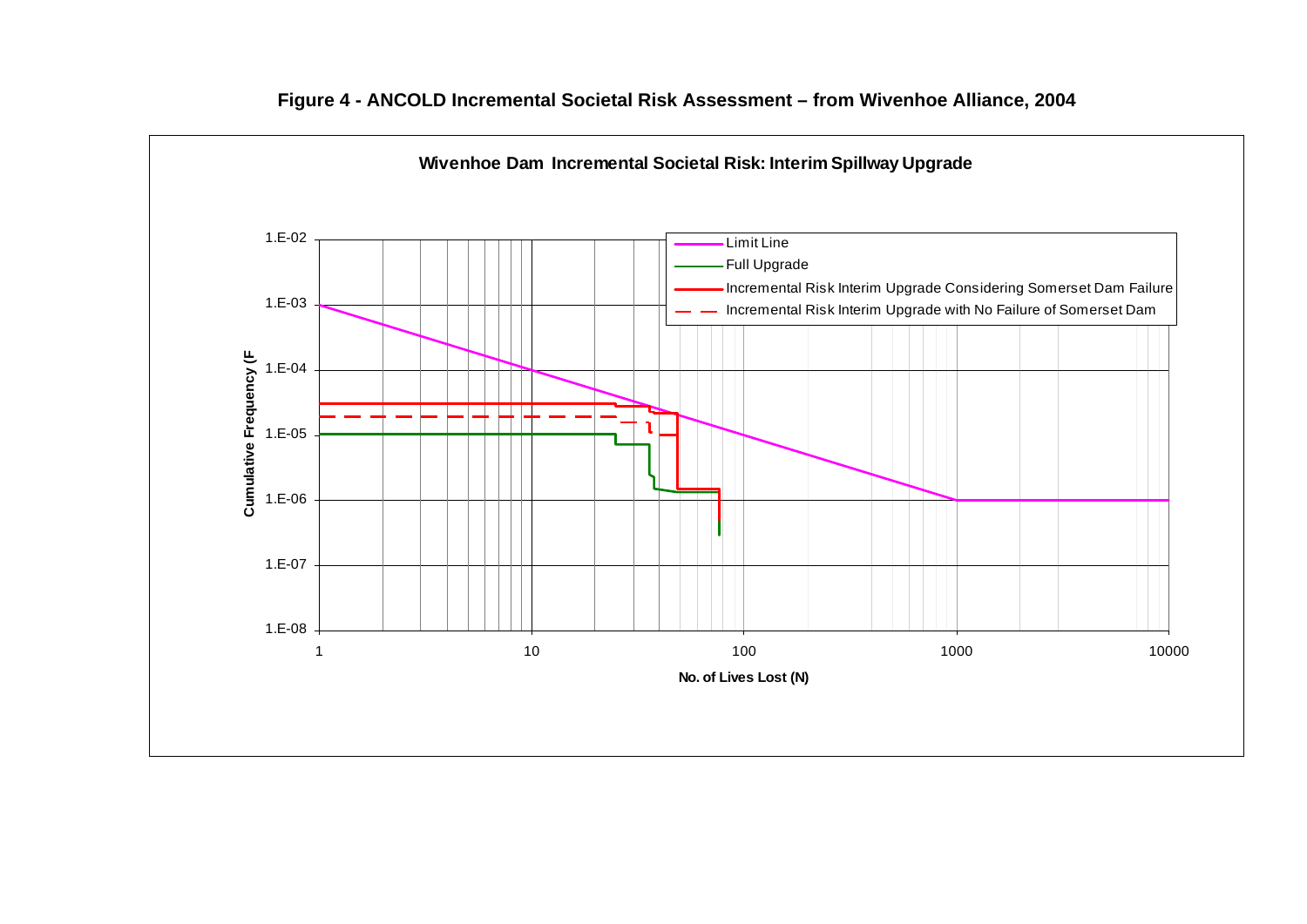

**Figure 5 - ANCOLD Societal Risk Assessment – from SMEC, 2004** 

**N, number of fatalities due to dam failure**

**Appendix 5.1 ANCOLD Societal Risk Guidelines: Existing Dams**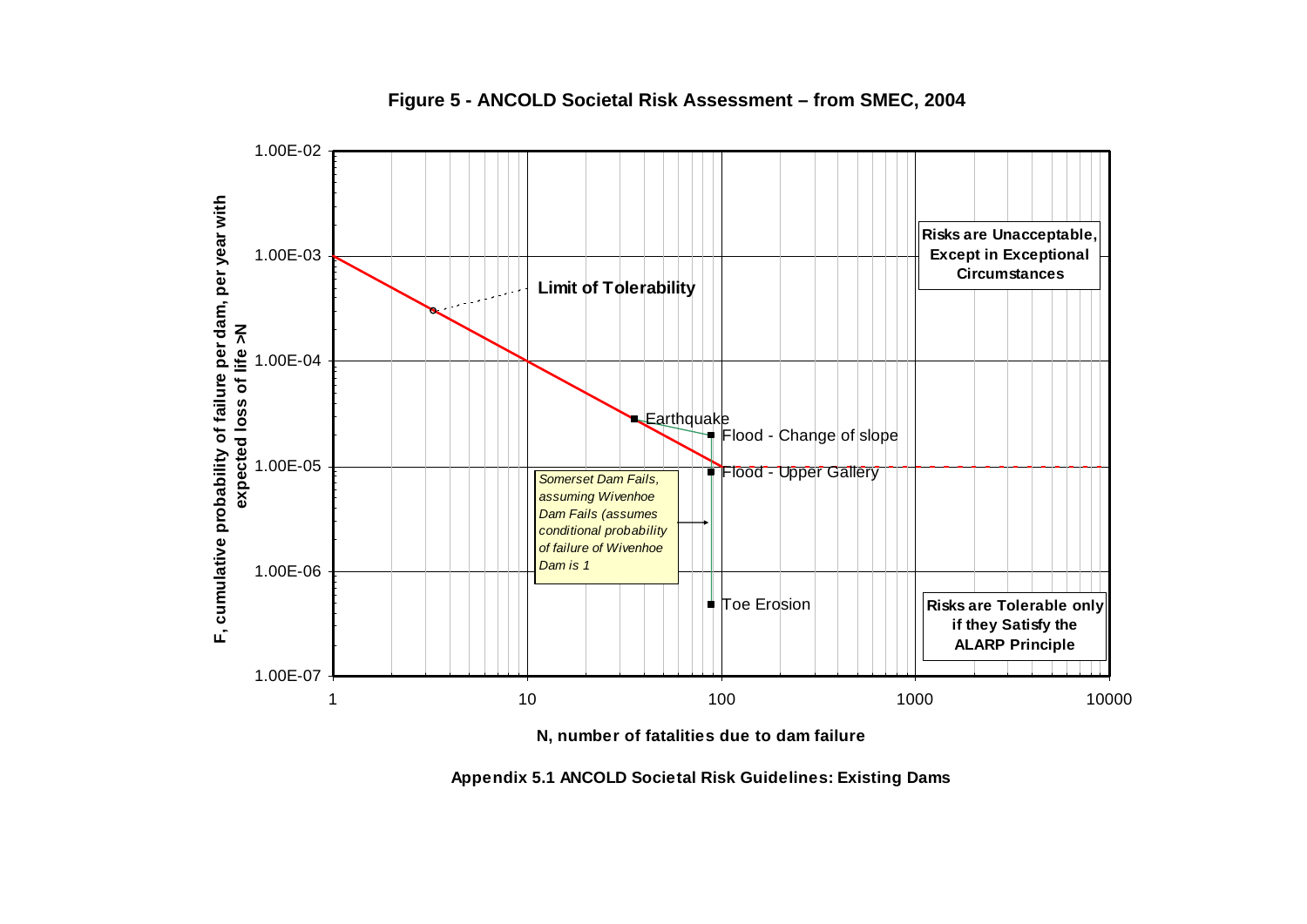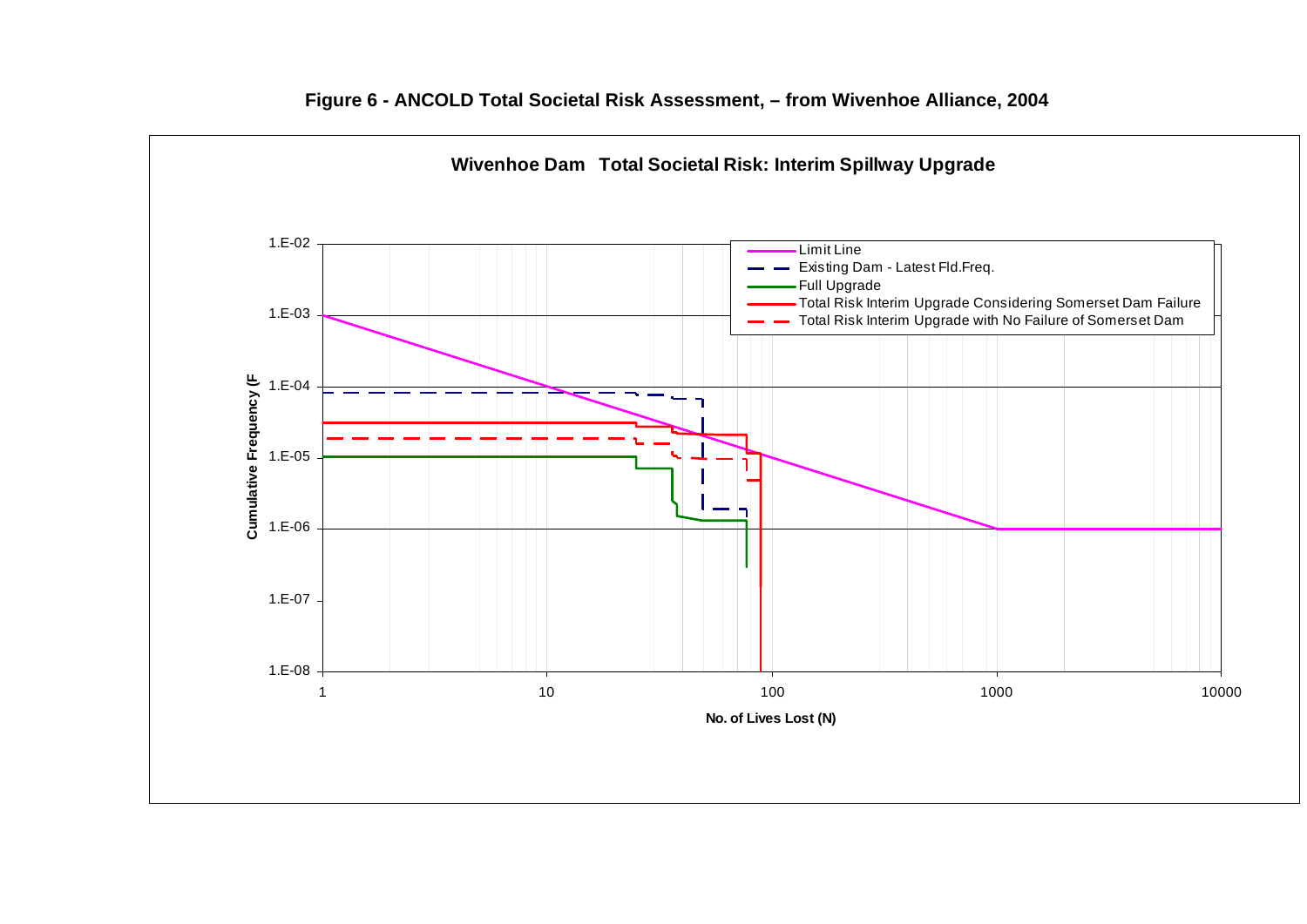

#### **Figure 7 - ANCOLD Total Societal Risk Assessment, – from Wivenhoe Alliance, 2004**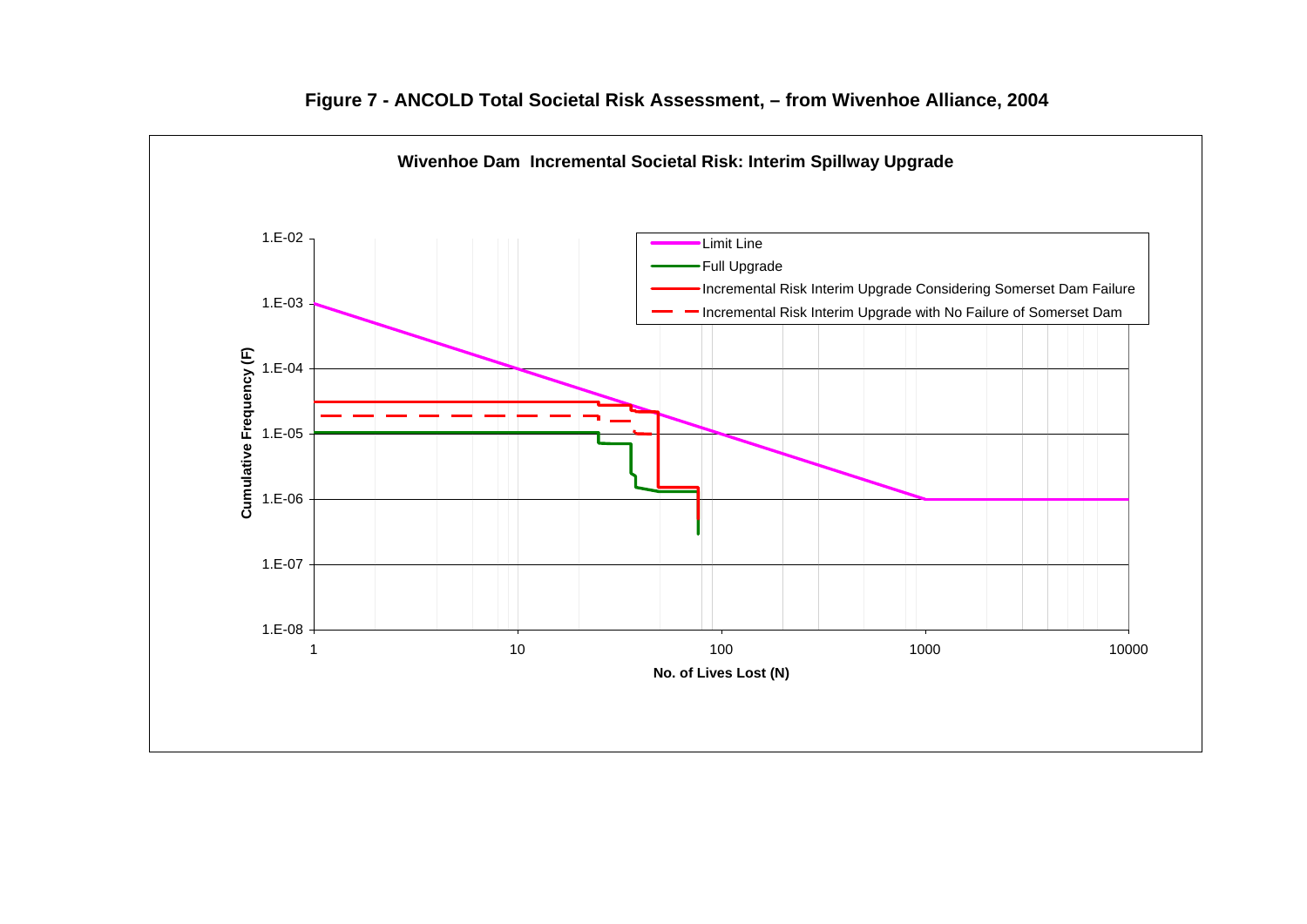# **Appendix A. Wivenhoe Dam Description and Pertinent Data**

#### **Reservoir**

Full Supply level (FSL) EL67.0 Storage (at FSL) 1,150,000 ML Reservoir Surface Area (at FSL) 10,820 ha

#### **Dam**

| Type               | Zoned earth and rockfill dam with a concrete gravity spillway<br>section and two earthfill saddle dams. |
|--------------------|---------------------------------------------------------------------------------------------------------|
| <b>Crest Level</b> | EL79.15m excluding the wave wall                                                                        |

## **Main Dam**

| <b>Type</b>                             | Earth and rockfill dam  |
|-----------------------------------------|-------------------------|
| <b>Crest Level</b>                      | EL79.15                 |
| Wave Wall                               | EL79.7m (top of wall)   |
| Dam length (including spillway section) | 2260m                   |
| Dam height (maximum<br>above            |                         |
| downstream toe)                         | 53 <sub>m</sub>         |
| Right embankment                        | Central core embankment |
| Left embankment                         | Sloping core embankment |

## **Saddle Dam 1**

| <b>Type</b>                 | Earthfill embankment |
|-----------------------------|----------------------|
| <b>Crest Level</b>          | EL80.0m              |
| Crest width                 | 4.0m                 |
| Upstream slope              | 3H:1V                |
| Downstream slope            | 2.5H:1V              |
| Embankment height (maximum) | 11 <sub>m</sub>      |
| <b>Embankment Length</b>    | 160m                 |

## **Saddle Dam 2**

| Type               | Earthfill embankment. |
|--------------------|-----------------------|
| <b>Crest Level</b> | EL80m                 |
| Crest width        | 4.0 <sub>m</sub>      |
| Upstream slope     | 3H:1V                 |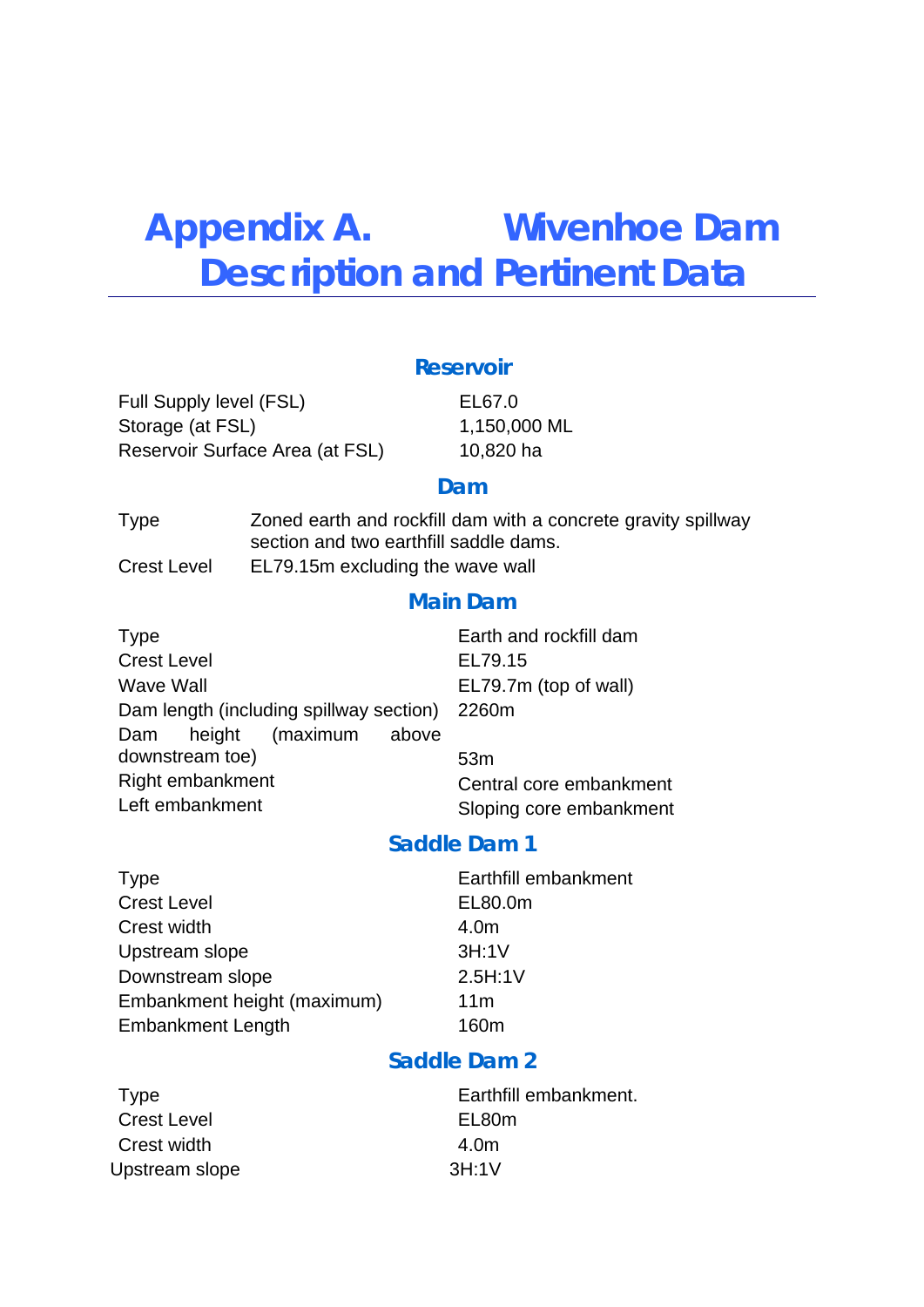Downstream slope 2.5H:1V Embankment height (maximum) 6m Embankment Length 225m

## **Outlet Works – Water Supply Intake**

Variable level draw off facility Penstocks 2 Penstock diameters 1.9m & 3.6m

# **Outlet Works – Regulators**

| Number of regulators              | 2                                                                   |
|-----------------------------------|---------------------------------------------------------------------|
| Type and size of regulators       | diameter<br>fixed<br>$1.5^{\circ}$<br>m<br>cone<br>dispersion valve |
|                                   | 4.5MW power station owned by<br><b>Stanwell Corporation</b>         |
| Level of centreline of regulators | EL31.5                                                              |

# **Service Spillway**

| Number of radial gates              | 5. |
|-------------------------------------|----|
| Size of each gate                   | 12 |
| Top of gates when closed            | El |
| Top of bridge deck                  | El |
| Spillway width (excluding piers)    | 60 |
| Unlined stilling basin invert       | El |
| Peak water level as a result of PMF | Eı |
| Imminent Failure Flood (IFF)        | 1. |
| Maximum flood level (IFF)           | EI |
| Peak discharge (IFF)                | 1: |

Type Type Gated, concrete gravity section with flip bucket and flanking retaining walls.  $12.0m$  wide x 16.5m high EL73.0 EL79.15  $60.0m$ EL17.0 Embankment overtopped  $1$  in 100,000 AEP event  $EL80.0$  $13,000$ m $3/s$ 

## **Secondary Spillway**

| <b>Type</b>                       | Ogee crest spillway with limited<br>concrete lining controlled by fuse<br>plug embankments |
|-----------------------------------|--------------------------------------------------------------------------------------------|
| Number of Fuse Plug Embankments   | 3                                                                                          |
| Size of each Fuse Plug Embankment | Bay 1 (centre) 34m wide                                                                    |
|                                   | Bay 2 (LHS) 64m wide                                                                       |
|                                   | Bay 3 (RHS) 65m wide                                                                       |
| <b>Initiation Levels</b>          | Bay 1 (centre) EL75.7                                                                      |
|                                   | Bay 2 (LHS) EL76.2                                                                         |
|                                   | Bay 3 (RHS) EL76.7                                                                         |
| <b>Height of Ogee Crest</b>       | 3m                                                                                         |
| Spillway width (excluding piers)  | 159m                                                                                       |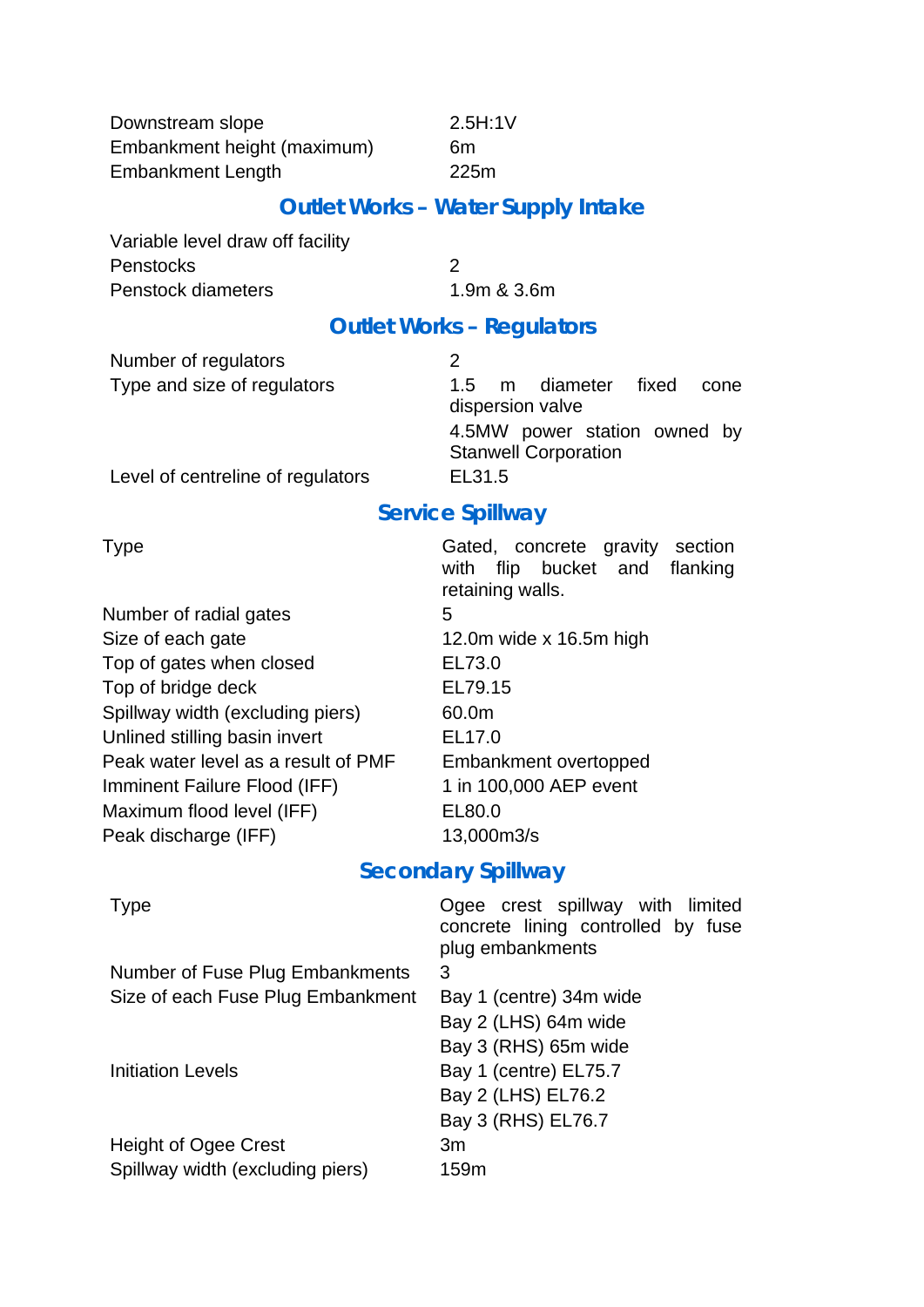Chute Floor Downstream EL64.0 PMF Peak water level **Embankment overtopped** Imminent Failure Flood (IFF) 1 in 100,000 AEP event Maximum flood level (IFF) EL80 Peak discharge (IFF) 14,900m3/s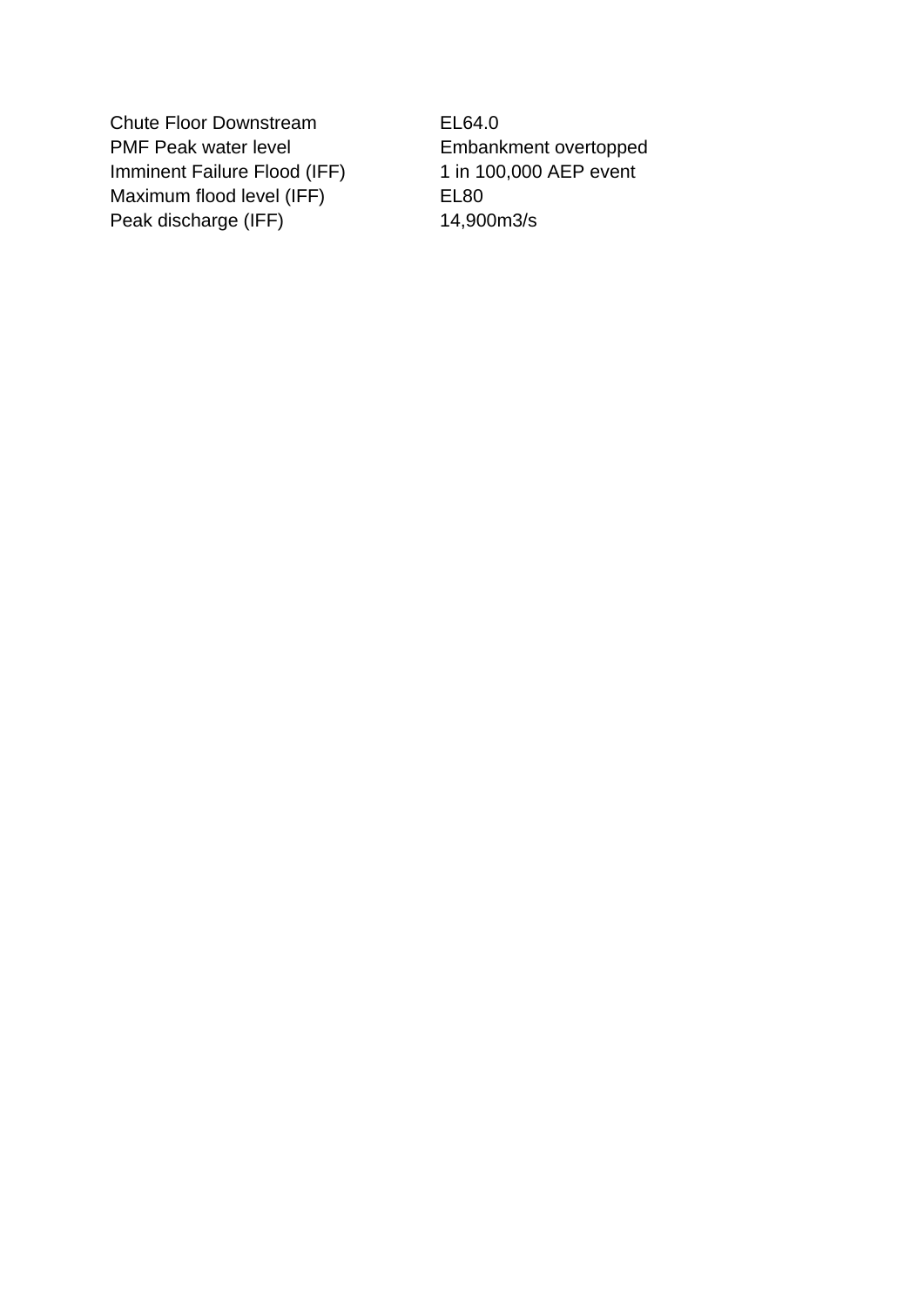# **Appendix B. Wivenhoe Dam Risk Assessment, Failure Modes and Consequence Assessments**

## **Risk Assessment Studies**

A number of studies have been undertaken in recent years relating to various aspects of Wivenhoe and Somerset Dams. Somerset Dam is relevant in relation to the possibility of a cascade failure of the two dams. These include:

- A preliminary risk assessment of Wivenhoe, Somerset and North Pine Dams by SKM, reported at SKM (2000);
- A detailed risk assessment for Somerset Dam by SMEC;
- A review and updating of the Wivenhoe risk assessment report by the Wivenhoe Alliance, WA (2004C).
- Two short studies for Somerset Dam by Commerce, Commerce (2004 and 2005). These were based on a hydrology study by WRM Water and Environment, WRM (October 2004). It is understood that this Report has been revised and these revisions need to be incorporated in to the Commerce conclusions.

## **Failure Modes**

Wivenhoe Dam, following the completion of the Stage 1 Upgrade works, is designed to handle a 1 in 100,000 flood event centred on the Wivenhoe catchment, assuming that Somerset Dam does not fail. A cascade failure would only result from a major flood event. Wivenhoe reservoir has sufficient capacity to store the normal Somerset storage without initiating the secondary spillway fuse plug.

The impact of a Somerset Dam failure on Wivenhoe Dam was detailed at Commerce (2004). The dominant risk associated with Somerset Dam is structural failure of the non-overflow units at the change in slope during a major flood event. Stability studies indicated, with some reservations over the cracking in the upper gallery, that the dam would satisfy normal stability criteria for the 1 in 100,000 AEP flood event centred on the Somerset catchment.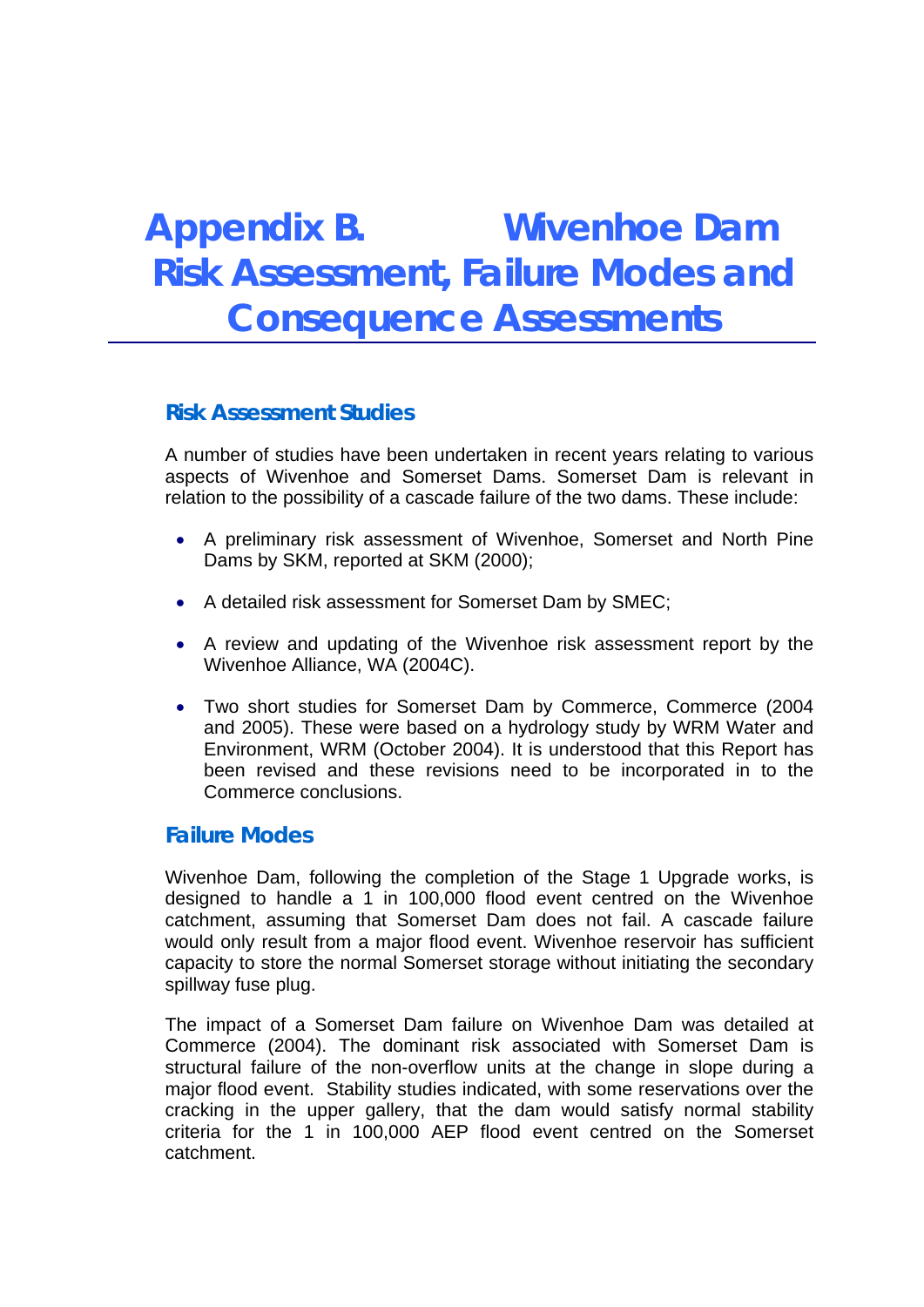On this basis it is argued (Commerce, 2005), that any upgrade to Somerset Dam should attract the same degree of urgency as Stage 2 Wivenhoe works and should be examined at that time.

It is noted that there was a later revision of the hydrological studies, WRM (2005). The relevance of this update to the above comments is unclear.

## **Consequences of Failure for Wivenhoe Dam**

#### *Loss of Life Assessments*

SKM (2000) provided loss of life estimates for both day and night failures of Wivenhoe Dam for a variety of load cases. SMEC (2004) has used the SKM data for total loss of life at night and adopted the following loss of life figures for the risk assessment:

|  | IFF Failure (Main Embankment) | 89 |
|--|-------------------------------|----|
|--|-------------------------------|----|

- Earthquake 36
- Normal Operating Condition 77

#### *Financial Loss Assessments*

SKM (2000) has assessed the financial consequences associated with the failure of Wivenhoe Dam under three broad categories; third party damages, SEQWater direct damages and SEQWater loss of revenue. A major failure of Wivenhoe Dam was valued at \$12B to \$25B.

### *Environmental & Intangible Consequences*

The SKM (2000) study included an assessment of environmental and intangible consequences. SKM assessed the incremental environmental consequences for Wivenhoe Dam as low while the incremental intangible consequences were assessed as high. It concluded that:

#### *"These environmental and intangible consequences were far outweighed by the significant life loss and financial consequences for this portfolio. As such they did not play a significant role in the development of the risk reduction strategy."*

## **Risk Analysis**

The original risk analysis for Wivenhoe Dam was developed by SKM and is reported at SKM, 2000.

WA (2004C) reviews the risk to life presented by Wivenhoe Dam in both its existing state and after flood security upgrading works. It is an extension of the risk assessment undertaken by SKM (2000) and starts with a review of the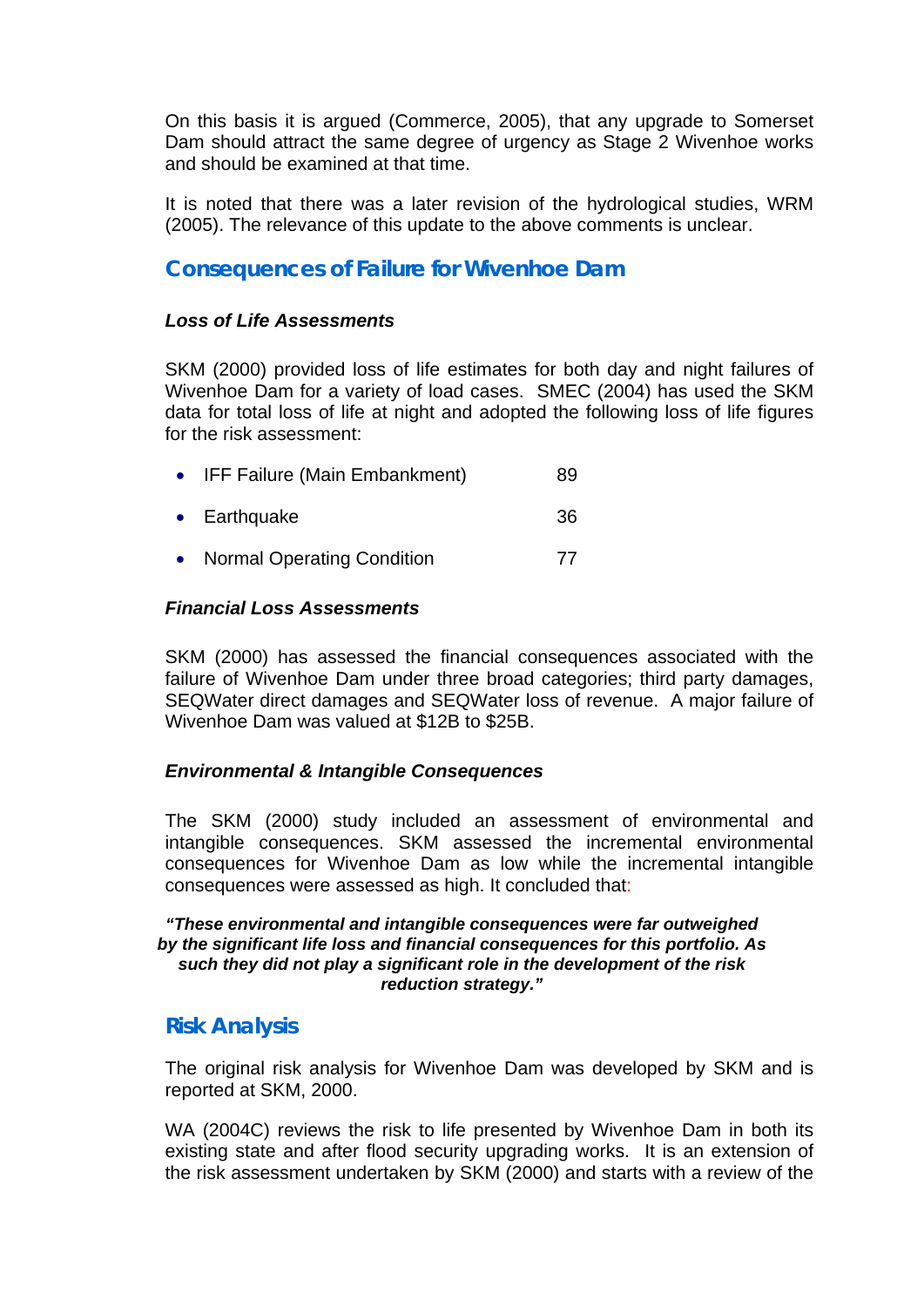earlier risk analysis of Wivenhoe Dam. It then considers the effect of the latest (2003) flood hydrology on the dam's risk profile.

The Wivenhoe Alliance further revised this work to incorporate the risks associated with a Somerset failure. The FN Charts for total loss of life are shown at Figure 3 and indicate that:

- The original Wivenhoe Dam plots well above the ANCOLD Limit Line;
- The Stage 1 Upgrade for Wivenhoe brings the risk below the ANCOLD Limit Line provided Somerset does not fail;
- If allowance is included for risks associated with a Somerset Dam Failure, the plot rises just above the Limit Line;
- The Stage 2 Upgrade brings the risk well below the Limit Line.

The total risk to Wivenhoe Dam as a stand-alone construction following the Stage 1 Upgrade works is assessed at 0.84\*10<sup>-5</sup>. Introducing the risks associated with a Somerset failure increases these risks by a factor of 2,4 to  $2.0*10^{-5}$ .

The risk to life matrix (F-N Chart) using the incremental loss of life figures is reproduced at Figure 4. This shows the Wivenhoe risks plotting below the ANCOLD Limit Line.

The report recommended that due to its relatively simplistic nature and the way in which judgement was used (in conjunction with deterministic analysis) to estimate conditional probabilities, the risk analysis should not be used to determine the satisfaction of ANCOLD risk criteria in an absolute sense.

However, the risk analysis was useful in comparing the relative risk presented by various states of the dam (existing dam, fully and partially upgraded dam, various levels of radial gate upgrading). It further recommended that consideration be given to further, slightly more rigorous risk analysis. However, the decision for doing this analysis should not be made until the final option is determined and the dambreak studies completed and the consequences re-assessed.

## **Limitations of Risk Studies**

The Wivenhoe Alliance study is a modification of the SKM study and as such is a Preliminary Risk Assessment. If the risk profile is a concern, a detailed risk analysis should be carried out, that includes a detailed assessment of the consequences, particularly loss of life. Previous consequence studies are dated and there has been considerable development in the Brisbane River study since the previous assessment.

## **Hazard Category**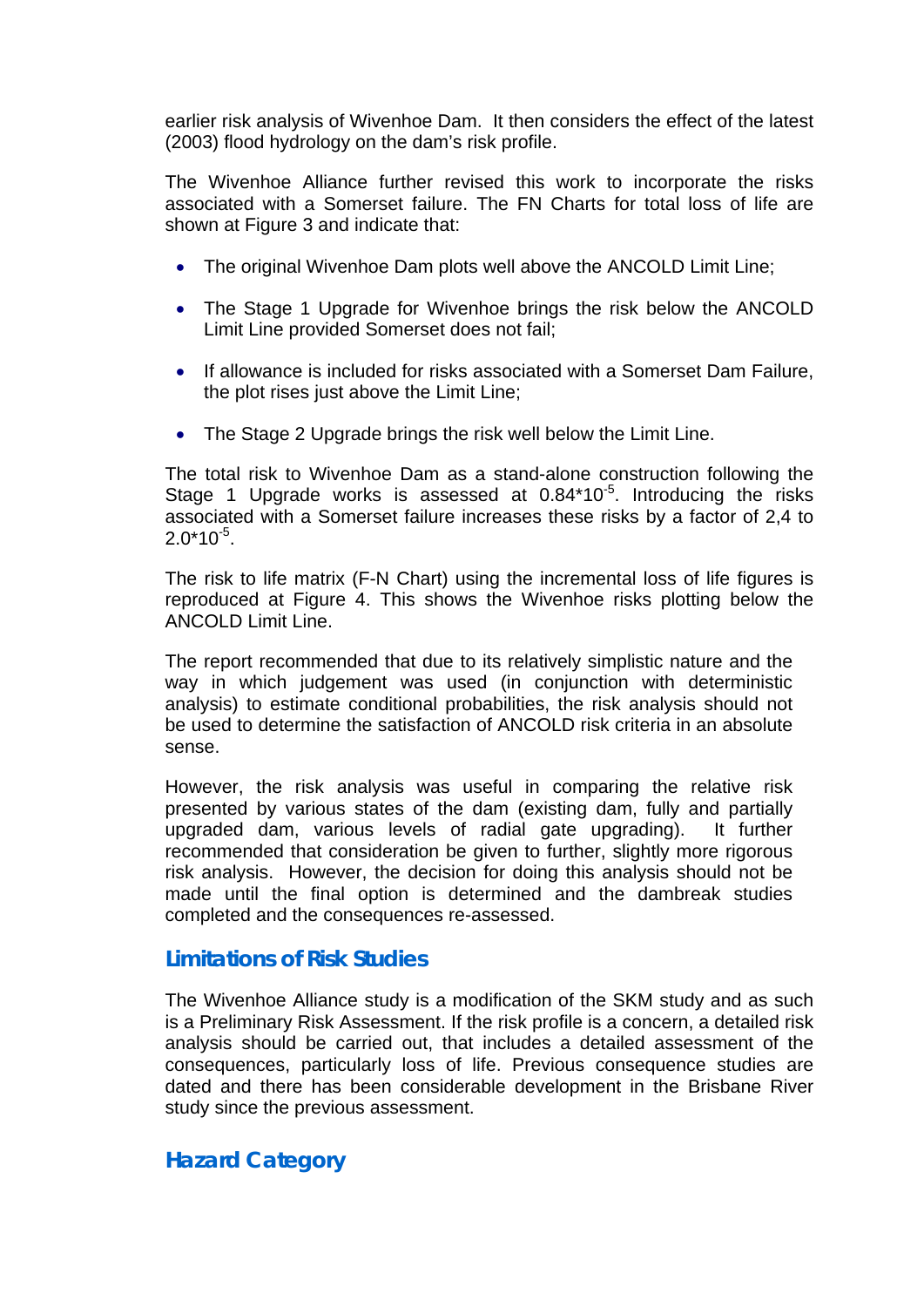The Dam Safety Management Plan, SEQWater (2005) at Section 6.1 states "The Corporation's dams are classified under the ANCOLD classification guidelines as HIGH hazard because of the significant consequences of a dam failure".

The basis for this classification is outlined at GHD, 1997 and is based on:

- The significant development downstream in the Brisbane and Ipswich metropolitan areas, with the population at risk (PAR) numbering in the tens of thousands.
- The extensive residential and commercial development in the Brisbane along the river banks;
- The investment in infrastructure including key road and rail bridges.

The classification was based on an early version of ANCOLD, 2000B. The current Guideline has a more extensive classification system and it is recommended that the Hazard Classification be reviewed using the current Guideline.

It is anticipated that Wivenhoe Dam would be classified as Extreme Hazard.

## **Conclusions**

The risk assessments for Wivenhoe Dam are Preliminary Assessments only. If the risk profile is a concern, a detailed risk analysis should be carried out, that includes a detailed assessment of the consequences, particular loss of life. Previous consequence studies are dated and there has been considerable development in the Brisbane River since the previous assessment.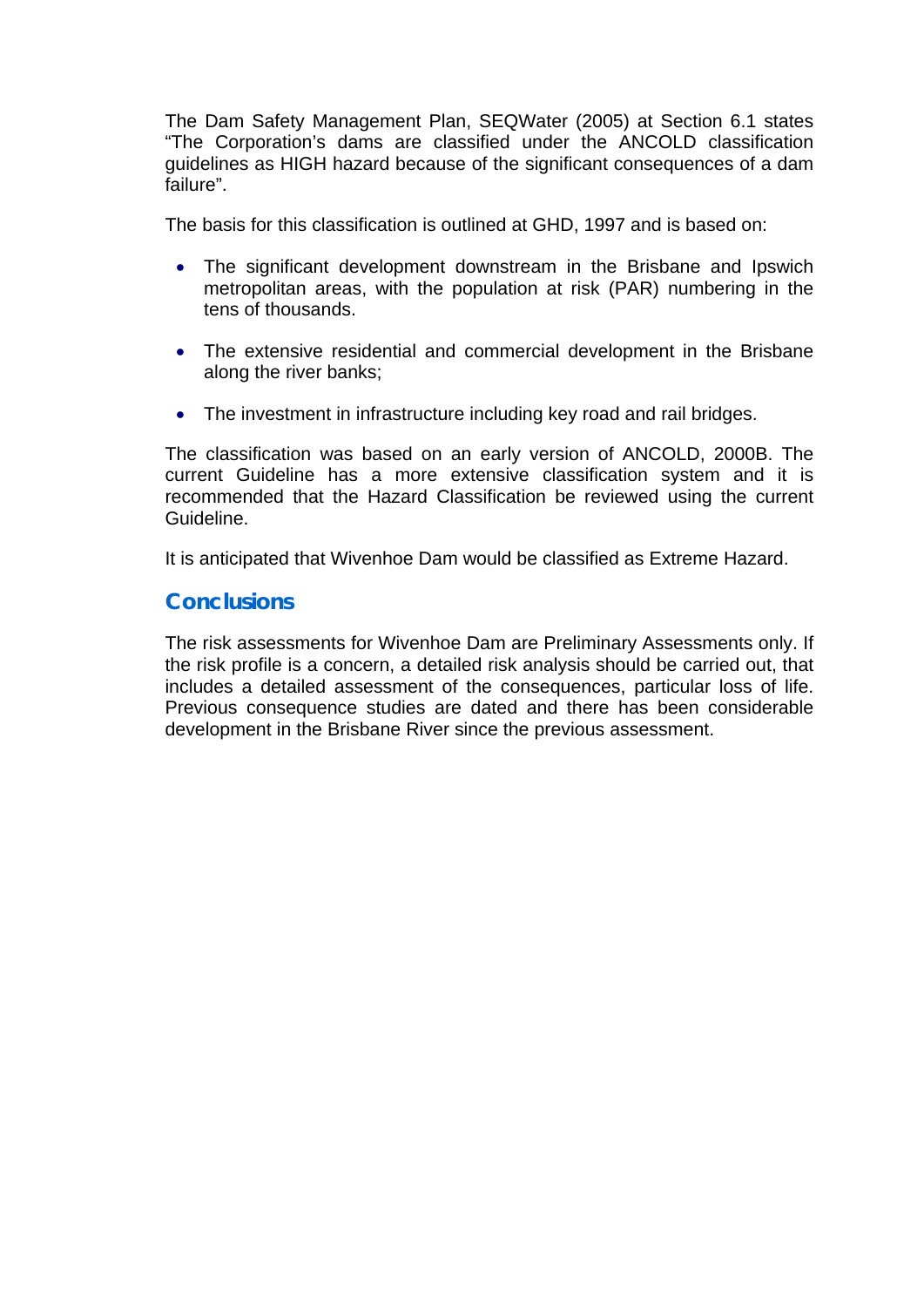**Appendix C. Cost Estimates for Raising Wivenhoe Dam**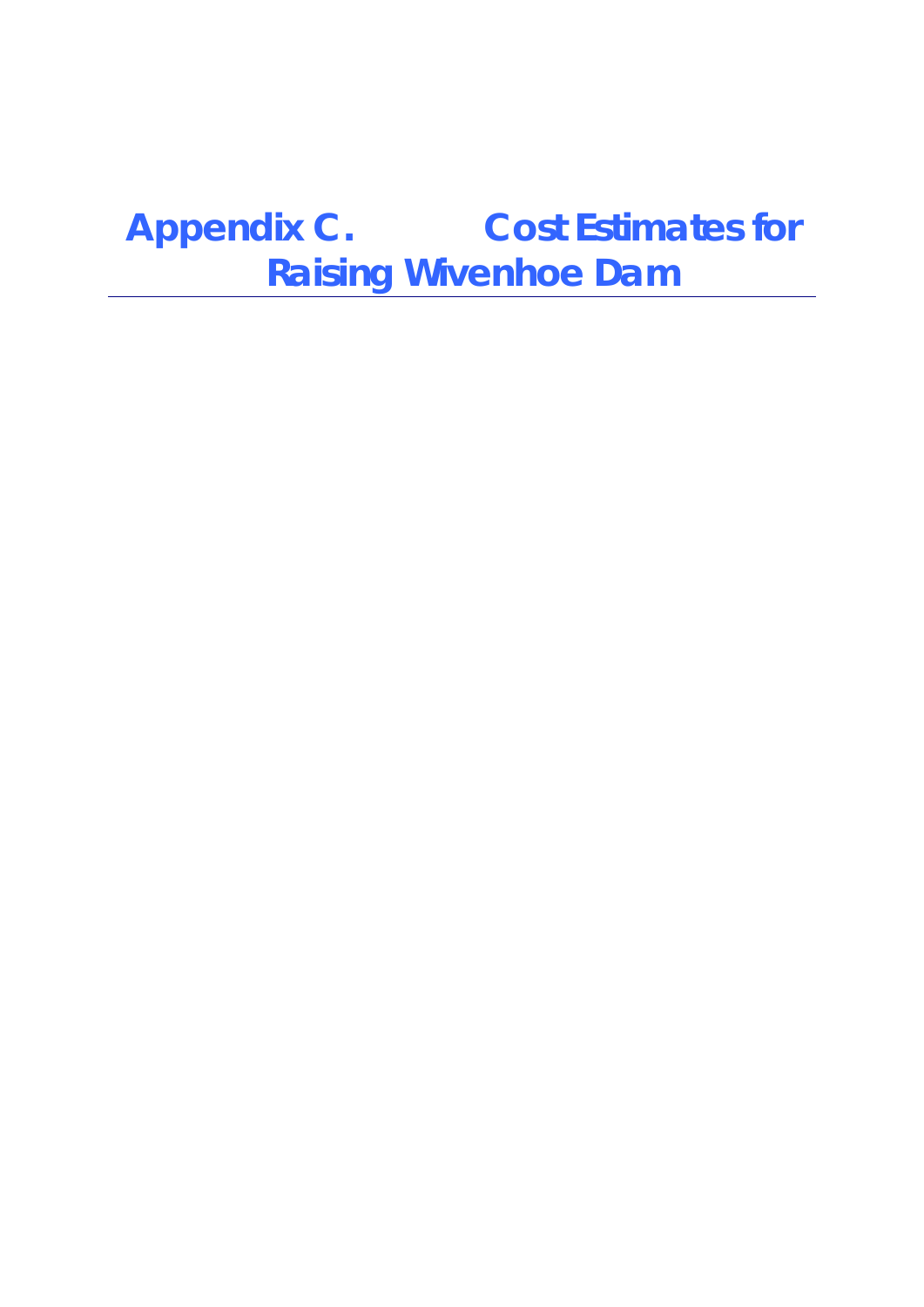# **Appendix D. Wivenhoe Dam Drawings**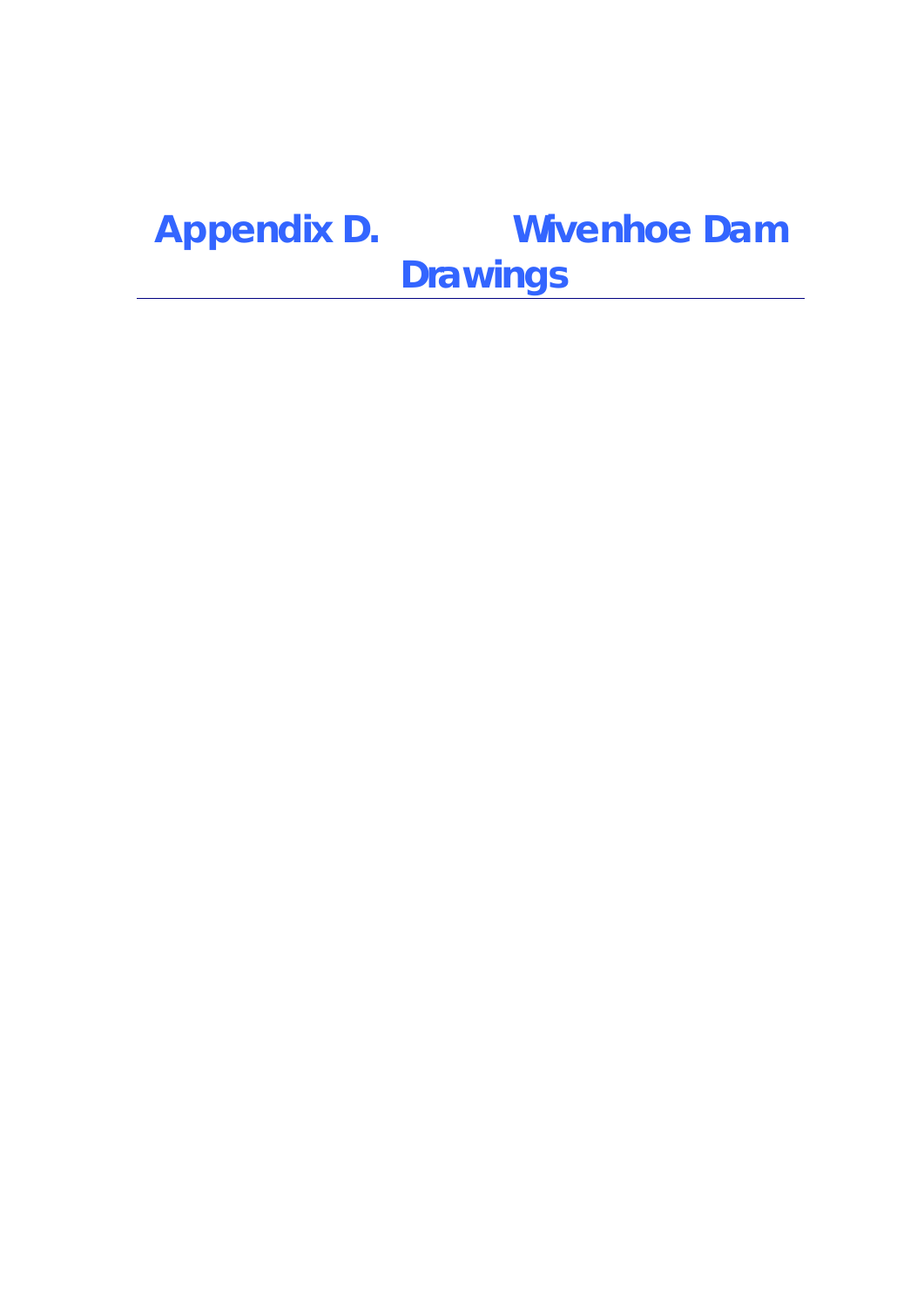# **Appendix E. SunWater Assessment of Raised FSL (EL71) on Flood Operations**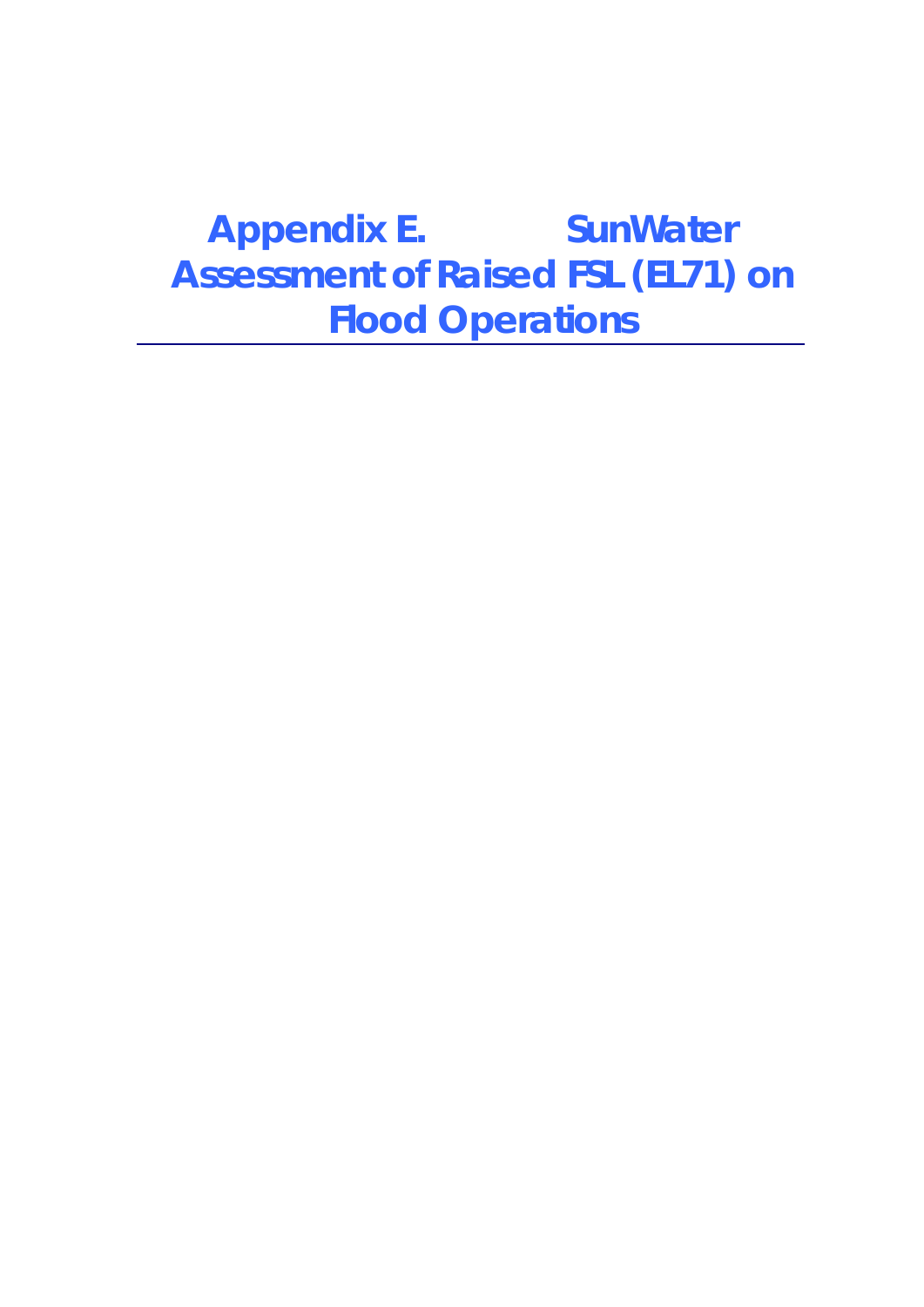# **Appendix F. SunWater Assessment of Raised FSL (EL 69) on Flood Operations**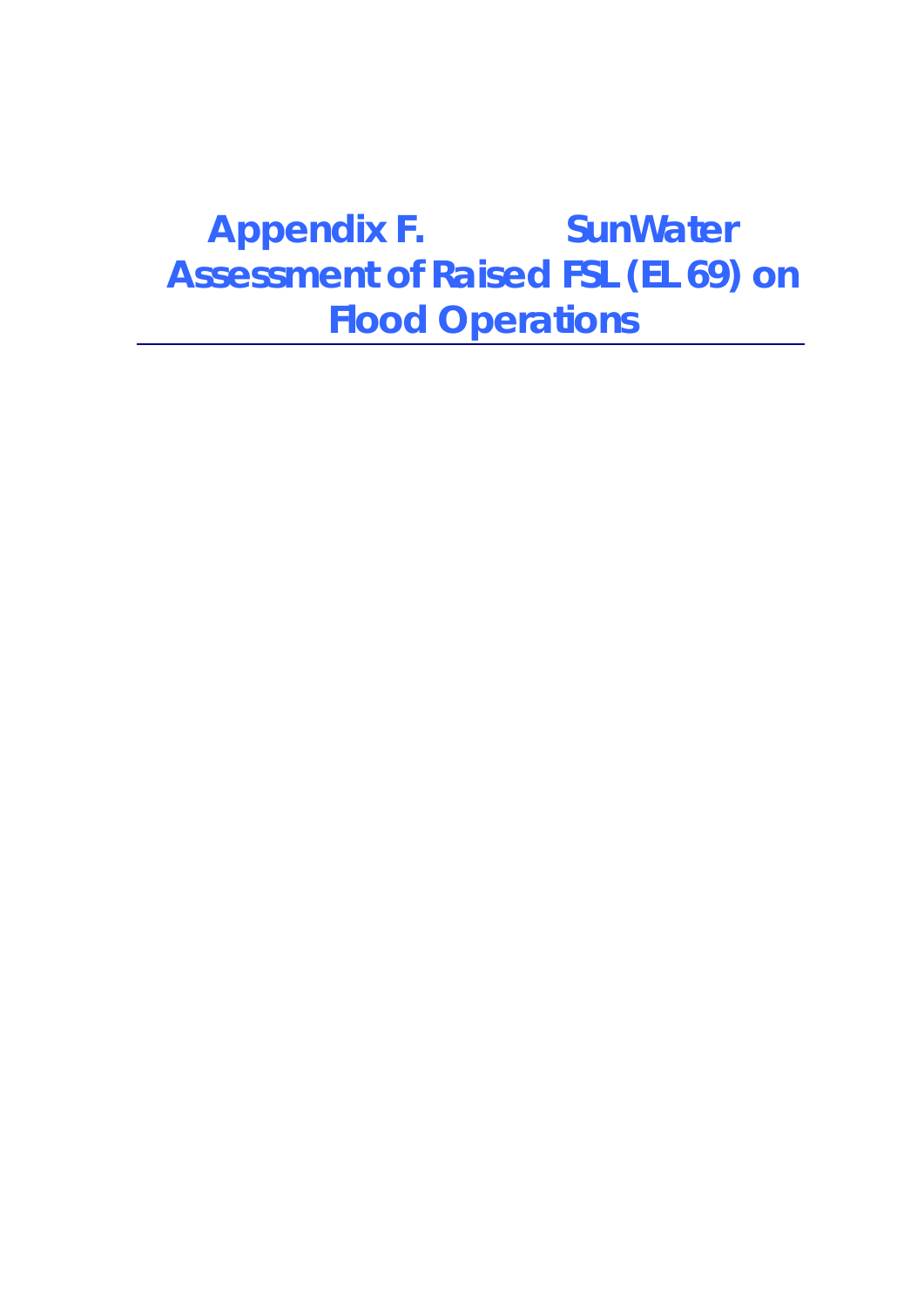# **Appendix G. Somerset Dam Pertinent Data**

### **Reservoir**

Full Supply level (FSL) EL98.93 Storage (at FSL) 369,000 ML Reservoir Surface Area (at FSL) 4,400 ha

#### **Dam**

Type **Concrete gravity dam** Crest Level bridge deck level non-overflow crest level spillway crest level Dam height (maximum) 58m Embankment Length 308m

EL112.34m EL107.46m EL100.45m

### **Outlet Works - Regulators**

Number of regulators 4 Type and size of regulators 2.3 m diameter fixed cone dispersion valves Level of centreline of regulators EL69.97 Discharge capacity of each regulator with 79m3/s reservoir at FSL

## **Spillway**

Number of radial gates 8 Size of each gate **7.9m** wide x 7.0m high Top of gates when closed EL107.46

Type Gated spillway with stilling basin and flanking retaining walls.

## **Sluice Gates**

Type **Caterpillar** type gates Number of radial gates 8 Size of each gate 2.44m wide x 3.66m high Invert level of sluice entrance EL71.2

## **Stilling Basin**

Concrete basin length 58.2m Top of stilling basin training walls EL73.02 Basin invert level exercise the exercise of the EL60.83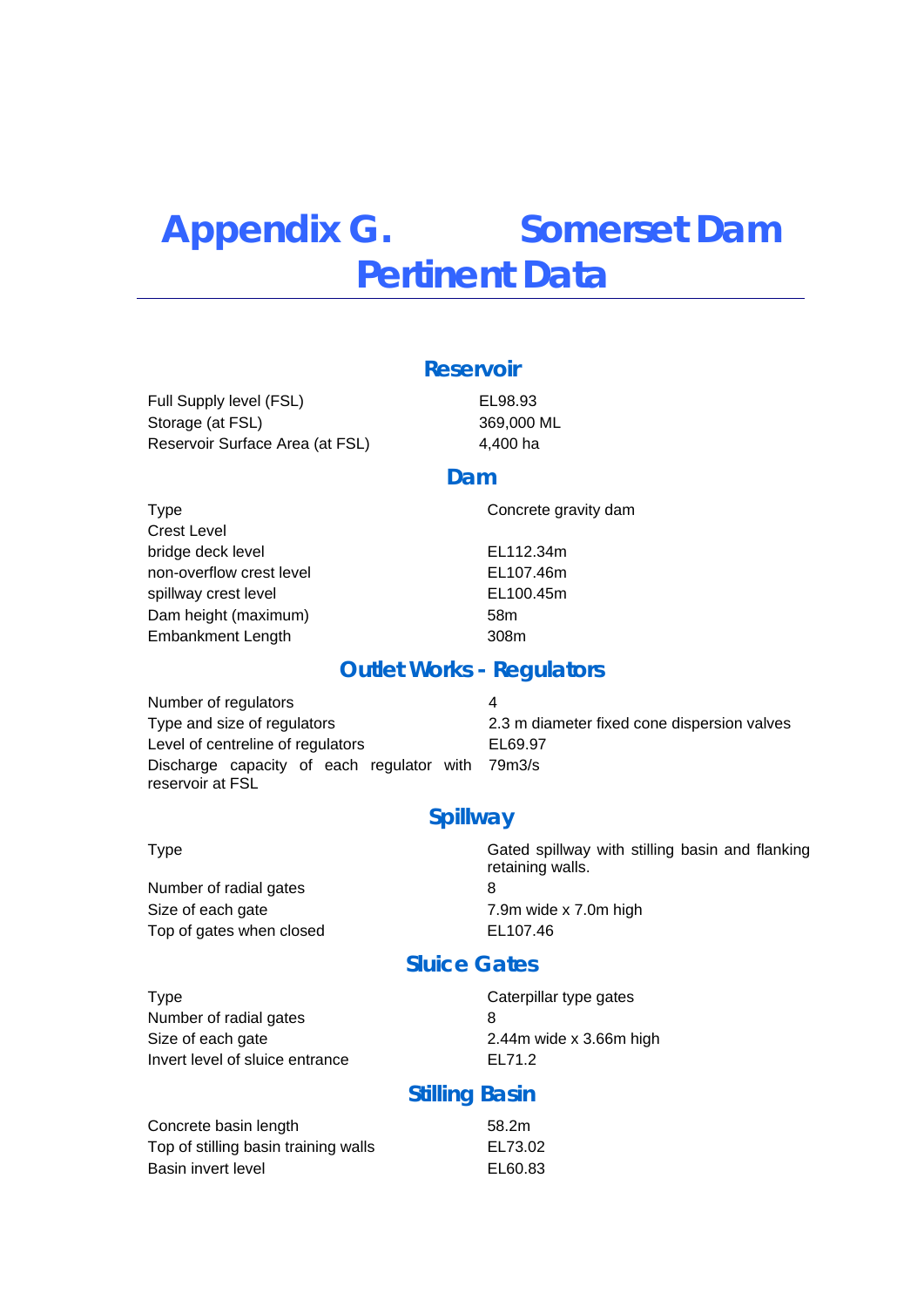Baffle height 3.0m

## **Flood Flows**

| Peak water level as a result of PMF  |                      |  |
|--------------------------------------|----------------------|--|
| all gates open                       | EL110.4m             |  |
| one gate out of service              | EL110.7m             |  |
| Maximum discharge as a result of PMF |                      |  |
| all gates open                       | $8140 \text{ m}$ 3/s |  |
| one gate out of service              | 7950 m3/s            |  |
|                                      |                      |  |

## **Power Station**

Generating capacity **4MW**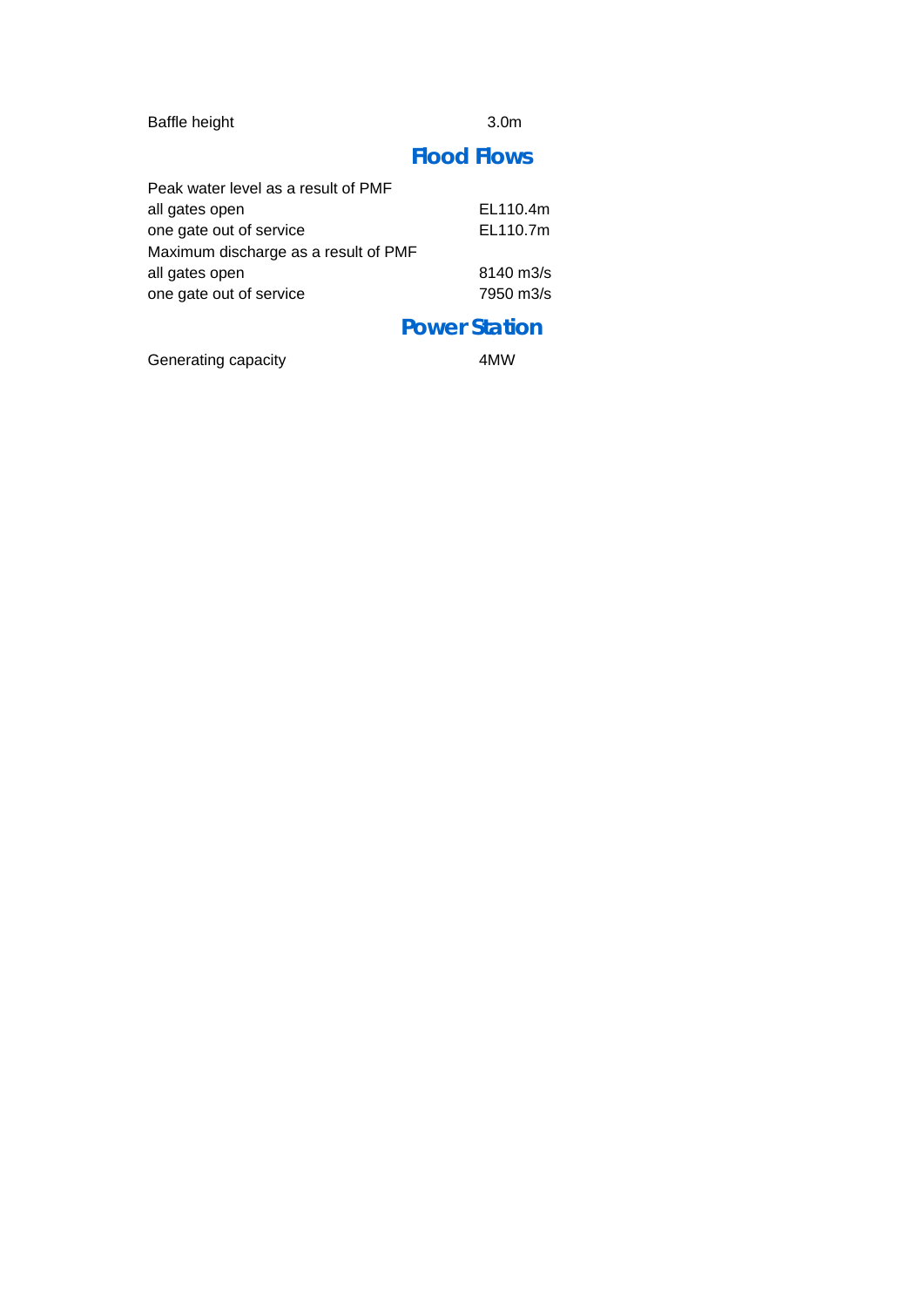# **Appendix H. Somerset Dam Risk Assessment, Failure Modes and Consequence Assessments**

## *Risk Assessment Studies*

A number of studies have been undertaken in recent years relating to various aspects of Somerset Dam. These include:

- A preliminary risk assessment of Wivenhoe, Somerset and North Pine Dams by SKM, reported at SKM, 2000;
- A dam safety review of Somerset Dam by GHD, reported at GHD, 2000;
- A detailed risk assessment for Somerset Dam by SMEC. This risk assessment was undertaken in two stages. The initial stage entailed a review of information and identification of deficiencies. Stage 2 provided a detailed assessment of the likelihood of failure of the identified deficiencies. This work is reported at SMEC, 2004.
- This study included an assessment of the reliability of the spillway gates.
- A short review of dam safety issues, based on the above Reports was carried out by Commerce in December 2004 and is reported at Commerce, 2004:
- Further stability assessments of abutment monoliths were carried out by Commerce and are reported at Commerce, 2005.
- The above Commerce Reports were based on a hydrology study by WRM Water and Environment, WRM (October 2004). This Report has been revised (WRM, September 2005) but these revisions have not been incorporated in to the Commerce, 2005 conclusions.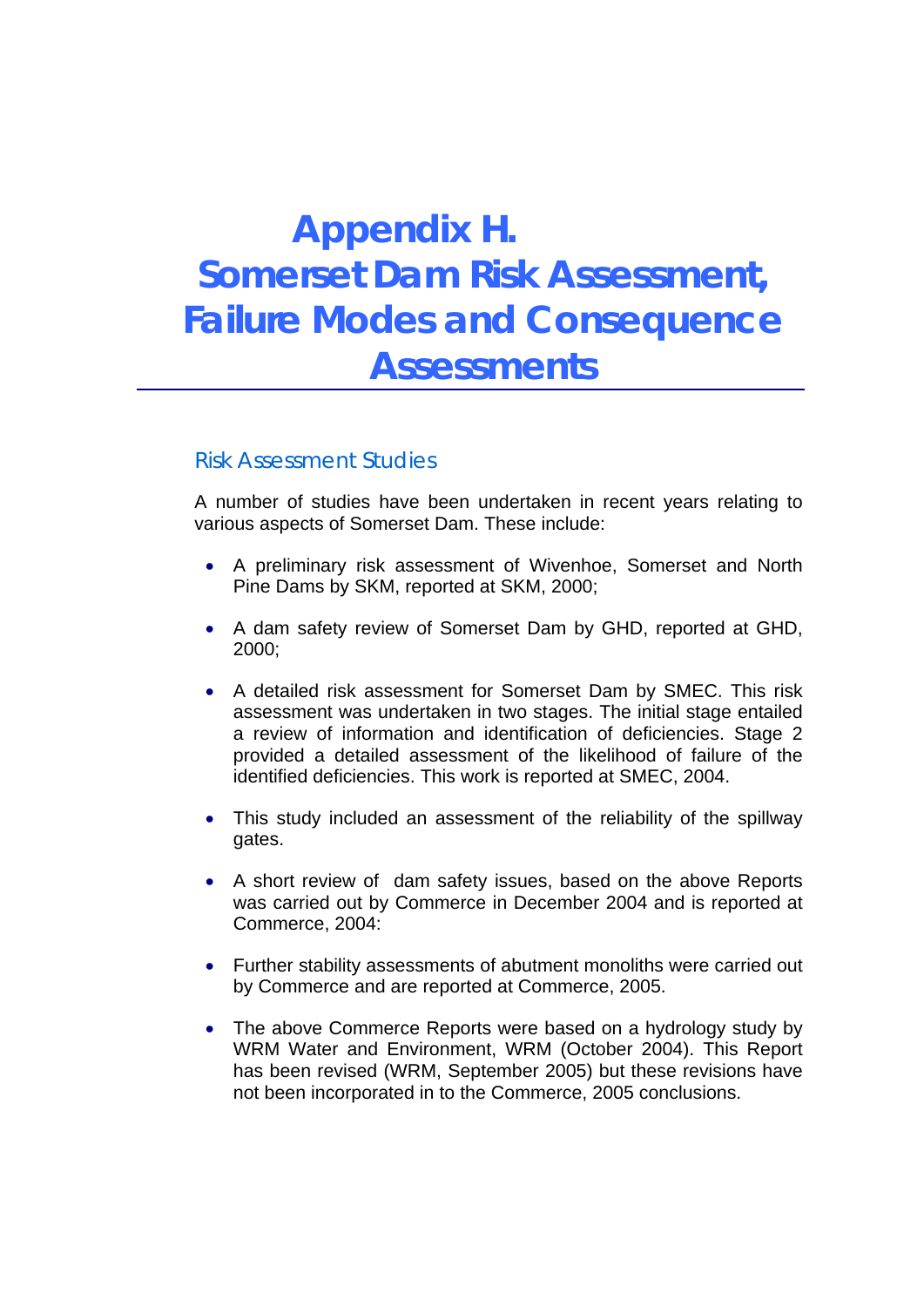## *Failure Modes*

The following is taken mainly for Commerce (2004) but includes information from all sources referenced above, particularly SMEC (2004).

 The detailed risk analysis for Somerset Dam, SMEC (2004), identified three basic failure modes:

- Erosion of the downstream toe due to flood discharges passing through the open sections of the dam abutments and impacting on the foundation at the downstream toe of the dam;
- Structural failure of the dam under extreme water load. The dam was considered stable at the foundation interface for the PMF (albeit approaching the limit of its stability) but liable to failure at two higher locations for smaller flood events;
	- $\triangleright$  At the change of slope in the back face of the non-overflow sections;
	- $\triangleright$  At the Upper Gallery.
- Structural failure of the dam under earthquake.

The results obtained from the event tree analyses are summarised at **Table** 11-1. Structural failure of the non-overflow units at the change in slope of the back face was the dominant failure mechanism followed by failure at the Upper Gallery. Gate reliability was assessed and included in the event trees and had a significant effect on the results.

| Failure Mode                           | Probability of Failure (/year) |
|----------------------------------------|--------------------------------|
| Failure at Change of Slope under Flood | $110*10-7$                     |
| Failure at Upper Gallery; under Flood  | $80*10-7$                      |
| Failure under Earthquake               | $80*10-7$                      |
| Failure due to Toe Erosion             | $5*10-7$                       |
| <b>Total for Somerset Dam</b>          | $275*10-7$                     |

#### **Table** 11-1 - **Result of Event Tree Analyses**

Reference SMEC (2004)

Failure due to toe erosion at the toe of the dam was not considered to be a major factor. The foundation was assessed as a hard strong andesite with jointing the major defect. While erosion of the surface rock is expected under low to medium flows, the rock mass was judged to be "tighter" at depth and have a high resistance to erosion that is unlikely to lead to dam failure.

Moderate earthquake events are likely to cause distress at the change of slope, but as this is above Full Supply Level, it had no impact on the risk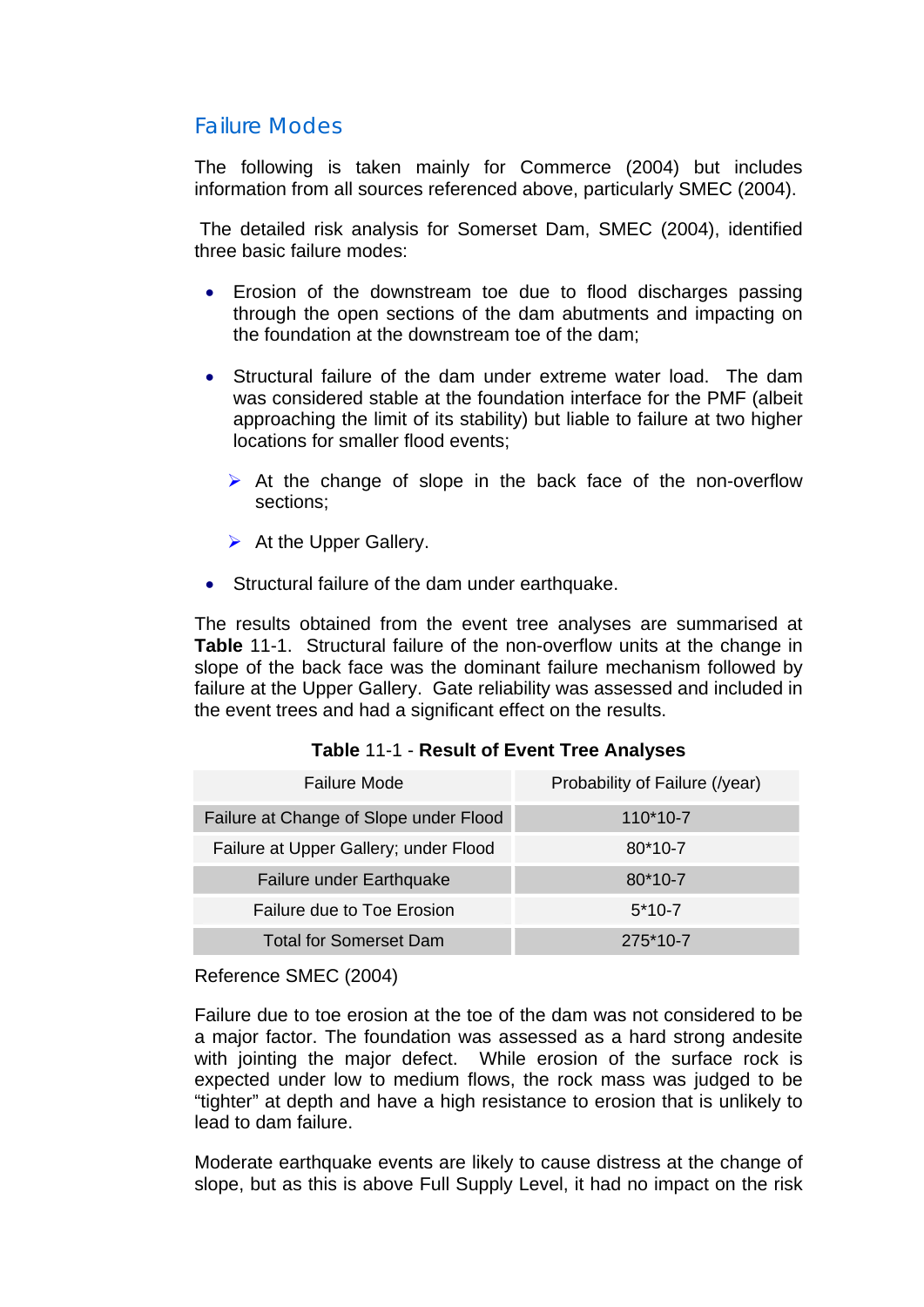analysis. Stability analyses, GHD (2000), indicate the dam is unstable at the Upper Gallery for the Maximum Design Earthquake.

## *Structural Investigation Studies*

The critical flood levels adopted for the risk analysis were:

- EL109.7 for the Change of Slope failure;
- EL110.0 for the Upper Gallery failure.

These levels adopted by SMEC (2004) were based on separate stability analyses by GHD (2000) and SKM (2000). SMEC (2004) noted that "the results from the two analyses are at odds" and that "the reasons for the differences are not apparent". In addition, the Report in Appendix 3.6 extracts from DPI (1994) quotes a Ben Russo conclusion that differs from both of these studies.

#### *"Russo also recommends that to ensure the survival of the two portions of two non-overflow monoliths above EL100.0 , the reservoir should not exceed EL111.7 . He adds that the structural integrity of the spillway gates(if used) would have to be checked for the loads such a reservoir level would impose."*

The variations in these three stability assessments cover a range that could have a significant impact on the event trees developed by SMEC and on the overall risk assessment. The differences are presumably due to different assumptions for uplift and for the extent of cracking in the concrete at the Upper Gallery.

Commerce reviewed the stability assessments and concluded that stability criteria were satisfied for:

- Storage levels up to EL111.0 at the change of slope;
- Storage levels up to EL110.9 at the Upper Gallery;

However, if extensive cracking exists above or below the gallery. The dam just satisfies stability criteria for a storage at EL109.7.

Hydrological studies (WRM, 2004) assess the storage level for flood with an AEP if 1 in 100,000 at EL109.75. The above studies indicate that the dam would satisfy normal stability criteria at this level, although there would be little margin if cracked concrete exists above or below the Upper Gallery.

This conclusion needs to be reviewed following the revised hydrology study at WRM, 2005.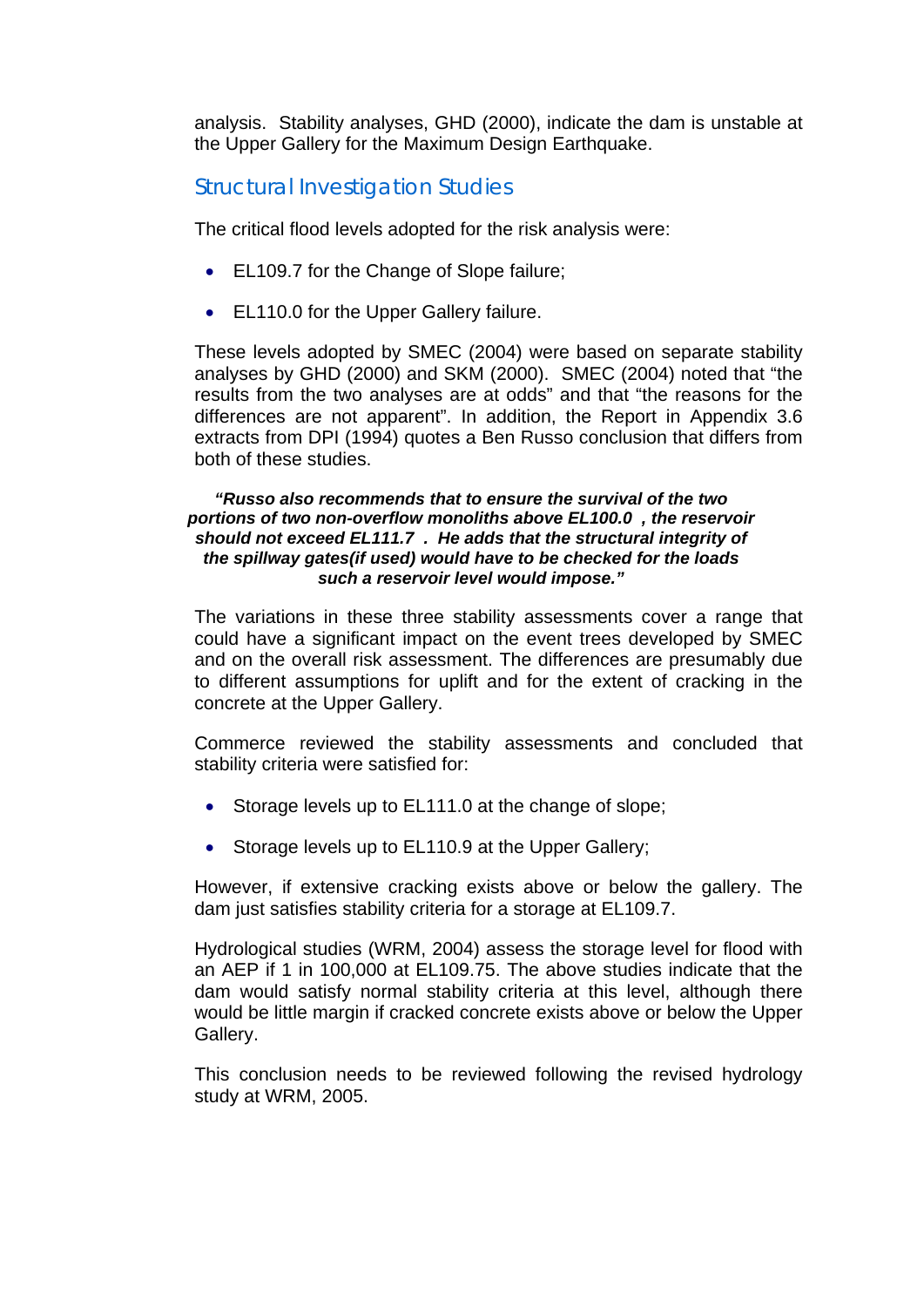## *Impact of a Somerset Dam Failure on Wivenhoe Dam*

The impact of a Somerset Dam failure on Wivenhoe Dam was detailed at Commerce (2004) and summarised below.

The consequences of failure of Somerset Dam are largely dependent on whether it can cause a cascade failure of Wivenhoe Dam. Wivenhoe Dam, with Stage 1 Upgrade works now completed, is designed to handle a 1 in 100,000 flood event centred on the Wivenhoe catchment, assuming that Somerset Dam does not fail.

Somerset Dam, on the basis of its known condition, satisfies stability criteria for a storage level of EL109.75 and will safely handle the 1 in 100,000 AEP flood event. This in turn ensures that the Stage 1 upgrade works for Wivenhoe Dam are not compromised by any Somerset Dam deficiencies.

On this basis upgrade work at Somerset Dam, if required at all, would reasonably attract the same degree of urgency as Stage 2 Wivenhoe works. It is recommended that any upgrading of Somerset Dam be considered at the time that Stage 2 Wivenhoe works are assessed.

Commerce, 2005 raises several issues in relation to the above:

- Cracking observed in the Upper Gallery walls may also exist above or below the Gallery. While such cracked concrete would just satisfy stability criteria for a storage level of EL109.75, stability reduces rapidly for higher storage levels and failure could occur at EL110.1. It was recommended that some exploratory drilling be carried out to determine whether such cracks do exist. A similar recommendation was made in GHD (2000);
- The WIVOPS flood operation program at one time required that the Somerset spillway gates be lowered if Wivenhoe Dam is in danger of being overtopped. This is a difficult procedure that would raise a number of operational and safety issues and require a review of the stability conclusions given above.
- Stability analyses assume that the gallery systems are not flooded by water overtopping the abutment monoliths. The dam layout should be reviewed to ensure this is the case and waterproof doors installed where necessary.

## *Consequences of Failure for Somerset Dam*

### *Loss of Life Assessments*

If Somerset Dam fails without causing a cascade failure of Wivenhoe Dam, the consequences are limited to the area between the two dams.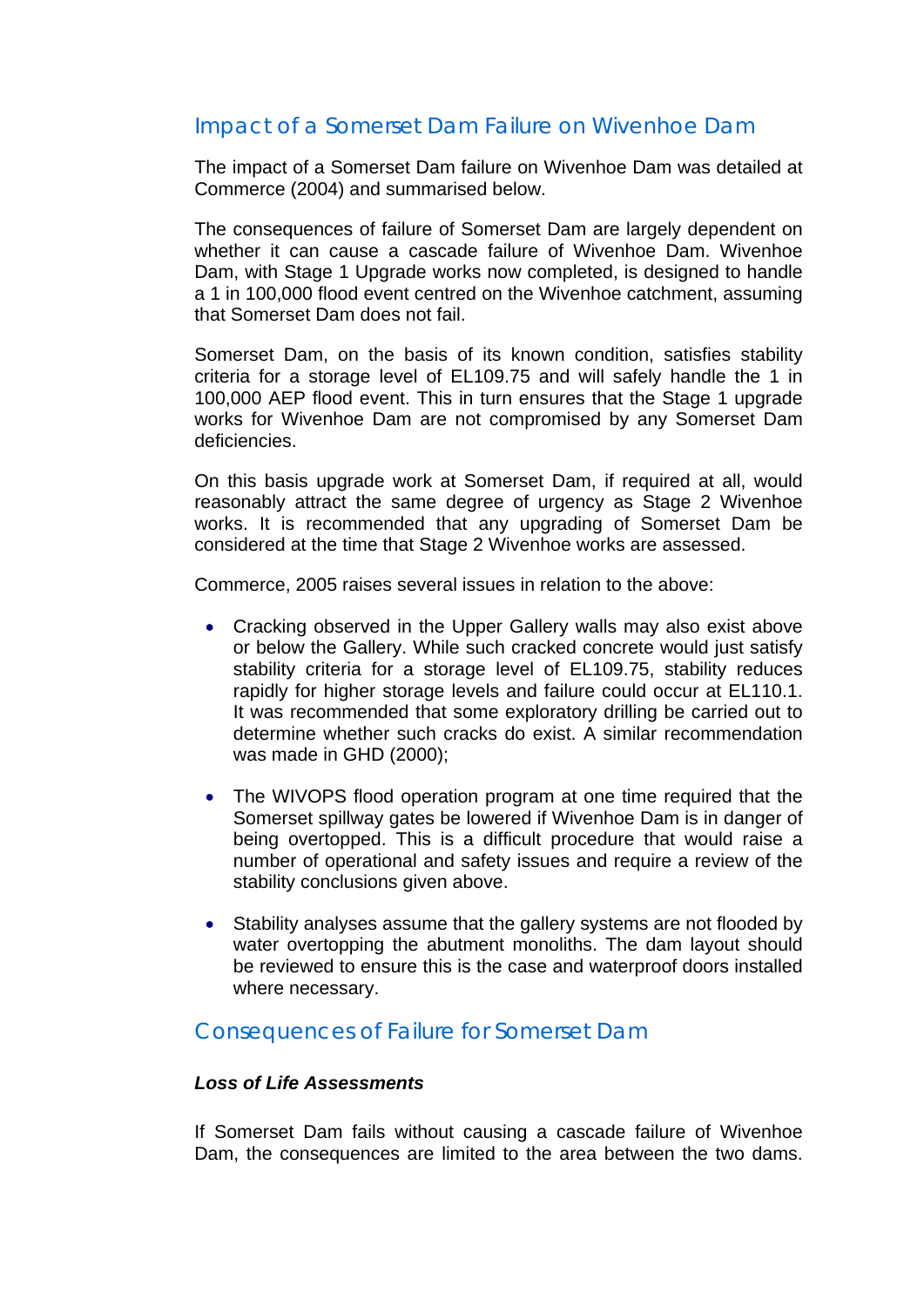The SKM (2000) Report predicted no loss of life would occur from a Somerset failure for the following reasons.

- The small population at risk for flood failures;
- Adequate warning times for flood failure;
- The location of the population at risk above peak flood levels caused by normal operational failure.

If failure of Somerset causes a cascade failure of Wivenhoe Dam, then the loss of life figures are substantially increased. This could only occur during an extreme flood event as Wivenhoe reservoir has sufficient capacity to store the normal Somerset storage without initiating the secondary spillway fuse plug.

SKM (2000) provided loss of life estimates for both day and night failures of Wivenhoe Dam for a variety of load cases. SMEC (2004) has used the SKM data for total loss of life at night and adopted the following loss of life figures for the risk assessment:

- IFF Failure (Main Embankment) 89
- Earthquake 36
- Normal Operating Condition 77

### *Financial Loss Assessments*

SKM (2000) has assessed the financial consequences associated with the failure of Somerset Dam under three broad categories; third party damages, SEQWater direct damages and SEQWater loss of revenue. A major failure of Somerset Dam, involving failure of the spillway gates and partial failure of the abutment units was valued at \$20M, with \$18M of this classed as SEQWater direct damages.

SMEC (2004) quote a far higher cost of \$200M to repair Somerset, including environmental impacts.

These estimates depend heavily on the type of failure and extent of the damage. Failure of several abutment units at the change of slope would incur a relatively low repair cost, while major damage to the gated spillway would involve substantially higher repair costs. No detailed estimates are available but the SKM (2000) estimates appear low, particularly as they involve spillway gate failure.

Similarly, a major flood failure of Wivenhoe Dam is estimated at \$12B to \$25B by SKM (2000).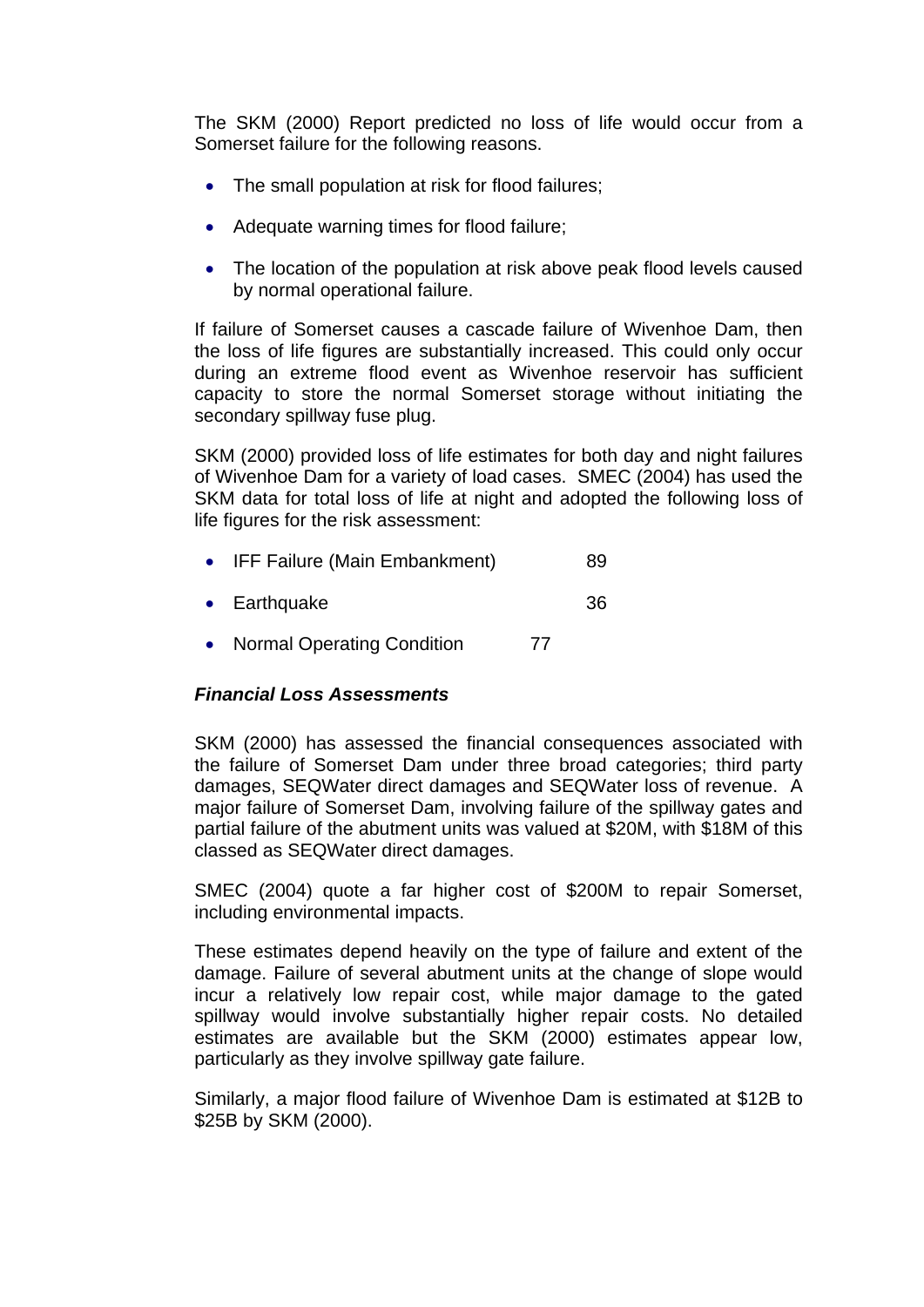#### *Environmental & Intangible Consequences*

The SKM (2000) study included an assessment of environmental and intangible consequences. SKM assessed the incremental environmental consequences for both Somerset and Wivenhoe dams as low. The incremental intangible consequences were also assessed as low for Somerset although high for Wivenhoe. It concluded that:

#### *"These environmental and intangible consequences were far outweighed by the significant life loss and financial consequences for this portfolio. As such they did not play a significant role in the development of the risk reduction strategy."*

## **Risk Analysis**

#### *No Failure of Wivenhoe Dam*

SMEC, 2004 notes that for zero loss of life, the ANCOLD life safety criteria do not apply.

The ANCOLD fallback criteria however, would require either PMF security for an "Extreme Category" or PMPDF security for a "High A Category." Somerset Dam does not satisfy PMF and is unlikely to satisfy PMPDF. This reflects the overall importance of the dam to SEQWater.

SMEC, 2004 also notes that the risk of failure could be reduced by around 3 orders of magnitude by:

- Installation of anchors to increase the structural adequacy at the upper gallery and change of slope;
- Construction of a concrete slab/cutoff at the toe of the dam to protect against erosion and undermining.

The above works have not been costed, SKM nominated costs between \$1M and \$2M (now dated) and SMEC "judged that costs are likely to be higher, but still in the millions of dollars range".

SMEC noted that the cost of anchors could be justified, even if consequential failure of Wivenhoe did not occur. The value of erosion protection was more difficult to justify and that ":it would need to be determined whether its cost is grossly disproportionate to the improvement gained".

Upgrading of Somerset Dam, as a stand alone structure is an ALARP issue under the ANCOLD Guidelines. As noted by SMEC, SEQWater needs to determine their acceptable level of risk in order to assess the need for risk reduction measures.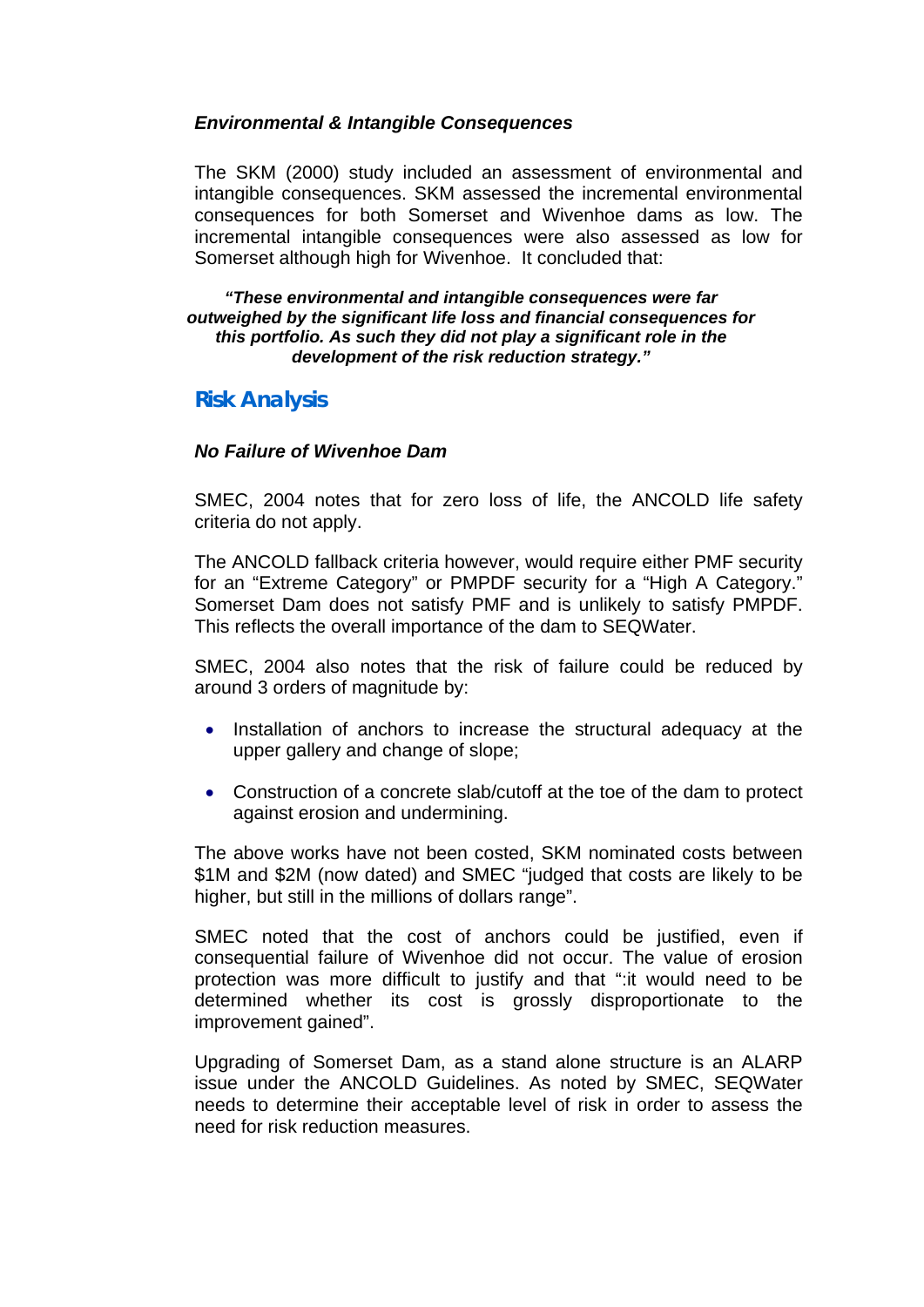### *Cascade Failure of Wivenhoe Dam*

The FN Chart produced by SMEC, 2004 is shown at Figure 5, and is based on the risk assessment of Somerset Dam with the assumption of a conditional probability of failure of Wivenhoe Dam of 1.0. This Report did not assess the likelihood of a failure of Somerset Dam resulting in a failure of Wivenhoe Dam. The FN Chart plots above the Limit of Tolerability and as such the risk would be deemed intolerable.

The original risk analysis for Wivenhoe Dam was developed by SKM. The Wivenhoe Alliance revised this work to incorporate the risks associated with a Somerset failure. The FN Charts for total loss of life is shown at Figure 6 and indicates that:

- The original Wivenhoe Dam plots well above the ANCOLD Limit Line;
- The Stage 1 Upgrade for Wivenhoe brings the risk below the ANCOLD Limit Line provided Somerset does not fail;
- If allowance is included for Somerset Dam failure case, the plot rises just above the Limit Line:
- The Stage 2 Upgrade brings the risk well below the Limit Line.

The total risk to Wivenhoe Dam as a stand-alone construction following the Stage 1 Upgrade works is assessed at  $0.84*10^{-5}$ . Introducing the risks associated with a Somerset failure increases these risks by a factor of 2.4 to  $2.0*10^{-5}$ .

The risk to life matrix (F-N Chart) using the incremental loss of life figures is reproduced at Figure 7. This shows the Wivenhoe risks plotting below the ANCOLD Limit Line.

## **Limitations of Risk Studies**

The SMEC, 2004 study of Somerset Dam is considered a detail risk assessment, with the limitation that it does not consider the likelihood of a failure of Somerset Dam resulting in a failure of Wivenhoe Dam. The Report uses the SKM loss of life figures. The SKM Report was a preliminary assessment and as SMEC notes the consequence study is not developed to the same standard as the failure analysis.

The Wivenhoe Alliance study is a modification of the SKM study and as such is a Preliminary Risk Assessment. If the risk profile is a concern, a detailed risk analysis should be carried out, that includes a detailed assessment of the consequences, particular loss of life.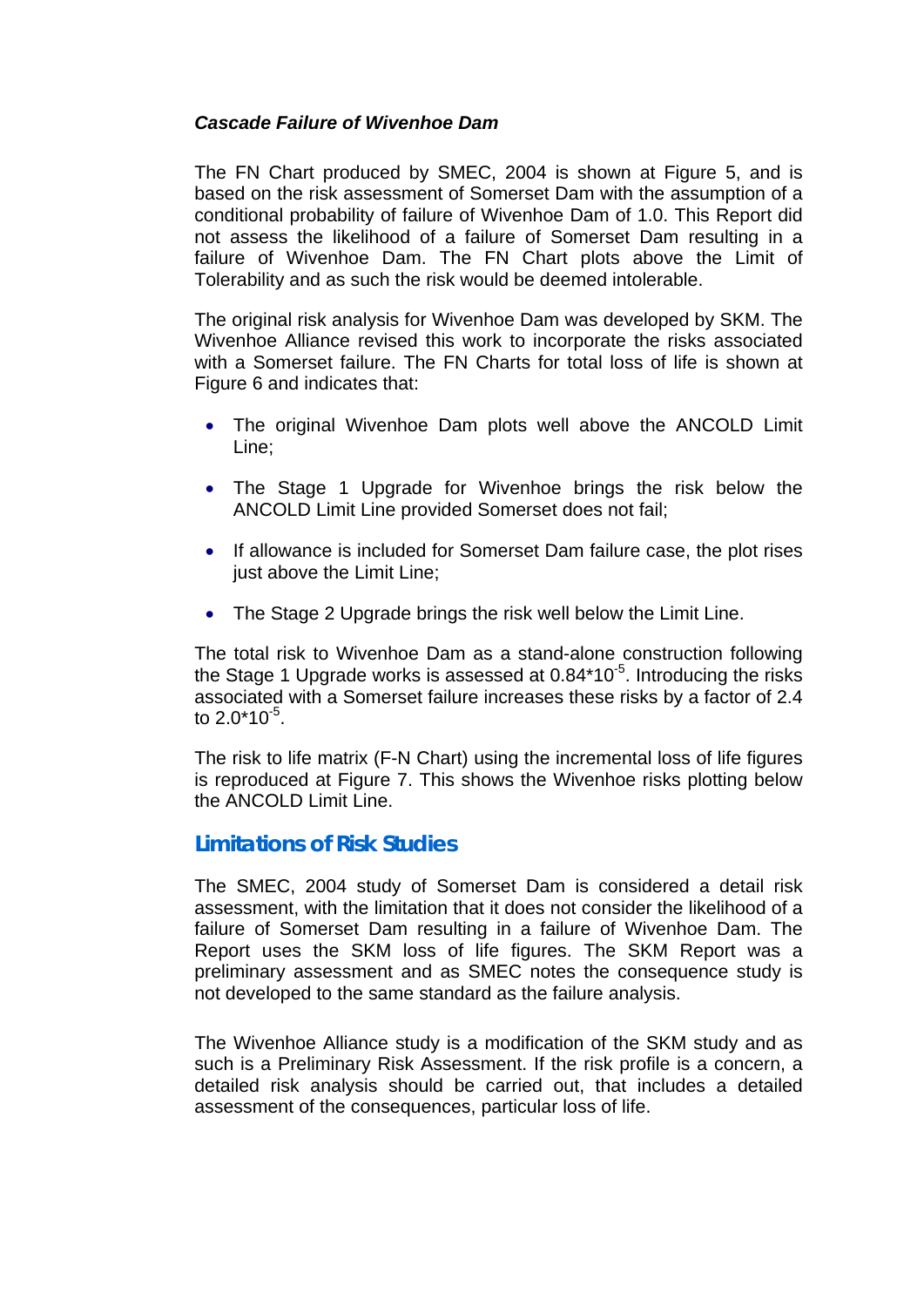## **Hazard Category**

The Dam Safety Management Plan, SEQWater (2005) at Section 6.1 states that "The Corporation's dams are classified under the ANCOLD classification guidelines as HIGH hazard because of the significant consequences of a dam failure". These are presumably the 1986 ANCOLD Guidelines.

The hazard classification was determined by GHD and the following statement included in GHD (2000).

*"A hazard assessment was conducted in accordance with the DPI (DNR) Dam Safety Guidelines Procedure DS003 and the June 2000 ANCOLD Guidelines on Assessment of Consequences of Dam Failure. Both methods indicate that the dam should be classified as having a High Hazard Category."* 

No discussion of the hazard classification was provided at GHD (2000). It is assumed that the hazard classification allows for the possibility of a cascade failure of Wivenhoe Dam and, given the financial loss assessments noted at 0, that this would be a High A classification for flood under ANCOLD.

It is recommended that the Hazard Classification be given further consideration on the basis that:

- The PAR from a cascade failure would be in excess of 1,000, and the ANCOLD Guidelines would indicate a an Extreme Classification;
- The Hazard Classification for a sunny day failure would be lower, possibly High B or High C.

## **Conclusions**

Somerset Dam as a stand alone structure satisfies the ANCOLD risk to life criteria. There is scope for substantially reducing the risk of failure, but the value of this work needs to be assessed in terms of the SEQWater risk management procedures.

A cascade failure of Somerset and Wivenhoe Dams is possible and stability is marginal for the 1 in 100,000 AEP event. Preliminary risk assessments indicate the cascade failure is close to the ANCOLD Limit of Tolerability.

SEQWater has completed Stage 1 of an upgrade program and Wivenhoe Dam now is now capable of handling a flood with an AEP of 1 in 100,000. Stage 2 would provide full PMF security. This would satisfy the ANCOLD Limit of Tolerability and the ALARP principle.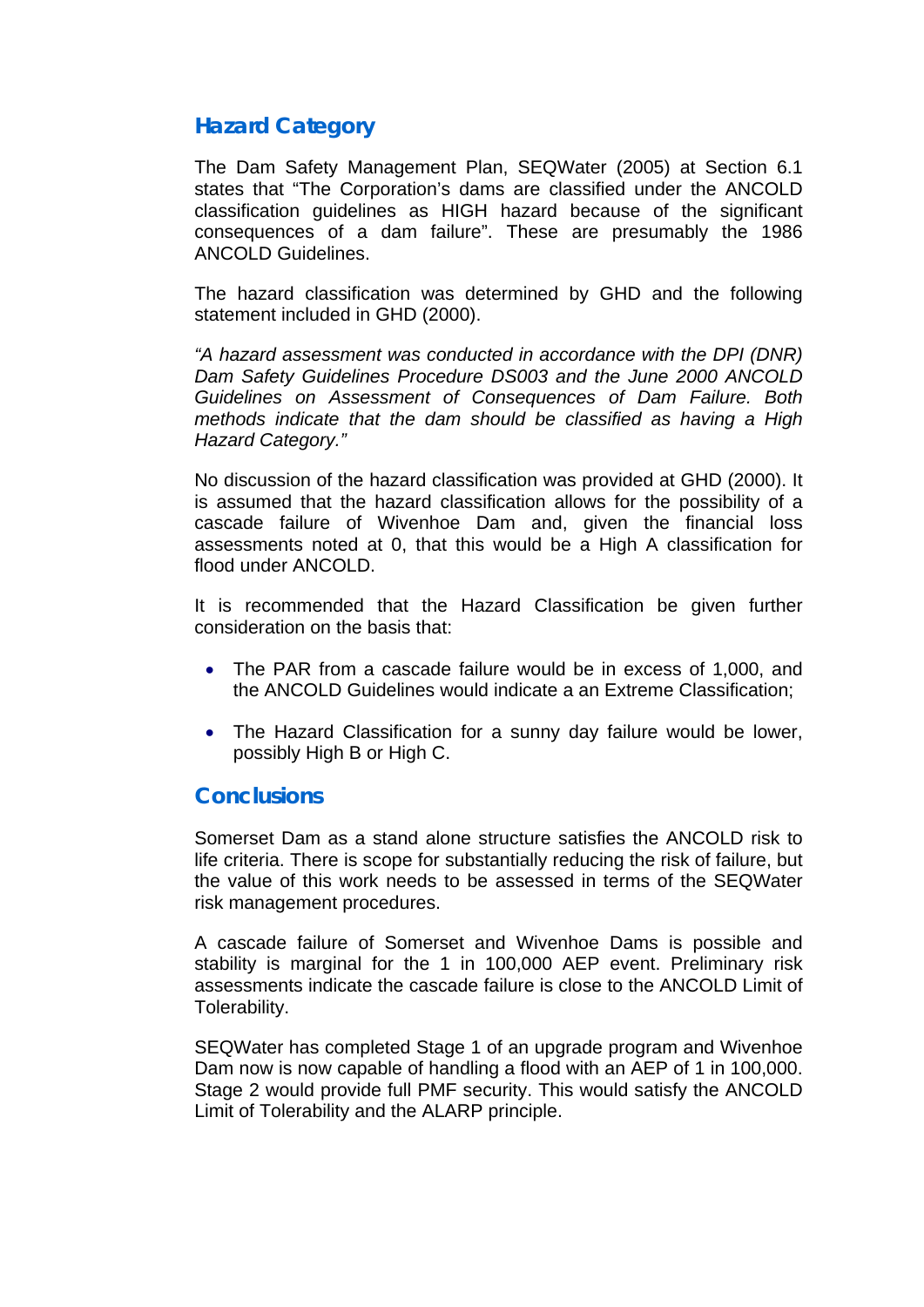While Somerset Dam can also handle a 1 in 100,000 AEP flood event, upgrade work, if required at all, would reasonably attract the same degree of urgency as Stage 2 Wivenhoe works.

The various Reports however, raise a number of issues that require investigation:

- Cracking observed in the Upper Gallery walls may also exist above or below the Gallery. While such cracked concrete sections would just satisfy stability criteria for a storage level of EL109.75, stability reduces rapidly for higher storage levels and failure could occur at EL110.1. It was recommended that some exploratory drilling be carried out to determine whether such cracks do exist. A similar recommendation was made in GHD (2000);
- The WIVOPS flood operation program at one time required that the Somerset spillway gates be lowered if Wivenhoe Dam is in danger of being overtopped. This is a difficult procedure that would raise a number of operational and safety issues and require a review of the stability conclusions given above.
- Stability analyses assume that the gallery systems are not flooded by water overtopping the abutment monoliths. The dam layout should be reviewed to ensure this is the case and waterproof doors installed where necessary.
- SMEC, 2004 notes that should the spillway gates not operate as intended, the dam could become unstable and, "as part of its risk reduction strategy, SEQWater needs to consider this aspect". Risk reduction methods considered included "removal of the sector (radial) gates, or anchoring the dam to the foundations".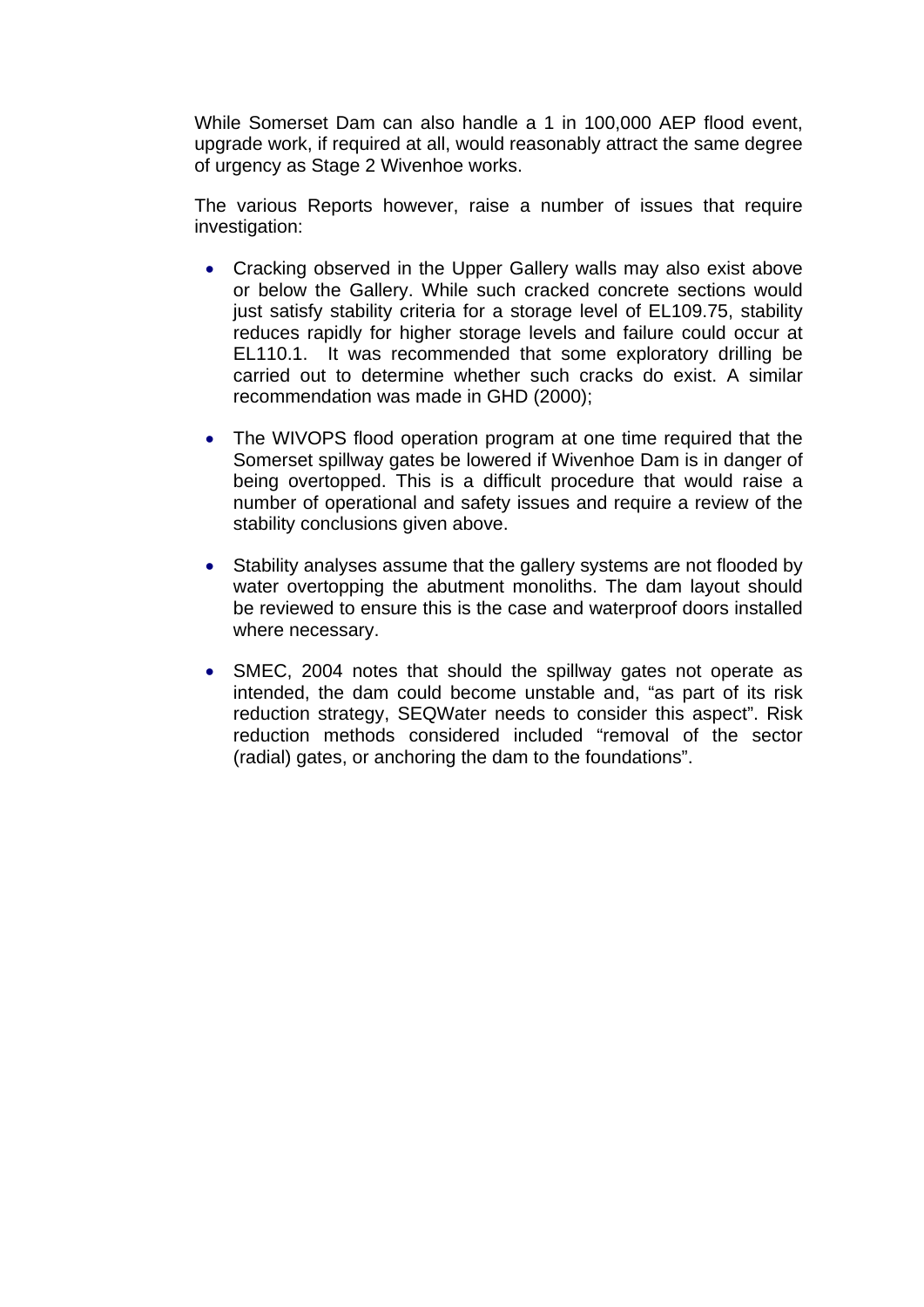**Appendix I. Cost Estimates for Raising Somerset Dam**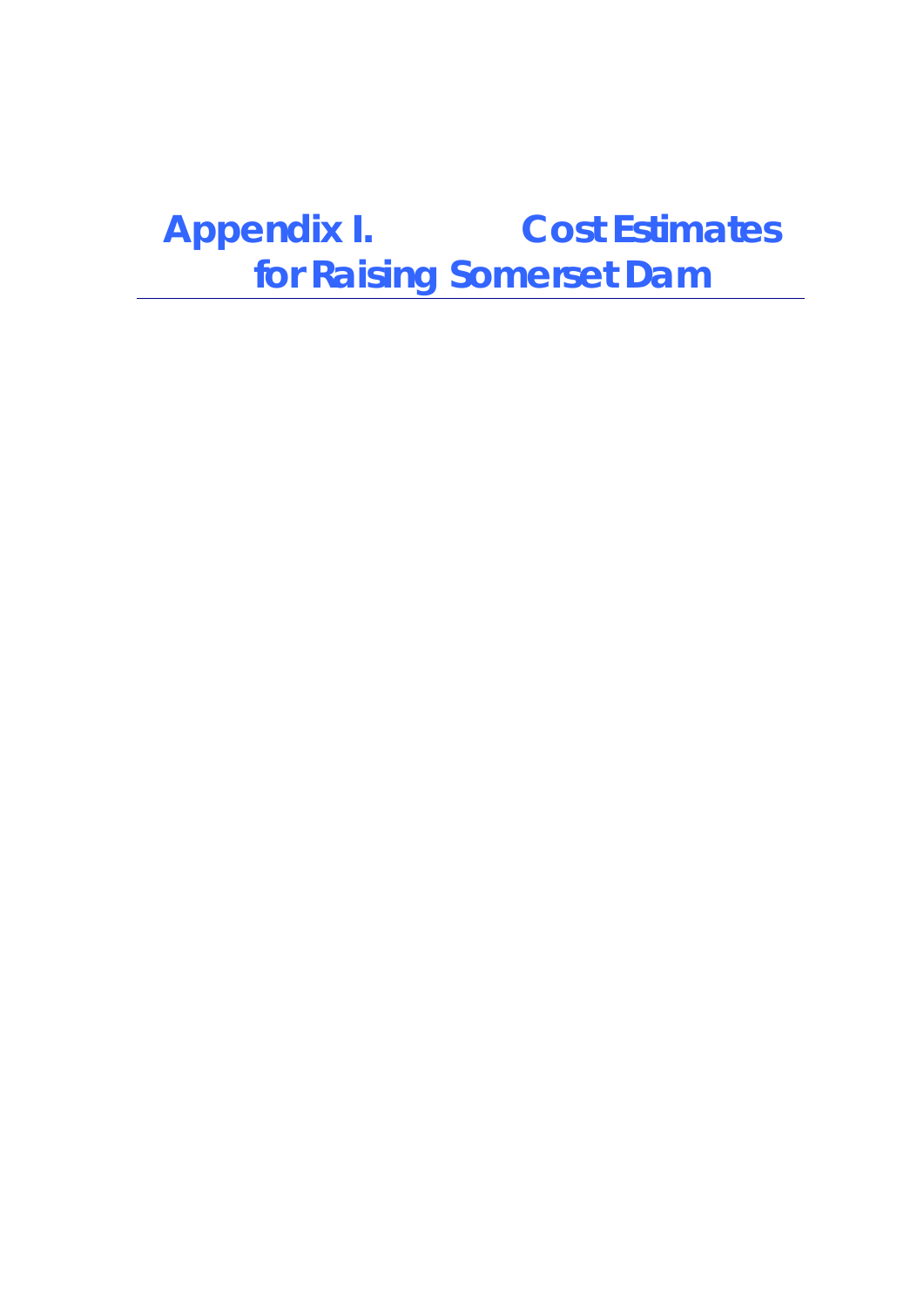# **Appendix J. Raising Somerset Dam Feasibility Investigations by SMEC**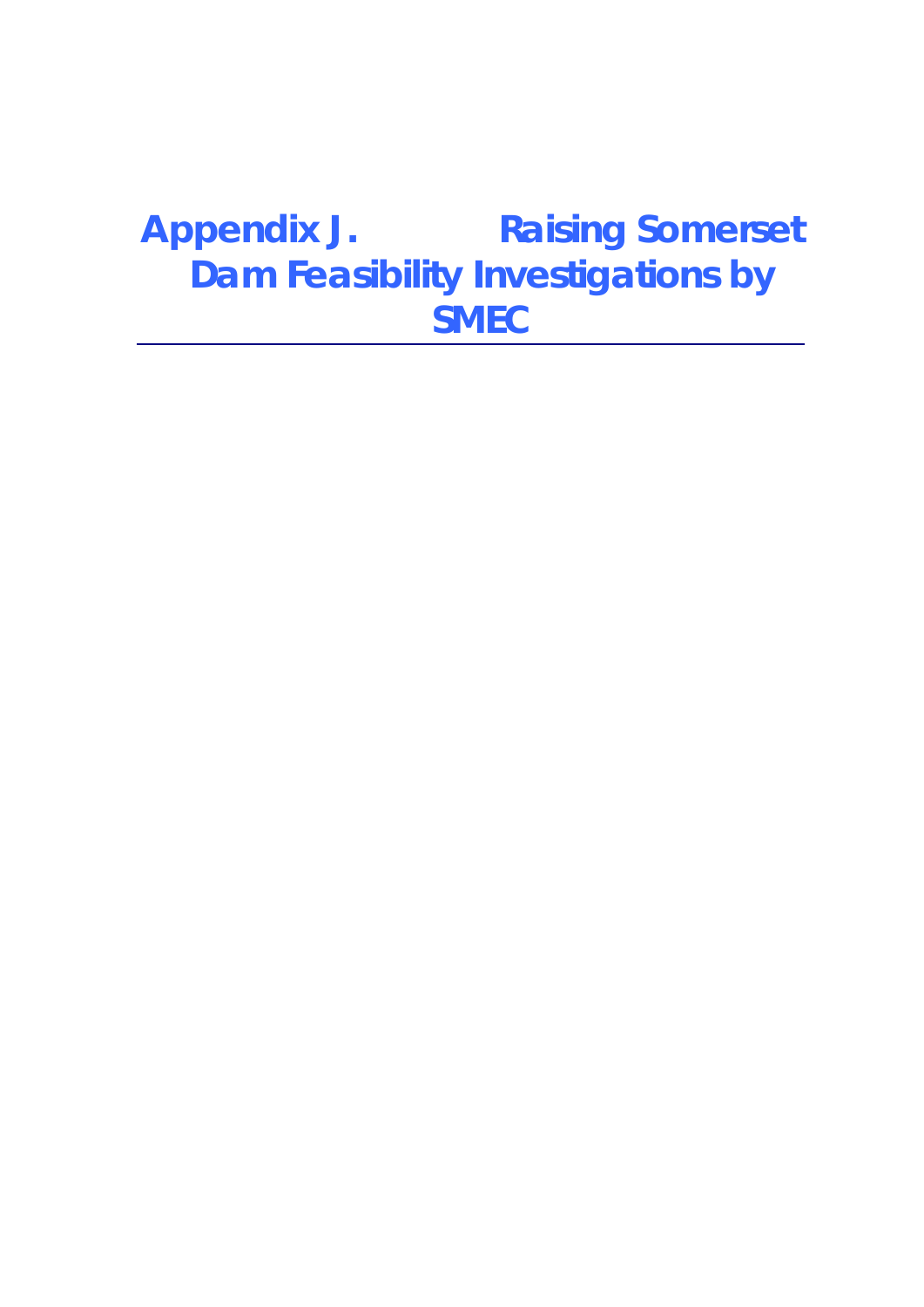# **Appendix K. Inundation Maps for Wivenhoe and Somerset Dams**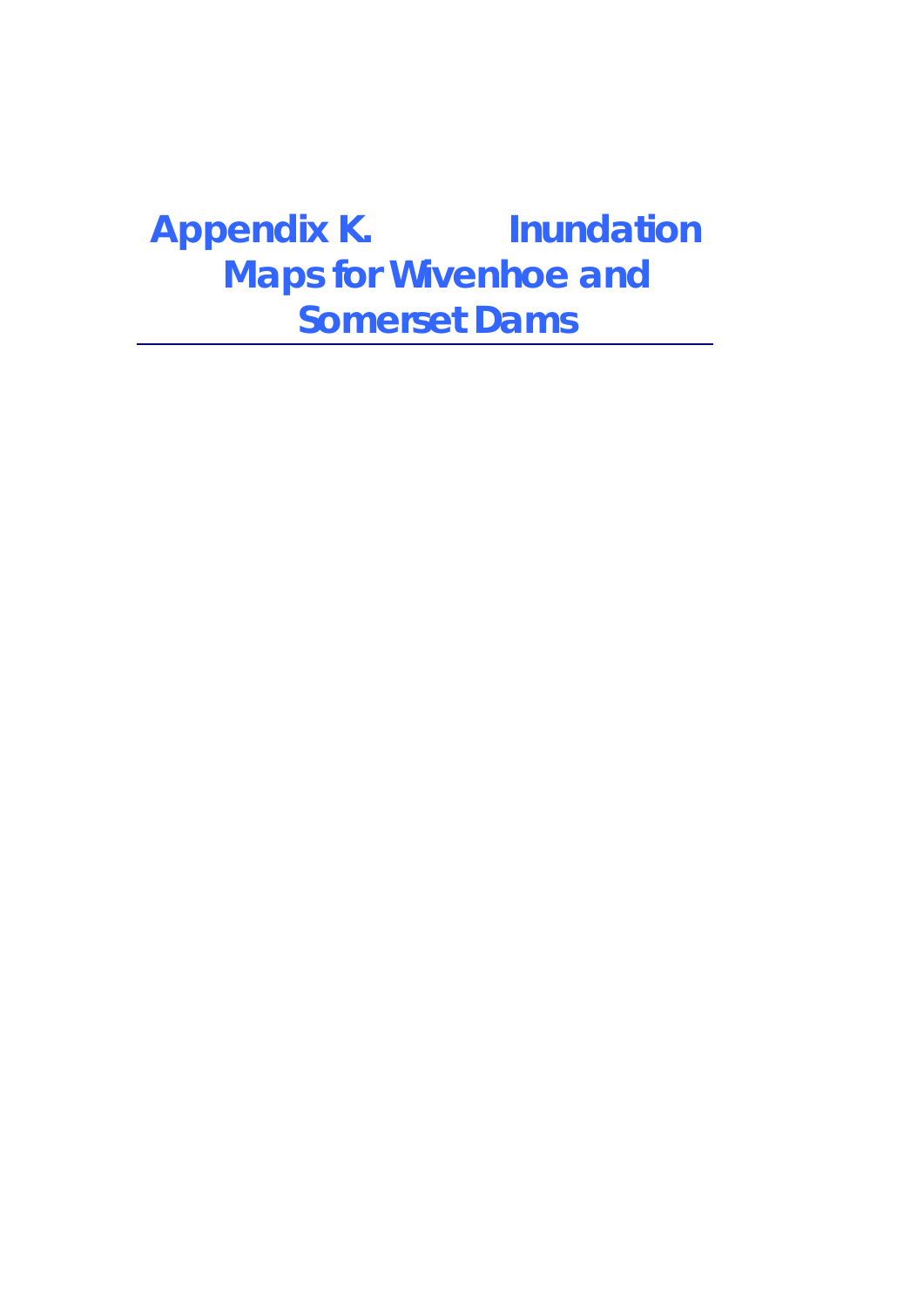# **Appendix L. BRIDGE Levels Upstream and Downstream of the Dams**

Roads North of Somerset Dam

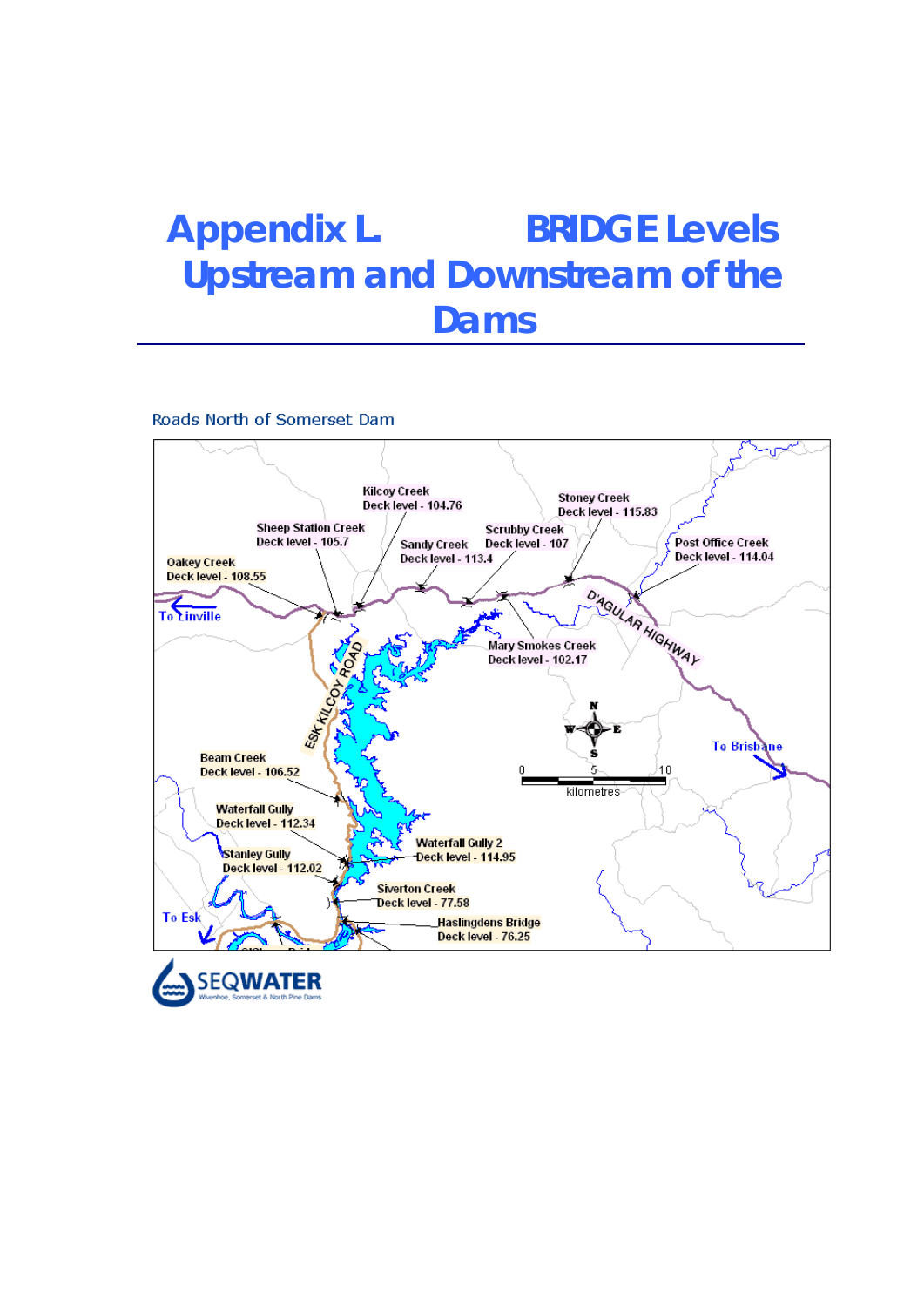

#### Roads Surrounding Wivenhoe Dam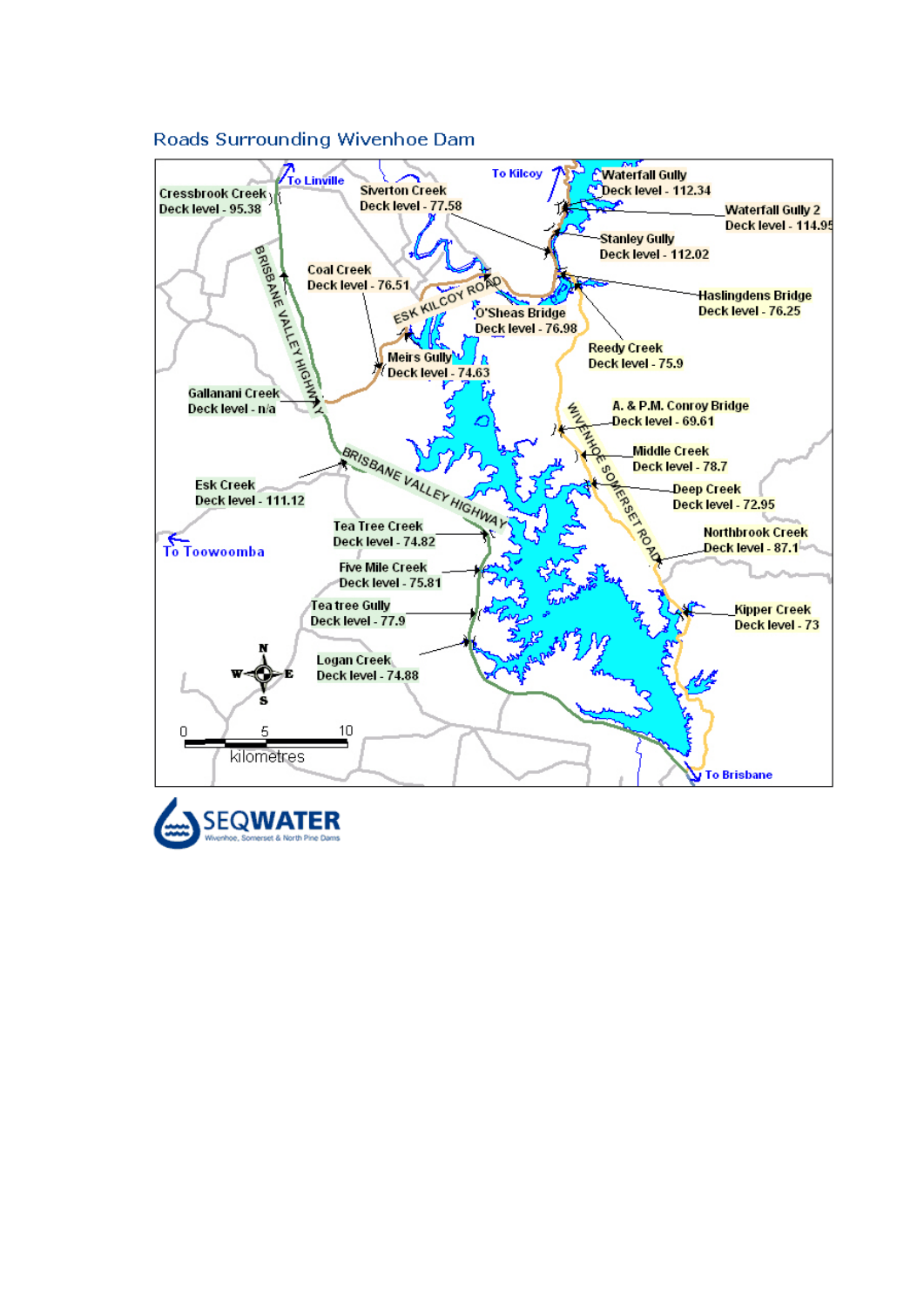

Bridges Downstream of Wivenhoe Dam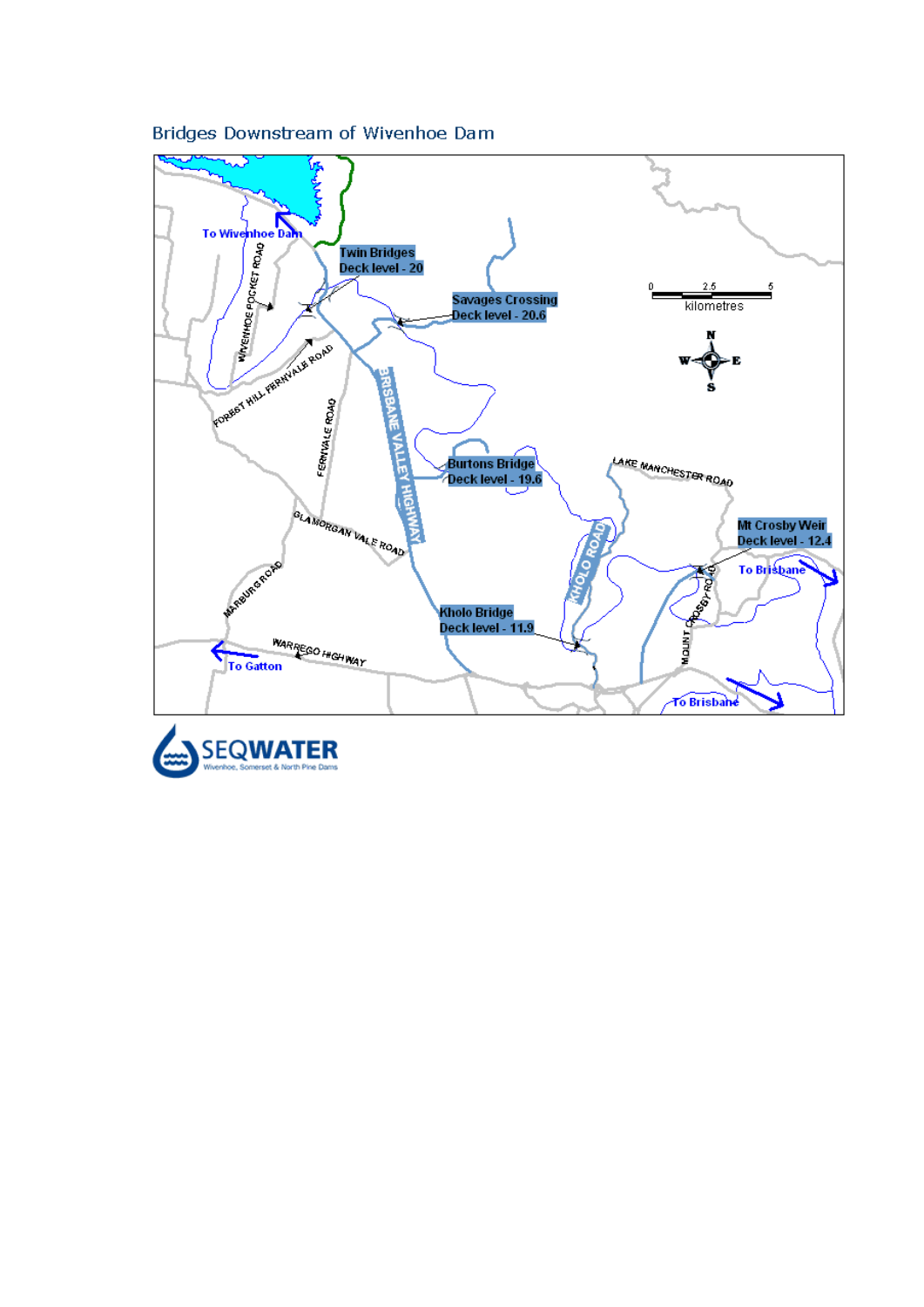